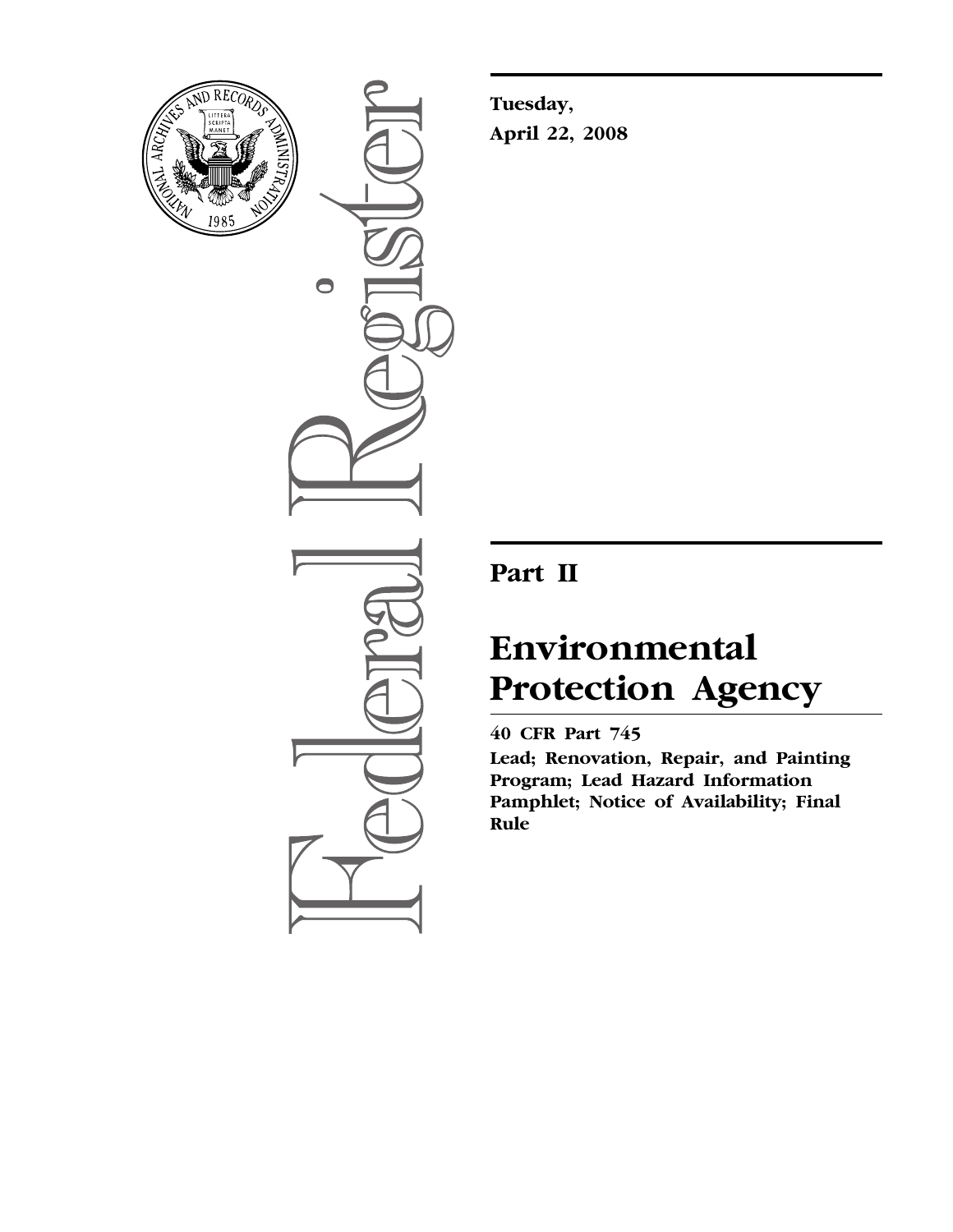#### **ENVIRONMENTAL PROTECTION AGENCY**

#### **40 CFR Part 745**

**[EPA–HQ–OPPT–2005–0049; FRL–8355–7]** 

#### **RIN 2070–AC83**

#### **Lead; Renovation, Repair, and Painting Program**

**AGENCY:** Environmental Protection Agency (EPA). **ACTION:** Final rule.

**SUMMARY:** EPA is issuing a final rule under the authority of section 402(c)(3) of the Toxic Substances Control Act (TSCA) to address lead-based paint hazards created by renovation, repair, and painting activities that disturb leadbased paint in target housing and childoccupied facilities. ''Target housing'' is defined in TSCA section 401 as any housing constructed before 1978, except housing for the elderly or persons with disabilities (unless any child under age 6 resides or is expected to reside in such housing) or any 0-bedroom dwelling. Under this rule, a child-occupied facility is a building, or a portion of a building, constructed prior to 1978, visited regularly by the same child, under 6 years of age, on at least two different days within any week (Sunday through Saturday period), provided that each day's visit lasts at least 3 hours and the combined weekly visits last at least 6 hours, and the combined annual visits last at least 60 hours. Child-occupied facilities may be located in public or commercial buildings or in target housing. This rule establishes requirements for training renovators, other renovation workers, and dust sampling technicians; for certifying renovators, dust sampling technicians, and renovation firms; for accrediting providers of renovation and dust sampling technician training; for renovation work practices; and for recordkeeping. Interested States, Territories, and Indian Tribes may apply for and receive authorization to administer and enforce all of the elements of these new renovation requirements.

**DATES:** This final rule is effective June 23, 2008.

**ADDRESSES:** EPA has established a docket for this action under docket identification (ID) number EPA–HQ– OPPT–2005–0049. All documents in the docket are listed in the docket index available in regulations.gov. To access [the electronic docket, go to](http://www.regulations.gov) *http:// www.regulations.gov*, select ''Advanced Search,'' then ''Docket Search.'' Insert the docket ID number where indicated

and select the ''Submit'' button. Follow the instructions on the regulations.gov website to view the docket index or access available documents. Although listed in the index, some information is not publicly available, e.g., Confidential Business Information (CBI) or other information whose disclosure is restricted by statute. Certain other material, such as copyrighted material, will be publicly available only in hard copy. Publicly available docket materials are available electronically at *<http://www.regulations.gov>*, or, if only available in hard copy, at the OPPT Docket. The OPPT Docket is located in the EPA Docket Center (EPA/DC) at Rm. 3334, EPA West Bldg., 1301 Constitution Ave., NW., Washington, DC. The EPA/DC Public Reading Room hours of operation are 8:30 a.m. to 4:30 p.m., Monday through Friday, excluding Federal holidays. The telephone number of the EPA/DC Public Reading Room is (202) 566–1744, and the telephone number for the OPPT Docket is (202) 566–0280. Docket visitors are required to show photographic identification, pass through a metal detector, and sign the EPA visitor log. All visitor bags are processed through an X-ray machine and subject to search. Visitors will be provided an EPA/DC badge that must be visible at all times in the building and returned upon departure.

**FOR FURTHER INFORMATION CONTACT:** *For general information contact*: Colby Lintner, Regulatory Coordinator, Environmental Assistance Division (7408M), Office of Pollution Prevention and Toxics, Environmental Protection Agency, 1200 Pennsylvania Ave., NW., Washington, DC 20460–0001; telephone number: (202) 554–1404; e-mail address: *[TSCA-Hotline@epa.gov.](mailto:TSCA-Hotline@epa.gov)* 

*For technical information contact*: Mike Wilson, National Program Chemicals Division (7404T), Office of Pollution Prevention and Toxics, Environmental Protection Agency, 1200 Pennsylvania Ave., NW., Washington, DC 20460–0001; telephone number: (202) 566-0521; e-mail address: *[wilson.mike@epa.gov](mailto:wilson.mike@epa.gov)*.

#### **SUPPLEMENTARY INFORMATION:**

#### **I. Does this Action Apply to Me?**

You may be potentially affected by this action if you perform renovations of target housing or child-occupied facilities for compensation or dust sampling. "Target housing" is defined in section 401 of TSCA as any housing constructed prior to 1978, except housing for the elderly or persons with disabilities (unless any child under age 6 resides or is expected to reside in such housing) or any 0-bedroom dwelling.

Under this rule, a child-occupied facility is a building, or a portion of a building, constructed prior to 1978, visited regularly by the same child, under 6 years of age, on at least 2 different days within any week (Sunday through Saturday period), provided that each day's visit lasts at least 3 hours and the combined weekly visits last at least 6 hours, and the combined annual visits last at least 60 hours. Child-occupied facilities may be located in public or commercial buildings or in target housing. Potentially affected entities may include, but are not limited to:

• Building construction (NAICS code 236), e.g., single family housing construction, multi-family housing construction, residential remodelers.

• Specialty trade contractors (NAICS code 238), e.g., plumbing, heating, and air-conditioning contractors, painting and wall covering contractors, electrical contractors, finish carpentry contractors, drywall and insulation contractors, siding contractors, tile and terrazzo contractors, glass and glazing contractors.

• Real estate (NAICS code 531), e.g., lessors of residential buildings and dwellings, residential property managers.

• Child day care services (NAICS code 624410).

• Elementary and secondary schools (NAICS code 611110), e.g., elementary schools with kindergarten classrooms.

• Other technical and trade schools (NAICS code 611519), e.g., training providers.

• Engineering services (NAICS code 541330) and building inspection services (NAICS code 541350), e.g., dust sampling technicians.

This listing is not intended to be exhaustive, but rather provides a guide for readers regarding entities likely to be affected by this action. Other types of entities not listed in this unit could also be affected. The North American Industrial Classification System (NAICS) codes have been provided to assist you and others in determining whether this action might apply to certain entities. To determine whether you or your business may be affected by this action, you should carefully examine the applicability provisions in Unit III. If you have any questions regarding the applicability of this action to a particular entity, consult the technical person listed under**FOR FURTHER INFORMATION CONTACT**.

#### **II. Background**

#### *A. What Action is the Agency Taking?*

EPA is issuing a final rule under the authority of section 402(c)(3) of the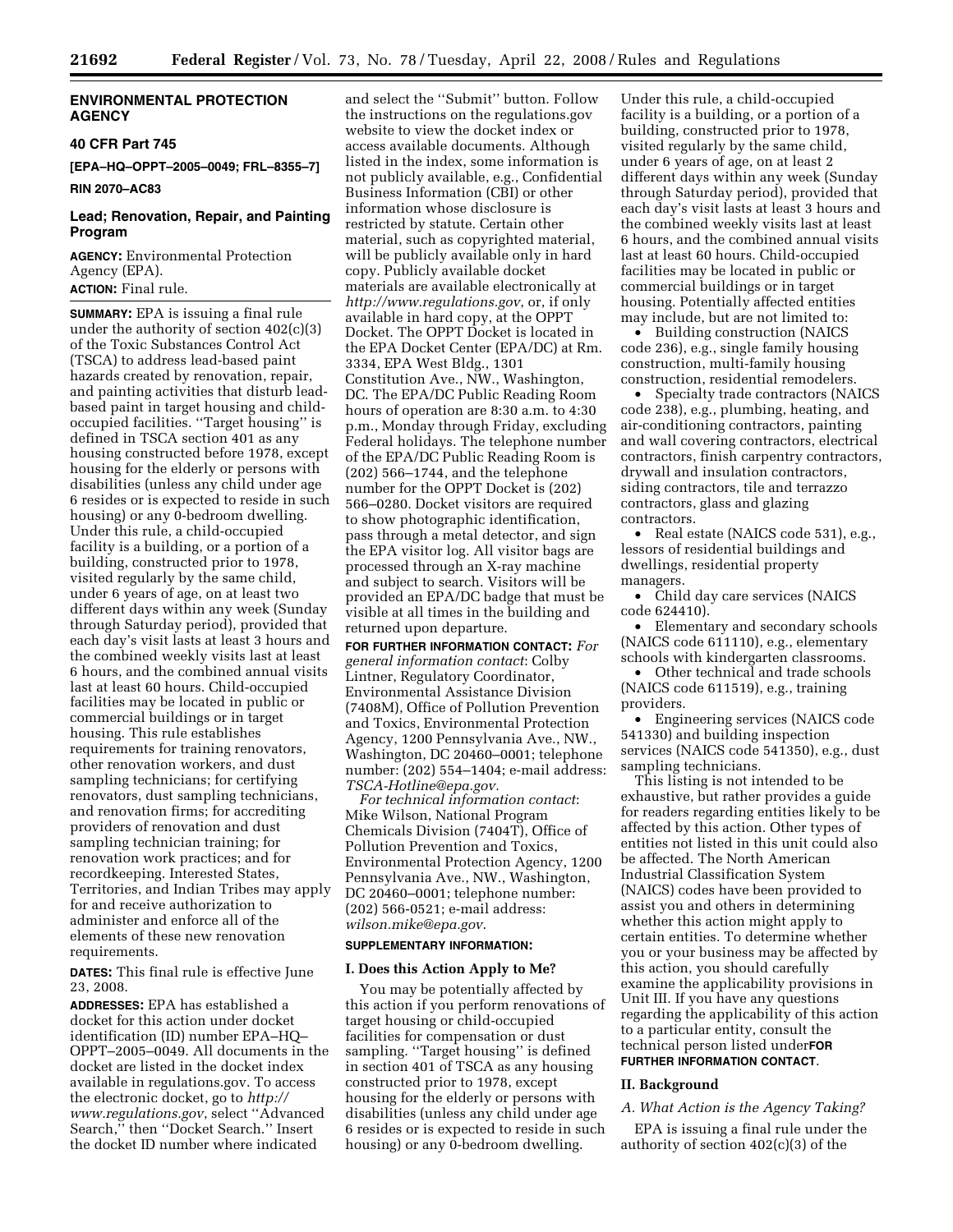Toxic Substances Control Act (TSCA) to address lead-based paint hazards created by renovation, repair, and painting activities (hereinafter also referred to as renovation activities or renovation projects) that disturb leadbased paint in target housing and childoccupied facilities. ''Target housing'' is defined in TSCA section 401 as any housing constructed before 1978, except housing for the elderly or persons with disabilities (unless any child under age 6 resides or is expected to reside in such housing) or any 0-bedroom dwelling. Under this rule, a child-occupied facility is a building, or a portion of a building, constructed prior to 1978, visited regularly by the same child, under 6 years of age, on at least two different days within any week (Sunday through Saturday period), provided that each day's visit lasts at least 3 hours and the combined weekly visits last at least 6 hours, and the combined annual visits last at least 60 hours. Child-occupied facilities may be located in public or commercial buildings or in target housing. This rule establishes requirements for training renovators, other renovation workers, and dust sampling technicians; for certifying renovators, dust sampling technicians, and renovation firms; for accrediting providers of renovation and dust sampling technician training; for renovation work practices; and for recordkeeping. Interested States, Territories, and Indian Tribes may apply for and receive authorization to administer and enforce all of the elements of these new renovation requirements.

1. *Information on lead and its health effects*. Lead is a soft, bluish metallic chemical element mined from rock and found in its natural state all over the world. Lead is virtually indestructible, is persistent, and has been known since antiquity for its adaptability in making various useful items. In modern times, it has been used to manufacture many different products, including paint, batteries, pipes, solder, pottery, and gasoline. Through the 1940's, paint manufacturers frequently used lead as a primary ingredient in many oil-based interior and exterior house paints. Usage gradually decreased through the 1950's and 1960's as titanium dioxide replaced lead and as latex paints became more widely available.

Lead has been demonstrated to exert ''a broad array of deleterious effects on multiple organ systems via widely diverse mechanisms of action.'' This array of health effects, the evidence for which is comprehensively described in EPA's Air Quality Criteria for Lead document (Ref. 1), includes heme

biosynthesis and related functions; neurological development and function; reproduction and physical development; kidney function; cardiovascular function; and immune function. There is also some evidence of lead carcinogenicity, primarily from animal studies, together with limited human evidence of suggestive associations.

Of particular interest for present purposes is the delineation of lowest observed effect levels for those leadinduced effects that are most clearly associated with blood lead less 10 µg/dL in children and/or adults and are, therefore, of greatest public health concern (Ref. 1, at 8-60). As evident from the Criteria Document, neurotoxic effects in children and cardiovascular effects in adults are among those best substantiated as occurring at blood-lead concentrations as low as 5 to 10 µg/dL (or possibly lower); and these categories of effects are currently clearly of greatest public health concern. Other newly demonstrated immune and renal system effects among general population groups are also emerging as low-level leadexposure effects of potential public health concern. (Ref. 1, at 8-60)

The overall weight of the available evidence provides clear substantiation of neurocognitive decrements being associated in young children with blood lead concentrations in the range of 5–10 micrograms per deciliter ( $\mu$ g/dL), and possibly somewhat lower. Some newly available analyses appear to show lead effects on the intellectual attainment of preschool and school age children at population mean concurrent blood-lead levels ranging down to as low as 2 to 8 µg/dL. A decline of 6.2 points in full scale IQ for an increase in concurrent blood lead levels from 1 to 10 µg/dL has been estimated, based on a pooled analysis of results derived from seven well-conducted prospective epidemiologic studies (Ref. 1, at E-9).

Epidemiologic studies have consistently demonstrated associations between lead exposure and enhanced risk of deleterious cardiovascular outcomes, including increased blood pressure and incidence of hypertension. A meta-analysis of numerous studies estimates that a doubling of blood lead level (e.g., from 5 to 10  $\mu$ g/dL) is associated with  $\sim$ 1.0 mm Hg increase in systolic blood pressure and  $\sim 0.6$  mm Hg increase in diastolic pressure. (Ref. 1, at E-10).

Both epidemiologic and toxicologic studies have shown that environmentally relevant levels of lead affect many different organ systems (Ref. 1, at E-8). Please see Ref. 1 for further information.

The nervous system has long been recognized as a target of lead toxicity, with the developing nervous system affected at lower exposures than the mature system. While blood lead levels in U.S. children ages 1 to 5 years have decreased notably since the late 1970's, newer studies have investigated and reported associations of effects on the neurodevelopment of children at population mean concurrent blood lead levels ranging down to as low as 2 to 8 µg/dL (Ref. 1, at E-9). Functional manifestations of lead neurotoxicity during childhood include sensory, motor, cognitive and behavioral impacts. Investigating associations between lead exposure and behavior, mood, and social conduct of children has been an emerging area of research (see Ref. 1, at 6.2.6). Early studies indicated linkages between lower-level lead toxicity and behavioral problems (e.g., aggression, attentional problems, and hyperactivity) in children.

Effects of lead on neurobehavior have been reported with remarkable consistency across numerous studies of various designs, populations studied, and developmental assessment protocols. The negative impact of lead on IQ and other neurobehavioral outcomes persist in most recent studies following adjustment for numerous confounding factors including social class, quality of caregiving, and parental intelligence. Moreover, these effects appear to persist into adolescence and young adulthood. Cognitive effects associated with lead exposures that have been observed in some studies include decrements in intelligence test results, such as the widely used IQ score, and in academic achievement as assessed by various standardized tests as well as by class ranking and graduation rates. Associations between lead exposure and academic achievement observed in the abovenoted studies were significant even after adjusting for IQ, suggesting that leadsensitive neuropsychological processing and learning factors not reflected by global intelligence indices might contribute to reduced performance on academic tasks (Ref. 1, at 8–29).

Other cognitive effects observed in studies of children have included effects on attention, executive functions, language, memory, learning and visuospatial processing with attention and executive function effects observed. The evidence for the role of lead in this suite of effects includes experimental animal findings.These animal toxicology findings provide strong biological plausibility in support of the concept that lead may impact one or more of these specific cognitive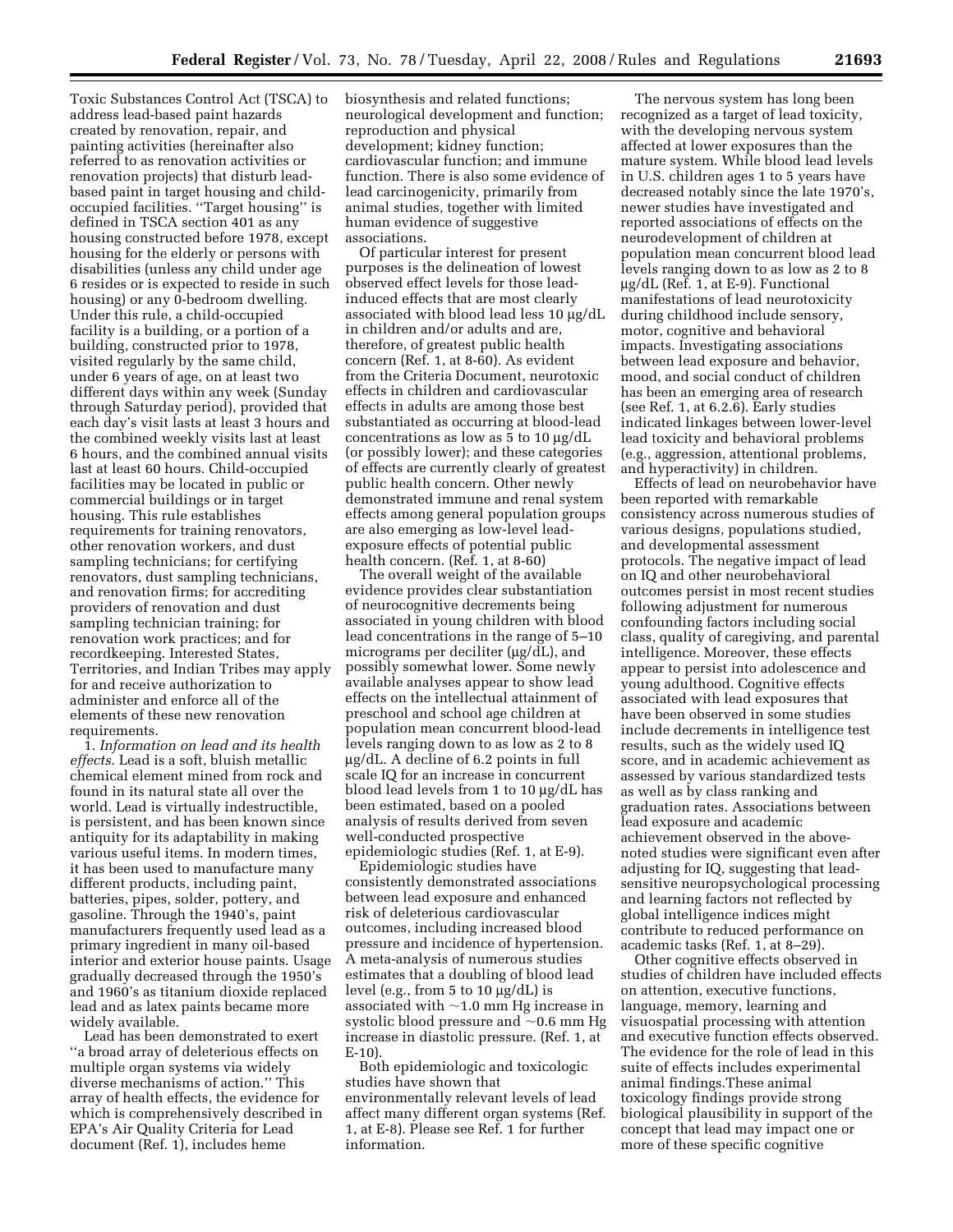functions in humans (Ref. 1, at 8–30). Further, lead-induced deficits observed in animal and epidemiological studies, for the most part, have been found to be persistent in the absence of markedly reduced environmental exposures. It is additionally important to note that there may be long-term consequences of such deficits over a lifetime. Studies examining aspects of academic achievement related to lead exposure indicate the association of deficits in academic skills and performance, which in turn lead to enduring and important effects on objective parameters of success in real life (Ref. 1, at 6–76).

Lead bioaccumulates, and is only slowly removed, with bone lead serving as a blood lead source for years after exposure and may serve as a significant source of exposure. Bone accounts for more than 90% of the total body burden of lead in adults and 70% in children (Ref. 1, at 4–42). In comparison to adults, bone mineral turns over much more quickly in children as a result of growth. Changes in blood lead concentration in children are thought to parallel more closely to changes in total body burden. Therefore, blood lead concentration is often used in epidemiologic and toxicological studies as an index of exposure and body burden for children.

Paint that contains lead can pose a health threat through various routes of exposure. House dust is the most common exposure pathway through which children are exposed to leadbased paint hazards. Dust created during normal lead-based paint wear (especially around windows and doors) can create an invisible film over surfaces in a house. Children, particularly younger children, are at risk for high exposures of lead-based paint dust via hand-to-mouth exposure, and may also ingest lead-based paint chips from flaking paint on walls, windows, and doors. Lead from exterior house paint can flake off or leach into the soil around the outside of a home, contaminating children's play areas. Cleaning and renovation activities may actually increase the threat of leadbased paint exposure by dispersing lead dust particles in the air and over accessible household surfaces. In turn, both adults and children can receive hazardous exposures by inhaling the dust or by ingesting lead-based paint dust during hand-to-mouth activities.

2. *Statutory and regulatory background*. In 1992, Congress found that low-level lead poisoning was widespread among American children, affecting, at that time, as many as 3,000,000 children under age 6; that the ingestion of household dust containing

lead from deteriorating or abraded leadbased paint was the most common cause of lead poisoning in children; and that the health and development of children living in as many as 3,800,000 American homes was endangered by chipping or peeling lead paint, or excessive amounts of lead-contaminated dust in their homes. Congress further determined that the prior Federal response to this threat was insufficient and enacted Title X of the Housing and Community Development Act of 1992, Public Law 102–550 (also known as the Residential Lead-Based Paint Hazard Reduction Act of 1992) (''the Act'' or ''Title X''). Title X established a national goal of eliminating lead-based paint hazards in housing as expeditiously as possible and provided a leadership role for the Federal government in building the infrastructure necessary to achieve this goal.

Subsequently, President Clinton created the President's Task Force on Environmental Health Risks and Safety Risks to Children. Co-chaired by the Secretary of the Department of Health and Human Services (HHS) and the Administrator of EPA, the Task Force consisted of representatives from 16 Federal departments and agencies. The Task Force set a Federal goal of eliminating childhood lead poisoning by the year 2010 (Ref. 2). In October 2001, President Bush extended the work of the Task Force for an additional 18 months beyond its original charter. Reducing lead poisoning in children was the Task Force's top priority. Although more work remains to be done, significant progress has been made towards reducing lead poisoning in children. The estimated percentage of children with blood lead levels above the CDC level of concern declined from 4.4% between 1991 and 1994 to 1.6% between 2003 and 2004. More information on Federal efforts to address lead poisoning, including the responsibilities of EPA and other Federal Agencies under Title X, can be found in Units III.A. and III.B. of the preamble to the 2006 Lead; Renovation, Repair, and Painting Program Proposed Rule (''2006 Proposal'') (Ref. 3).

The Act added a new title to TSCA entitled ''Title IV–Lead Exposure Reduction.'' Most of EPA's responsibilities for addressing leadbased paint hazards can be found in this title, with section402 of TSCA being one source of the rulemaking authority to carry out these responsibilities. TSCA section 402(a) directs EPA to promulgate regulations covering leadbased paint activities to ensure persons performing these activities are properly trained, that training programs are

accredited, and that contractors performing these activities are certified. These regulations must contain standards for performing lead-based paint activities, taking into account reliability, effectiveness, and safety. On August 29, 1996, EPA promulgated final regulations under TSCA section 402(a) that govern lead-based paint inspections, lead hazard screens, risk assessments, and abatements in target housing and child-occupied facilities (also referred to as the Lead-based Paint Activities Regulations). These regulations, codified at 40 CFR part 745, subpart L, contain an accreditation program for training providers and training and certification requirements for lead-based paint inspectors, risk assessors, project designers, abatement supervisors, and abatement workers. Work practice standards for lead-based paint activities are included. Pursuant to TSCA section 404, provision was made for interested States, Territories, and Indian Tribes to apply for and receive authorization to administer their own lead-based paint activities programs.

On June 9, 1999, the Lead-based Paint Activities Regulations were amended to include a fee schedule for training programs seeking EPA accreditation and for individuals and firms seeking EPA certification (Ref. 5). These fees were established as directed by TSCA section 402(a)(3), which requires EPA to recover the cost of administering and enforcing the lead-based paint activities requirements in unauthorized States. The most recent amendment to the Lead-based Paint Activities Regulations occurred on April 8, 2004, when notification requirements were added to help EPA monitor compliance with the training and certification provisions and the abatement work practice standards (Ref. 5).

Another of EPA's responsibilities under Title X is to require that purchasers and tenants of target housing and occupants of target housing undergoing renovation are provided information on lead-based paint and lead-based paint hazards. As directed by TSCA section 406(a), the Consumer Products Safety Commission (CPSC), the Department of Housing and Urban Development (HUD), and EPA, in consultation with the Centers for Disease Control and Prevention (CDC), jointly developed a lead hazard information pamphlet entitled *Protect Your Family From Lead in Your Home*  (''PYF'') (Ref. 7). This pamphlet was designed to be distributed as part of the disclosure requirements of section 1018 of Title X and TSCA section 406(b), to provide home purchasers, renters,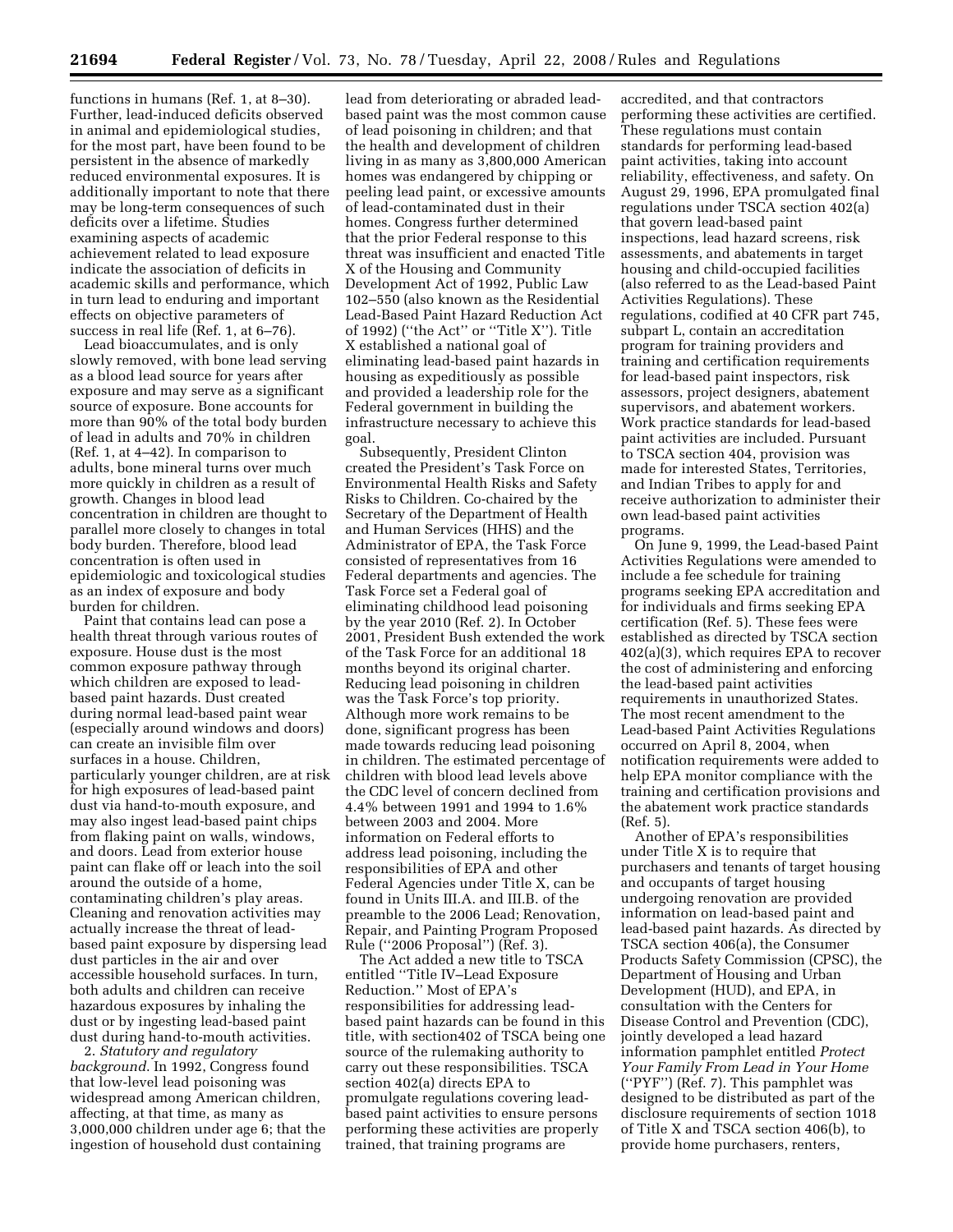owners, and occupants with the information necessary to allow them to make informed choices when selecting housing to buy or rent, or deciding on home renovation projects. The pamphlet contains information on the health effects of lead, how exposure can occur, and steps that can be taken to reduce or eliminate the risk of exposure during various activities in the home.

TSCA section 406(b) directs EPA to promulgate regulations requiring persons who perform renovations for compensation in target housing to provide a lead hazard information pamphlet to owners and occupants of the home being renovated. These regulations, promulgated on June 1, 1998, are codified at 40 CFR part 745, subpart E (Ref. 8). The term ''renovation'' is not defined in the statute, but the regulation, at 40 CFR 745.83, defines a ''renovation'' as the modification of any existing structure, or portion of a structure, that results in the disturbance of painted surfaces. The regulations specifically exclude leadbased paint abatement projects as well as small projects that disturb 2 square feet or less of painted surface per component, emergency projects, and renovations affecting components that have been found to be free of lead-based paint, as that term is defined in the regulations, by a certified inspector or risk assessor. These regulations require the renovation firm to document compliance with the requirement to provide the owner and the occupant with the PYF pamphlet. TSCA section 404 also allows States to apply for, and receive authorization to administer, the TSCA section 406(b) requirements.

TSCA section 403 directs EPA to promulgate regulations that identify, for the purposes of Title X and Title IV of TSCA, dangerous levels of lead in paint, dust, and soil. These regulations were promulgated on January 5, 2001, and codified at 40 CFR part 745, subpart D (Ref. 9). These hazard standards define lead-based paint hazards in target housing and child-occupied facilities as paint-lead, dust-lead, and soil-lead hazards. A paint-lead hazard is defined as any damaged or deteriorated leadbased paint, any chewable lead-based painted surface with evidence of teeth marks, or any lead-based paint on a friction surface if lead dust levels underneath the friction surface exceed the dust-lead hazard standards. A dustlead hazard is surface dust that contains a mass-per-area concentration of lead equal to or exceeding 40 micrograms per square foot ( $\mu$ g/ft<sup>2</sup>) on floors or 250  $\mu$ g/ ft2 on interior windowsills based on wipe samples. A soil-lead hazard is bare soil that contains total lead equal to or

exceeding 400 parts per million (ppm) in a play area or average of 1,200 ppm of bare soil in the rest of the yard based on soil samples.

TSCA section 402(c) addresses renovation and remodeling. For the stated purpose of reducing the risk of exposure to lead in connection with renovation and remodeling activities, section 402(c)(1) of TSCA requires EPA to promulgate and disseminate guidelines for the conduct of such activities that may create a risk of exposure to dangerous levels of lead. In response to this statutory directive, EPA developed the guidance document entitled*Reducing Lead Hazards when Remodeling Your Home* in consultation with industry and trade groups (Ref. 10). This document has been widely disseminated to renovation and remodeling stakeholders through the National Lead Information Center, EPA Regions, and EPA's State and Tribal partners and is available at *http:// [www.epa.gov/lead/pubs/rrpamph.pdf](http://www.epa.gov/lead/pubs/rrpamph.pdf)*.

TSCA section 402(c)(2) directs EPA to study the extent to which persons engaged in various types of renovation and remodeling activities are exposed to lead during such activities or create a lead-based paint hazard regularly or occasionally. EPA conducted this study in four phases. Phase I, the Environmental Field Sampling Study (Ref. 11), evaluated the amount of leaded dust released by the following activities:

• Paint removal by abrasive sanding.

• Removal of large structures, including demolition of interior plaster walls.

- Window replacement.
- Carpet removal.

• HVAC repair or replacement, including duct work.

• Repairs resulting in isolated small surface disruptions, including drilling and sawing into wood and plaster.

Phase II, the Worker Characterization and Blood Lead Study (Ref. 12), involved collecting data on blood lead and renovation and remodeling activities from workers. Phase III, the Wisconsin Childhood Blood-Lead Study (Ref. 13.), was a retrospective study focused on assessing the relationship between renovation and remodeling activities and children's blood-lead levels. Phase IV, the Worker Characterization and Blood-Lead Study of R&R Workers Who Specialize in Renovations of Old or Historic Homes (Ref. 14), was similar to Phase II, but focused on individuals who worked primarily in old historic buildings. More information on the results of these peerreviewed studies can be found in Unit

III.C.1. of the preamble to the 2006 Proposal.

3. *Summary of 2006 Proposal*. TSCA section  $402(c)(3)$  directs EPA to revise the Lead-based Paint Activities Regulations to apply to renovation or remodeling activities that create leadbased paint hazards. In the 2006 Proposal, EPA proposed to conclude that any renovation activity that disturbs lead-based paint can create significant amounts of leaded dust, that most activities created lead-based paint hazards, and that some activities can be reasonably anticipated to create leadbased paint hazards. Accordingly, on January 10, 2006, EPA issued a Notice of Proposed Rulemaking covering renovation performed for compensation in target housing (Ref. 3). The 2006 Proposal contained requirements designed to address lead-based paint hazards created by renovation, repair, and painting activities that disturb leadbased paint. The 2006 Proposal included requirements for training renovators, other renovation workers, and dust sampling technicians; for certifying renovators, dust sampling technicians, and renovation firms; for accrediting providers of renovation and dust sampling technician training; for renovation work practices; and for recordkeeping. The 2006 Proposal would have made the rule effective in two stages. Initially, the rule would have applied to all renovations for compensation performed in target housing where a child with an increased blood lead level resided and rental target housing built before 1960. The rule would also have applied to owneroccupied target housing built before 1960, unless the person performing the renovation obtained a statement signed by the owner-occupant that the renovation would occur in the owner's residence and that no child under age 6 resided there. As proposed, the rule would take effect 1 year later in all rental target housing built between 1960 and 1978 and owner-occupied target housing built between 1960 and 1978. EPA also proposed to allow interested States, Territories, and Indian Tribes the opportunity to apply for and receive authorization to administer and enforce all of the elements of the new renovation provisions.

4. *Summary of 2007 Supplemental Proposal*. EPA received approximately 250 comments on its 2006 Proposal. These comments came from a wide variety of commenters, including State and local governments, industry groups, advocacy groups, renovation contractors, training providers, and individuals. A significant number of these commenters observed that the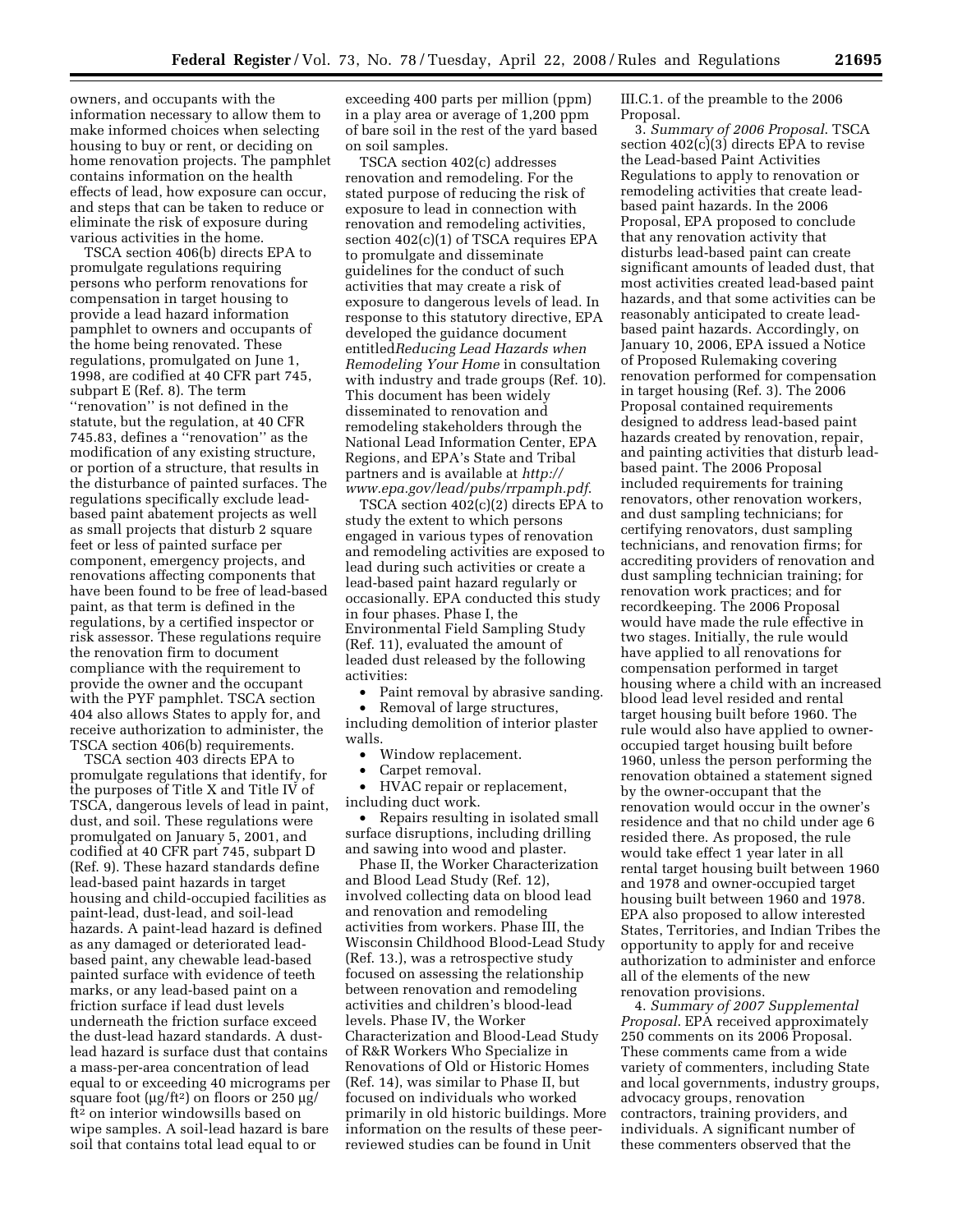proposal did not cover buildings where children under age 6 spend a great deal of time, such as day care centers and schools. Commenters noted that the risk posed to children from lead-based paint hazards in schools and day care centers is likely to be equal to, if not greater than, the risk posed from these hazards at home. These commenters suggested that EPA expand its proposal to include such places, and several suggested that EPA use the existing definition of ''child-occupied facility'' in 40 CFR 745.223 to define the expanded scope of coverage. EPA felt that these comments had merit, and, because adding childoccupied facilities was beyond the scope of the 2006 Proposal, an expansion of the 2006 Proposal was necessary to give this issue full and fair consideration. Accordingly, on June 5, 2007, EPA issued a Supplemental Notice of Proposed Rulemaking (2007 Supplemental Proposal) to add childoccupied facilities to the universe of buildings covered by the 2006 Proposal (Ref. 15).

EPA proposed to use the definition of ''child-occupied facility'' from 40 CFR 745.223 with some modifications to make it consistent with the statutory focus on children under age 6 and to better describe the applicability of the term in target housing and in public or commercial buildings. The 2007 Supplemental Proposal would apply all of the accreditation, training, certification, work practice, and recordkeeping requirements to renovations in child-occupied facilities in the same way that the requirements would apply to renovations in target housing. In addition, EPA proposed to extend the lead hazard information distribution requirements of the Pre-Renovation Education Rule, 40 CFR part 745, subpart E, to renovations in childoccupied facilities. Specifically, EPA proposed that persons performing renovations in child-occupied facilities in public or commercial buildings would have to provide a lead hazard information pamphlet to the owner of the building and to the proprietor of the child-occupied facility. In addition, general information about the renovation would have to be provided to parents and guardians of children under age 6 using the child-occupied facility. The 2007 Supplemental Proposal further provided that a lead hazard information pamphlet would have to be provided to parents and guardians or made available upon request. EPA received 12 comments on its 2007 Supplemental Proposal.

5. *2007 Notice of Data Availability*. After the 2006 proposal, two new studies assessing hazards associated

with renovation activities were completed. On March 16, 2007, EPA announced the availability of these new studies in the docket for this rulemaking (Ref. 16). EPA requested comment on how these studies might inform provisions of the final rule. EPA received nearly 100 comments in response to its notice. Comments specifically on the studies are discussed below. Comments on how the studies might affect the final rule are discussed along with the provisions of the final rule in Unit III.E. of this preamble.

*a. Characterization of Dust Lead Levels after Renovation, Repair, and Painting Activities.* EPA conducted a field study (Characterization of Dust Lead Levels after Renovation, Repair, and Painting Activities) (the ''Dust Study'') to characterize dust lead levels resulting from various renovation, repair, and painting activities (Ref. 17). This study, completed in January 2007, was designed to compare environmental lead levels at appropriate stages after various types of renovation, repair, and painting preparation activities were performed on the interiors and exteriors of target housing units and childoccupied facilities. All of the jobs disturbed more than 2 square feet of lead-based paint, so they would not have been eligible for the minor maintenance exception from the 2006 Proposal. The renovation activities were conducted by local professional renovation firms, using personnel who received lead safe work practices training using the curriculum developed by EPA and HUD, ''Lead Safety for Remodeling, Repair, and Painting'' (Ref. 18). The activities conducted represented a range of activities that would be permitted under the 2006 Proposal, including work practices that are restricted or prohibited for abatements under 40 CFR 745.227(e)(6). Of particular interest was the impact of using specific work practices that renovation firms would be required to use under the proposed rule, such as the use of plastic to contain the work area and a multi-step cleaning protocol, as opposed to more typical work practices.

The design of the Dust Study was peer-reviewed by experts in fields related to the study. They reviewed the design and quality assurance plan independently and provided written comments to EPA. The results of this peer-review are summarized in Unit 2 of the Dust Study report (Ref. 17). In addition, the record of this peer-review, which includes the comments from the reviewers and EPA's responses, has been placed into the public docket for this action.

In the Dust Study, 12 different interior and 12 different exterior renovation activities were performed at 7 vacant target housing units in Columbus, Ohio, and 8 vacant target housing units (including four apartments) in Pittsburgh, Pennsylvania. Three different interior and three different exterior renovation activities were conducted at a building representing a child-occupied facility, a vacant school in Columbus. The presence of leadbased paint was confirmed by laboratory analysis before a building was assigned a particular renovation activity or set of activities. Before interior renovation activities were performed, the floors and windowsills in the work area and adjacent rooms were cleaned. In most cases, pre-work cleaning resulted in dust lead levels on floors of less than 10  $\mu$ g/ft<sup>2</sup>; nearly all floors were less than 40 µg/ft2 before work started. Most windowsills that would be used for later sampling were cleaned to dust lead levels less than 250 µg/ft2. In the few cases where that level was not achieved on a windowsill needed for sampling, dust collection trays were used. Interior renovation activities included the following jobs:

• Making cut-outs in the walls. • Replacing a window from the inside.

• Removing paint with a high temperature (greater than 1100 degrees Fahrenheit) heat gun.

• Removing paint with a low temperature (less than 1100 degrees Fahrenheit) heat gun.

- Removing paint by dry scraping.
- Removing kitchen cabinets.
- Removing paint with a power

planer. To illustrate the impact of the containment plastic and the specialized cleaning and cleaning verification protocol that would be required by the 2006 Proposal, each activity was performed a minimum of four times:

• With the plastic containment described in the 2006 Proposal followed by the cleaning protocol described in the proposal.

• With the plastic containment described in the 2006 Proposal followed by dry sweeping and vacuuming with a shop vacuum.

• With no plastic containment followed by the cleaning protocol described in the 2006 Proposal.

• With no plastic containment followed by dry sweeping and vacuuming with a shop vacuum.

Dust samples were collected after the renovation work was completed, after cleaning, and after cleaning verification. If a building was being used again for the same job under different work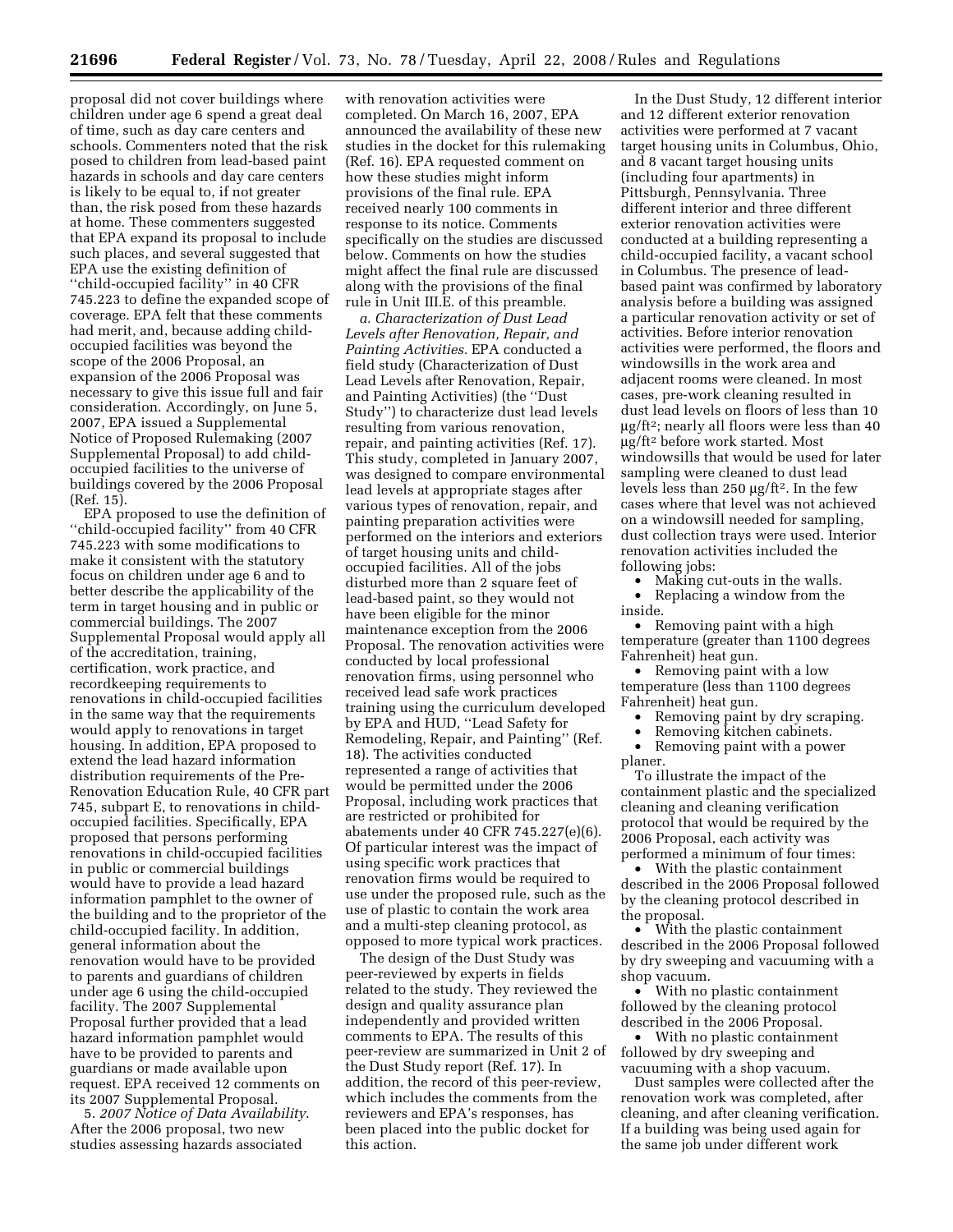practices, or for a completely different job, the unit was recleaned and retested prior to starting the next job. All buildings were cleaned and tested after the last job.

Geometric mean post-work, precleaning floor dust lead levels in the work room were as follows (in  $\mu$ g/ft<sup>2</sup>):

- Cut-outs--422.
- Kitchen cabinet removal--958.
- Low temperature heat gun--2,080.
- Dry scraping--2,686.
- Window replacement--3,993.
- High temperature heat gun--7,737.
- Power planing--32,644.

Power planing is an activity very similar to power sanding in which a machine that operates at high speed generating large quantities of dust is used.

Where baseline practices, i.e., no containment, dry sweeping, and vacuuming with a shop vacuum, were used, the geometric mean post-job floor dust lead levels in the work room were as follows (in  $\mu$ g/ft<sup>2</sup>):

- Cut-outs--22.
- Kitchen cabinet removal--58.
- Low temperature heat gun--41.
- Dry scraping--66.
- Window replacement--135.
- High temperature heat gun--445.
- Power planing--450.

The package of proposed rule requirements, i.e., containment, specialized cleaning, and cleaning verification, resulted in the lowest geometric mean dust lead levels in the work room at the end of a job. These results were as follows (in µg/ft2):

- Cut-outs--5.
- Kitchen cabinet removal--12.
- Low temperature heat gun--24.
- Dry scraping--30.
- Window replacement--33.
- High temperature heat gun--36.
- Power planing--148.

Windowsill sample results were similar; the geometric mean dust lead levels after renovation activities performed in accordance with the proposed rule exceeded 250 µg/ft2 only where power planing or a high temperature heat gun were used. When baseline practices were used, the geometric mean dust lead levels on the windowsills exceeded 250 µg/ft<sup>2</sup> for kitchen cabinet removal, window replacement, high temperature heat gun use, and power planing.

Exterior renovation activities performed as part of the study included the following:

- Replacing a door and doorway.
- Replacing fascia boards, soffits, and other trim.

• Removing paint with a high temperature (greater than 1100 degrees Fahrenheit) heat gun.

• Removing paint with a low temperature (less than 1100 degrees Fahrenheit) heat gun.

- Removing paint by dry scraping.
- Removing paint with a needle gun. • Removing paint with power

sanding or grinding.

• Removing paint with a torch or open flame.

For the exterior jobs, plastic sheeting was placed on the ground to catch the debris and dust from the job, in accordance with the requirements of the proposed rule. Additional plastic sheeting was laid out beneath and beyond the ''proposed rule'' plastic. Trays to collect dust and debris were placed on top of and underneath the ''proposed rule'' plastic. Trays were also placed just outside of the ''proposed rule'' plastic to assess how far the dust was spreading. A vertical containment, as high as the work zone, was erected at the end of the additional plastic.

The use of the ''proposed rule'' plastic as a ground covering captured large amounts of leaded dust. For all job types except removing paint with a torch, there was a substantial difference between the amount of lead captured by the ''proposed rule'' plastic and the amount under the ''proposed rule'' plastic. Including both bulk debris and dust, geometric mean lead levels in exterior samples from the collection trays on top of the ''proposed rule'' plastic ranged from a low of 60,662 µg/ ft2 for the door replacement activity to a high of 7,216,358 µg/ft2 for removing paint with a high temperature heat gun. Geometric mean lead levels from the collection trays under the ''proposed rule'' plastic ranged from a low of 32 µg/ ft<sup>2</sup> for door replacement to 8,565  $\mu$ g/ft<sup>2</sup> for removing paint with a torch.

This regulatory action was supported by the Dust Study discussed above. Therefore, EPA conducted a peer review in accordance with OMB's Final Information Quality Bulletin for Peer Review. EPA requested this review from the Clean Air Scientific Advisory Committee (CASAC) Lead Review Panel. The CASAC, which is comprised of seven members appointed by the EPA Administrator, was established under the Clean Air Act as an independent scientific advisory committee. The CASAC's comments on the Dust Study, along with EPA's responses, have been placed into the public docket for this action. More information on the CASAC consultation process, along with background documents, is available on EPA's website at *[http://www.epa.gov/](http://www.epa.gov/lead/pubs/casac.htm)  lead/pubs/casac.htm*.

According to the peer review report, the CASAC Panel found

. . .that the [Dust Study] was reasonably well-designed, considering the complexity of the problem, and that the report provided information not available from any other source. The study indicated that the rule cleaning procedures reduced the residual lead (Pb) remaining after a renovation more than did the baseline cleaning procedures. Another positive aspect of the Dust Study was that it described deviations from the protocol when they occurred.

The CASAC Panel also contended that the limited data from residential housing units and child-occupied facilities included in the Dust Study, most likely do not represent a statistically valid sample of housing at the national level. They noted that there are aspects of the study that would underestimate the levels of leadloadings while other aspects of the study would overestimate the loadings. EPA agrees that the Dust Study is not nationally representative of all housing. EPA notes that there are several reasons why this is the case, including the fact that all of the housing studied was built during 1925 or earlier, and a large number of the floors were in poor condition. A major purpose of the Dust Study was to assess the proposed work practices. A statistically valid sample of housing at the national level is not needed to assess the work practices. If anything, the Dust Study is conservative with respect to the age of housing because it studied older houses and therefore is appropriate for assessing the effectiveness of the work practices.

In addition to the Dust Study which directly supported this regulatory action, several other studies are discussed throughout the preamble which may or may not have been peer reviewed.

*b. Lead-Safe Work Practices Survey Project.* The National Association of Home Builders (NAHB) conducted a survey that assessed renovation and remodeling activities to measure levels of lead dust generated by home improvement contractors (Ref. 19). The stated objective of this survey, completed in November 2006, was to measure the amount of lead dust generated during typical renovation and remodeling activities and assess whether routine renovation and remodeling activities increased lead dust levels in the work area and on the property.

The activities evaluated during the survey were selected in consultation with remodeling contractors. NAHB believes that these activities represent the most common jobs performed by renovation and remodeling firms. The renovations were performed by professional renovation and remodeling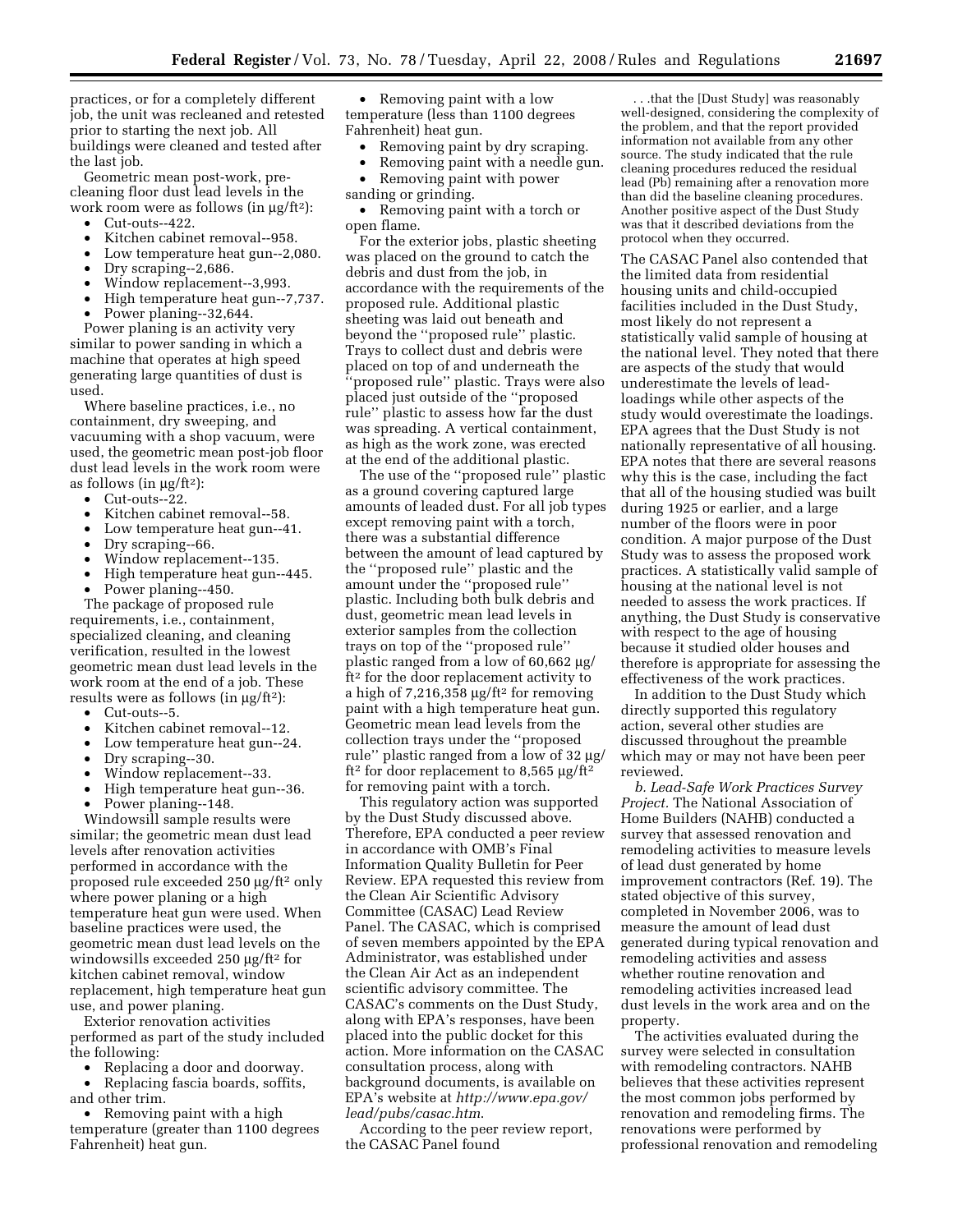contractors from each of the communities where the properties were located. All of the workers who participated in this project had previously attended and successfully completed the EPA/HUD curriculum for *Lead Safety for Remodeling, Repair, & Painting*.

According to the NAHB survey, anEPA-certified lead-based paint inspector confirmed the presence of lead-based paint in all of the properties considered for this survey. Previous inspection reports were consulted if the inspections conformed to the HUD Guidelines for lead-based paint inspections. Properties used in this survey included a single family home in Illinois, two single-family homes and a duplex in Connecticut, and an apartment above a storefront in Wisconsin.

The NAHB survey evaluated the following activities:

• Wall and ceiling removal (demolition).

- Wall and ceiling modification.
- Window and door removal and/or replacement (no sanding).
- Window and door alteration (no sanding).
	- Sanding on windows and doors.
	- Kitchen or bath cabinet removal.
	- Baseboard and stair removal.
	- Surface preparation (sanding).
- Sawing into wood and plaster. Activities were performed in one of three ways: Using the work practices presented in the EPA/HUD curriculum, using modified work practices (one or more of the dust control or cleanup methods discussed in the EPA/HUD curriculum), or routine renovation

practices. Area air samples were collected before, during and after the work activity. Personal breathing zone air samples were collected during the work activity. Dust wipe samples were collected before work started and after final clean-up. Dust wipe samples were routinely collected from floors near the work activity and in some cases collected from a windowsill and/or window well.

In comparing the mean dust lead levels before the activities with the mean dust lead levels after the activities, the NAHB concluded that the renovation activities surveyed did not create new lead dust hazards overall. However, even after clean-up was conducted, over half of the 60 individual renovation activities studied resulted in an increase in dust lead levels on at least one surface. In most cases, the increase was considerably greater than the regulatory dust-lead hazard standard for that surface.

6. *Statutory finding and regulatory approach*—*TSCA section 402(c)(3) determination.* TSCA section 402(c)(3) directs EPA to revise the regulations issued under TSCA section 402(a), the Lead-based Paint Activities Regulations, to apply to renovation or remodeling activities that create lead-based paint hazards. EPA finds that renovation, repair, and painting activities that disturb lead-based paint create leadbased paint hazards. This finding is based upon EPA's Environmental Field Sampling Study and corroborated by the Dust Study and the NAHB survey (Refs. 11, 17, and 19).

In the 2006 Proposal, EPA proposed to conclude that any renovation activity that disturbs lead-based paint can create significant amounts of leaded dust, that most activities created lead-based paint hazards, and that some activities can be reasonably anticipated to create leadbased paint hazards. EPA's proposed conclusions were based upon the results of the Environmental Field Sampling Study, which examined, on a variety of components using a variety of tools and methods, activities that EPA had determined were representative of the paint-disturbing activities that typically occur during renovations. The activities were:

- Paint removal by abrasive sanding.
- Window replacement.
- HVAC duct work.

• Demolition of interior plaster walls.

- Drilling into wood.
- Drilling into plaster.
- Sawing into wood.
- Sawing into plaster.

Specifically, EPA proposed to conclude that all of the activities studied in the Environmental Field Sampling Study, with the exception of drilling into plaster, can create leadbased paint hazards. With respect to drilling into plaster, where lead-based paint is present, EPA proposed to conclude that this activity can reasonably be anticipated to create leadbased paint hazards. The Environmental Field Sampling Study found that, with the exception of drilling into plaster, all renovation and remodeling activities, when conducted where lead-based paint is present, generated lead loadings on floors at a distance of 5 to 6 feet from the activity that exceeded EPA's dustlead hazard standard of 40 µg/ft2. However, upon further review, it is apparent that the study also found that drilling into plaster created dust lead levels in the immediate vicinity of the activity that exceeded the dust-lead hazard standard. Thus, all the activities studied did in fact create lead-based paint hazards.

The 2006 Proposal cited the other phases of the TSCA section 402(c)(2) renovation and remodeling study to support EPA's proposed determination that any renovation, remodeling, or painting activity that disturbs leadbased paint can be reasonably anticipated to create lead-based paint hazards. Phase III, the Wisconsin Childhood Blood-Lead Study, found that children who live in homes where renovation and remodeling activities were performed within the past year are 30% more likely to have a blood leadlevel that equals or exceeds 10 µg/dL, the level of concern established by CDC, than children living in homes where no such activity has taken place recently. Phases II and IV of the study, which evaluated worker exposures from renovation and remodeling activities, provide additional documentation of the significant and direct relationship between blood-lead levels and the conduct of certain renovation and remodeling activities. Phase II found a statistically significant association between increased blood lead levels and the number of days spent performing general renovation and remodeling activities, paint removal, and cleanup in pre-1950 buildings in the past month. Phase IV of the study found that persons performing renovation and remodeling activities in old historic buildings are more likely to have elevated blood lead levels than persons in the general population of renovation and remodeling workers.

In light of EPA's proposed determination, the 2006 Proposal included revisions to the existing Leadbased Paint Activities Regulations to extend them to renovation, remodeling, and painting activities in target housing, with certain exceptions. In proposing to extend these regulations to renovation, remodeling, and painting activities in child-occupied facilities, the 2007 Supplemental Proposal incorporated the proposed TSCA section 402(c)(3) determination.

Since the 2006 Proposal, EPA conducted the Dust Study and NAHB submitted the results of their survey. The results of the Dust Study confirm that renovation and remodeling activities that disturb lead-based paint create lead-based paint hazards. The Dust Study evaluated a number of common renovation activities, including replacing windows, removing kitchen cabinets, cutting into walls, and removing paint by high and low temperature heat guns, power tools, and dry scraping. The geometric mean postwork dust lead levels on work room floors ranged from a low of 422 µg/ft2, or 10 times the dust-lead hazard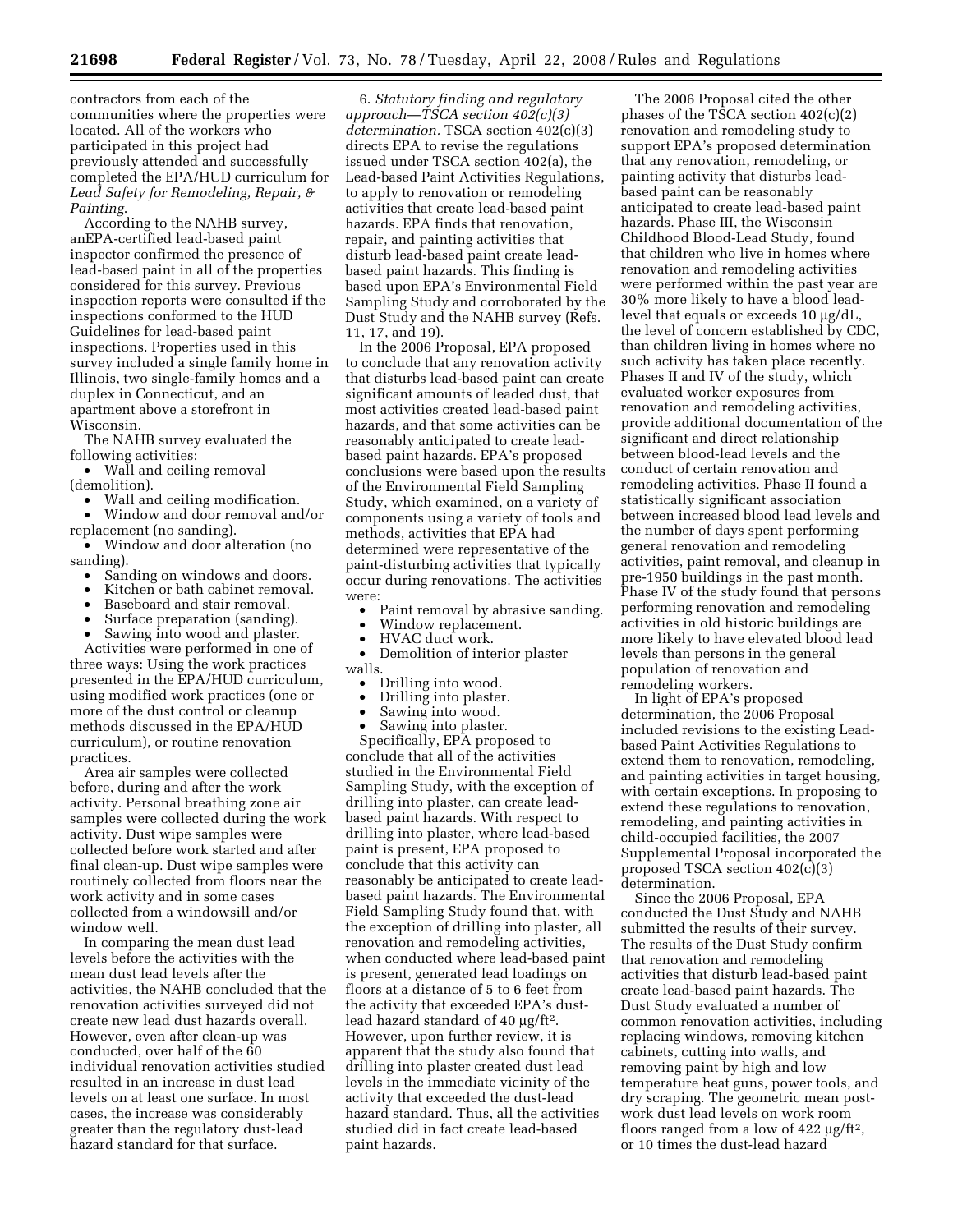standard for floors, for cut-outs, to a high of 32,644 µg/ft<sup>2</sup> for power planing. Thus, all of the activities evaluated in the Dust Study created floor dust lead levels that exceeded 40 µg/ft2, one of the measures that, in 40 CFR 745.65, defines a lead-based paint hazard. It is more difficult to evaluate the effect of disturbing lead-based paint in the NAHB Survey, since the survey did not involve collecting samples after work had been performed but before the postrenovation cleaning had begun. Nevertheless, even after post-renovation cleaning using a variety of methods, in more than half of the 60 experiments performed in this survey, the postcleaning dust wipe sample results for at least one surface showed an increase greater than the TSCA section 403 hazard standard over pre-work levels. These experiments showing increased dust lead levels cover the range of activities evaluated in the NAHB Survey.

Therefore, in this action, EPA is issuing its determination that renovation, repair, and painting activities that disturb lead-based paint create lead-based paint hazards. Because the evidence shows that all such activities in the presence of lead-based paint create lead-based paint hazards, EPA is modifying its proposed finding, which distinguished between activities that create lead-based paint hazards and those that can reasonably be anticipated to create lead-based paint hazards, and instead concludes that renovation activities that disturb lead-based paint create lead-based paint hazards. Indeed, no commenter submitted data indicating that any renovation, repair, or painting activity should be exempt from regulation because it does not create lead-based paint hazards.

EPA received a large number of comments on this proposed finding. Many expressed support for EPA's determination that any renovation, repair, or painting activity that disturbs lead-based paint creates lead-based paint hazards. Some commenters, while expressing their support for this determination, also opined that the regulatory dust-lead hazard standards for floors and windowsills are too high. These commenters argued that recent scientific evidence shows that children experience adverse health effects at lower blood lead levels than previously thought, and since EPA's regulatory dust-lead hazard standards were set with reference to a blood lead level of 10 µg/dL, the CDC level of concern, the dust-lead hazard standards must be lowered. EPA agrees that recent studies demonstrate that neurocognitive effects occur at blood lead levels below the

current CDC level of concern. In fact, EPA's most recent Air Quality Criteria for Lead document, issued in October, 2006, describes several epidemiologic studies published in the last 5 years that observed significant lead-induced IQ decrements in children with some effects observed at blood lead levels of 5 µg/dL and lower (Ref. 1). The document also notes that other recent studies observed significant associations at low blood-lead levels for other neurotoxicity endpoints in addition to IQ, such as arithmetic and reading scores, attentional behavior, and neuromotive function. However, EPA is not addressing the appropriateness of the existing dust-lead hazard standards in this rulemaking. The original hazard standards were set through a separate rulemaking process under TSCA section 403 that allowed for input from all of the parties that would be affected by the standards. Furthermore, EPA is concerned that a full review of the available evidence and other considerations affecting the hazard standards as part of this rulemaking would result in a significant delay in promulgating training, certification, and work practice standards for renovation activities. EPA did not propose to modify the TSCA section 403 hazard standard levels in this rulemaking and has not undertaken the significant analyses that would need to be performed in order to establish different standards. Accordingly, EPA is not able, in this final rule, to modify the regulatory hazard standard. In any event, since EPA finds that renovation activities that disturb lead-based paint create lead-paint hazards, lowering the hazard standard would not affect EPA's finding.

Some commenters objected to EPA's proposed determination that renovation, repair, or painting activities that disturb lead-based paint create lead-based paint hazards. Some commenters interpreted EPA's statutory authority to regulate renovation and remodeling under TSCA section 402(c)(3) as being limited to those renovation and remodeling activities for which EPA can prove a link between the activity and the blood lead action level established by CDC for public health intervention. These commenters contend that the failure to prove such a link means that renovation and remodeling activities do not create lead-based paint hazards. This interpretation is not supported by the plain language of the statute. TSCA section 402(c)(3) requires EPA to regulate renovation and remodeling activities that create lead-based paint hazards. The term ''lead-based paint

hazard'' is defined in TSCA section 401 as ''any condition that causes exposure to lead from lead-contaminated dust . . . that would result in adverse human health effects as established by the Administrator under this subchapter.'' TSCA section 403 directs EPA to promulgate regulations which ''identify, for purposes of this subchapter and the Residential Lead-Based Paint Hazard Reduction Act of 1992, lead-based paint hazards, lead-contaminated dust, and lead-contaminated soil.'' The TSCA section 403 regulations define dust-lead hazards as levels that equal or exceed 40  $\mu$ g/ft<sup>2</sup> of lead on floors or 250  $\mu$ g/ft<sup>2</sup> of lead on interior windowsills. Therefore, EPA interprets TSCA as directing it to regulate renovation and remodeling activities if such activities create dust lead levels that exceed the standards for dust-lead hazards established under TSCA section 403. Again, the Environmental Field Sampling Study, the Dust Study, and the NAHB survey all demonstrate that renovation and remodeling activities that disturb leadbased paint create dust lead levels that exceed the hazard standards in 40 CFR 745.65.

EPA also interprets the scientific evidence for a link between renovations and the CDC blood lead action level differently than do these commenters. EPA's Wisconsin Childhood Blood-Lead Study, described more fully in Unit III.C.1.c. of the preamble to the 2006 Proposal, provides ample evidence of a link between renovation activities and elevated blood lead levels in resident children (Ref. 13). This peer-reviewed study concluded that general residential renovation and remodeling is associated with an increased risk of elevated blood lead levels in children and that specific renovation and remodeling activities are also associated with an increase in the risk of elevated blood lead levels in children. In particular, removing paint (using open flame torches, using heat guns, using chemical paint removers, and wet scraping/sanding) and preparing surfaces by sanding or scraping significantly increased the risk of elevated blood lead levels. Some of the commenters on this rule focused on Table 3-13 in the study report and cited that as evidence that work performed by paid professional renovators does not create a statistically significant risk of an elevated blood-lead level in a resident child.EPA agrees that this table, which presents the results of analyses using one of the sets of models used to interpret study data, indicates that, with respect to the persons performing the work, the only statistically significant result associated with increased risk of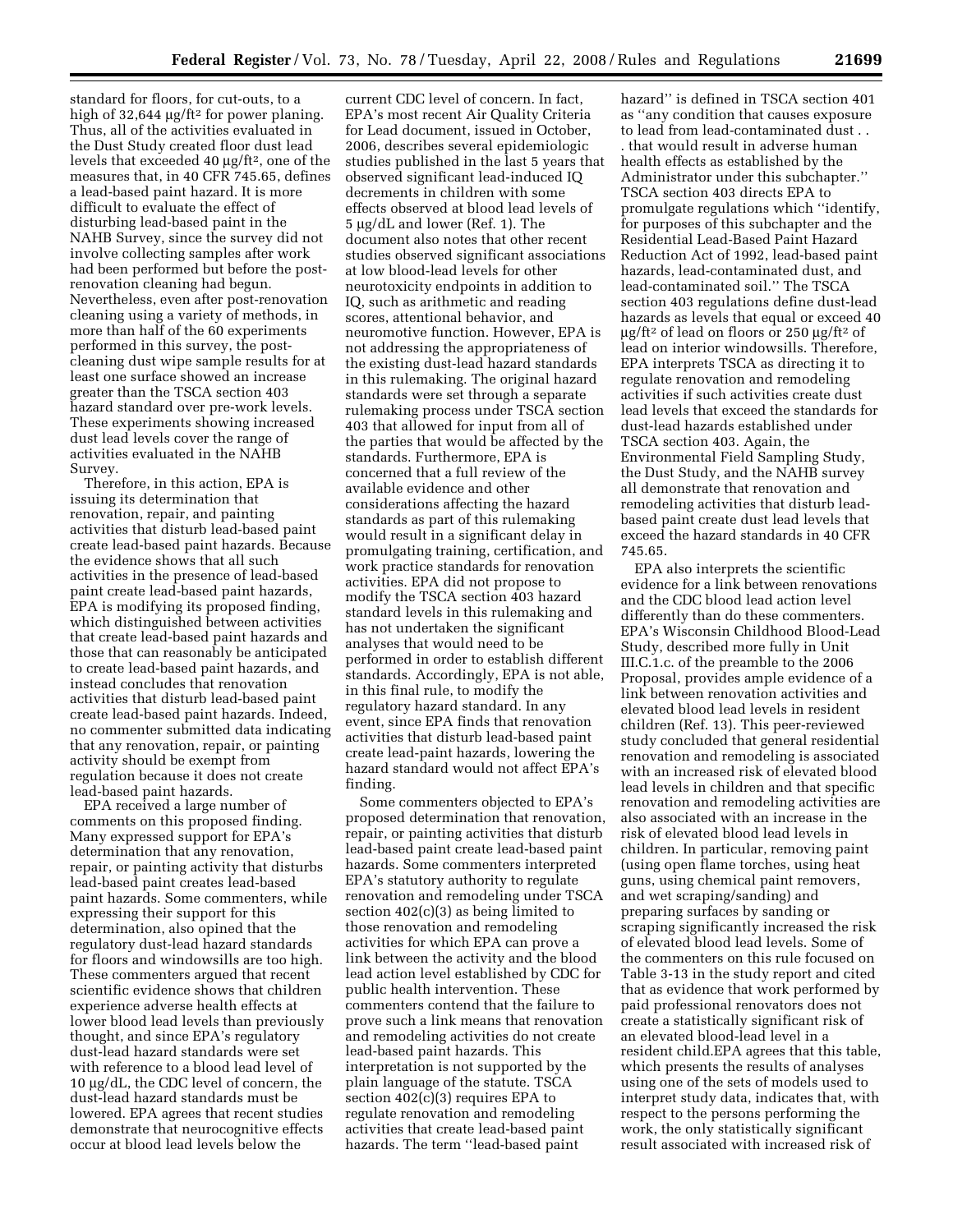elevated blood lead levels was work performed by a relative or friend not in the household. Work performed by professional renovators was associated with an increased risk of an elevated blood lead level, but the association was not statistically significant. As explained more fully in a memorandum summarizing additional analyses of the data from this study (Ref. 20), this table does not indicate that professional contractors were not responsible for creating lead exposure hazards. Rather, it indicates that renovation activities performed by professional contractors are no more or less hazardous than renovation activities performed by most of the other categories of persons identified in the survey responses collected as part of the study. It is also important to note that, while these commenters focus on a blood-lead level of 10 µg/dL as a threshold, this level is not and has not been considered by CDC or EPA as a threshold for adverse effects.

One commenter also dismissed the two studies from New York that EPA cited as supporting the findings of the Wisconsin Childhood Blood-Lead Study. In 1995, the New York State Department of Health assessed lead exposure among children resulting from home renovation and remodeling in 1993–1994. A review of the health department records of children with blood lead levels equal to or greater than 20 µg/dL identified 320, or 6.9%, with elevated blood lead levels that were attributable to renovation and remodeling (Ref. 21). The commenter noted that this study suffered from a number of limitations, including the fact that it was not a case-control study; i.e., the group of children with elevated blood lead levels attributed to renovation and remodeling was not compared with a similar group of households that had not undergone renovation during the period. EPA agrees that this is an important limitation of this study. However, with respect to the other limitations noted by this commenter, the authors of the report felt that most of these limitations would likely result in an underestimation of the burden of lead exposure associated with renovation and remodeling.

The other study cited by EPA as supporting the Wisconsin Childhood Blood-Lead Study conclusions was a case-control study that assessed the association between elevated blood lead levels in children younger than 5 years and renovation or repair activities in homes in New York City (Ref. 22).EPA notes that the authors show that when dust and debris was reported (by

respondents via telephone interviews) to be ''everywhere'' following a renovation, the blood lead levels were significantly higher than children at homes that did not report remodeling work. On the other hand, when the respondent reported either ''no visible dust and debris'' or that ''dust and debris was limited to the work area,'' there was no statistically significant effect on blood lead levels relative to homes that did not report remodeling work. Although the study found only a weak and nonsignificant link between a report of any renovation activity and the likelihood that a resident child had an elevated blood-lead level, the link to the likelihood of an elevated blood-lead level was statistically significant for surface preparation by sanding and for renovation work that spreads dust and debris beyond the work area. The researchers noted the consistency of their results with EPA's Wisconsin Childhood Blood-Lead Study (Ref. 13, at 509). EPA notes that this confirms that keeping visible dust and debris contained to the work area is important for limiting children exposures to lead dust, rather than providing substantial arguments for the effectiveness of visual inspection.

In sum, EPA's finding that renovation and remodeling activities create leadbased paint hazards is not dependent upon establishing a correlation between such activities and elevated blood lead levels. Rather, it rests on the fact that, as demonstrated by EPA's Environmental Field Sampling Study, EPA's Dust Study, and by the NAHB Survey, such activities create lead-based paint hazards as defined by EPA regulations. Moreover, EPA disagrees that there is no scientific support for establishing a relationship between elevated blood lead levels in children and renovation activities. While EPA interprets these studies as supporting such a relationship and believes these studies further support its finding, it is not a determinative factor.

b. *EPA's approach to this final rule*. Given EPA's determination that renovation, repair, and painting activities that disturb lead-based paint create lead-based paint hazards, TSCA section 402(c)(3) directs EPA to revise the Lead-based Paint Activities Regulations to apply to these activities. EPA does not interpret its statutory mandate to require EPA to apply the existing TSCA section 402(a) regulations to renovations without change. By using the word ''revise,'' and creating a separate subsection of the statute for renovation, EPA believes that Congress intended that EPA make revisions to those existing regulations to adapt them

to a very different regulated community. As discussed below, there are significant differences between renovations and abatements. Accordingly, this final rule does not merely expand the scope of the current abatement requirements to cover renovation and remodeling activities. Rather, EPA has carefully considered the elements of the existing abatement regulations and revised them as necessary to craft a rule that is practical for renovation, remodeling and painting businesses and their customers, taking into account reliability, effectiveness, and safety as directed by TSCA section 402(a). Specifically, the Agency concludes that the training, containment, cleaning, and cleaning verification requirements in this final rule rule achieve the goal of minimizing exposure to lead-based paint hazards created during renovation, remodeling and painting activities, taking into account reliability, effectiveness, and safety.

In taking safety into account, EPA looked to the statutory directive to regulate renovation activities that create lead-based paint hazards. Although there is no known level of lead exposure that is safe, EPA does not believe the intent of Congress was to require elimination of all possible risk arising from a renovation. Nor does TSCA explicitly require EPA to eliminate all possible risk from lead, nor would it be feasible to do so since lead is a component of the earth. Rather, it directs EPA to regulate renovation and remodeling activities that create leadbased paint hazards. Given that the trigger for regulating renovation and remodeling activities is the creation of lead-based paint hazards--which EPA has identified in a separate rulemaking pursuant to TSCA section 403--EPA believes taking safety into account in this context is best interpreted with reference to those promulgated hazard standards. If taking safety into account required a more stringent standard, as suggested by some commenters, the potential would be created for a scheme under which any renovation activities found not to create hazards are not regulated at all, whereas renovation activities found to create hazards trigger requirements designed to leave the renovation site cleaner than the unregulated renovations. EPA's interpretation is supported by the broad Congressional intent that the section 403 hazard standards apply for purposes of subchapter IV of TSCA. It is also consistent with EPA's approach in its abatement regulations, which require post-abatement cleaning to dust-lead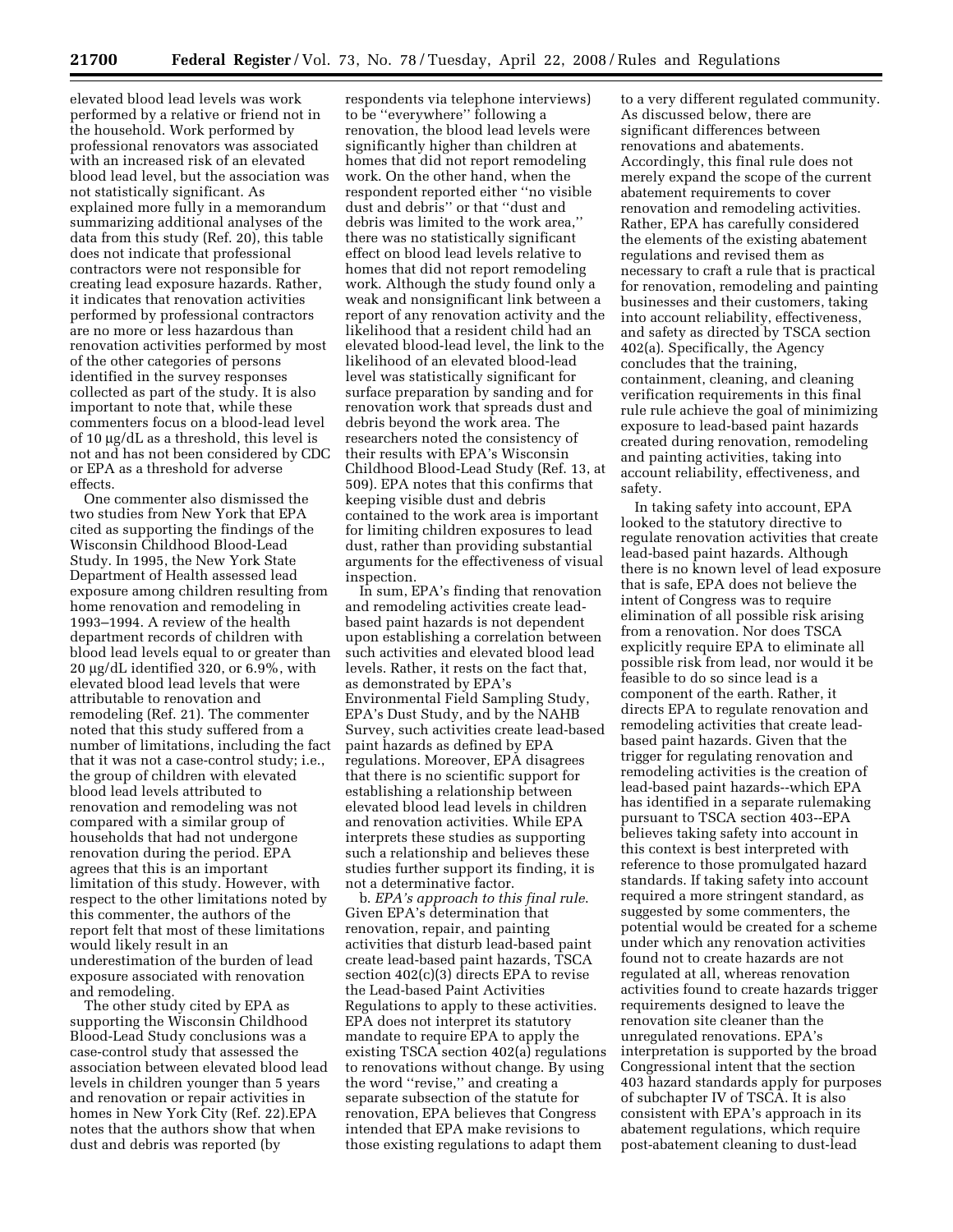clearance levels that are numerically equal to the TSCA section 403 hazard standards levels. It would be anomalous to impose a more stringent safety standard in the renovation context than in the abatement context, where the express purpose of the regulated activities is to abate lead-based paint hazards. Therefore, in taking into account safety, this final rule regulates renovation and remodeling activities relative to the TSCA section 403 hazard standard, with the purpose of minimizing exposure to such hazards created during renovation and remodeling activities.

Additionally, EPA has interpreted practicality in implementation to be an element of the statutory directive to take into account effectiveness and reliability. In particular, EPA believes that given the highly variable nature of the regulated community, the work practices required by this rule should be simple to understand and easy to use. EPA is very aware that this regulation will apply to a whole range of individuals from day laborers to property maintenance staff to master craftsmen performing a whole range of activities from simple drywall repair to window replacement to complete kitchen and bath renovations to building additions and everything in between. Work practices that are easy and practical to use are more likely to be followed by all of the persons who perform renovations, and, therefore, more likely to be reliable and effective in minimizing exposure to lead-based paint hazards created by renovation activities.

One of the biggest challenges facing EPA in revising the TSCA section  $40\overline{2}$ (a) Lead-based Paint Activities Regulations is how to effectively bridge the differences between abatement and renovation and remodeling while acknowledging that many of the dust generating activities are the same. Abatements are generally performed in three circumstances. First, an abatement may be performed in the residence of a child who has been found to have an elevated blood lead level. Second, abatements are performed in housing receiving HUD financial assistance when required by HUD's Lead-Safe Housing Rule. Third, state and local laws and regulations may require abatements in certain situations associated with rental housing. Typically, when an abatement is performed, the housing is either unoccupied or the occupants are temporarily relocated to lead-safe housing until the abatement has been demonstrated to have been properly completed through dust clearance

testing. Carpet in the housing is usually removed as part of the abatement because it is difficult to demonstrate that it is free of lead-based paint hazards. Uncarpeted floors that have not been replaced during the abatement may need to be refinished or sealed in order to achieve clearance. Abatements have only one purpose--to permanently eliminate lead-based paint and leadbased paint hazards.

On the other hand, renovations are performed for a myriad of reasons, most having nothing to do with lead-based paint. Renovations involve activities designed to update, maintain, or modify all or part of a building. Renovations may be performed while the property is occupied or unoccupied. If the renovation is performed while the property is occupied, the occupants do not typically relocate pending the completion of the project.

Further, performing abatement is a highly specialized skill that workers and supervisors must learn in training courses accredited by EPA or authorized States, Territories, and Tribes. In contrast, EPA is not interested in teaching persons how to be painters, plumbers, or carpenters. Rather, EPA's objective is to ensure that persons who already know how to perform renovations perform their typical work in a lead-safe manner.

Nevertheless, as pointed out by some commenters, abatement and renovation have some things in common. For example, as noted by one commenter, window replacement may be performed as part of an abatement to remove the lead-based paint and lead-based paint hazards on the existing window, or it may be performed as part of a renovation designed to improve the energy efficiency of the building. In many cases, the window replacement as abatement and the window replacement as renovation will generate the same amount of leaded dust.

Another consideration is that while renovation activities undoubtedly create lead-based paint hazards, without results from dust wipe samples collected immediately before the renovation commences, there is no way to tell what portion of the lead dust remaining on the surface was contributed by the renovation. In addition, as a practical matter, once dust-lead hazards commingle with preexisting hazards, there is no functional way to distinguish between those created by the renovation activity and any pre-existing dust-lead hazards. However, the Dust Study shows that the combination of training, containment, cleaning and cleaning verification required by this rule is effective at

reducing dust lead levels below the dust-lead hazard standard. While the requirements of this rule will, in some cases, have the ancillary benefit of removing some pre-existing dust-lead hazards, these requirements are designed to effectively clean-up the lead-based paint hazards created during renovation activities without changing the scope of the renovation activity itself. The intent of this final rule is not to require cleanup of pre-existing contamination.

For example, the rule does not require cleaning of dust or any other possible lead sources in portions of target housing or child-occupied facilities beyond the location in and around the work area. Nor does this rule require the replacement of carpets in the area of the renovation or the refinishing or sealing of uncarpeted floors. The approach in this final rule is designed to address the lead-based paint hazards created during the renovation while not requiring renovators to remediate or eliminate hazards that are beyond the scope of the work they were hired to do.

In addition, EPA has made a concerted effort to keep the costs and burdens associated with this rule as low as possible, while still providing adequate protection against lead-based paint hazards created by renovation activities. Indeed, as part of this rulemaking EPA has, as directed by TSCA section 2(c), considered the environmental, economic, and social impact of this rule. Nonetheless, many commenters expressed concerns over the potential unintended consequences of this rulemaking. These commenters argued that atoo-burdensome rule will result in more renovations by noncompliant renovators, and more doit-yourself renovations, both of which are likely to be more hazardous than renovations by certified professional renovation firms using certified renovators who follow the work practice requirements of the rule. These commenters were also concerned about deferred property maintenance which can be hazardous for many reasons, including lead-based paint issues. For example, one commenter pointed out that a renovation project that replaces old lead-based paint covered windows with new ones that have no lead-based paint may, as a by-product, reduce lead hazards, and the rule should not work to discourage this activity.

On the other hand, one commenter argued that increased do-it-yourself activity is an unlikely byproduct of this rule because consumers are not only opting to hire or not hire contractors based on factors such as cost, convenience, and perceived quality, but,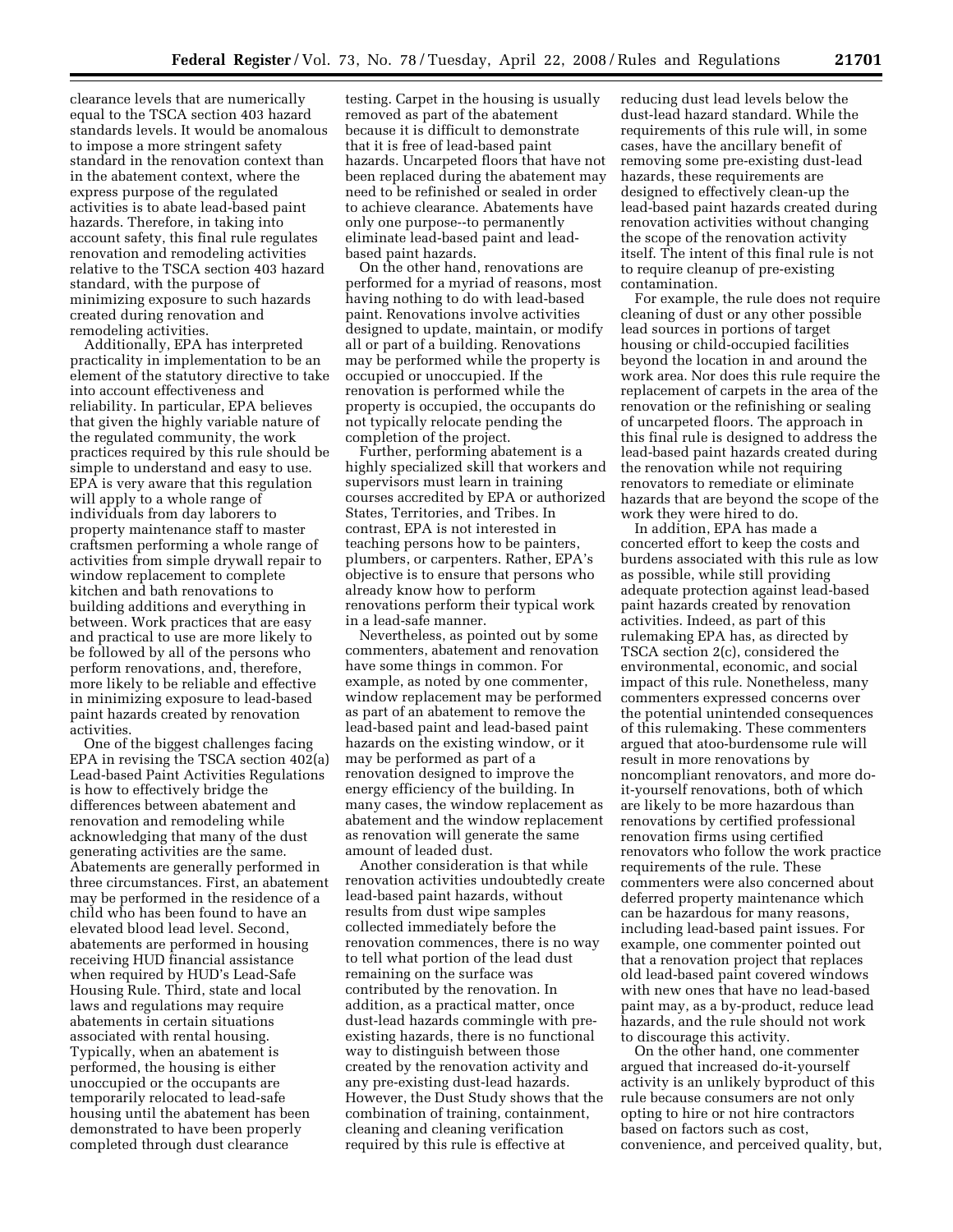even more importantly, their own proclivity towards performing renovation work. According to the commenter, the fact that the work practices required by this rule may result in slight cost increases is unlikely to motivate homeowners to perform their own renovations. This commenter also felt that the sooner that protective approaches become the accepted standard of care for renovation work by contractors receiving compensation, the sooner do-it-yourselfers and the do–it– yourself literature and training supports will adopt the same protective approaches.

It is difficult to determine with any amount of certainty whether this final rule will have unintended consequences. However, EPA agrees that it is important to minimize disincentives for using certified renovation firms who follow the work practices required by this rule. EPA also agrees that practicality is an important consideration. Given the relatively low estimated overall average per-job cost of this final rule, which is \$35, and the relatively easy-to-use work practices required by this final rule, EPA does not expect the incremental costs associated with this rule to be a determinative factor for consumers. However, that relatively low cost has resulted in part from EPA's efforts to contain the costs of this rule in order to avoid creating disincentives to using certified renovation firms, and EPA has viewed the comments received with those considerations in mind.

With respect to the comment regarding the standard of care for do-ityourselfers, EPA also plans to conduct an outreach and education campaign aimed at encouraging homeowners and other building owners to follow work practices while performing renovations or hire a certified renovation firm to do so.

7. *Summary of the final rule*. This section summarizes the final rule in general terms. For more information, consult Unit III. below, which describes each provision in detail, discusses any changes from the proposal, and reviews the comments received.

a. *Definitions and scope.* This final rule applies to renovations for compensation in target housing and child-occupied facilities. TSCA section 401 defines ''target housing'' as any housing constructed prior to 1978, except housing for the elderly or persons with disabilities (unless any child who is less than 6 years of age resides or is expected to reside in such housing for the elderly or persons with disabilities) or any 0–bedroom dwelling. This rule contains the following definition of ''child-occupied facility'':

Child-occupied facility'' means a building, or portion of a building, constructed prior to 1978, visited regularly by the same child, under 6 years of age, on at least two different days within any week (Sunday through Saturday period), provided that each day's visit lasts at least 3 hours and the combined weekly visits last at least 6 hours, and the combined annual visits last at least 60 hours. Child-occupied facilities may include, but are not limited to, day care centers, preschools and kindergarten classrooms. Child-occupied facilities may be located in target housing or in public or commercial buildings. With respect to common areas in public or commercial buildings that contain child-occupied facilities, the child-occupied facility encompasses only those common areas that are routinely used by children under age 6, such as restrooms and cafeterias. Common areas that children under age 6 only pass through, such as hallways, stairways, and garages are not included. In addition, with respect to exteriors of public or commercial buildings that contain childoccupied facilities, the child-occupied facility encompasses only the exterior sides of the building that are immediately adjacent to the child-occupied facility or the common areas routinely used by children under age 6.

TSCA does not define the terms ''renovation'' or ''remodeling,'' but this final rule builds upon the definition of ''renovation'' already established by the regulations promulgated under TSCA section 406(b). This rule defines "renovation" as follows:

'Renovation'' means the modification of any existing structure, or portion thereof, that results in the disturbance of painted surfaces, unless that activity is performed as part of an abatement as defined by this part (40 CFR 745.223). The term renovation includes (but is not limited to): The removal, modification or repair of painted surfaces or painted components (e.g., modification of painted doors, surface restoration, window repair, surface preparation activity (such as sanding, scraping, or other such activities that may generate paint dust)); the removal of building components (e.g., walls, ceilings, plumbing, windows); weatherization projects (e.g., cutting holes in painted surfaces to install blown-in insulation or to gain access to attics, planing thresholds to install weather-stripping), and interim controls that disturb painted surfaces. A renovation performed for the purpose of converting a building, or part of a building, into target housing or a child-occupied facility is a renovation under this subpart. The term renovation does not include minor repair and maintenance activities.

This final rule excludes some of the same projects that are excluded by the

TSCA section 406(b) regulations, such as lead-based paint abatement projects and renovations affecting components that have been found to be free of leadbased paint. To be eligible for the latter exception, the components must be determined to be free of lead-based paint by a certified inspector or risk assessor, or by a certified renovator using an EPA-approved test kit. Emergency projects would continue to be exempt from the lead hazard information distribution requirements, but the clean-up after the project must meet the requirements of this regulation, and compliance with the training, certification, warning sign, and containment requirements of this regulation is required to the extent practicable. Minor maintenance projects that disturb no more than 6 square feet of painted surface per room for interiors or no more than 20 square feet of painted surface for exteriors are also exempt, so long as no work practices prohibited or restricted by this final rule are used, the renovation does not involve window replacement and there is no demolition of painted areas. Finally, this regulation contains an exception for renovations in owneroccupied target housing where no child under age 6 or pregnant woman resides, so long as the housing does not meet the definition of ''child-occupied facility.'' To claim this exception, the renovation firm must obtain, before beginning the renovation, a signed statement from the owner of the housing that states that the person signing is the owner of the housing to be renovated, that he or she resides there, that no child under age 6 or pregnant woman resides there, that the housing is not a child-occupied facility, and that the owner understands that the renovation firm will not be required to use the work practices contained in this rule.

b. *Pre-Renovation Education Rule.* As described in greater detail in a separate notice published elsewhere in today's **Federal Register**, EPA has developed a new renovation-specific lead hazard information pamphlet intended for use in fulfilling the requirements of the Pre-Renovation Education Rule, 40 CFR part 745, subpart E. This final rule requires firms performing renovations for compensation in target housing and child-occupied facilities to distribute this new pamphlet before beginning renovations to the owners and occupants of target housing, owners of public or commercial buildings that contain a child-occupied facility, and the proprietor of the child-occupied facility, if different, and to provide general information on the renovation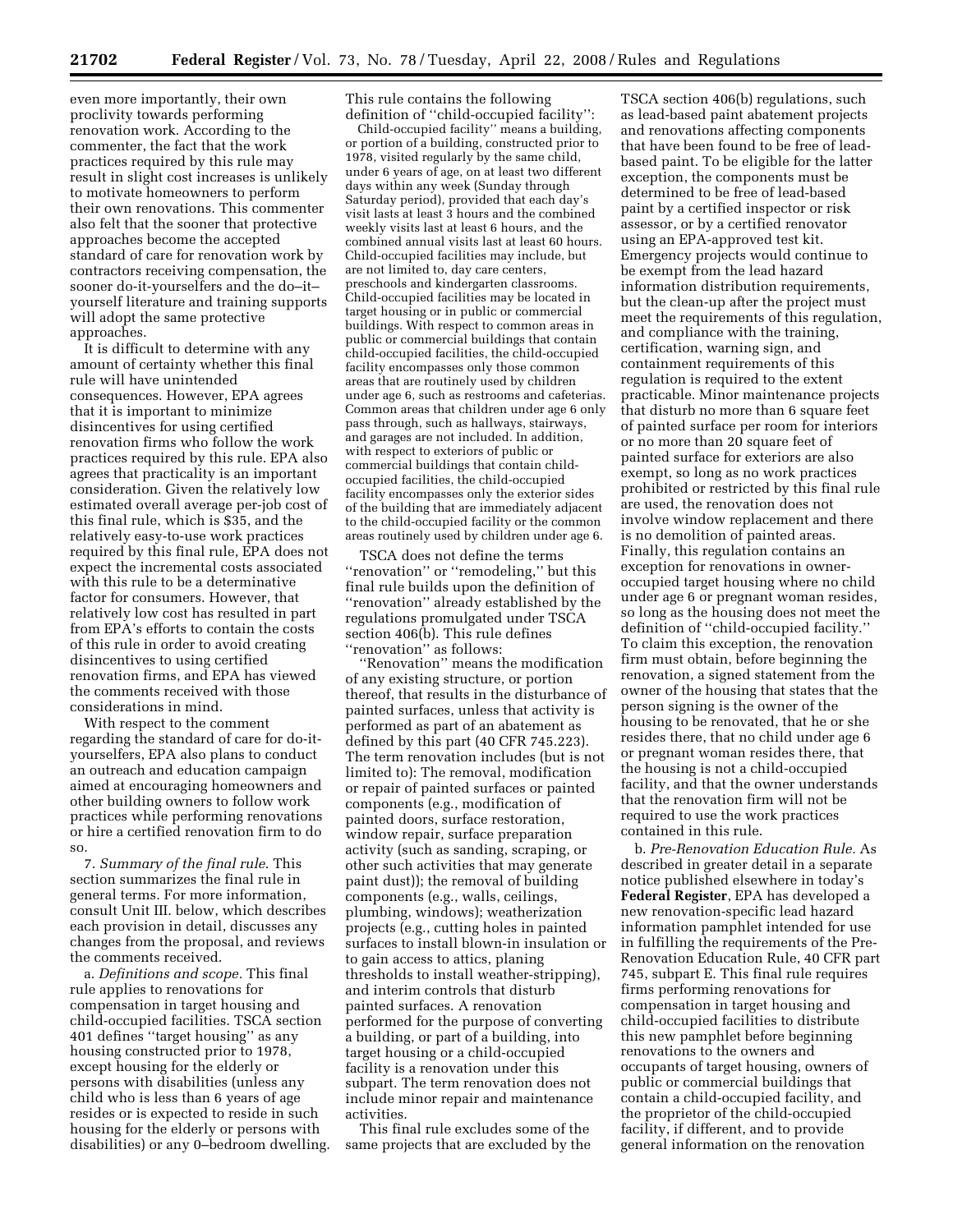and the pamphlet to, or make it available to, parents or guardians of children under age 6 using the childoccupied facility. This can be accomplished by mailing or handdelivering the general information on the renovation and the pamphlet to the parents and guardians or by posting informational signs containing general information on the renovation in areas where the signs can be seen by the parents or guardians of the children frequenting the child-occupied facility. The signs must be accompanied by a posted copy of the pamphlet or information on how interested parents or guardians can review a copy of the pamphlet or obtain a copy from the renovation firm at no cost to the parents or guardians. For renovations in the common areas of multi-unit target housing, similar notification options are available to firms. They must provide tenants with general information regarding the nature of the renovation by mail, by hand-delivery, or by posting signs, and must also make this new pamphlet available upon request. Firms must maintain documentation of compliance with these requirements.

c. *Training, accreditation, and certification.* This final rule contains training requirements leading to certification for ''renovators''- individuals who perform and direct renovation activities—and ''dust sampling technicians''--individuals who perform dust sampling not in connection with an abatement. Requirements for each of these courses of study are described in detail, and a hands-on component is required. Training providers who wish to provide training to renovators and dust sampling technicians for Federal certification purposes must apply for and receive accreditation from EPA following the same procedures that training providers who offer lead-based paint activities training now use to become accredited by EPA. Providers of renovation training must follow the same requirements for program operation as training providers who offer lead-based paint activities training. For example, renovation training programs must have adequate facilities and equipment for delivering the training, a training manager with experience or education in a construction or environmental field, and a principal instructor with experience or education in a related field and education or experience in teaching adults. To become accredited to provide training for renovators and dust sampling technicians, a provider must submit an application for accreditation

to EPA. The application must include the following items:

• The course materials and syllabus, or a statement that EPA model materials or materials approved by an authorized State or Tribe will be used.

• A description of the facilities and equipment that will be used.

• A copy of the test blueprint for each course.

• A description of the activities and procedures that will be used during the hands-on skills portion of each course.

• A copy of the quality control plan. The correct amount of fees.

Training programs that submit a complete application and meet the requirements for faculty, facilities, equipment, and course and test content will be accredited for 4 years. To maintain accreditation, the training program must submit an application and the correct amount of fees every 4 years. EPA is not establishing the required fees in this rulemaking. EPA intends to publish a proposed fee schedule for public comment shortly. Accredited renovation training programs must also comply with the existing notification and recordkeeping requirements for lead-based paint activities training programs at 40 CFR 745.225(c)(13) and 40 CFR 745.225(i), respectively, by notifying EPA before and after providing renovation training and by maintaining records of course materials, course test blueprints, information on how hands-on training is delivered, and the results of the students' skills assessments and course tests.

Each renovation project covered by this final rule must be performed and/ or directed by an individual who has become a certified renovator by successfully completing renovator training from an accredited training provider. The certified renovator is responsible for ensuring compliance with the work practice standards of this final regulation. The certified renovator must perform or direct certain critical tasks during the renovation, such as posting warning signs, establishing containment of the work area, and cleaning the work area after the renovation. These and other renovation activities may be performed by workers who have been provided on-the-job training in these activities by a certified renovator. However, the certified renovator must be physically present at the work site while signs are being posted, containment is being established, and the work area is being cleaned after the renovation to ensure that these tasks are performed correctly. Although the certified renovator is not required to be on-site at all times, while

the renovation project is ongoing, a certified renovator must nonetheless regularly direct the work being performed by other workers to ensure that the work practices are being followed. When a certified renovator is not physically present at the work site, the workers must be able to contact the renovator immediately by telephone or other mechanism. In addition, the certified renovator must perform the post-renovation cleaning verification. This task may not be delegated to workers with on-the-job training. To maintain certification, a renovator must successfully complete an accredited renovator refresher training course every 5 years.

Renovations must be performed by certified firms. The certification requirements for renovation firms are identical to the certification requirements for firms that perform lead-based paint activities, except that renovation firm certification lasts for 5 years instead of 3 years.A firm that wishes to become certified to perform renovations must submit an application, along with the correct amount of fees, attesting that it will assign a certified renovator to each renovation that it performs, that it will use only certified or properly trained individuals to perform renovations, and that it will follow the work practice standards and recordkeeping requirements in this regulation. EPA will certify any firm that meets these requirements unless EPA determines that the environmental compliance history of the firm, its principals, or its key employees demonstrates an unwillingness or inability to maintain compliance with environmental statutes or regulations. To maintain certification, the firm must submit an application and the correct amount of fees every 5 years. As noted above, EPA will establish the required fees in a subsequent rulemaking.

d. *Work practice standards.* This final rule contains a number of work practice requirements that must be followed for every covered renovation in target housing and child-occupied facilities. These requirements pertain to warning signs and work area containment, the restriction or prohibition of certain practices (e.g., high heat gun, torch, power sanding, power planing), waste handling, cleaning, and post-renovation cleaning verification. The firm must ensure compliance with these work practices. Although the certified renovator is not required to be on-site at all times, while the renovation project is ongoing, a certified renovator must nonetheless regularly direct the work being performed by other workers to ensure that the work practices are being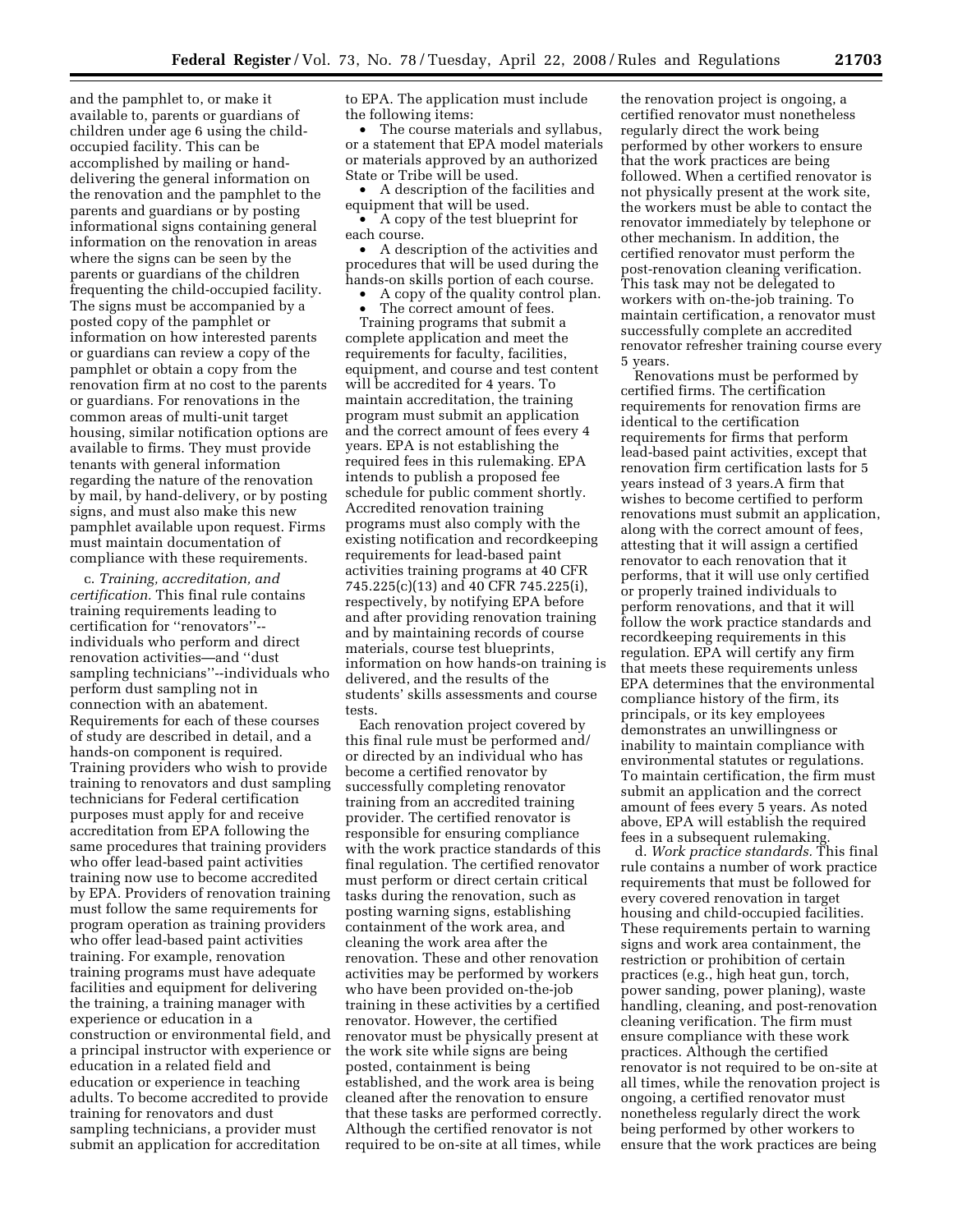followed. When a certified renovator is not physically present at the work site, the workers must be able to contact the renovator immediately by telephone or other mechanism.

i. *Warning signs and work area containment.* Before beginning a covered renovation, the certified renovator or a worker under the direction of the certified renovator must post signs outside the area to be renovated warning occupants and others not involved in the renovation to remain clear of the area. In addition, the certified renovator or a worker under the direction of the certified renovator must also contain the work area so that dust or debris does not leave the area while the work is being performed. At a minimum, containment for interior projects must include:

• Removing or covering all objects in the work area with plastic or other impermeable material.

• Closing and covering all forced air HVAC ducts in the work area with plastic or other impermeable material.

• Closing all windows in the work area.

• Closing and sealing all doors in the work area with plastic or other impermeable material.

• Covering the floor surface, including installed carpet, with tapeddown plastic sheeting or other impermeable material in the work area 6 feet beyond the perimeter of surfaces undergoing renovation or a sufficient distance to contain the dust, whichever is greater.

Doors within the work area that will be used while the job is being performed must be covered with plastic sheeting or other impermeable material in a manner that allows workers to pass through while confining dust and debris to the work area. In addition, all personnel, tools, and other items, including the exterior of containers of waste, must be free of dust and debris when leaving the work area. There are several ways of accomplishing this. For example, tacky mats may be put down immediately adjacent to the plastic sheeting covering the work area floor to remove dust and debris from the bottom of the workers' shoes as they leave the work area, workers may remove their shoe covers (booties) as they leave the work area, and clothing and materials may be wetwiped and/or HEPA-vacuumed before they are removed from the work area.

At a minimum, containment for exterior projects must include:

• Covering the ground with plastic sheeting or other disposable impermeable material extending 10 feet beyond the perimeter of surfaces undergoing renovation or a sufficient

distance to collect falling paint debris, whichever is greater, unless the property line prevents 10 feet of such ground covering.

• Closing all doors and windows within 20 feet of the outside of the work area on the same floor as the renovation and closing all doors and windows on the floors below that area.

In certain situations, such as where other buildings are in close proximity to the work area, when conditions are windy, or where the work area abuts a property line, the certified renovator or a worker under the direction of the certified renovator performing the renovation may have to take extra precautions to prevent dust and debris from leaving the work area as required by the regulation. This may include erecting a system of vertical containment designed to prevent dust and debris from migrating to adjacent property or contaminating the ground, other buildings, or any object beyond the work area. In addition, doors within the work area that will be used while the job is being performed must be covered with plastic sheeting or other impermeable material in a manner that allows workers to pass through while confining dust and debris to the work area.

ii. *Waste management.* The certified renovator or a worker trained and directed by a certified renovator must, at the conclusion of each work day, store any collected lead-based paint waste from renovation activities under containment, in an enclosure, or behind a barrier that prevents release of dust and debris and prevents access to the waste. In addition, the certified renovator or a worker under the direction of the certified renovator transporting lead-based paint waste from a work site must contain the waste to prevent identifiable releases. With regard to the lead-based paint waste generated by renovations in housing units, Unit IV.D.2. of the preamble to the 2006 Proposal describes how a clarification of the hazardous waste exclusion in 40 CFR 261.4(b)(1) means that residential lead-based paint waste may be disposed of in municipal solid waste landfill units, as long as the waste is generated during abatement or renovation and remodeling activities in households. Also discussed in the preamble to the 2006 Proposal is a subsequent amendment to the waste regulations promulgated under the Resource Conservation and Recovery Act (RCRA) that allows construction and demolition (C&D) landfills to accept residential lead-based paint waste.

iii. *Cleaning.* This final rule contains a number of specific cleaning steps that

the certified renovator or a worker under the direction of the certified renovator must follow after performing a covered renovation. Upon completion of renovation activities, all paint chips and debris must be picked up. Protective sheeting must be misted and folded dirty side inward. Sheeting used to isolate the work area from other areas must remain in place until after the cleaning and removal of other sheeting; this sheeting must be misted and removed last. Removed sheeting must either be folded and taped shut to seal or sealed in heavy-duty bags and disposed of as waste.

After the sheeting has been removed from the work area, the entire area must be cleaned, including the adjacent surfaces that are within 2 feet of the work area. The walls, starting from the ceiling and working down to the floor, must be vacuumed with a HEPA vacuum or wiped with a damp cloth. This final rule requires that all remaining surfaces and objects in the work area, including floors, furniture and fixtures, be thoroughly vacuumed with a HEPA-equipped vacuum. When cleaning carpets, the HEPA vacuum must be equipped with a beater bar to aid in dislodging and collecting deep dust and lead from carpets. Where feasible, floor surfaces underneath area rugs must also be thoroughly vacuumed with a HEPA vacuum.

After vacuuming, all surfaces and objects in the work area, except for walls and carpeted or upholstered surfaces, must be wiped with a damp cloth. Uncarpeted floors must be thoroughly mopped using a 2-bucket mopping method that keeps the wash water separate from the rinse water, or using a wet mopping system with disposable absorbent cleaning pads and a built-in mechanism for distributing or spraying cleaning solution from a reservoir onto a floor.

For cleaning following an exterior renovation, this final rule requires all paint chips and debris to be picked up. Protective sheeting must be misted and folded dirty side inward. Removed sheeting must be either folded and taped shut to seal or sealed in heavyduty bags and disposed of as waste.

iv. *Post-renovation cleaning verification.* This final rule requires a certified renovator to perform a visual inspection of the work area after the cleaning steps outlined in the previous subsection. This visual inspection is for the purpose of determining whether dust, debris, or other residue is present in the work area. If dust, debris, or other residue remains in the work area, the dust, debris, or other residue must be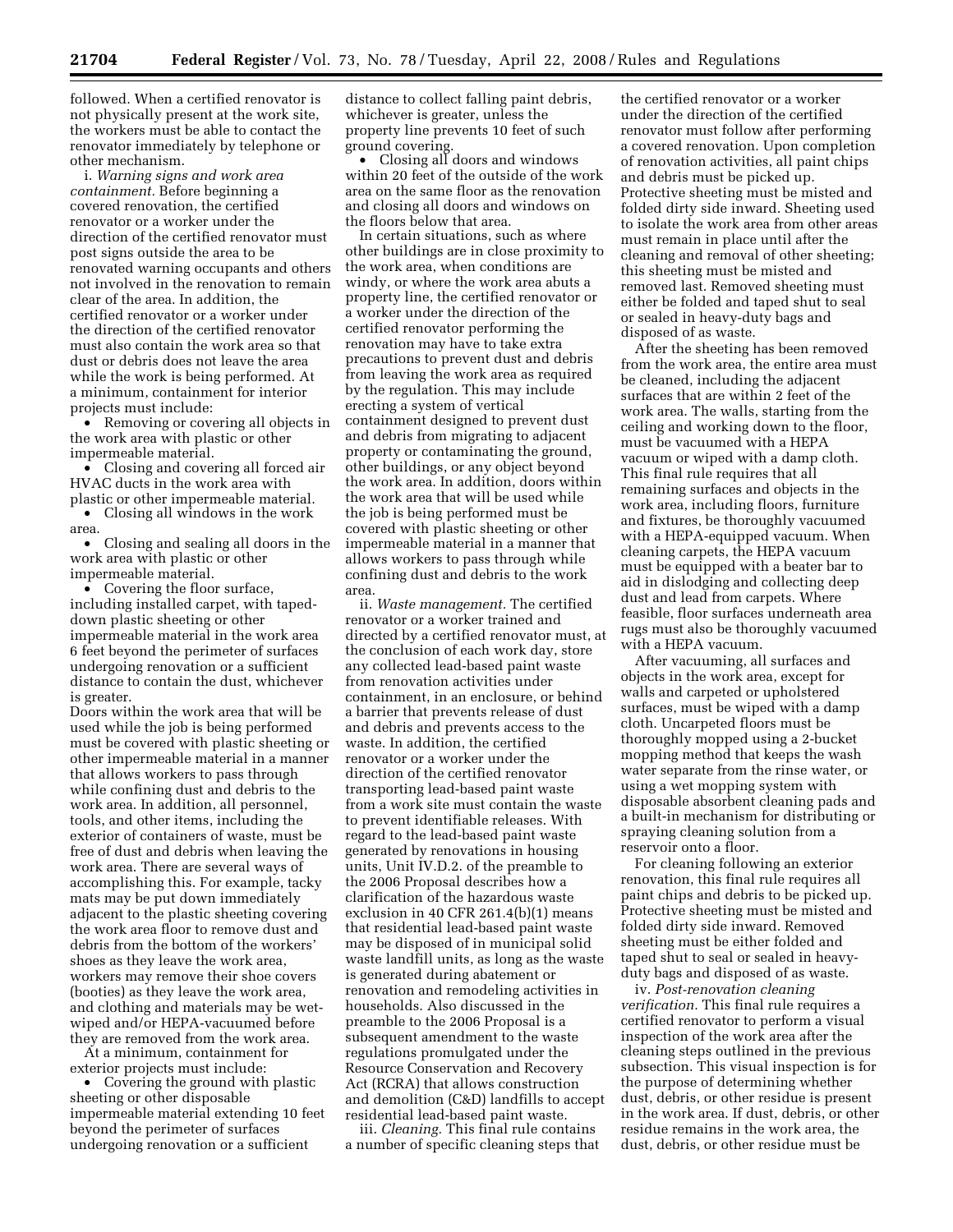removed by re-cleaning and another visual inspection must be performed.

When an exterior work area passes the visual inspection, the renovation has been properly completed and the warning signs may be removed. When an interior work area passes the visual inspection, an additional cleaning verification step is required. A certified renovator assigned to the renovation project must use disposable cleaning cloths to wipe the windowsills, countertops, and uncarpeted floors in the work area. These cloths must then be compared to a cleaning verification card. For each cloth that matches or is lighter than the cleaning verification card, the corresponding windowsill, countertop, or floor area is considered to have passed the post-renovation cleaning verification. In contrast to the 2006 Proposal, this final rule limits this requirement to two wet cloths and one dry cloth. After the first dry cloth, that surface will be considered to have passed post-renovation cleaning verification. When all windowsills, countertops, and floor areas in the work area have passed post-renovation cleaning verification, the warning signs may be removed. More information on the post-renovation cleaning verification procedure and the underlying studies can be found in Unit IV.E. of the preamble to the 2006 Proposal and in Unit III.E.7. of this preamble.

In contrast to the 2006 Proposal, this final rule does not allow dust clearance sampling in lieu of post-renovation cleaning verification, except in cases where the contract between the renovation firm and the property owner or another Federal, State, Territorial, Tribal, or local regulation requires dust clearance sampling by a certified sampling professional and requires the renovation firm to clean the work area until it passes clearance.

e. *State, Territorial, and Tribal programs.* This final rule also contains provisions for interested States, Territories, and Tribes to apply for and receive authorization to administer their own renovation, repair and painting programs in lieu of the proposed regulation. States, Territories and Tribes may choose to administer and enforce just the existing requirements of subpart E, the pre-renovation education elements, the training, certification, accreditation, work practice, and recordkeeping requirements of this final rule, or both. EPA will use the same process used for lead-based paint activities programs, along with proposed specific renovation program elements, to authorize State, Territorial, and Tribal programs.

States, Territories, and Tribes seeking authority to administer and enforce renovation programs must obtain public input and then submit an application to EPA. Applications must contain a number of items, including a description of the State, Territorial, or Tribal program, copies of all applicable statutes, regulations, and standards, and a certification by the State Attorney General, Tribal Counsel, or an equivalent official, that the applicable legislation and regulations provide adequate legal authority to administer and enforce the program. The program description must demonstrate that the State, Territorial, or Tribal program is at least as protective as the Federal program and that it provides for adequate enforcement.

To be eligible for authorization to administer and enforce renovation programs, State, Territorial, and Tribal renovation programs must contain certain minimum elements that are very similar to the minimum elements required for lead-based paint activities programs. In order to be authorized, State, Territorial, or Tribal programs must have procedures and requirements for the accreditation of training programs, the training of renovators, and the certification of renovators or renovation firms. At a minimum, the program requirements must include accredited training for renovators and procedures and requirements for recertification. State, Territorial, and Tribal programs applying for authorization are also required to include work practice standards for renovations that ensure that renovations are conducted only by certified renovators or renovation firms and that renovations are conducted using work practices at least as protective as those of the Federal program.

#### *B. What is the Agency's Authority for Taking this Action?*

These training, certification and accreditation requirements; State, Territorial, and Tribal authorization provisions; and work practice standards are being promulgated under the authority of TSCA sections 402(c)(3), 404, 406, and 407, 15 U.S.C. 2682(c)(3), 2684, 2686, and 2687, and in a manner that is consistent with TSCA section 2(c), 15 U.S.C. 2601(c).

#### **III. Provisions of this Final Rule**

This unit describes the specific provisions of the final regulation and discusses the major comments received.

#### *A. Scope of the Final Rule*

EPA is amending the existing regulations at 40 CFR part 745, subpart E (the ''Pre-Renovation Education Rule''), that implement TSCA section 406(b) to add training and certification requirements, as well as work practice standards, for certain renovation, repair, and painting projects performed for compensation in target housing and in child-occupied facilities.

1. *Buildings covered*—a. *Target housing*. The requirements of this final rule apply to renovations performed for compensation within and on the exteriors of target housing units, including renovations performed for compensation in common areas, such as hallways, stairways, and laundry and recreational rooms, in multi-unit target housing. The term ''target housing'' is defined in TSCA section 401 as any housing constructed before 1978, except housing for the elderly or persons with disabilities (unless any child under age 6 resides or is expected to reside in such housing) or any 0-bedroom dwelling.

Several commenters were concerned about the exclusion of 0–bedroom dwellings from the definition of ''target housing.'' These commenters noted that this effectively excludes a significant subset of housing where children live, particularly studio or efficiency apartments and certain low-income housing such as single-room occupancy hotels. One commenter stated that, in his city, at least 400 families with more than 700 children live in single-room occupancy hotels, and these hotels constitute some of oldest housing in their city. Other commenters were concerned about the exclusion of housing for the elderly (or persons with disabilities) unless any child under age 6 resides or is expected to reside in such housing. These commenters suggested that EPA not exempt such housing because children may be present for a substantial amount of time. One commenter noted that, because some children spend 40 or more hours per week at their grandparents' home, eliminating housing for the elderly from the rule would place an inordinate number of young children at risk. Another commenter observed that unless the building is reserved for elderly residents only, the likelihood of children living in a multi-unit building and being exposed to lead hazards in common areas is high.

EPA understands and shares the concerns of these commenters. However, these exclusions were established by Congress in Title X. The exclusions and limitations in the exclusions appear consistent with a focus on housing where children under age 6 reside. Nonetheless, EPA does wish to point out that this regulation and other existing TSCA regulations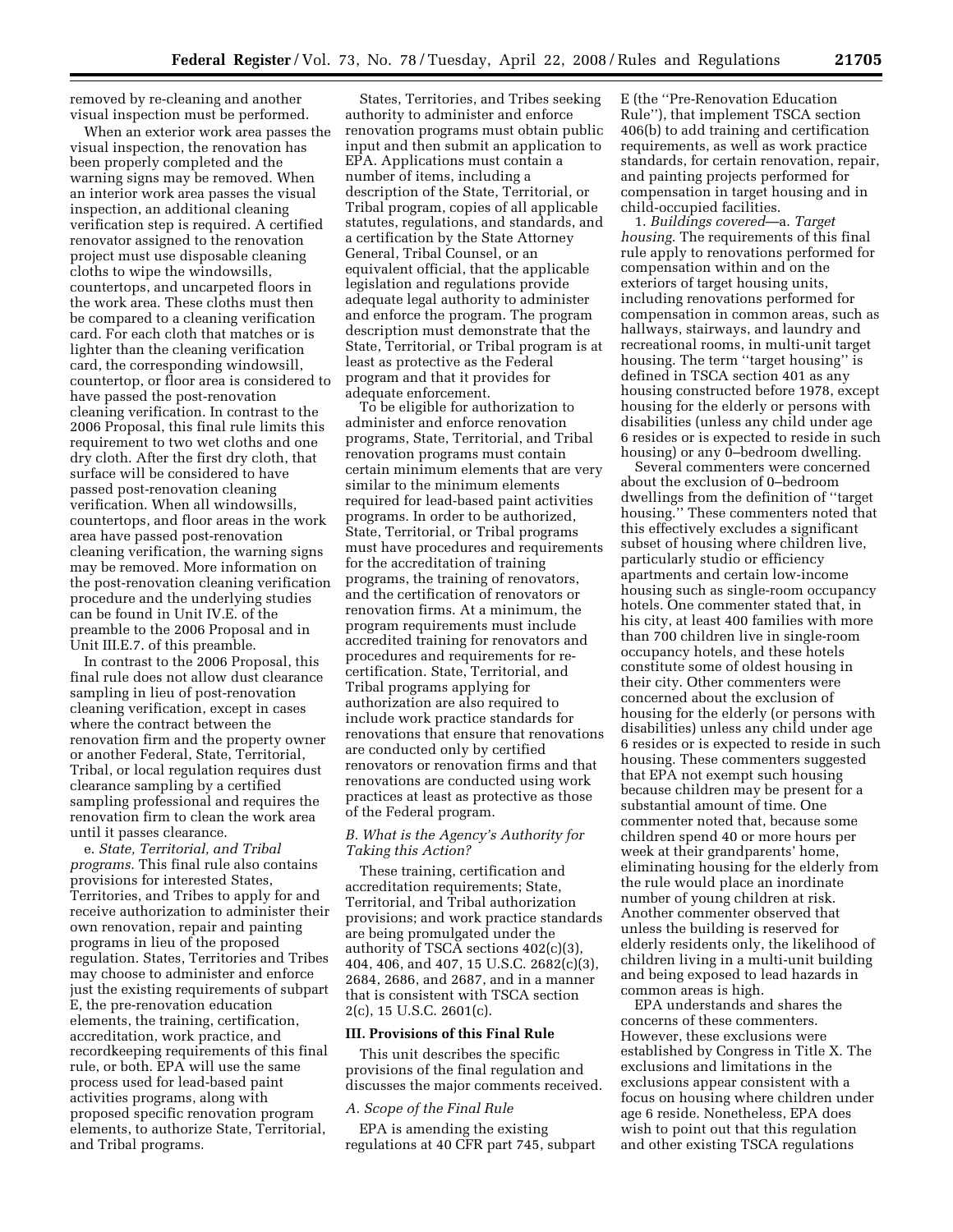cover activities in common areas that are accessible to residents of target housing units. Thus, renovations in common areas in a building built before 1978 that contains both housing units reserved for the elderly and regular housing units would be covered by this rule. In addition, as described more fully in Unit III.G. of this preamble, States, Territories and Tribes may choose to develop and implement their own lead renovation, repair, and painting programs. Such programs may be more stringent than this Federal regulation and could, therefore, cover 0– bedroom dwellings or housing for the elderly.

Finally, one commenter questioned the existing definition of''multi-family housing'' in 40 CFR 745.83, which defines the term as a ''housing property consisting of more than four dwelling units.'' The commenter referred to the definition of ''multi-family dwelling'' in 40 CFR 745.223 which does not limit the term to a specific number of units, and questioned why smaller multifamily housing such as duplexes should not be included in the definition in 40 CFR 745.83. This commenter and others contended that it is important to cover common areas, including building exteriors, in all multi-unit target housing. In response to these commenters, EPA is deleting the definition of ''multi-family housing'' from 40 CFR 745.83 because the term is not used in this final rule. This final rule covers renovations in common areas, including building exteriors, of multi-unit buildings regardless of the number of units contained in the building. In addition, the deletion of this definition will also make it clear that the existing Pre-Renovation Education Rule provisions also apply to the same renovations covered by this final rule.

b. *Child-occupied facilities*. The certification, training, recordkeeping, and work practice standards of this final rule also apply to renovations for compensation in child-occupied facilities. As discussed in the preamble to the 2007 Supplemental Proposal, numerous commenters on the 2006 Proposal requested that EPA cover child-occupied facilities under this regulation and suggested that EPA use the existing definition of ''childoccupied facility'' in 40 CFR 745.223. In response, the 2007 Supplemental Proposal included a definition of ''child-occupied facility'' that was based upon the existing definition, with modifications to make it consistent with the provisions of the 2006 Proposal. EPA also proposed to modify the definition to clarify, for child-occupied

facilities located in public or commercial buildings, which portions of the building would be considered part of the child-occupied facility for purposes of this rulemaking. EPA received several comments suggesting modifications to the proposed definition, but (with the exception of one small clarification) EPA is retaining the proposed definition for the reasons discussed below. The final rule's definition of ''child-occupied facility'' is as follows:

''Child-occupied facility'' means a building, or portion of a building, constructed prior to 1978, visited regularly by the same child, under 6 years of age, on at least 2 different days within any week (Sunday through Saturday period), provided that each day's visit lasts at least 3 hours and the combined weekly visits last at least 6 hours, and the combined annual visits last at least 60 hours. Child-occupied facilities may include, but are not limited to, day care centers, preschools and kindergarten classrooms. Childoccupied facilities may be located in target housing or in public or commercial buildings. With respect to common areas in public or commercial buildings that contain child-occupied facilities, the child-occupied facility encompasses only those common areas that are routinely used by children under age 6, such as restrooms and cafeterias. Common areas that children under age 6 only pass through, such as hallways, stairways, and garages are not included. In addition, with respect to exteriors of public or commercial buildings that contain child–occupied facilities, the child–occupied facility encompasses only the exterior sides of the building that are immediately adjacent to the child–occupied facility or the common areas routinely used by children under age 6.

EPA added the introductory clauses ''with respect to common areas'' and ''with respect to exteriors of'' to the sentences describing the applicability of the rule to common areas and exteriors of public or commercial buildings because EPA was concerned that people would be confused about the area defined by the term ''child-occupied facility'' in those situations.

Most of the commenters on the 2007 Supplemental Proposal expressed support for including child-occupied facilities within the universe of buildings covered by this rulemaking. Several commenters requested that EPA provide a more clear definition of public buildings that contain child-occupied facilities or additional examples of such facilities. However, EPA is not aware of additional examples that could be

included in the definition to make the applicability of this rule clearer. One commenter believed that a definition based upon the amount of time a child spends at a facility would be unworkable.

EPA disagrees with the comment that a time-based definition of childoccupied facility is unworkable. A timebased definition has been a part of the Lead-based Paint Activities Program under TSCA section 402(a) for more than 10 years and EPA is not aware of any significant implementation difficulties. As initially proposed in 1994, the Lead-based Paint Activities Regulations under TSCA section 402(a) would have contained one set of requirements for the training and certification of contractors and the accreditation of training programs, as well as specific work practice standards that would have applied to lead-based paint activities conducted in target housing and public buildings (Ref. 23). A different set of requirements would have applied to lead-based paint activities conducted in commercial buildings and on bridges and other structures. The 1994 proposal would have defined public buildings to include all buildings generally open to the public or occupied or visited by children, such as stores, museums, airports, offices, restaurants, hospitals, and government buildings, as well as schools and day care centers. During the comment period, a significant majority of commenters expressed the concern that applying these regulations to activities in all of the buildings that EPA would consider public would result in significant costs without a comparable reduction in lead-based paint exposures for children under age 6, the population most vulnerable to lead exposures. Many of these commenters recommended that EPA focus its attention on buildings that are frequented by children, rather than on buildings that may be briefly visited by children.

In response to these comments, EPA established, in the final rule, a subset of the buildings EPA had intended to define as public. This subset, called ''child-occupied facilities,'' was delineated in terms of the frequency and duration of visits by children (Ref. 4). These primarily consist of public buildings where young children receive care or instruction on a regular basis, such as child care centers and kindergarten classrooms. The Agency's decision to define child-occupied facilities as a sub-category of public buildings was based on one of the key objectives of the Lead-based Paint Activities Regulations, which was to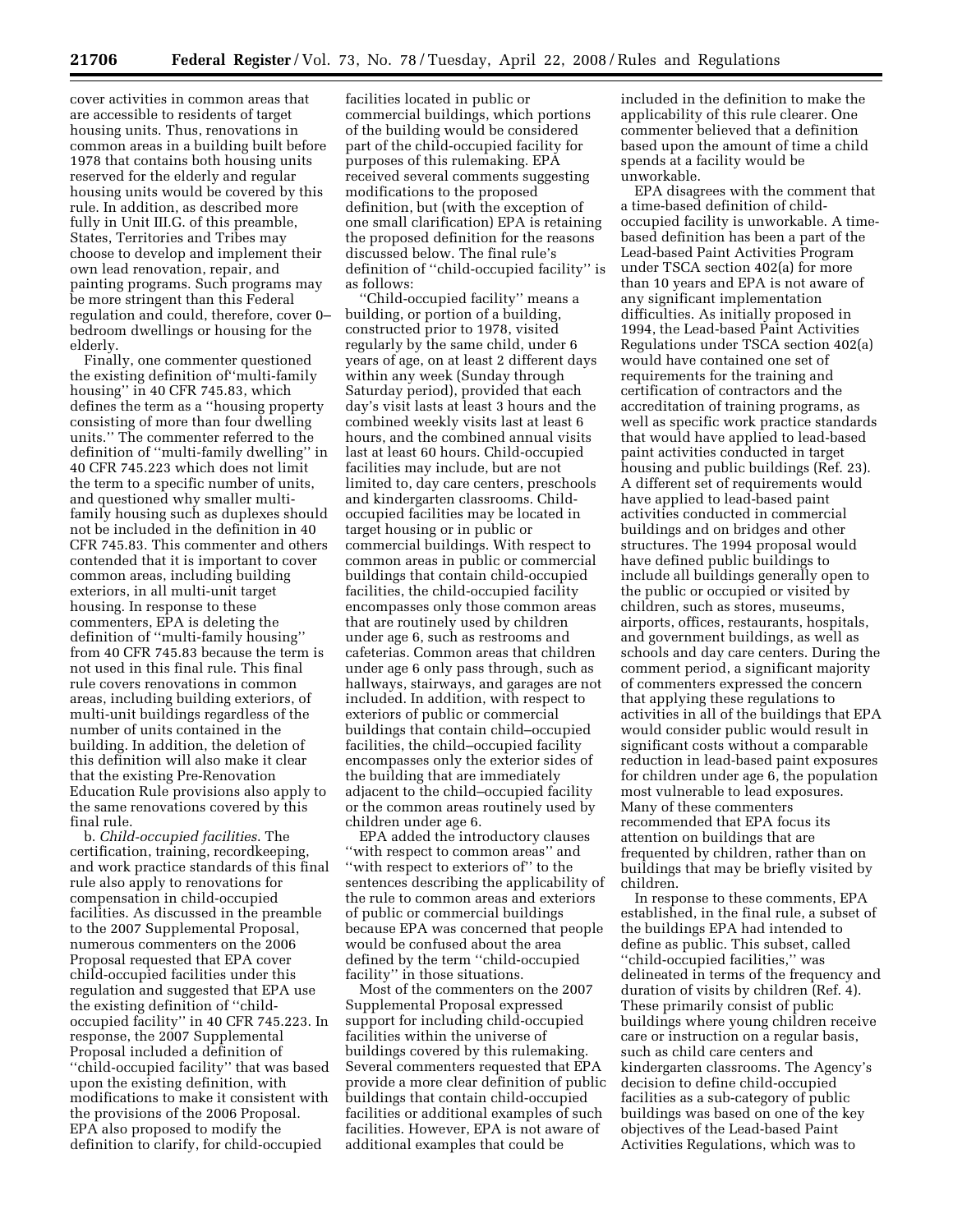prevent lead exposures among young children. The Agency reasoned that children face an equal, if not greater, risk from lead-based paint hazards in schools and day care centers as they do at home. Indeed, EPA was concerned that children could spend more time in a particular classroom or day care room in a given day or week than they might spend in a single room in their homes. With respect to the type of building covered, this regulation will operate in much the same way as the Lead-based Paint Activities Regulations. In most cases, office buildings without child care facilities, museums, stores, airports, and restaurants will not be covered by this rule. Although there may be large numbers of children present at any given time in these kinds of buildings, individual children are not likely to be there often enough and long enough to qualify the building as a child-occupied facility.

Some commenters appeared to be confused about whether the definition of ''child-occupied facility'' covers housing where informal or unpaid care is provided, such as the homes of relatives and neighbors. Whether or not a building is a child-occupied facility does not depend upon whether the owner or operator of the child-occupied facility is somehow compensated for the child's presence. Indeed, the first sentence of the definition makes this clear in stating that a child-occupied facility is a ''building, or portion of a building, constructed prior to 1978, visited regularly by the same child . . .'' The word ''visited'' is very broad, it includes visits to a relative's house or a neighbor's house as well as visits to a child-care facility or school.

Except in owner-occupied target housing, as discussed below, the firm performing the renovation is responsible for determining whether a building is a child-occupied facility. This can be accomplished in any number of ways. A stand-alone child care center is likely to have a name that suggests that it provides child care, and the center's status as a child-occupied facility should be obvious upon entering the center. Child care centers in office buildings are likely to have informational signs posted and the centers are likely to be identified in the building directory. Elementary schools are likely to have kindergarten classrooms. The renovation firm should inquire about the presence of a childoccupied facility when contracting to perform renovation services in a public or commercial building. However, a statement by the building owner or manager that there is no child-occupied facility in the building may not be relied

upon in the face of evidence to the contrary.

Several commenters felt that EPA had inappropriately limited the space encompassed by achild-occupied facility in a public or commercial building. These commenters thought that EPA should follow the approach used for common areas in multi-family housing. Under this approach, the rule would cover renovations for compensation in all areas normally accessible to the children using the child-occupied facility. However, children under age 6 are likely to spend less time in the hallways and stairways of public or commercial buildings than they do in common areas in the buildings where they live. It is also likely that children under age 6 walking to and from a child care center in an office building, or to and from a classroom in a school building, will be closely supervised and will not be permitted to walk through active renovation work sites. Although some exposure is possible in these areas, they are more akin to general public and commercial buildings that children may enter but where they are not expected to spend significant amounts of time than to the exposures associated with childoccupied facilities, and EPA's hazard standards are applicable to residents and residential-type settings. In addition, EPA is concerned that application of this final rule to all common areas of public or commercial buildings that may house a childoccupied facility in a small portion of the building would likely result in minimal benefit to the children at a potentially large cost.

c. *Other public or commercial buildings*. A number of commenters noted that TSCA section 402(c)(3) directs EPA to address renovation or remodeling activities that create leadbased paint hazards not only in target housing, but also in public buildings constructed before 1978, and commercial buildings. Most of these commenters, commenting on the 2006 Proposal, expressed the greatest concern over EPA's failure to address buildings where young children spend significant amounts of time, or child-occupied facilities. However, a handful of commenters argued that EPA also needed to address other public and commercial buildings under the renovation, repair, and painting program.

TSCA section 402(c)(3) provides authority for EPA to regulate renovation or remodeling activities that create leadbased paint hazards. EPA has, by regulation under TSCA section 403, identified lead-based paint hazards for

purposes of Title IV. These hazard standards were developed by evaluating exposure patterns and hazard information for young children and taking into account costs and benefits. They are only applicable in target housing and child-occupied facilities, places where young children are likely to be present for significant periods of time. Although EPA realizes that lead exposure for older children and adults can result in adverse health effects, effects which are discussed in chapter 5 of the Final Economic Analysis for the Lead Renovation, Repair, and Painting Program (''Final Economic Analysis'') (Ref. 24), EPA has not evaluated the exposure and hazard information for these groups in the same way that it has for young children. EPA has not evaluated the potential adverse health effects and associated them with a specific level of surface dust that will result in a blood lead level in an older child or an adult that is likely to cause a particular adverse effect. Nor has EPA evaluated the potential health effects to young children from the less frequent exposures that might arise in public and commercial buildings that are not childoccupied facilities. At this time, EPA does not have sufficient information with which to conclude that renovation and remodeling activities in buildings not frequented by young children, e.g., public or commercial buildings that are not child-occupied facilities, create lead-based paint hazards because EPA's TSCA section 403 hazard standards only apply to target housing and childoccupied facilities. EPA has no hazard standards to apply in other situations. Thus, this rule, like the Lead-based Paint Activities Regulations, only applies in target housing and childoccupied facilities.

2. *Activities covered*—a. *Renovations for compensation.* This rule, like the Pre-Renovation Education Rule, only applies to persons who perform renovations for compensation. As discussed in the preamble to the 2007 Supplemental Proposal, for the purposes of this regulation, compensation includes pay for work performed, such as that paid to contractors and subcontractors; wages, such as those paid to employees of contractors, building owners, property management companies, child-occupied facility operators, State and local government agencies, and non-profits; and rent for target housing or public or commercial building space.

Although the owner of rental property may not be compensated for maintenance and repair work at the time that the work is performed, tenants generally pay rent for the right to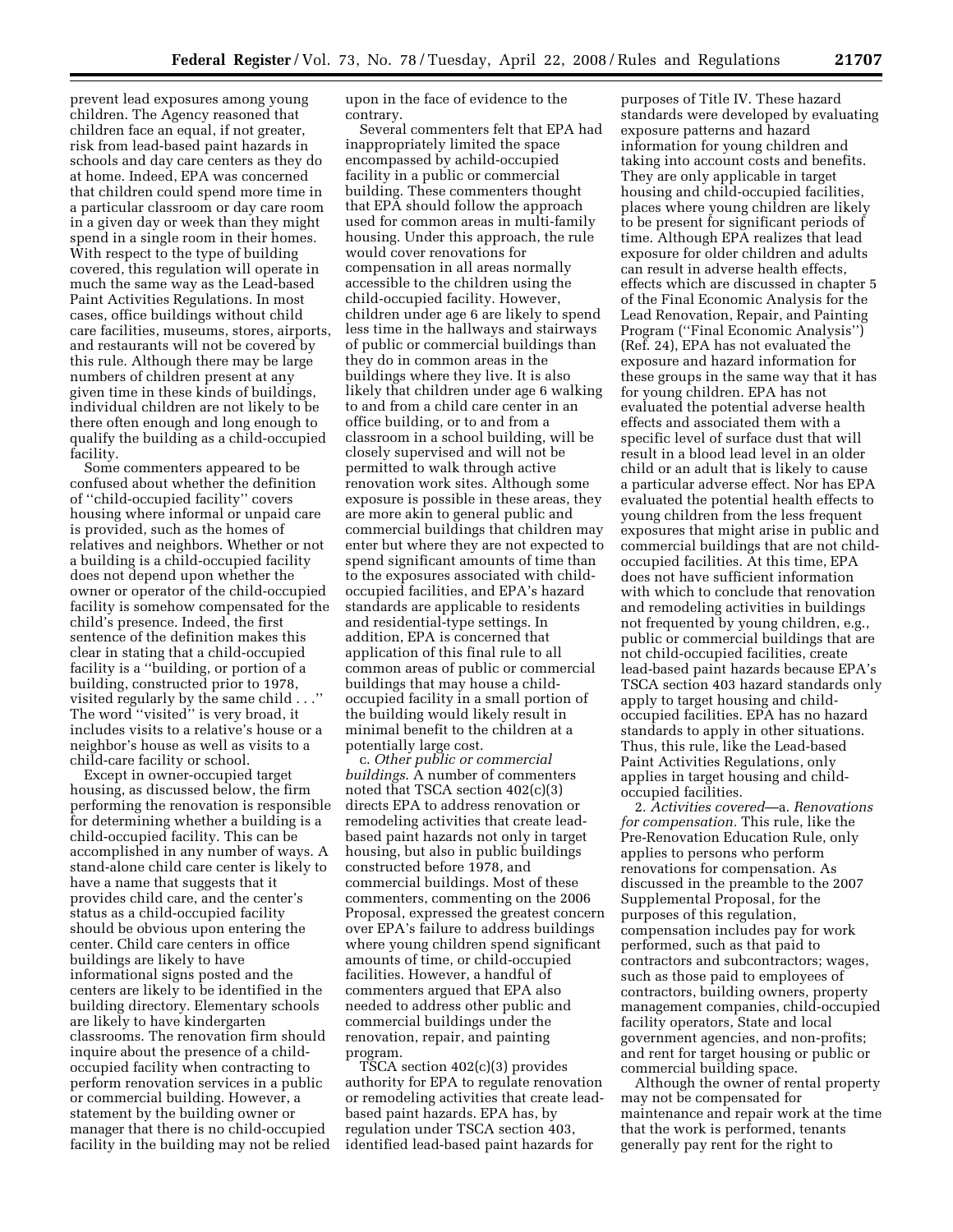occupy rental space as well as for maintenance services in that space. Thus, renovations performed by renovation contractors and their employees in target housing or childoccupied facilities are covered, as are renovations by owners of rental target housing or child-occupied facilities, if the child-occupied facility leases space.

Renovations in target housing or in child-occupied facilities are covered if they are performed by employees of the renovation contractor, the building owner, the building manager, a State or local government agency, a non-profit organization, or the child-occupied facility operator, and the employees receive wages or other compensation for the work performed. Child care payments, in and of themselves, are not considered compensation for renovations. An agreement to provide child care in exchange for a payment is not a contract for building maintenance services in the same way that a lease or other agreement between a landlord and a tenant generally is.

One commenter requested that EPA consider payments for child care to be compensation for renovations. A number of other commenters expressed a general concern over the fact that EPA was not proposing to cover do-ityourself renovations in owner-occupied target housing. Some of these commenters cited research or observations suggesting that improperly performed renovations by homeowners, relatives, or friends are equally likely, if not more likely, to cause elevated blood lead levels as renovations performed by professional contractors. The most commonly cited study for this proposition was the Wisconsin Childhood Blood-Lead Study, commissioned by EPA as Phase III of the Renovation and Remodeling Study performed pursuant to TSCA section 402(c)(2). As described more fully in the preamble to the 2006 Proposal, in homes where renovation and remodeling activities had been performed, the analysis of the results of the Wisconsin Study indicated the following ordering of the five possible responses to the question of who performed the renovation and remodeling, in order of highest to lowest risk of increased odds of an elevated blood lead level:

• Relative or friend not in household.

- Paid professional.
- Owner or building superintendent.
- Head of household or spouse.
- Other person in household.

As discussed in the preamble to the 2007 Supplemental Proposal, EPA does not believe that child-care payments

represent compensation for renovations in the same way that rent is. Furthermore, as discussed in the Final Economic Analysis, the overwhelming majority of child-occupied facilities covered by this final rule are located in target housing. Some of that housing is rental target housing, and renovations in rental target housing are covered by this final rule regardless of whether a childoccupied facility is present. With respect to child-occupied facilities located in owner-occupied target housing and do-it-yourself renovations in owner-occupied target housing in general, EPA believes that it would be inconsistent with Congressional intent to cover these renovations.

EPA has previously determined that Congress was most concerned with the certification and training of contractors, not homeowners. In the preamble to the proposed Lead-based Paint Activities Regulations, EPA reviewed section 1021 of the Residential Lead-Based Paint Hazard Reduction Act of 1992, the section that added Title IV to TSCA, and determined that the emphasis under section 402 of TSCA ought to be the certification and training of contractors, not homeowners (Ref. 23). In its review, EPA declared that TSCA section 402(c)(3), the section under which this final rule is being issued, shows that Congressional ''focus was on the need to regulate contractors doing renovation and remodeling activities, and not homeowners doing renovation and remodeling of their own homes'' (Ref. 23). Specifically, TSCA section 402(c)(3) directs EPA to revise the TSCA section 402(a) Lead-based Paint Activities Regulations to apply to renovation and remodeling activities. In so doing, EPA is to determine ''which *contractors* are engaged in such activities.'' TSCA section 402(c)(3) (emphasis added). EPA thus interprets the statutory directive to regulate remodeling and renovation activities found in TSCA section 402(c)(3) as applying to contractors and not a broader category of persons, such as homeowners.

With respect to do-it-yourself renovations in child-occupied facilities in target housing, as stated above, although payment is received in exchange for childcare, EPA does not consider this to be a contract for building maintenance. As discussed in the previous paragraph, Congress intended to cover renovation contractors, not homeowners who perform renovations on their own homes.

However, as previously discussed, EPA intends to conduct an outreach and education campaign designed to encourage homeowners and other

building owners to follow lead-safe work practices while performing renovations or hire a certified renovation firm to do so.

b. *Definition of ''renovation.''* The universe of renovation activities covered by this rule is virtually identical to the renovation activities already regulated under the Pre-Renovation Education Rule--essentially, activities that modify an existing structure and that result in the disturbance of painted surfaces. All types of repair, remodeling, modernization, and weatherization projects are covered, including projects performed as part of another Federal, State, or local program, if the projects meet the definition of ''renovation'' already codified in 40 CFR 745.83.

As discussed in Unit IV.B.3. of the preamble to the 2006 Proposal, EPA considered a number of options for defining the term ''renovation'' for the Pre-Renovation Education Rule, and chose a definition that focuses on the activities of greatest concern to EPA, activities that disturb lead-based paint. This definition also covers virtually all of the types of activities in the Environmental Field Sampling Study that created lead-based paint hazards. In this rulemaking, EPA received several comments requesting clarification on the definition; some of these commenters were particularly interested in the types of jobs that would be covered by this definition. One commenter requested that, if EPA intended to cover maintenance and repair projects and interim control projects, the definition of ''renovation'' be modified to specifically include those projects. Another commenter requested that EPA specifically mention weatherization projects as an example of the types of projects covered by the rule. Several commenters suggested that the definition should clearly delineate the boundaries between renovation and abatement.

EPA also received several responses to its requests for comment on whether to exclude any category of specialty contractor and whether certain renovation activities, such as HVAC duct work, which may result in the disturbance of limited amounts of leadbased paint, should be specifically included or excluded. A state agency contended that exterior siding projects, HVAC duct work, and wallpaper removal should not be excluded, noting that wallpaper removal was implicated in a lead poisoning case the agency investigated. Another commenter argued that many interior and exterior painting projects involve washing, scuffsanding, and scraping to remove loose materials, and that such ''common'' and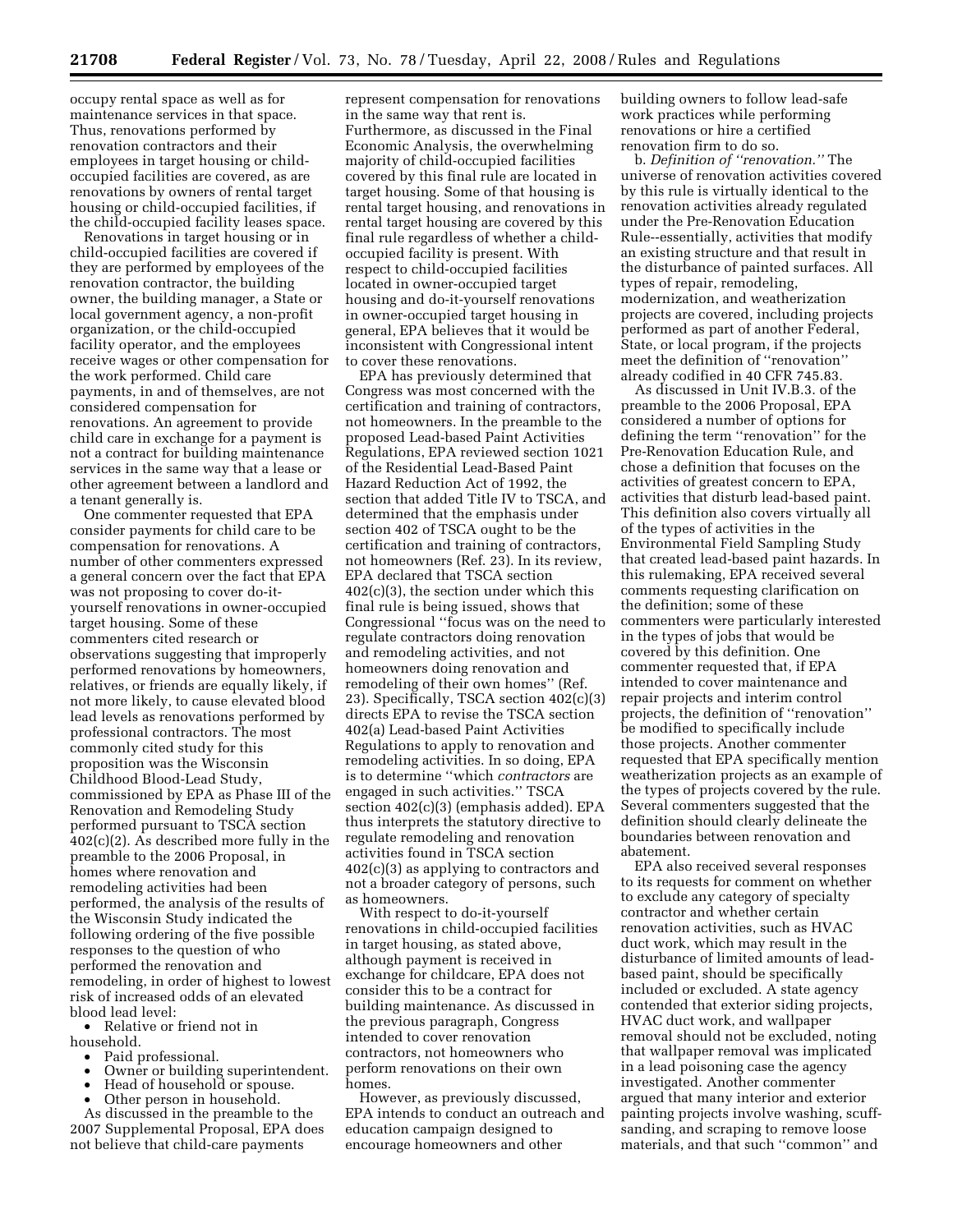''relatively benign'' industry practices should not be regulated. Other commenters argued that there should be no categorical exemption for any type of specialty contractor. Most commenters on this issue contended that the amount of lead-based paint disturbed, rather than the type of project or contractor involved, should control the applicability of the rule.

EPA specifically disagrees that scuffsanding and scraping are ''benign,'' especially in light of the dust lead levels generated by dry scraping in the Dust Study. The geometric mean post-work, pre-cleaning dust lead levels resulting from dry scraping were 2,686 µg/ft2. After baseline cleaning procedures, the geometric mean was still 66 µg/ft2. When the work practices required by the final rule were used, the geometric mean was 30 µg/ft2. As stated above, all of the renovation activities in the Dust Study and the other studies in the record for this final rule created leadbased paint hazards. Therefore, this regulation will not exempt any category of specialty contractor or any specific type of renovation. EPA notes, however, that it has not prohibited the use of dry scraping or dry hand sanding. More information on prohibited renovation practices can be found in Unit III.E.4. of this preamble. EPA also notes that some small jobs will be exempt from the requirements of this final rule under the minor repair and maintenance exception.

EPA has also determined that, based on the comments, some changes to the proposed definition of the term ''renovation'' are necessary to ensure that everyone understands that all types of building renovation, repair, and painting projects are covered, so long as painted surfaces are disturbed. The following definition of ''renovation'' will be incorporated into 40 CFR 745.83.

Renovation means the modification of any existing structure, or portion thereof, that results in the disturbance of painted surfaces, unless that activity is performed as part of an abatement as defined by this part (40 CFR 745.223). The term renovation includes (but is not limited to): The removal, modification or repair of painted surfaces or painted components (e.g., modification of painted doors, surface restoration, window repair, surface preparation activity (such as sanding, scraping, or other such activities that may generate paint dust)); the removal of building components (e.g., walls, ceilings, plumbing, windows); weatherization projects (e.g., cutting holes in painted surfaces to install blown-in insulation or to gain access to attics, planing thresholds to install weather-stripping),

and interim controls. A renovation performed for the purpose of converting a building, or part of a building, into target housing or a child-occupied facility is a renovation under this subpart. The term renovation does not include minor repair and maintenance activities.

EPA added ''repair,'' ''surface restoration,'' ''window repair,'' ''weatherization,'' and ''interim controls'' to the definition to make it clear that all of these activities are covered by this definition if they disturb painted surfaces. EPA also separated the removal and the modification of building components to provide clarity. In addition, EPA provided examples of weatherization activities and building component removal. Finally, EPA added a sentence to ensure that it is clear that renovations performed to turn a building into target housing or a childoccupied facility are covered.

Thus, interim control projects and weatherization projects that disturb painted surfaces are renovations. In addition, under this definition, the line between renovation and abatement is clear. Any renovation, repair, maintenance, or painting project is a renovation potentially covered by this rule unless the purpose of the project is to permanently eliminate lead-based paint or lead-based paint hazards. In that case, the project is an abatement. Covered renovations must be performed in accordance with 40 CFR part 745, subpart E, while covered abatements must be performed in accordance with 40 CFR part 745, subpart L.

3. *Exceptions*—a. *Owner-occupied target housing that is neither the residence of a child under age 6 or a pregnant woman, nor a child-occupied facility.* The 2006 Proposal proposed to establish an exception that would allow owner-occupants of target housing to opt-out of having renovation firms use the work practices that would be required by the rule. The proposed exception provided that if the owneroccupant signed a statement that no child under 6 resided there, the renovation would be exempt from the training, certification, and work practice requirements of the regulation. The 2007 Supplemental Proposal narrowed this exception. Under the 2007 Supplemental Proposal, owneroccupied target housing where no child under age 6 resides would not be eligible for this exception if the housing meets the definition of ''child-occupied facility.'' This final rule retains this exception, but further narrows it to exclude housing where pregnant women reside. In addition, to make it clear to the property owner what the effect of

the signed statement is, EPA has modified the requirements to include an acknowledgment by the owner that the renovation firm will not be required to use the lead-safe work practices contained in EPA's renovation, repair, and painting rule. Thus, unless the target housing meets the definition of a child-occupied facility, if an owneroccupant signed a statement that no child under 6 and no pregnant woman reside there and an acknowledgment that the renovation firm will not be required to use the lead-safe work practices contained in EPA's renovation, repair, and painting rule, the renovation activity is exempt from the training, certification, and work practice requirements of the rule. Conversely, if the owner-occupant does not sign the certification and acknowledgement (even if no children under 6 or no pregnant women reside there), or if the owner-occupant chooses not to take advantage of the exception for other reasons, the exception does not apply and the renovation is subject to the requirements of this final rule.

EPA asked for and received numerous comments on this aspect of the 2006 Proposal. Several commenters supported EPA's focus on housing where children under age 6 reside, citing the need to target society's resources towards the housing that presents the greatest risk. One commenter also noted that this provision would help keep renovation costs down for low-income homeowners without children. Most commenters, however, did not agree with EPA's proposal to allow homeowners with no children under age 6 who occupy their own homes to opt out of the rule's requirements. These commenters cited a number of reasons for their position, including the fact that children visit homes where they do not reside, and newly renovated housing may be sold to a family with young children regardless of whether children were in residence when the renovation occurred. Commenters also expressed concern about pregnant women, given that the transplacental transfer of lead in humans is well documented, and infants are generally born with a lead body burden reflecting that of the mother. This led some commenters to suggest that women of child-bearing age and girls between the ages of 6 and 14 also deserve special protection, because any lead body burden that they acquire through uncontrolled renovations will be passed on to any children they may eventually have.

EPA has carefully considered the issues and concerns raised with respect to exceptions to the rule. On the one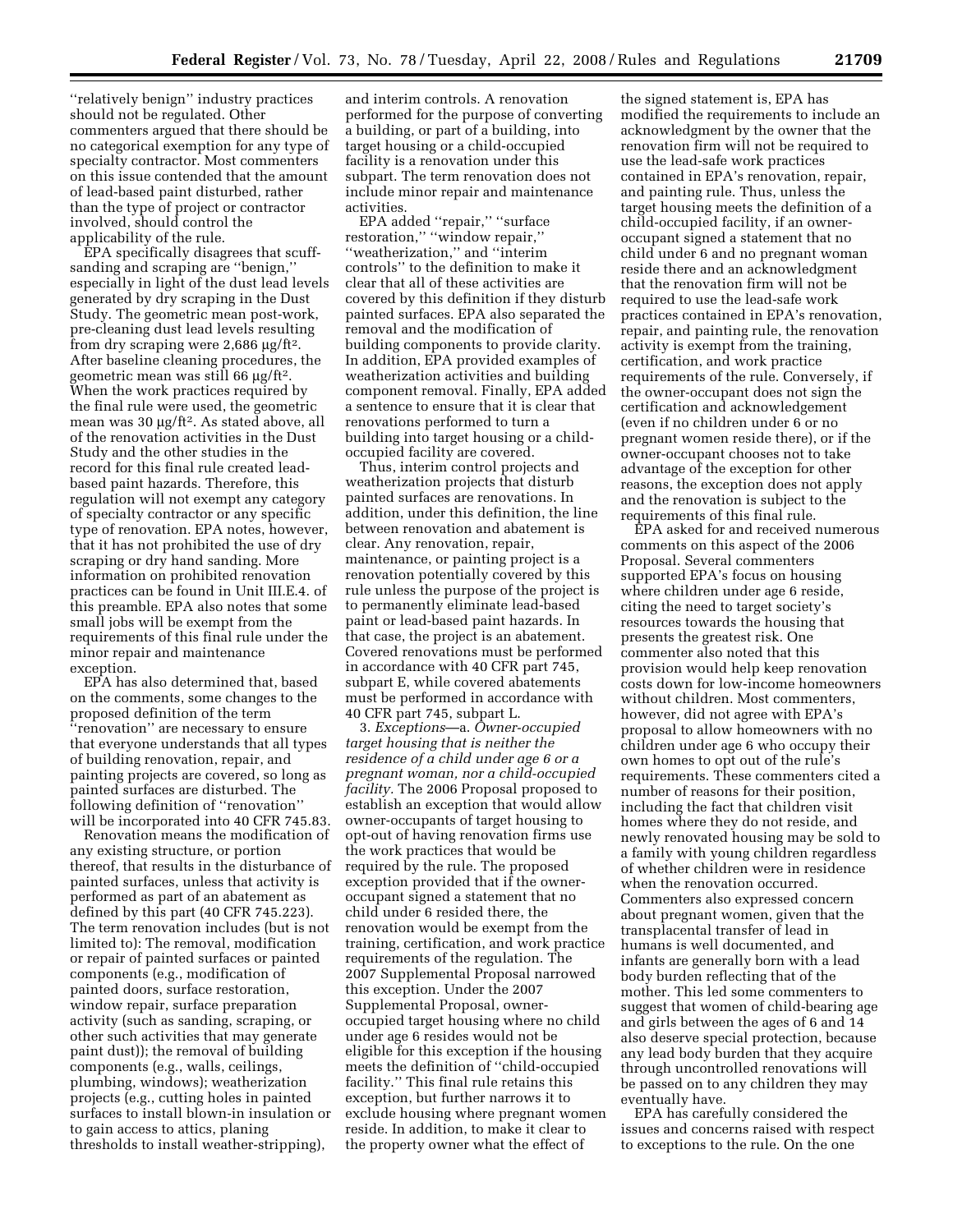hand, EPA agrees with the commenters that believed it was important to focus this regulation on the housing that presents the greatest risk to young children. EPA is mindful of the impacts this regulation may have on the affordability of renovations, particularly for low-income homeowners. EPA believes that primarily focusing society's resources on the housing that presents the greatest risk to children is consistent with Congressional intent. In the Senate report on Title X, Congress noted the need ''for a flexible, targeted approach for protecting children from exposure to lead hazards while maintaining housing affordability'' (Ref. 25). The report also noted that ''exposure to lead is primarily caused by ingesting paint dust or chips,'' which is the route of exposure of concern primarily for young children, ages 18– 27 months. Indeed, in the Congressional findings for Title X, Congress focused on the lead poisoning of children and the need to address this as a national priority. [Sec. 1002, Public Law 102– 550]. The focus on children can also be inferred from the very definition of ''target housing'' which on the one hand excludes housing for the elderly and disabled ''unless a child under six resides or is expected to reside'' there. Similarly, this final rule focuses on the population most at risk and does not provide any exceptions if a child under age 6 resides in the target housing to be renovated.

On the other hand, EPA understands and shares some of the concerns expressed by those commenters who did not support an exception for owneroccupied target housing where no child under 6 resides. In balancing these countervailing considerations, EPA has further limited this exception to owneroccupied target housing that does not meet the definition of a child-occupied facility because no child under 6 is present on a regular basis and in which no pregnant women reside. This has the effect of focusing this regulation primarily on renovations performed in buildings where children under age 6 reside or spend a great deal of time or in which a pregnant woman resides.

With regard to older children and adults, it is important to remember that the hazards presented by a particular floor or windowsill dust lead level are markedly different for a toddler than for an older child or an adult. As discussed in EPA's most recent Air Quality Criteria for Lead document, hand-tomouth behavior is an important means of exposure for children. The period of peak exposure, reflected in peak blood lead levels, is around 18–27 months when hand-to-mouth activity is at its

maximum. This leads to a high rate of ingestion of dust at a time when children are believed to be particularly vulnerable to the neurological effects of lead exposure. While lead exposure continues to affect older children and adults, these individuals do not ingest dust at the same high rate that a toddler does. Therefore, the same floor dust level will present a much greater hazard for the young child than it will for the older child or adult. The lead-based paint hazard standards in 40 CFR part 745, subpart D, were established with reference to impacts on childhood blood lead levels based principally on handto-mouth activity, and EPA has not assessed the effect of dust lead levels or other potential sources of lead-based paint hazards on older children or adults.

However, EPA is particularly concerned about exposure to pregnant women because while the exposure patterns for small children and older children and adults are different, once exposed a pregnant woman can transfer lead to the developing fetus. Epidemiologic evidence indicates that lead freely crosses the placenta resulting in continued fetal exposure throughout pregnancy. Of particular concern is transfer to the developing brain of the fetus across the poorly developed blood brain barrier. Further, a significant proportion of lead transferred from the mother is incorporated into the developing skeletal system of the offspring, where it can serve as a continuing source of toxic exposure (Ref. 1). Thus, EPA agrees with the commenters who believed it is important to ensure that the work practices required in this final rule are followed in homes where a pregnant woman resides.

EPA also acknowledges the concern expressed by a number of commenters that newly renovated housing will be sold to a family with young children. If the renovation was not performed in accordance with the work practices prescribed by this rule, a dust-lead hazard may be present in the home. However, EPA does not believe it is an effective use of society's resources to impose this final rule requirements on all renovations in order to account for the portion of homes without young children that will be sold to families with young children following renovations. Moreover, the Disclosure Rule, 40 CFR part 745, subpart F, requires sellers of target housing to disclose known lead-based paint or lead-based paint hazard information to purchasers and provide them with a copy of the lead hazard information pamphlet entitled*Protect Your Family* 

*From Lead in Your Home* (Ref. 7). In the situation described by the commenters, the receipt of this information should prompt the family to inquire about potential lead-based paint hazards in the home, particularly if one of the selling points is that areas of the home have been recently renovated. In addition, EPA continues to recommend that purchasers take advantage of their statutory opportunity to have a leadbased paint inspection or risk assessment done while in the process of purchasing target housing.

In response to comments expressing concern about this exception from this final rule, EPA has further considered the proposed owner-occupant acknowledgement statement and concluded that it is important that homeowners understand the effect of the acknowledgement. Accordingly, EPA has clarified and expanded the acknowledgement language to ensure that it is clear and consistent. In addition, EPA would like to make it clear that even if the housing to be renovated qualifies for this exception, the homeowner may always choose to have the renovation firm follow the work practices required by this rule. For example, the homeowner may be concerned about potential exposures for visiting children who do not visit often enough to make the housing a childoccupied facility. The homeowner may also be concerned that she may be pregnant, even though she is not yet certain. EPA has added a statement to the sample acknowledgment form that would allow the homeowner to state that the housing does qualify for the exception, but the homeowner wishes the renovation firm to follow the requirements of this rule anyway.

EPA would like to reiterate that this exception applies only to target housing that is occupied by its owner. For a number of reasons, this exception is not available in rental target housing, whether young children are present or not. First, tenants are likely to have much less control over renovations in their housing than owners. Next, as pointed out by some commenters, there is more turnover in rental housing than in owner-occupied housing. In many cases, renovations are done between tenants and it may not be known who will be occupying the unit next. Finally, as noted by at least two commenters, exempting renovations in rental housing that is not occupied by a child under age 6 could cause discrimination in the rental housing market against families with young children. Nearly all of the commenters on this issue agreed with this approach.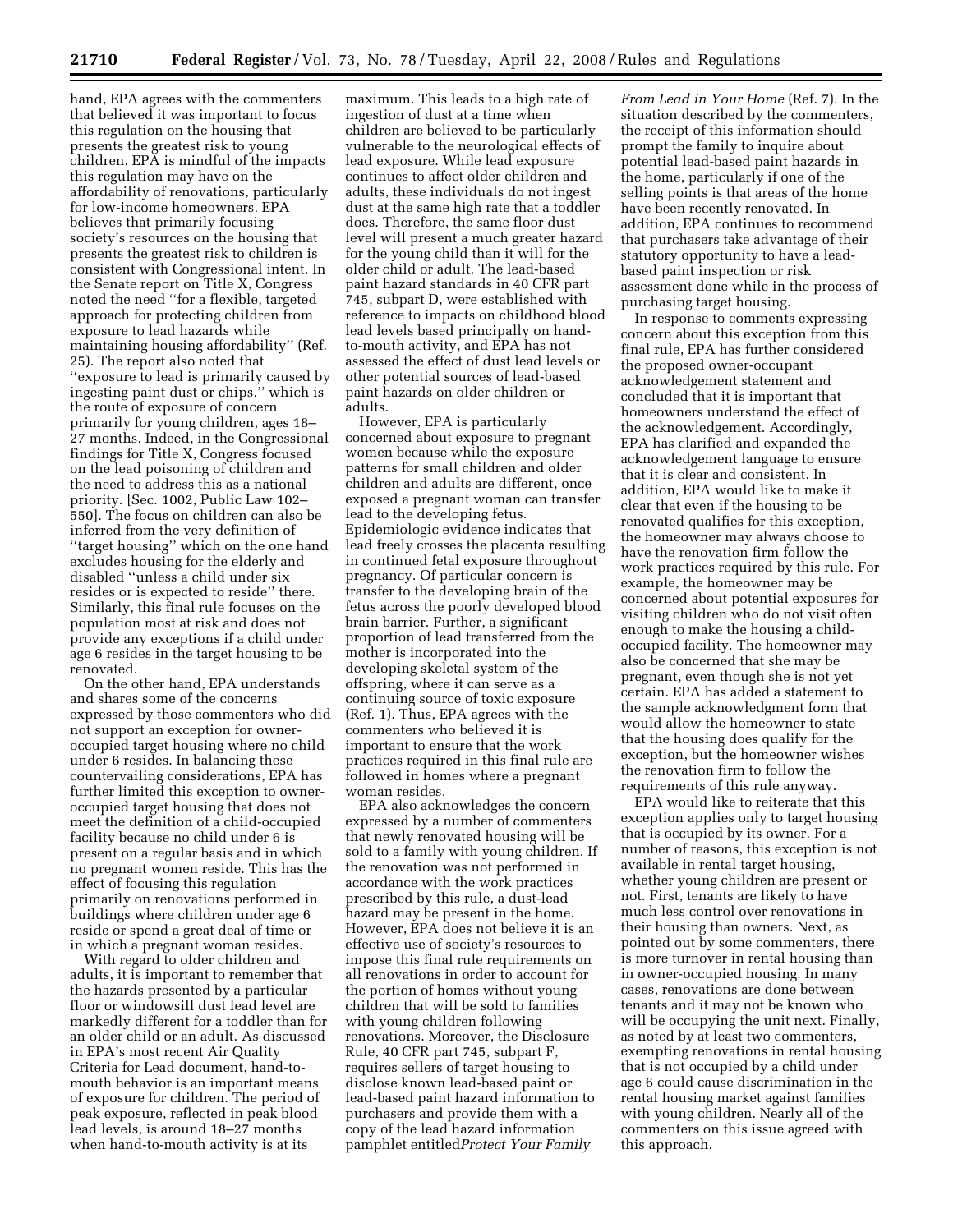Several commenters expressed reservations about the ability of renovation firms to determine whether housing to be renovated is eligible for this exception. As discussed in both proposals, EPA believes that it could be difficult for a renovation firm to determine whether a child under age 6 resides in a particular unit of target housing or whether the housing is a child-occupied facility or whether a woman is pregnant. EPA will therefore allow renovation firms to rely on a signed statement from the owner of the housing that he or she is the owner of the housing to be renovated, that he or she resides in the housing to be renovated, that no child under 6 or pregnant woman resides there, that the housing does not meet the definition of a child-occupied facility, and that the owner acknowledges that the renovation firm will not be required to use the leadsafe work practices contained in this final rule. In the absence of such a signed statement, the renovation firm must comply with all of the regulation's requirements. If the renovation firm obtains such a statement, the renovation firm is not subject to the work practice and other requirements of this final rule. EPA will not hold the renovation firm responsible for misrepresentations on the part of the owner of the housing. Renovations in common areas of owneroccupied multi-unit target housing, such as condominiums, must be performed in accordance with the requirements of this rule unless the renovation firm obtains a signed statement from each occupant with access to the common area that the occupant is the owner of the housing unit, that he or she resides there, that no child under age 6 or pregnant woman resides there, that the housing does not meet the definition of child-occupied facility, and that the owner understands that the renovation firm will not be required to use the work practices contained in this final rule.

Finally, some commenters argued that TSCA section 402(c)(3) requires EPA to cover all renovations in target housing regardless of whether the housing is the residence of a child under age 6 or a child-occupied facility. This regulation covers all target housing. In order to perfect a claim for the exception for owner-occupied target housing that is not the residence of a child under age 6 or a pregnant woman or a childoccupied facility, the renovation firm must obtain the owner's signature on a form indicating that the housing qualifies for the exception and the owner is opting out of the training, certification, and work practice

requirements of this rule. In addition, the form and regulation provide the option for a homeowner to request that the work conform to the requirements of this final rule even in homes without young children or pregnant women. EPA believes homeowners without young children or who reside in homes without pregnant women should be able to choose whether or not work done in their own homes conforms to the requirements of this final rule. EPA has determined that allowing these owneroccupants to opt out of the training, certification, and work practice requirements of the rule does not significantly compromise the safety and effectiveness of this rule because the limitations on the applicability of the exception with respect to children under 6 and pregnant women serve to minimize the possibility that a young child or a pregnant woman will be exposed to a lead-based paint hazard resulting from a renovation in target housing.

b. *Renovations affecting only components free of regulated lead-based paint*—i. *Determination by certified inspector or risk assessor.* In keeping with the 2006 Proposal and the 2007 Supplemental Proposal, this final rule exempts renovations that affect only components that a certified inspector or risk assessor has determined are free of paint or other surface coatings that contain lead equal to or in excess of 1.0 mg/cm2 or 0.5% by weight. These standards are from the definition of lead-based paint in Title X and in EPA's implementing regulations. Nearly all of the commenters that expressed an opinion on this topic favored this exception. The determination that any particular component is free of leadbased paint may be made as part of a lead-based paint inspection of an entire housing unit or building, or on a component-by-component basis.

Some commenters expressed confusion over the mechanics of this exception. The certified inspector or risk assessor determines whether components contain lead-based paint, while the renovation firm is responsible for determining which components will be affected by the renovation. A renovation firm may rely on the report of a past inspection or risk assessment that addresses the components that will be disturbed by the renovation.

ii. *Determination by certified renovator using EPA-recognized test kits*. Also in accordance with both of the proposals, this final rule exempts renovations that affect only components that a certified renovator, using a test kit recognized by EPA, determines are free of lead-based paint. EPA has deleted the

regulatory thresholds for lead-based paint from this definition because they unnecessarily complicate the exception. As discussed in Unit III.C.1. of this preamble, a certified renovator is a person who has taken an accredited course in work practices. This training will include how to properly use the EPA-approved test kits. This final rule also establishes the process EPA will use to recognize test kits.

As discussed in the preamble to the 2006 Proposal, research on the use of currently available kits for testing lead in paint has been published by the National Institute of Standards and Technology (NIST) (Ref. 26). The research indicates that there are test kits on the market that, when used by a trained professional, can reliably determine that regulated lead-based paint is not present by virtue of a negative result. Based on this research, EPA proposed to initially recognize test kits that have, for paint containing lead at or above the regulated level, 1.0 mg/ cm2 or 0.5% by weight, a demonstrated probability (with 95% confidence) of a negative response less than or equal to 5% of the time.

Some commenters, representing a variety of interests, supported an exception for renovations affecting components that have been found to be free of regulated lead-based paint by use of a test kit. One commenter cited the need for faster and cheaper methods of accurately checking for lead and expressed the opinion that this approach will expand access to lead screening in homes. Several comments were generally supportive, with some reservations about kit reliability.

However, most commenters did not favor the use of test kits. The most commonly cited reason for not supporting this approach was the potential conflict-of-interest present in having the certified renovator be the one to determine whether or not he or she must use the work practices required by the rule. EPA addressed potential conflicts-of-interest in its lead-based paint program in the preamble to the final Lead-based Paint Activities Regulations. That discussion outlined two reasons for not requiring that inspections or risk assessments, abatements, and post-abatement clearance testing all be performed by different entities. The first was the cost savings and convenience of being able to hire just one firm to perform all necessary lead-based paint activities. The second was the potential regional scarcity of firms to perform the work. These considerations may also be applicable to the renovation sector, given the premium on maintaining a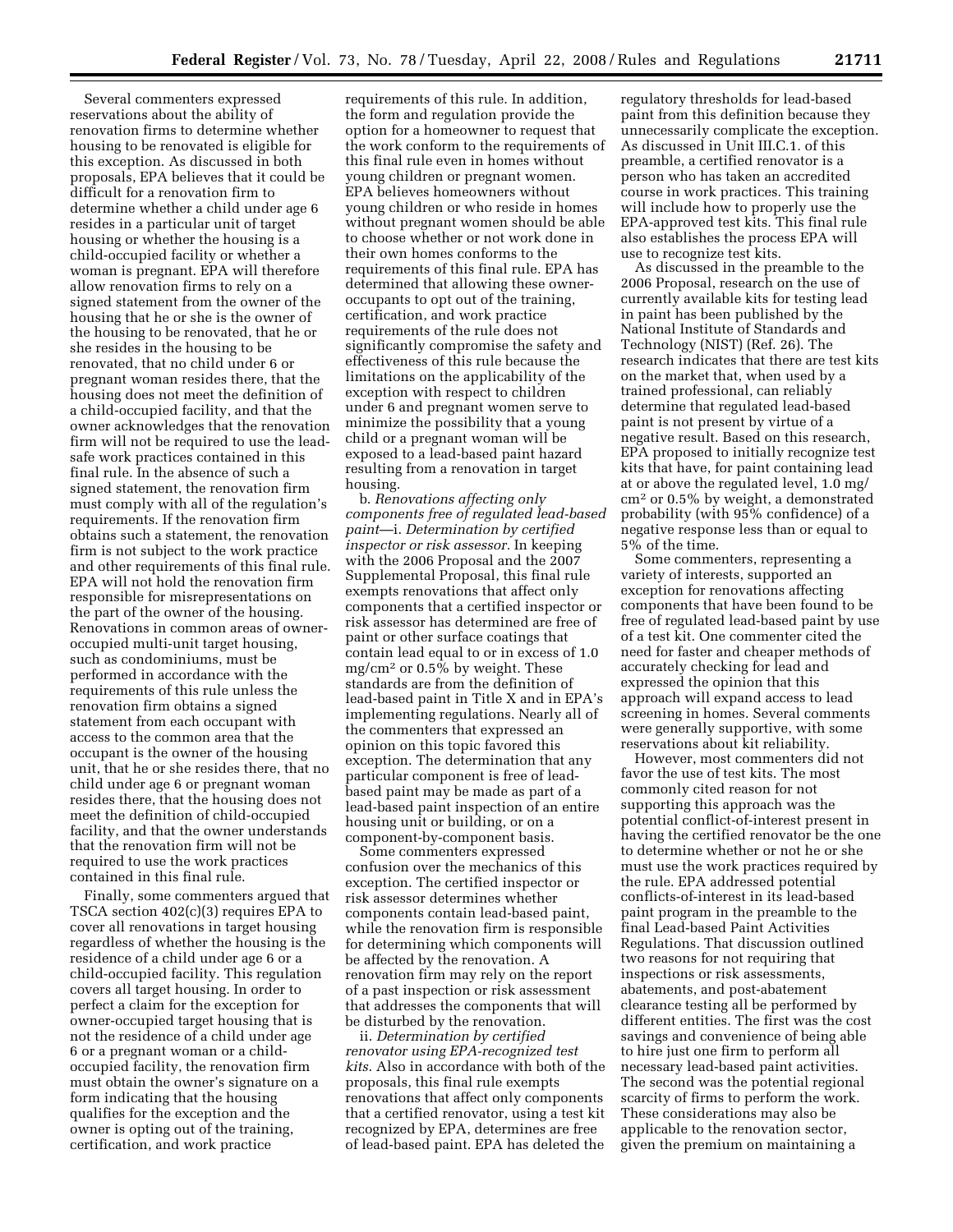rule that is simple and streamlined and does not unduly prolong the timeframes for completing renovations. Moreover, it is not unusual in regulatory programs to allow regulated entities to make determinations affecting regulatory applicability and compliance. See, e.g., 40 CFR 262.11 (hazardous waste determinations by waste generators under RCRA). EPA has decided to take an approach that is consistent with the approach taken in the 402(a) lead-based Paint Activities regulation and not require third party testing.

Another commonly cited reason for not supporting the use of test kits by certified renovators was the lack of any sampling protocol in the regulation. A related concern was that the training in sampling techniques and protocols in the lead-based paint inspector course could not be shortened to fit within the 8–hour renovator course and still retain all of the necessary information. EPA wishes to make it clear that the 8–hour renovator course will not train renovators in how to select components for sampling because the certified renovator must use a test kit on each component affected by the renovation. The only exception to this is when the components make up an integrated whole, such as the individual stair treads and risers in a staircase. In this situation, the renovator need test only one such individual component, e.g., a single stair tread, unless it is obvious to therenovator that the individual components have been repainted or refinished separately. As such, a complicated sampling protocol is not necessary. EPA plans to modify the EPA/HUD Lead Safe Work Practices course to include training on how to use a test kit. To ensure that the applicability of the exception is clear, EPA has also modified 40 CFR 745.82(a)(2) to specifically state that the certified renovator must test each of the components that will be affected by the renovation.

iii. *Phased implementation and improved test kits*. Under the proposals, the regulatory requirements would have taken effect in two major stages, based on the age of the building being renovated. The first stage would have applied to renovations in target housing and child-occupied facilities built before 1960. Requirements for renovations in target housing and childoccupied facilities built between 1960 and 1978 would have taken effect 1 year later. The primary reason for this phased implementation was to allow time for the development of improved test kits.

According to the National Survey of Lead and Allergens in Housing, 24% of

the housing constructed between 1960 and 1978 contains lead-based paint (Ref. 27). In contrast, 69% of the housing constructed between 1940 and 1959, and 87% of the housing constructed before 1940 contains lead-based paint. The results of this survey indicate that there is a much greater likelihood of disturbing lead-based paint during a renovation that occurs in a home built before 1960 than in a home built after that date. The NIST research on existing test kits shows that existing test kits cannot reliably determine that lead is present in paint only above the statutory levels because the kits are sensitive to lead at levels below the Federal standards that define lead-based paint, and therefore are prone to a large number of false positive results (i.e., a positive result when regulated leadbased paint is, in fact, not present). The NIST research found that such false positive rates range from 42% to 78%. This means that the currently available kits are not an effective means of identifying the 76% of homes built between 1960 and 1978 that do not contain regulated lead-based paint.

Research conducted by EPA subsequent to the publication of the 2006 Proposal confirms that the sensitivity of test kits could be adjusted for paint testing so that the results from the kits reliably correspond to one of the two Federal standards for lead-based paint, 1.0 mg/cm2 and 0.5% by weight. EPA's research and initial contacts with potential kit manufacturers also indicate that this can be accomplished in the near future. As stated in the preamble to the 2006 Proposal, EPA's goal is to foster the development of a kit that can reliably be used by a person with minimal training, is inexpensive, provides results within an hour, and is demonstrated to have a false positive rate of no more than 10% and a false negative rate at 1.0 mg/cm2 or 0.5% by weight of less than 5%. EPA is confident that improved test kits meeting EPA's benchmarks will be commercially available by September 2010.

With this in mind, EPA felt that a staged approach would initially address the renovations that present the greatest risks to children under age 6, i.e., the renovations that are most likely to disturb lead-based paint, while allowing additional time to ensure that the improved test kits are commercially available before phasing in the applicability of the rule to newer target housing and child-occupied facilities. However, EPA was concerned about delaying implementation for post-1960 target housing and child-occupied facilities that are occupied or used by

children under age 6 with increased blood lead levels. In order to reduce the possibility that an unregulated renovation activity would contribute to continuing exposures for these children, the 2006 Proposal would have required renovation firms, during the first year that the training, certification, work practice and recordkeeping requirements are in effect, to provide owners and occupants of target housing built between 1960 and 1978 and childoccupied facilities built between 1960 and 1978 the opportunity to inform the firm that the building to be renovated is the residence of, or is a child-occupied facility frequented by, a child under age 6 with a blood lead level that equals or exceeds the CDC level of concern, or a lower State or local government level of concern. If the owner or occupant informs the renovation firm that a child under age 6 with an increased blood lead level lives in or frequents the building to be renovated, the renovation firm must comply with all of the training, certification, work practice, and recordkeeping requirements of this regulation.

Some commenters agreed that a staged approach was probably necessary, given the number of renovations that would be covered by the rule, and that a focus on buildings built before 1960 was appropriate. However, most commenters objected to the phased implementation. Some were concerned about the potential exposures to children in buildings built between 1960 and 1978 during the first stage of the rule. Another major concern expressed by commenters was that the phased implementation would unnecessarily complicate the rule, especially with the provision relating to children under age 6 with increased blood lead levels. These commenters felt that, because there already are accurate methods for determining whether a building contains lead-based paint, and because renovation firms ought to get into the habit of working in a lead-safe manner whenever they are working on a building built before 1978, the utility of the delay does not outweigh the likely confusion in the regulated community. Commenters also expressed reservations about providing sensitive medical information to contractors, in the case of children under age 6 with increased blood lead levels.

After reviewing the comments and weighing all of the factors, including EPA's expectation that the improved test kits will be commercially available by September 2010, EPA has decided not to include a phased implementation in this rulemaking. Therefore, this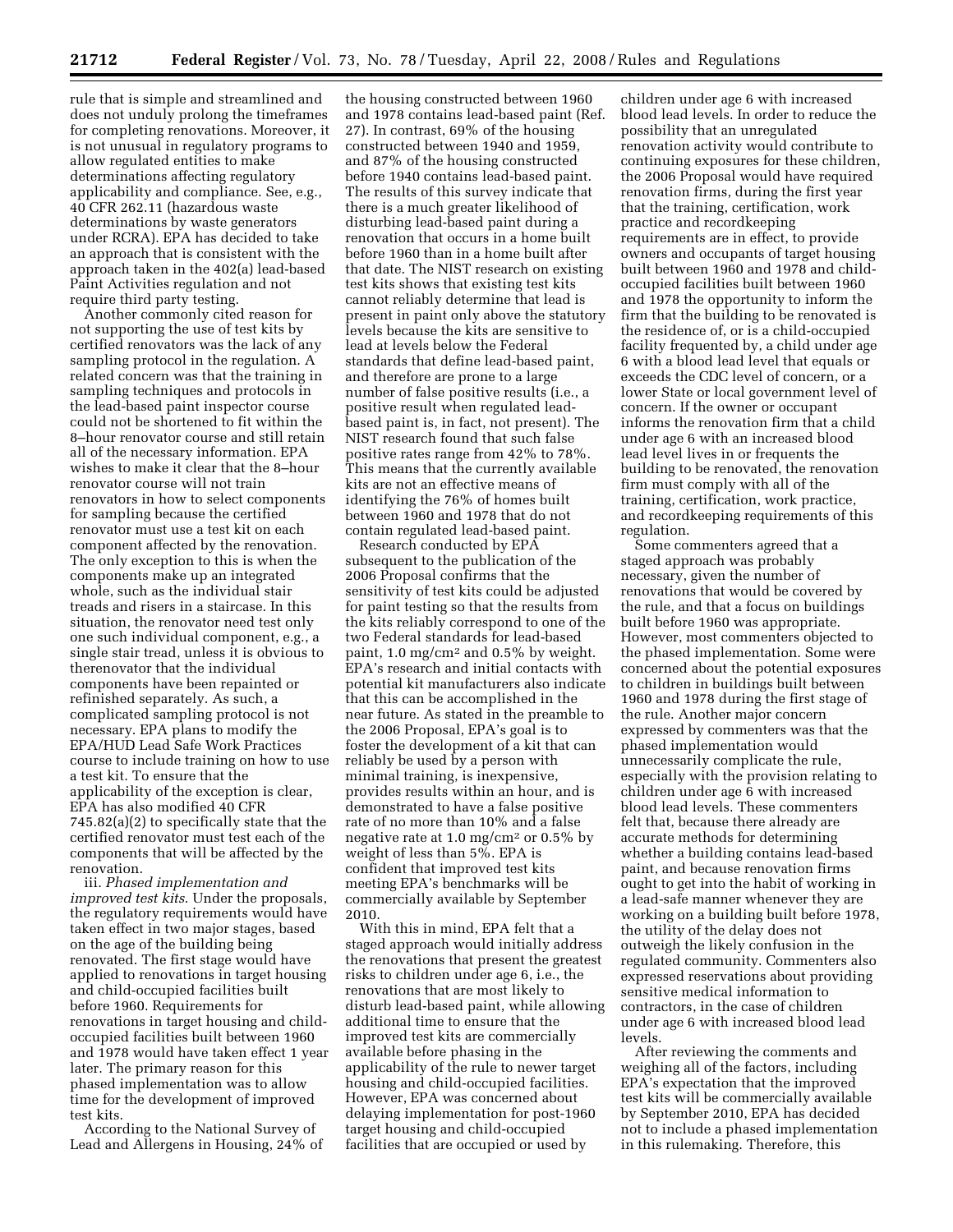regulation will take effect at the same time for target housing and childoccupied facilities regardless of whether they were built before or after 1960. Nonetheless, if the improved test kits are not commercially available by September 2010, EPA will initiate a rulemaking to extend the effective date of this final rule for 1 year with respect to owner-occupied target housing built after 1960.

iv. *Test kit recognition process*. In the 2006 Proposal, EPA described proposed criteria for test kit recognition. Specifically, for paint containing lead at or above the regulated level, 1.0 mg/cm2 or 0.5% by weight, EPA stated its intention to only recognize kits that have a demonstrated probability (with 95% confidence) of a negative response less than or equal to 5% of the time. In addition, as soon as the improved test kits are generally available, EPA proposed to recognize only those test kits that have a demonstrated probability (with 95% confidence) of a false positive response of no more than 10% to lead in paint at levels below the regulated level. EPA stated its belief that limiting recognition to kits that demonstrate relatively low rates of false positives would benefit the consumer by reducing the number of times that the training and work practice requirements of this regulation are followed in the absence of regulated lead-based paint. EPA also proposed to require that these performance parameters be validated by a laboratory independent of the kit manufacturer, using ASTM International's E1828, Standard Practice for Evaluating the Performance Characteristics of Qualitative Chemical Spot Test Kits for Lead in Paint (Ref. 28) or an equivalent validation method. In addition, the instructions for use of any particular kit would have to conform to the results of the validation, and the certified renovator would have to follow the manufacturer's instructions when using the kit. EPA requested comment on whether these standards are reasonably achievable and sufficiently protective. EPA also solicited input on how to conduct the kit recognition process.

Some commenters expressed reservations about the proposed performance criteria, contending that a false negative rate of 5% is too high to be protective. However, a 5% false negative rate (with 95% confidence) is similar to the performance requirements for other lead-based paint testing methods, such as laboratory analysis used for lead-based paint inspections, and is considered to be the statistical equivalent of zero. Therefore, this final rule retains the proposed false-negative

criteria for test kit recognition, i.e., for paint containing lead at or above the regulated level, 1.0 mg/cm2 or 0.5% by weight, kits will be only recognized if they have a demonstrated probability (with 95% confidence) of a negative response less than or equal to 5% of the time. Because no comments were received on the proposed false-positive criteria of 10% for the improved test kits, this final rule also retains the proposed false-positive criteria for the improved kits, i.e., after the improved kits are available, the only test kits that will be recognized are those that have a demonstrated probability (with 95% confidence) of a false positive response of no more than 10% to lead in paint at levels below the regulated level.

EPA did not receive any comments or suggestions on the test kit recognition process itself. With respect to existing test kits, EPA has determined that the NIST research (Ref. 26) is the equivalent of an independent laboratory validation of test kit performance. The NIST research found that three kits met the false-negative criteria established in this final rule. For the purposes of this regulation, EPA will therefore recognize these test kits, provided that they still use the same formulation that was evaluated by NIST. These test kits will be recognized by EPA until EPA publicizes its recognition of the first improved test kit.

With respect to the improved test kits, EPA has determined that Environmental Technology Verification Program (ETV) is a suitable vehicle for obtaining independent laboratory validation of test kit performance. EPA intends to use ETV or an equivalent testing program approved by EPA for the test kit recognition process. The goal of the ETV Program is to provide independent, objective, and credible performance data for commercial-ready environmental technologies. The ETV process promotes these technologies implementation for the benefit of purchasers, permitters, vendors and the public. If ETV is used, EPA would utilize the Environmental and Sustainable Technology Evaluations (ESTE) element of the ETV program because the development of the test kits is in support of this final rule, and the ESTE element was created in 2005 to address Agency priorities such as rule making. More information on this program is available on EPA's website at *<http://www.epa.gov/etv/index.html>*.

In the 2006 Proposal, EPA noted that it would look to ASTM International's E1828, Standard Practice for Evaluating the Performance Characteristics of Qualitative Chemical Spot Test Kits for Lead in Paint (Ref. 28) or equivalent for a validation method for test kits. With

the input of stakeholders, EPA is adapting this ASTM Standard for use in the laboratory validation program. The testing protocol will consist of an evaluation of the performance of the test kits, using the manufacturer's instructions, on various substrates, such as wood, steel, drywall, and plaster, with various lead compounds, such as lead carbonate and lead chromate, at various lead concentrations above and below regulatory threshold for leadbased paint. To be consistent with the performance criteria of the National Lead Laboratory Accreditation Program, the testing protocol will not involve testing the performance of the kits on paint that contains between 0.8 milligrams of lead per square centimeter and 1.2 milligrams of lead per square centimeter. After a test kit has gone through the ETV or other EPA approved testing process, EPA will review the test report to determine whether the kit has been demonstrated to achieve the criteria set forth in the rule. EPA anticipates that evaluation of the improved test kits under the recognition program will begin by August 2009.

In addition, EPA intends to allow other existing test kit manufacturers the opportunity to demonstrate that their kits meet the false negative criteria described in 40 CFR 745.88 $(c)(1)$  by going through the ETV process. Any recognition granted to test kits based only on the false negative criteria will expire when EPA publicizes its recognition of the first improved test kit that meets both the false negative and false positive criteria of 40 CFR 745.88(c).

Beginning on September 1, 2008, EPA's ETV program will accept applications for testing from test kit manufacturers. Applications must be submitted, along with a sufficient number of kits and the instructions for using the kits, to EPA. The test kit manufacturer should first visit the following website for information on where to apply: *[http://www.epa.gov/etv/](http://www.epa.gov/etv/howtoapply.html)  howtoapply.html*.

c. *Minor repair and maintenance*. EPA proposed to incorporate into this regulation the minor maintenance exception for the Pre-Renovation Education Rule. The proposed minor maintenance exception would have applied to projects that disturb 2 ft2 or less of painted surface per component. The preamble to the 2006 Proposal discusses the history of this exception and requested comment on potential changes. In particular, EPA noted that HUD's Lead Safe Housing Rule, at 20 CFR 35.1350(d), includes a *de minimis*  exception for projects that disturb 2 ft<sup>2</sup> or less of painted surface per room for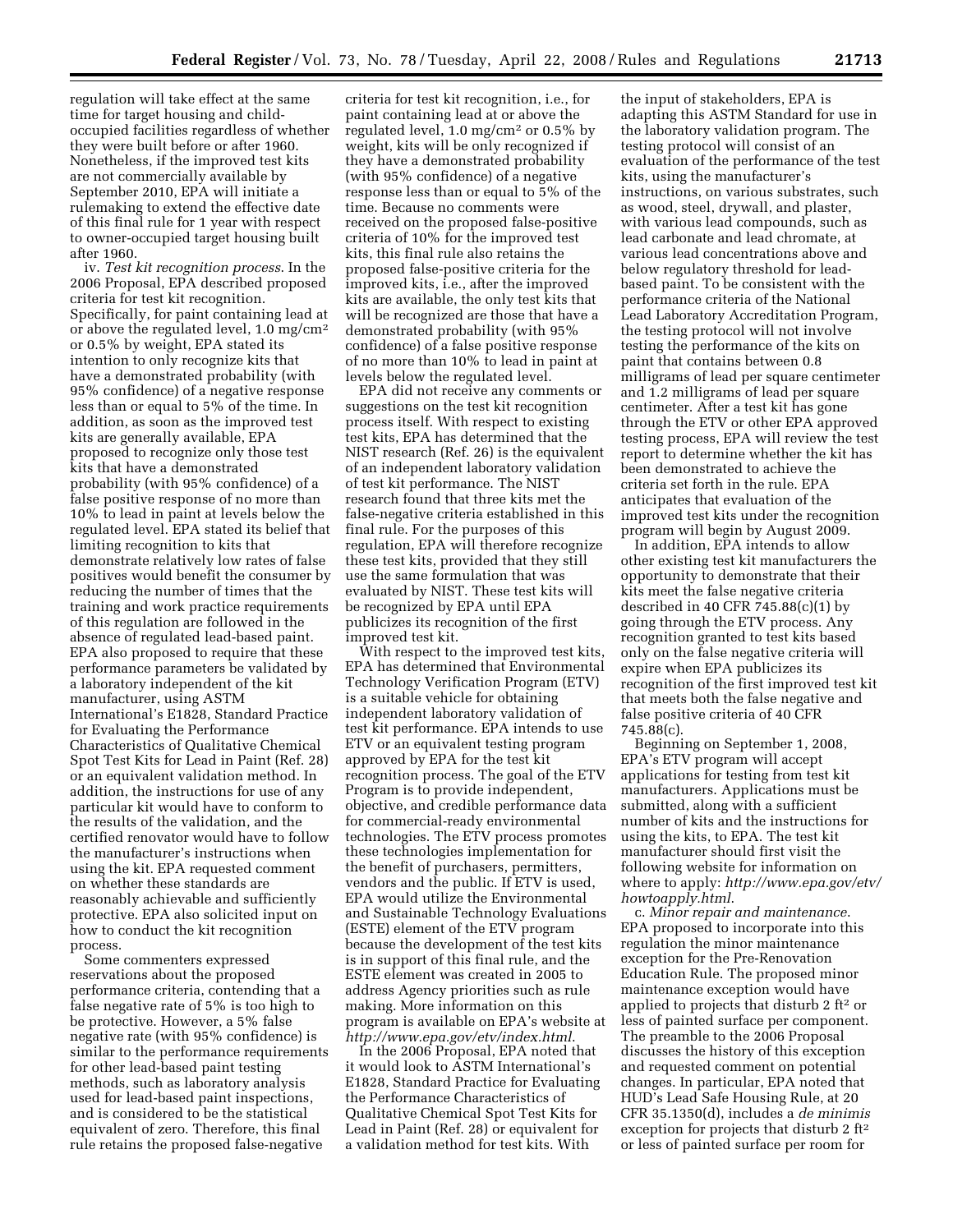interior projects, 20 ft2 or less of painted exterior surfaces, and 10% or less of the total surface area on an interior or exterior type of component with a small surface area. If less than this amount of painted surface is disturbed, HUD's lead-safe work practice requirements do not apply. EPA's lead-based Paint Activities Regulation incorporates this as an exception for small projects at 40 CFR 745.65(d). EPA requested comment on whether the minor maintenance exception in this regulation should be consistent with other EPA regulations and the HUD Lead Safe Housing Rule. This provision describes the applicability of the Pre-Renovation Education Rule as well as this final rule.

Most commenters expressed support for consistency in the various leadbased paint regulations administered by EPA and HUD. They noted that a consistent exception for small projects or minor maintenance would be easier for the regulated community to apply. Many of these commenters recommended 2 ft2 for interior projects and 20 ft<sup>2</sup> on exterior surfaces. While some commenters supported a ''per component'' exception, several commenters specifically noted that the ''per component'' aspect of the existing Pre-Renovation Education Rule exception was problematic in that it could result in the disturbance of large areas of painted surfaces in a single room. Other commenters recommended that the threshold area for the exception be made smaller or the exception abolished. These commenters noted that even very small projects have the potential to create lead-based paint hazards and that, rather than worrying about the applicability of the exception, renovation firms should just get into the habit of performing every project in a lead-safe manner. Other commenters suggested that EPA consider a larger threshold area for the exception, or an exception based on other factors, such as time spent performing an activity. EPA recognizes that, depending upon the methods used to disturb lead-based paint, very small disturbances can release a great deal of lead. EPA also understands the practicality of a minor maintenance exception.

In weighing these competing considerations, EPA has decided to incorporate in this final rule a minor maintenance exception for projects that disturb 6 ft2 or less of painted surface per room for interiors and 20 ft2 or less of painted surface on exteriors. This addresses the concerns of those commenters who supported a ''per component'' exception while still limiting the overall amount of paint that can be disturbed in a single room during a single project. As in the 2006 Proposal, this exception is not available for window replacement projects. In contrast to the Proposal, this exception is only available for projects that do not use any of the work practices prohibited or restricted by 40 CFR 745.85(a)(3) and that do not involve demolition of painted surface areas.

EPA remains convinced that the distinction between renovation and minor maintenance activities is an important part of implementing this program. Congress directed EPA to address renovation and remodeling. In ordinary usage, minor maintenance activities that might disturb lead-based paint (e.g., removing a face plate for an electric switch to repair a loose connection, adding a new cable TV outlet, or removing a return air grill to service the HVAC system) are not normally considered home renovations. EPA believes that minor repair and maintenance activities that cover 6 ft<sup>2</sup> or less per room and 20 ft2 or less for exteriors and that do not involve prohibited practices, demolition or window replacement would not ordinarily be considered renovation or remodeling but would better be described as minor work on the home or COF. EPA also believes that a typical minor repair and maintenance activity would not normally involve the use of high dust generating machinery such as those prohibited or restricted by this rule. To make the distinction between renovations and minor repair and maintenance activities clear, EPA has added a definition of ''minor repair and maintenance activities'' to 40 CFR 745.83. This term is defined as follows:

Minor repair and maintenance activities'' are activities, including minor heating, ventilation or air conditioning work, electrical work, and plumbing, that disrupt 6 square feet or less of painted surface per room for interior activities or 20 square feet or less of painted surface for exterior activities where none of the work practices prohibited or restricted by § 745.85(a)(3) are used and where the work does not involve window replacement or demolition of painted surface areas. When removing painted components, or portions of painted components, the entire surface area removed is the amount of painted surface disturbed. Jobs, other than emergency renovations, performed in the same room within the same 30 days must be considered the same job for the purpose of determining whether the job is a minor repair and maintenance activity.

To accommodate this new definition of ''minor repair and maintenance activities,'' the definition of ''renovation'' in § 745.83 has also been changed to include the following sentence: ''The term renovation does not include minor repair and maintenance

activities.'' As a result of these two definitional changes, the reference to minor maintenance in 40 CFR 745.82(a)(1) is no longer necessary. Therefore, when engaged in minor repair and maintenance activities as defined in 40 CFR 745.83, renovation firms and renovators are not covered by this rule. EPA believes this approach- eliminating the per-component limitation in favor of an overall size cap, and prohibiting practices that EPA believes are inconsistent with minor maintenance work and that generate very high lead dust loadings--is a reasonable balance of the considerations identified by commenters and considered by EPA.

Several commenters expressed concerns about how the exception would be applied, and whether various activities would be covered by the rule or exempt under the minor maintenance exception. Window replacement was of interest to several commenters, who referred to EPA's previous guidance on window replacement under the Pre-Renovation Education Rule (Ref. 29). That guidance states that window replacement, for various reasons, cannot qualify for the minor maintenance exception. EPA knows of no reason why this interpretation should be changed. In fact, contrary to the assertions of some commenters, the Dust Study found that window replacement was one of the more hazardous jobs. The geometric mean of the lead content of floor dust samples taken in the work area after the window replacement projects was 3,003  $\mu$ g/ft<sup>2</sup> (Ref. 17, at 6–11). In addition, EPA does not believe that window replacement is within the common understanding of the meaning of either minor repair or maintenance. EPA has specifically included language in the definition of ''minor repair and maintenance activities'' to make it clear that window replacements cannot qualify.

Two commenters contended that, when determining whether wall or ceiling cut-outs exceed the minor maintenance exception, the painted surface disturbed should be measured by multiplying the length of the cut by its width, as opposed to the total size of the cut-out. EPA disagrees with these commenters. For cut-outs, the calculation is made for the entire area of surface being disturbed, e.g., the area of the cut-out, for the following reasons:

• The removed portion can flex or be broken during the removal process and the paint can flake off;

• The removed portion can fall on the floor and be trampled upon; or

• The removed portion may not be removed as a single piece.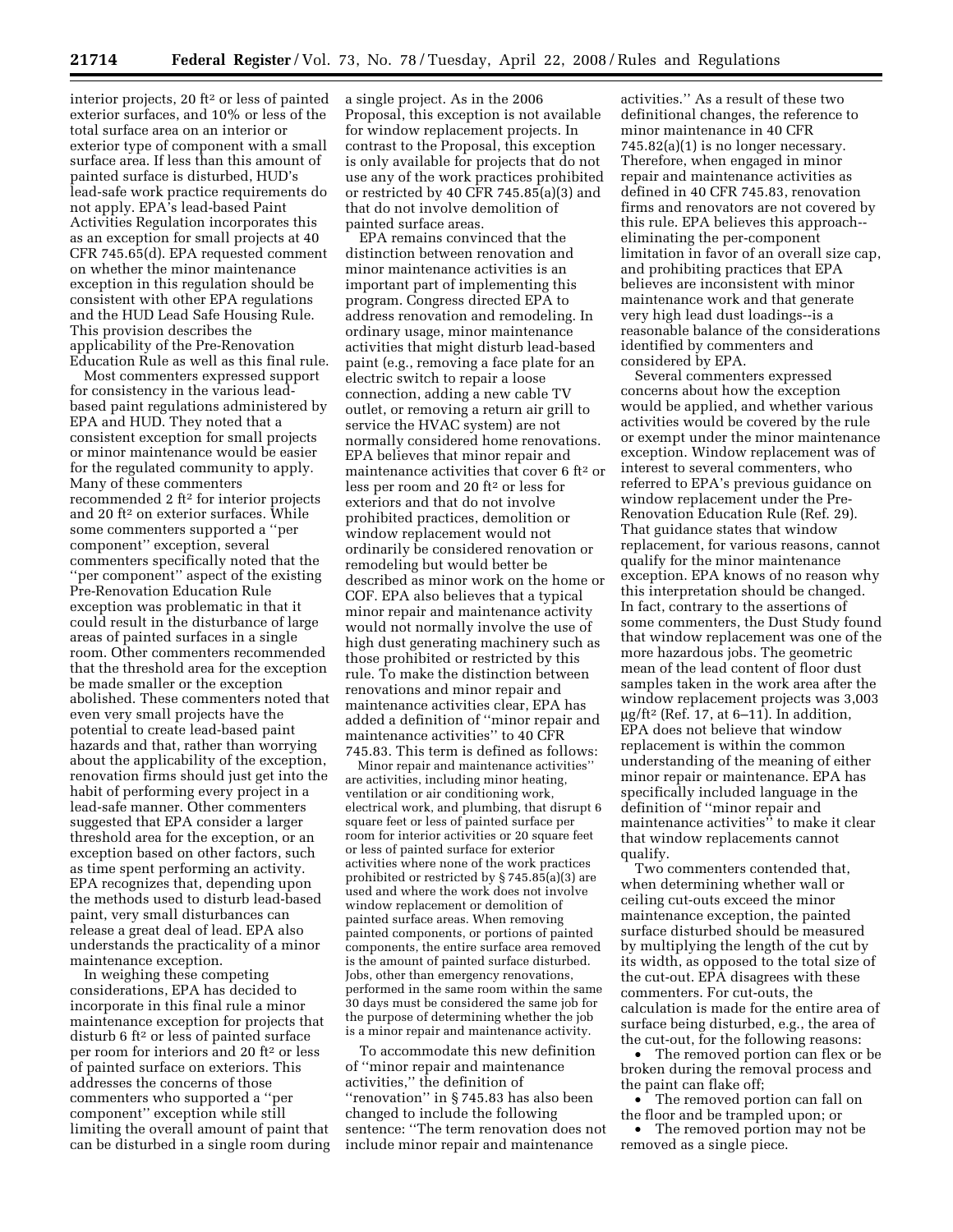Calculating the amount of painted surface disturbed in the manner that the commenters suggested would also complicate the rule and be more difficult to convey during the renovator training course. In response to these comments, EPA has inserted clarifying language on this into the text of the definition of ''minor repair and maintenance activities<sup>"</sup> at 40 CFR 745.83.

One commenter recommended that EPA prohibit splitting work, i.e., conducting a single project as several minor maintenance activities in the same room in a short time (like a month) in order to avoid the regulatory requirements. EPA agrees with this commenter. It has always been EPA's interpretation of the Pre-Renovation Education Rule that renovators could not artificially split up projects in order to avoid having to provide the pamphlet. In response to this comment, EPA has inserted clarifying language on this into the definition of ''minor repair and maintenance activities'' at 40 CFR 745.83. This definition states that jobs, other than emergency renovations, performed in the same room within the same 30 days must be considered the same job for the purpose of determining whether the job is a minor repair and maintenance activity.

d. *Emergency projects*. Both the 2006 Proposal and the 2007 Supplemental Proposal proposed to retain the emergency project exception in the Pre-Renovation Education Rule with one modification. EPA proposed to clarify that interim control projects performed on an expedited basis in response to an elevated blood lead level finding in a resident child qualify for the emergency project exception from the Pre-Renovation Education Rule requirements. As discussed in the 2006 Proposal, EPA was concerned that local public health organizations may be delayed in responding to a leadpoisoned child if the owner of the building where the child resides is not available to acknowledge receipt of the lead hazard information pamphlet before an interim control project begins. In addition, EPA recognized that some emergencies could make it difficult to comply with all of the training, certification, work practice, and recordkeeping requirements. For example, a broken water pipe may make it impossible to contain the work area before beginning to disturb painted surfaces to get to the pipe. The proposed emergency project exception would have required firms to comply with the work practice, training, certification, and recordkeeping requirements to the extent practicable.

EPA received a number of comments on this aspect of the 2006 Proposal. Several recognized the need for such an exception, but most of the commenters were concerned that the language of the proposal would make it possible for renovation firms to circumvent the training, certification, and work practice controls when performing interim controls in response to a child with an elevated blood lead level. A number of these commenters, as well as several others, urged EPA to be more specific about which requirements could be bypassed in particular situations. EPA agrees with these commenters. It never was EPA's intention to allow firms performing interim controls in response to a poisoned child to use untrained workers or work in a manner not consistent with the work practices required by this rule.

EPA has therefore revised the exception to specifically state that interim controls performed in response to a child with an elevated blood lead level are only exempt from the information distribution requirements, which is consistent with the current Pre-Renovation Education Rule. EPA has also modified the exception to state that emergency renovations are only exempt to the extent necessary to respond to the emergency from the training, certification, sign posting, and containment requirements of this regulation. For example, most property management companies who do their own maintenance are likely to have at least one trained and certified renovator on staff to perform renovations, so these companies should be able to comply with the training and certification requirements on all renovations. Likewise, firms performing emergency renovations should be able to follow the required cleaning procedures after emergency repairs have been made. As such, under the final rule, in all cases the cleaning specified by the regulation must be performed and it must be performed or directed by certified renovators. In addition, in all cases, the cleaning verification requirements of this regulation must be performed and they must be performed by a certified renovator. In response to one commenter who requested that EPA require firms to document their inability to comply with all of the regulatory provisions in emergencies, EPA has included such a requirement in 40 CFR 745.86(b)(7). Finally, EPA has removed the word ''operations'' from the exception, in response to one commenter who suggested that the word is unnecessary and confusing. EPA agrees that the word ''operations'' is

unnecessary in its description of emergency renovations. EPA intends to continue interpreting the term ''emergency renovations'' in the same way that it always has done, except that EPA has clarified that interim controls performed in response to a child with an elevated blood-lead level can be an emergency renovation.

#### *B. Pre-Renovation Education*

The Pre-Renovation Education Rule, promulgated pursuant to TSCA section 406(b) and codified at 40 CFR part 745, subpart E, requires renovators to provide owners and occupants of target housing with a lead hazard information pamphlet before beginning a renovation in the housing (Ref. 8). The pamphlet currently used for this purpose, ''Protect Your Family From Lead in Your Home,'' was developed in accordance with TSCA section 406(a) and includes useful information on lead-based paint and lead-based paint hazards in general. This pamphlet is also used to provide lead hazard information to purchasers and renters of target housing under the Requirements for Disclosure of Information Concerning lead-Based Paint in Housing ''Lead Disclosure Rule'' (Ref. 30).

1. *New renovation-specific pamphlet*. EPA has developed a new lead hazard information pamphlet that addresses renovation-specific lead exposure concerns. The development of this pamphlet, including the public comments received on the format and content, is discussed in greater detail in a separate notice published elsewhere in today's **Federal Register**. This new renovation-specific pamphlet, entitled *Renovate Right: Important Lead Hazard Information for Families, Child Care Providers and Schools* will better inform families about the risks of exposure to lead-based paint hazards created during renovations and promote the use of work practices and other health and safety measures during renovation activities (Ref. 31). This new pamphlet gives information on lead-based paint hazards, lead testing, how to select a contractor, what precautions to take during the renovation, and proper cleanup activities, while still incorporating the information already included in the original ''Protect Your Family From Lead In Your Home'' and mandated by section 406(a) of TSCA.

In the 2006 Proposal, EPA proposed to require renovation firms to distribute the new renovation-specific pamphlet (then titled *Protect Your Family From Lead During Renovation, Repair & Painting*) instead of the pamphlet currently used for this purpose (*Protect Your Family From Lead in Your Home*).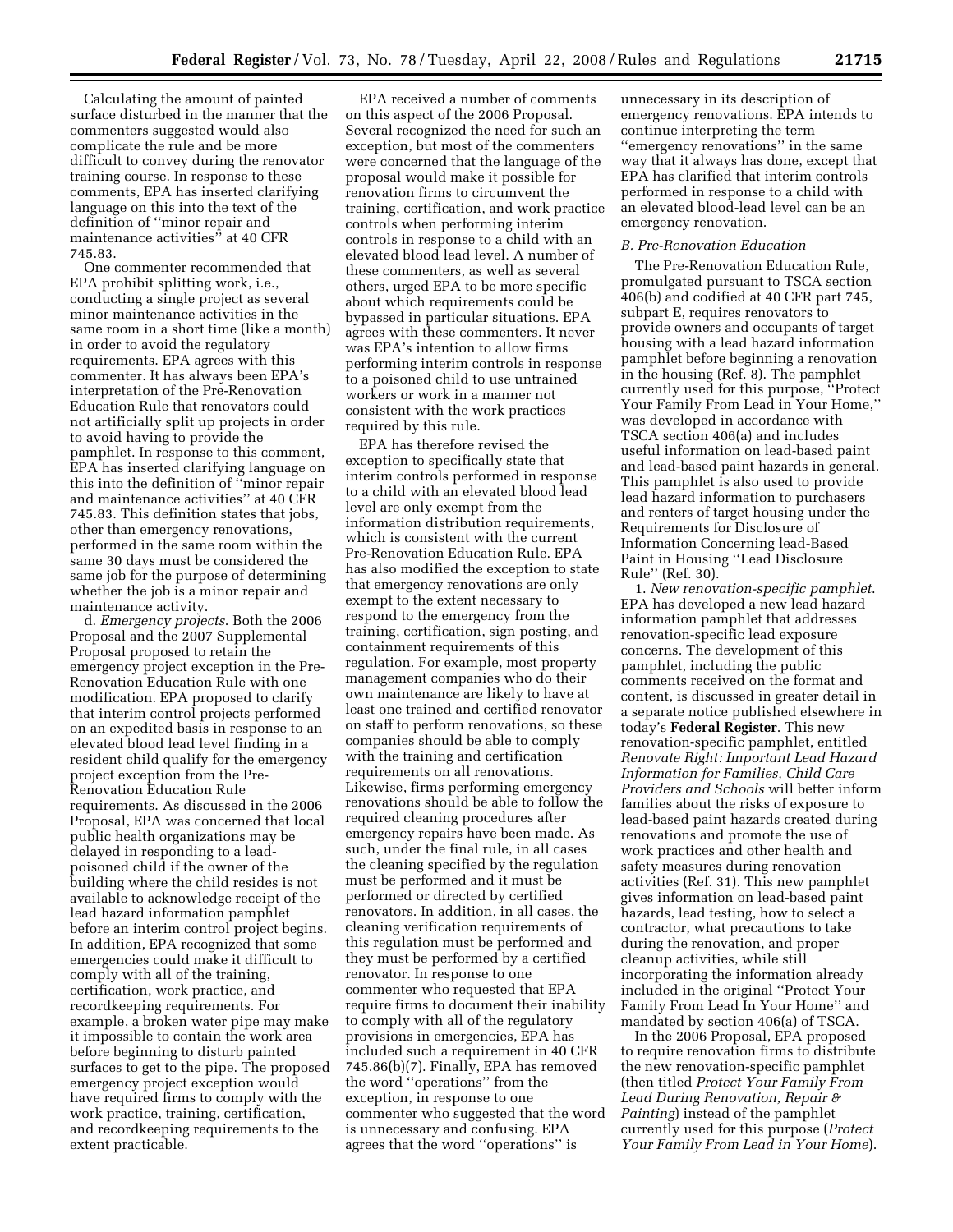In general, most commenters were supportive of a requirement to distribute a new renovation-specific pamphlet for the purposes of TSCA section 406(b). One commenter stated a belief that the existing *Protect Your Family From Lead in Your Home* pamphlet had served its purpose well and the development of a new pamphlet should not be a priority. EPA agrees with the commenters who recognized the merit of providing renovation-specific information to owners and tenants before renovations commence. Therefore, this final rule will require renovation firms to distribute the new *Renovate Right: Important Lead Hazard Information for Families, Child Care Providers and Schools*; pamphlet before beginning renovations. This requirement to use the new pamphlet will become effective as discussed in Unit III.H. of this preamble.

2. *Information distribution requirements*. Other than the use of the new renovation-specific pamphlet, EPA did not specifically propose any changes to the existing information distribution requirements for target housing that does not meet the proposed definition of ''child-occupied facility.'' One commenter contended that the existing information distribution requirements for multi-family target housing were extremely burdensome and resulted in tenants being given multiple notifications and copies of the lead hazard information pamphlet over the course of a year's time. This commenter requested that EPA modify the regulations to allow an annual distribution of renovation-related lead hazard information to tenants. However, as noted in interpretive guidance previously issued on the Pre-renovation Education Rule, EPA, in developing the final Pre-renovation Education Rule, carefully weighed whether a one-time pamphlet distribution would be adequate to meet the objectives of section 406(b) of the lead statute, and concluded that many, if not most, tenants would benefit from receiving the information in the lead pamphlet closer to the time that a renovation is to begin. Although some tenants may read lead information delivered on a ''for-yourinformation'' basis, many others are not likely to focus on potential lead hazards until a renovation affecting their unit is imminent, and would welcome receiving information on protecting their families from lead in a more timely fashion. Therefore, EPA has determined that an annual distribution of renovation-specific lead hazard information would not be an effective means of providing timely information to tenants.

However, with respect to renovations in common areas, EPA has determined that there are other effective ways of delivering lead hazard information to tenants in a timely manner. Specifically, the posting of informational signs during the renovation in places where the tenants of the affected units are likely to see them will provide these tenants with the information they need at the time that they need it. Depending upon the circumstances, renovation firms may find the posting of such signs to be less burdensome than mailing or hand-delivering this information to affected tenants. Indeed sign posting may be more effective than mail since it provides an immediate reminder. Therefore, EPA will allow renovation firms performing renovations in common areas of multi-unit target housing the option of mailing or handdelivering general information about the renovation and making a copy of the pamphlet available to the tenants of affected units upon request prior to the start of the renovation, or posting informational signs while the renovation is ongoing. These signs must be posted where they are likely to be seen by all of the tenants of the affected units and they must contain a description of the general nature and locations of the renovation and the anticipated completion date. The signs must be accompanied by a posted copy of the pamphlet or information on how interested tenants can review or obtain a copy of the pamphlet at no cost to the tenants.

One commenter expressed concern about tenants either not seeing the ''postings'' because they use different entrances or distinguishing the renovation-specific lead hazard information ''postings'' from other ''postings'' in the general area. To take advantage of this option, this final rule requires renovation firms to use actual signs, not notices on tenant bulletin boards. In addition, these signs must be posted where the tenants of all of the affected units can see them. If the tenants of the affected units use several different entrances, a sign posted by one of the entrances would not be sufficient.

With respect to renovations in individual housing units, whether single family or multi-family, firms performing renovations for compensation in target housing must continue to distribute a lead hazard information pamphlet to the owners and tenants of the housing no more than 60 days before beginning renovations. This requirement, along with the associated requirements to obtain acknowledgments or document delivery, has not changed. For

renovations in the common areas of multi-unit target housing, firms must provide tenants with general information regarding the nature of the renovation and make the pamphlet available upon request, by mailing, hand-delivery, or posting informational signs. Firms must also maintain documentation of compliance with these requirements. The 2007 Supplemental Proposal contained additional proposed information distribution requirements for childoccupied facilities in target housing and in public and commercial buildings. This final rule incorporates those additional requirements.

Also, as proposed in the 2006 Proposal, this final rule deletes the existing 40 CFR 745.84 because it is duplicative. The section provided some details on submitting CBI and how EPA will handle that information. However, comprehensive regulations governing sensitive business information, including CBI under TSCA, are codified in 40 CFR part 2. The regulations in 40 CFR part 2 set forth the procedures for making a claim of confidentiality and describe the rules governing EPA's release of information. EPA received no comments on the proposed deletion of 40 CFR 745.84. Therefore, EPA is deleting this section and redesignating existing 40 CFR 745.85 as 40 CFR 745.84.

EPA is also taking this opportunity to reiterate who is responsible for complying with the information distribution responsibilities of 40 CFR 745.84. This provision of this final rule includes the existing Pre-Renovation Education Rule information distribution requirements as amended to include requirements applicable to childoccupied facilities. In interpretive guidance issued for the Pre-Renovation Education Rule, EPA shed additional light on the issue of who is responsible for complying with the information distribution requirements, particularly for renovation projects where multiple contractors are involved (Ref. 32). EPA stated that if the renovation is overseen by a general contractor, the general contractor is considered to be the ''renovator'' under the rule and is therefore responsible for ensuring that the information distribution requirements are met. EPA further stated that it would not consider a subcontractor to be a ''renovator'' for purposes of the Pre-Renovation Education Rule so long as the subcontractor has no direct contractual relationship with the property owner or manager relating to the particular renovation. EPA's reasoning is that the information distribution requirements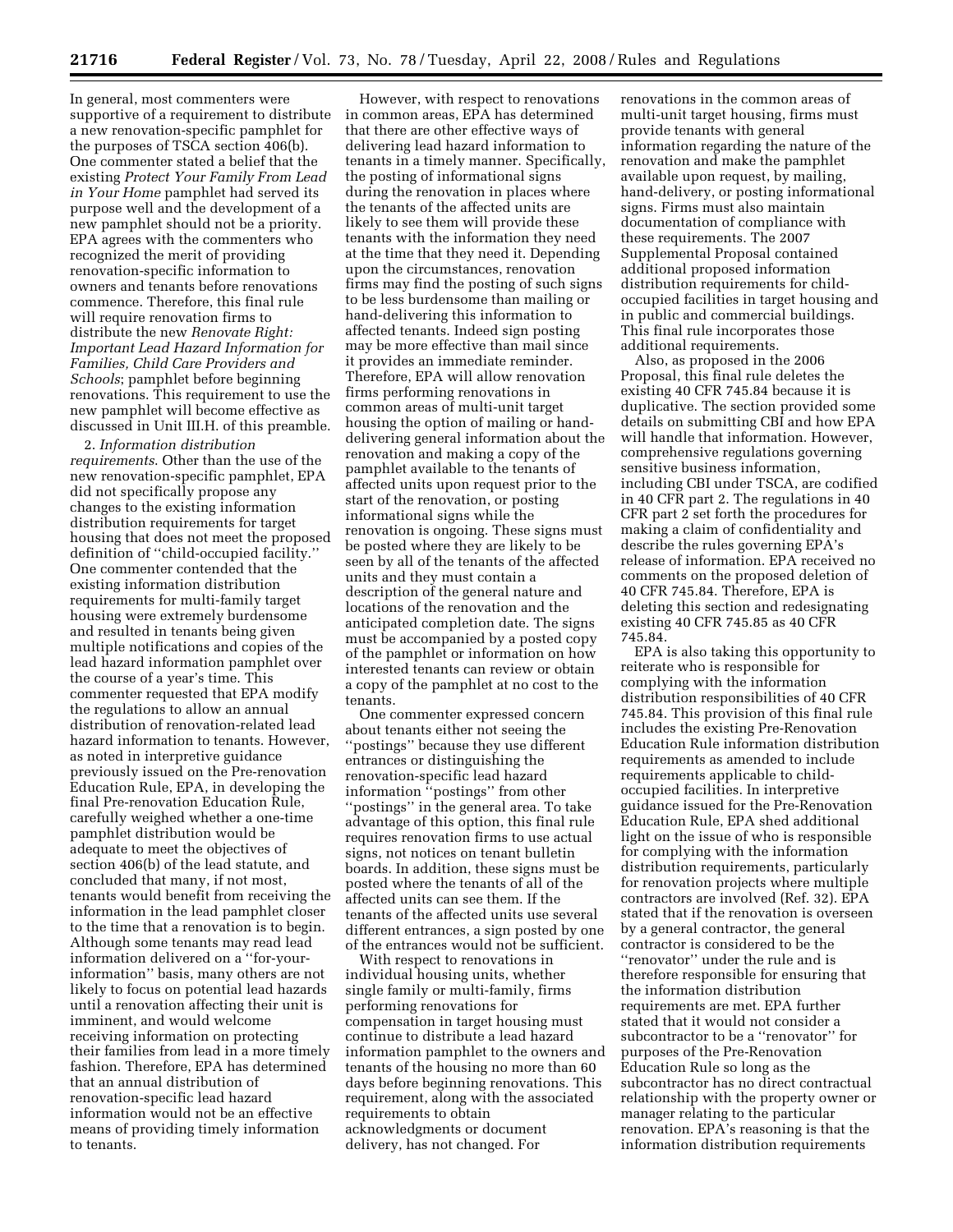should be fulfilled by the person or entity with which the customer enters into the contract and compensates for the work--even if that work is subsequently contracted out.

This final rule changes the existing definition of ''renovator'' to refer specifically to the individual trained in work practices as distinct from the renovation firm. The final rule also specifies in 40 CFR 745.84 that the renovation firm is responsible for carrying out the information distribution requirements. Renovation firms may find it more efficient to have someone other than the certified renovator distribute the pamphlet and obtain the acknowledgement forms. In changing the definition of ''renovator,'' EPA is not changing its policies as to which entity, between a contractor and subcontractor, is responsible for carrying out the information distribution requirements. On the contrary, as to this issue, EPA intends to continue interpreting the regulatory responsibility for the information distribution requirements as it has in the past.

a. *Owners and occupants of public or commercial buildings containing a child-occupied facility.* The Pre-Renovation Education Rule covers only renovations in target housing. Thus, the information distribution requirements summarized in the preceding paragraph have not historically applied to firms performing renovations for compensation in public or commercial buildings. In the 2007 Supplemental Proposal, EPA proposed to require firms performing renovations for compensation in child-occupied facilities in public or commercial buildings to provide a lead hazard information pamphlet to the owner of the building as well as to an adult representative of the child-occupied facility, if the owner of the building and the child-occupied facility are different entities. This requirement was modeled on the Pre-Renovation Education Rule's requirements for pamphlet distribution in rental target housing. As described in the 2007 Supplemental Proposal, EPA has determined, in accordance with TSCA section 407, that the distribution of lead hazard information, before renovation projects begin, to an adult representative of the child-occupied facility as well as to the owners of public or commercial buildings that contain child-occupied facilities is necessary to ensure effective implementation of this regulation. EPA believes that information on lead-based paint hazards, and lead-safe work practices that minimize the creation of hazards, will stimulate interest on the

part of child-occupied facilities and public or commercial building owners in these work practices and increase the demand for their use.

EPA received no comments on this aspect of the 2007 Supplemental Proposal. Therefore, the final rule includes this requirement as proposed. Renovation firms performing renovations for compensation in a childoccupied facility in a public or commercial building must provide the lead hazard information pamphlet entitled *Renovate Right: Important Lead Hazard Information for Families, Child Care Providers and Schools*to the owner of the building. The renovation firm must either obtain written acknowledgment from the owner that the pamphlet was delivered or obtain a certificate of mailing for the pamphlet at least 7 days prior to the start of the renovation. In addition, the renovation firm must provide the pamphlet to an adult representative of the childoccupied facility if the facility and the building are owned by different entities. To document compliance with this requirement, the renovation firm must do one of the following:

• Obtain a written acknowledgment of pamphlet delivery from the adult representative of the child-occupied facility.

• Obtain a certificate of mailing for the pamphlet at least 7 days prior to the start of the renovation.

• Certify in writing that the pamphlet has been delivered to the child-occupied facility and the firm has been unsuccessful in attempting to obtain the signature of an adult representative of the child-occupied facility. This certification must contain the reason for the failure to obtain the signature.

b. *Parents and guardians of children under age 6 using a child-occupied facility.* The 2007 Supplemental Proposal would also have required a renovation firm performing a renovation for compensation in a child-occupied facility to provide information about the renovation to the parents and guardians of children under age 6 using the facility. This proposed requirement was designed to be comparable to the Pre-Renovation Education Rule provisions for informing adult occupants (who are not owners). EPA is finalizing this requirement as proposed. The renovation firm must either mail each parent or guardian the lead hazard information pamphlet and a general description of the renovation or post informational signs where parents and guardians would be likely to see them. The signs must be accompanied by a posted copy of the pamphlet or

information on how to obtain the pamphlet at no charge to interested parents or guardians. This requirement applies to renovations in child-occupied facilities in target housing as well as to renovations in child-occupied facilities in public or commercial buildings.

EPA received three comments on this aspect of the 2007 Supplemental Proposal. One commenter expressed support for this proposed requirement. The other two provided a number of reasons why the final rule should not include such a requirement. These commenters noted that renovation firms have no contractual connection with or contractual responsibility to the parents or guardians of children using a childoccupied facility. They believe that the child-occupied facility owner bears primary responsibility for maintaining a safe environment for children. They were also concerned that renovation firms might be called upon to spend a significant amount of additional time at a child-occupied facility to answer parents' questions about lead poisoning. EPA is not persuaded by these comments. Although the firms may have no contractual connection with the parents or guardians of the children, that is often the case with occupants who are not owners. Although childoccupied facility owners bear responsibility for maintaining a safe environment for children, renovation firms are responsible for providing the pamphlet to owners and occupants. Once the renovation firm has distributed the pamphlet, it has no further obligation to educate the owners or occupants about lead poisoning. The pamphlet contains this information and refers to additional resources. EPA acknowledges that it may be difficult to provide copies of the pamphlet to each parent, which is why this final rule allows renovation firms to comply by posting informational signs where parents or guardians would be likely to see them.

c. *Other commenter suggestions regarding information distribution to owners and occupants.* EPA received a number of comments that recommended that additional information be provided to the owner and the occupant before and after a renovation occurs. These commenters believe that one of the purposes of this rule ought to be to provide enough information to owners and occupants so that they can understand the work practices and can adequately monitor the work being performed by renovation firms. EPA agrees that consumers will play a critical role in ensuring that the requirements of this regulation are being followed. EPA believes that some of the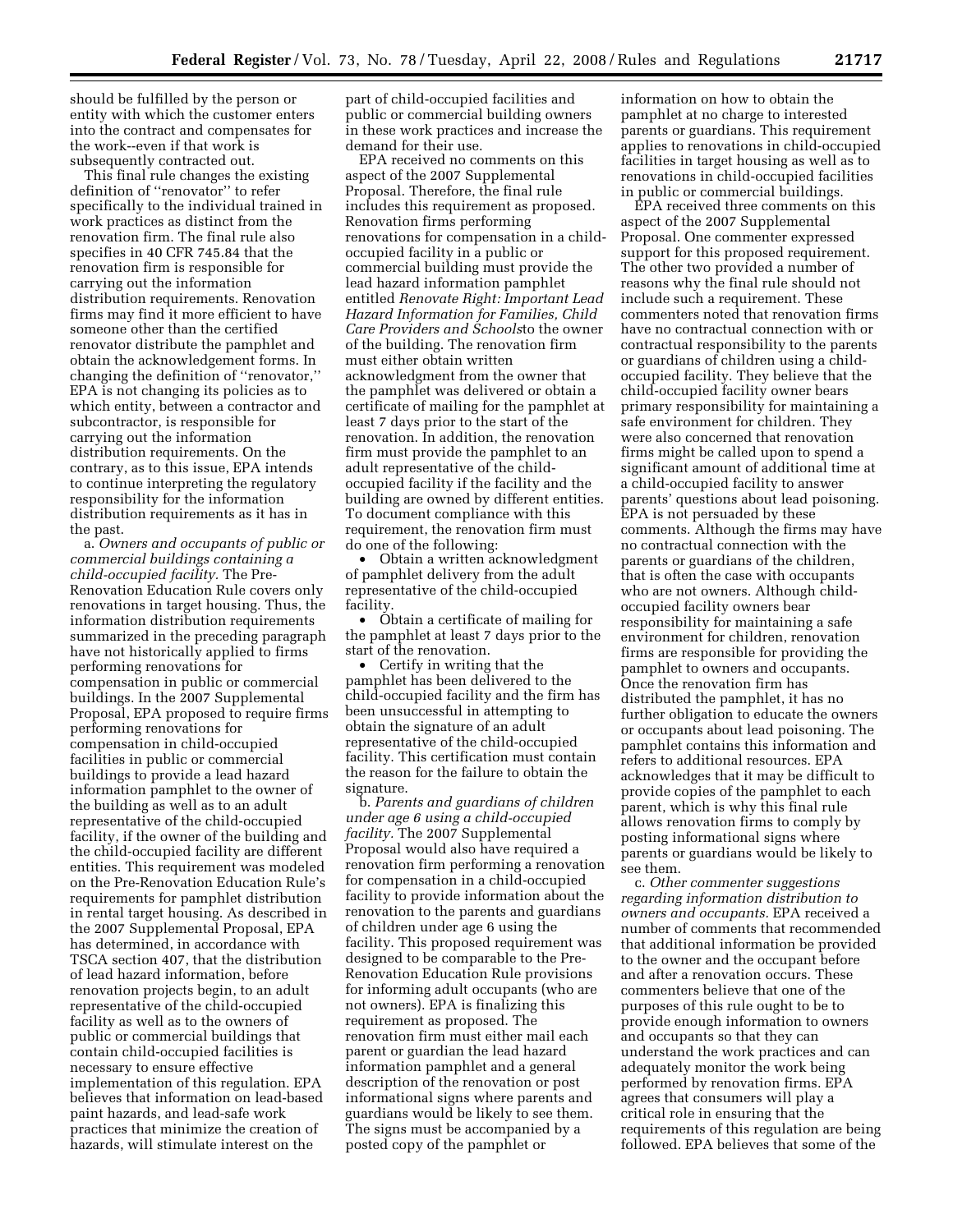suggested items of additional information, such as an explanation of the cleaning verification process, use of test kits, lead-based paint and dust testing recommendations, and how to find a qualified person to do testing, are best addressed through revisions to the new lead hazard informational pamphlet for renovations, *Renovate Right: Important Lead Hazard Information for Families, Child Care Providers and Schools.* Those changes are described and discussed in a notice published elsewhere in today's **Federal Register**.

Other information distribution elements recommended by these commenters are likely to be provided by renovation firms already. For example, several commenters suggested that EPA require the renovation firm to provide emergency contact information to owners and occupants. EPA believes that, during the normal course of business, persons that hire renovation firms to perform renovations typically already have contact information. A person who contracts for a renovation is likely to be the owner of the property being renovated, and this person is also likely to be able to stop the work at any time so that he or she can confer with the certified renovator or supervisor. Occupants who are not the owners of the property being renovated often will not be the party contracting for the renovation and may not always have emergency contact information for the specific firm performing a renovation in their housing unit or building. However, these occupants will most likely have contact information for their landlord, and the landlord as the person most likely contracting with the renovation firm and therefore to have authority to direct the renovation work. In addition, renovations that occur in occupied rental housing are likely to be maintenance or repair projects that are performed by the landlord, the landlord's employees, or a maintenance company under contract to perform all maintenance for a particular landlord or rental complex.

Some commenters suggested that EPA require renovation firms provide a description of the work area and identify the designated entrance and exit from the work area. EPA is not requiring the renovation firm to designate a specific entrance and exit from the work area. This final rule requires the work area itself to be delineated by warning signs and plastic containment. EPA does not believe there is any utility in requiring the contractor to also provide the owner and occupant with a written description of the work area before the work begins.

Other commenters noted the existence of the Lead Disclosure Rule (Ref. 30), promulgated under section 1018 of the Residential lead-Based Paint Hazard Reduction Act of 1992, and codified at 40 CFR part 745, subpart F and 24 CFR part 35. These commenters stated that information about the use of spot test kits and the results of those tests, and well as any sort of dust testing information, are information pertaining to lead-based paint or lead-based paint hazards and would therefore have to be disclosed to subsequent purchasers or tenants of the renovated property under the Lead Disclosure Rule. These commenters further opined that a requirement for the renovation firm to provide this information to the owner of the property is necessary to ensure the information is available to be disclosed. With respect to the use of test kits to determine whether components to be affected by a renovation contain leadbased paint, EPA agrees with these commenters in their Lead Disclosure Rule analysis. Therefore, this final rule includes a requirement for the renovation firm to provide, within 30 days, information identifying the manufacturer and model of test kits used, a description of the components tested, including locations, and the results of the test kits to the person who contracted for the renovation. EPA also agrees that dust clearance sampling information is information pertaining to lead-based paint hazards and must be disclosed under the Disclosure Rule. If dust clearance sampling is performed instead of cleaning verification as permitted in 40 CFR 745.85(c), this final rule requires the renovation firm to provide, within 30 days, a copy of the dust clearance report to the person contracting for the renovation.

However, EPA does not believe that information related to cleaning verification is a record or report ''pertaining to lead-based paint or leadbased paint hazards'' for purposes of section 1018. As discussed in more detail in Unit III.E.7. of this preamble, cleaning verification is not the equivalent of clearance. The purpose of cleaning verification is to determine whether the dust that was created by the renovation, whether or not it contains lead, has been adequately removed. Although the disposable cleaning-cloth study, discussed in Unit III.E.7., and the Dust Study show that information is correlated with the hazard standard, the purpose of cleaning verification is not to detect lead-based paint hazards *per se*. In addition, under this final rule, cleaning verification must be completed for every renovation (i.e., it must

achieve ''white glove'' or the prescribed combination of wet and dry wipes must have been used), so the results of verification will always show that ''white glove'' or the equivalent has been achieved. As explained below, the cleaning verification is part of a package of work practices that, together, minimize exposure to hazards created by renovation. Also, as explained below, completing the cleaning verification process does not necessarily indicate that the surface does not have leadbased paint hazards unrelated to the renovation. Therefore, EPA will not require the results of cleaning verification activities to be disclosed under the Lead Disclosure Rule.

#### *C. Training and Certification*

Under the current Lead-based Paint Activities Regulations at 40 CFR part 745, subpart L, both individuals and firms that perform lead-based paint inspections, lead hazard screens, risk assessments, and abatements must be certified by EPA. EPA proposed a similar, but not identical, regulatory scheme for individuals and firms that perform renovations.

This final rule requires all renovations subject to this rule to be performed by a firm certified to perform renovations. In addition, the rule requires that all persons performing renovation work either be certified renovators or receive on-the-job training from and perform key tasks under the direction of a certified renovator. In order to become a certified renovator, a person must successfully complete an accredited renovator course. EPA renovator certification allows the certified individual to perform renovations in any State, Territory, or Indian Tribal area that does not have a renovation program authorized under 40 CFR part 745, subpart Q. These requirements are discussed in greater detail in the following sections.

EPA is also creating, with this final rule, a dust sampling technician discipline. Although, as discussed in Unit III.E.7. of this preamble, this final rule does not allow dust clearance testing in lieu of post-renovation cleaning verification, except in limited circumstances, EPA still believes that there will be a market for the services of persons with dust sampling technician credentials. EPA recommends that any property owners who choose to have dust clearance testing performed after a renovation use a certified inspector, risk assessor, or dust sampling technician.

Finally, in response to one commenter who suggested that EPA's use of the term ''person'' and the term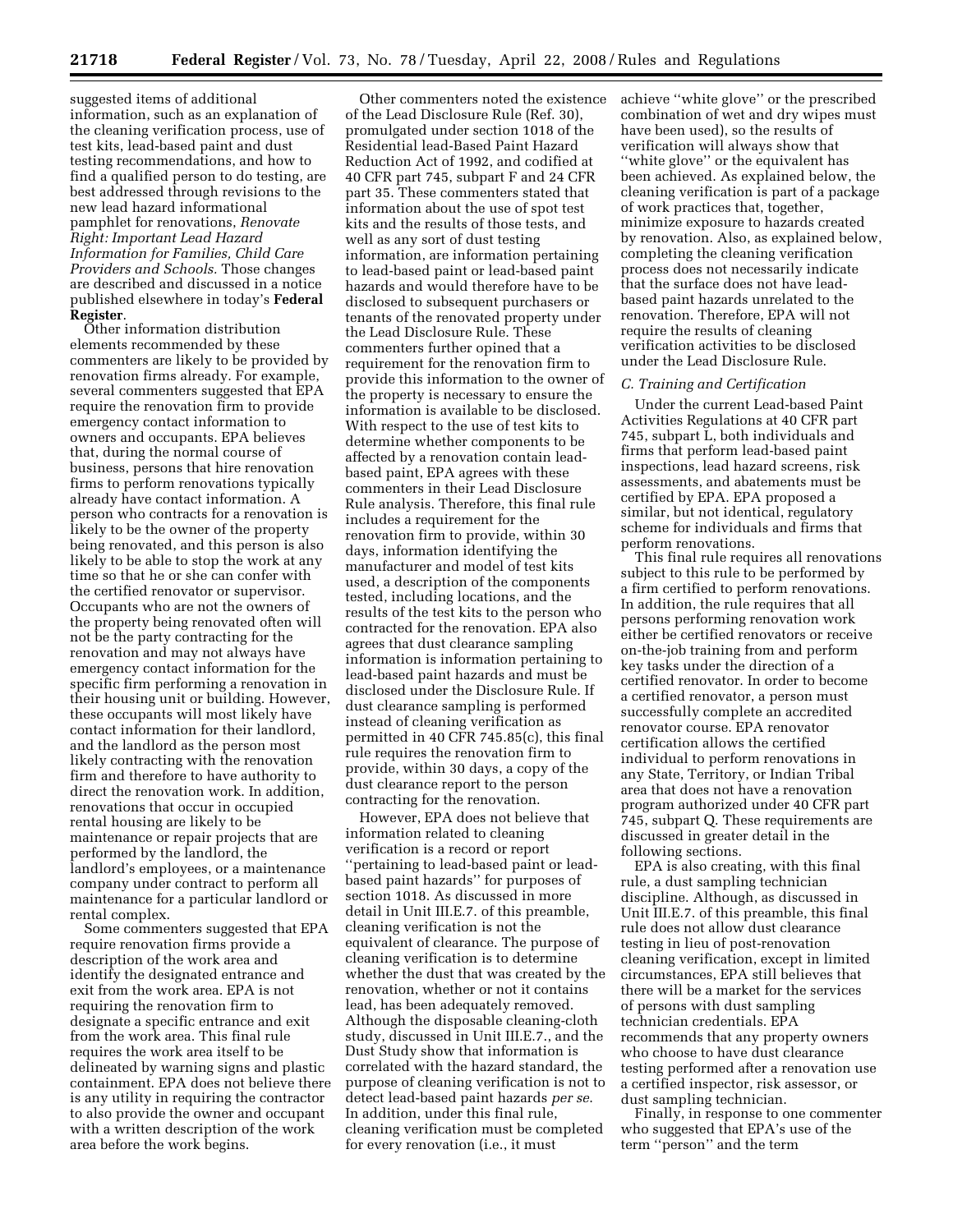''individual'' was confusing, EPA has modified the regulatory text in the sections added or significantly revised by this final rule to use the term ''person'' when referring to both natural persons and judicial persons, such as renovation firms, property management companies, or units of government, and the term ''individual'' when referring only to natural persons.

1. *Individuals*. Under this final rule, EPA is establishing new individual certification disciplines for renovators and dust sampling technicians. All renovation activities covered by this final rule must be performed by certified renovators, or by renovation workers who receive on-the-job training in the work practices from a certified renovator.

a. *Certified renovators and renovation workers*—*i. Responsibilities of certified renovators.* The certified renovator assigned to a renovation is responsible for ensuring that the renovation is performed in compliance with the work practice requirements set out in 40 CFR 745.85. These requirements pertain to warning signs and work area containment, the restriction or prohibition of certain practices (e.g., high heat gun, torch, power sanding), waste handling, cleaning, and postrenovation cleaning verification. The certified renovator can perform these work practices herself or himself. Alternatively, the certified renovator can direct other workers to perform most of these work practices. However, the post-renovation cleaning verification requirements must be performed by a certified renovator. These requirements cannot be delegated to a worker. If the certified renovator directs the other workers to perform the work practices, the certified renovator must be at the work site during the critical phases of the renovation activity. The critical phases are posting warning signs, containing the work area, and cleaning the work site.

Although the certified renovator is not required to be on-site at all times, while the renovation project is ongoing, a certified renovator must nonetheless regularly direct the work being performed by other workers to ensure that the work practices are being followed. When a certified renovator is not physically present at the work site, the workers must be able to contact the renovator immediately by telephone or other mechanism. A certified renovator must:

• Perform the post-renovation cleaning verification described in 40 CFR 745.85(b).

• Perform or direct workers who perform all of the work practices described in 40 CFR 745.85(a).

• Provide training to workers on the work practices they will be using in performing their assigned tasks.

• Be physically present at the work site when the signs required by 40 CFR 745.85(a)(1) are posted, while the work area containment required by 40 CFR 745.85(a)(2) is being established, and while the work area cleaning required by 40 CFR 745.85(a)(5) is performed.

• Regularly direct the work being performed by other workers to ensure that the work practices are being followed, including maintaining the integrity of the containment barriers and ensuring that dust or debris does not spread beyond the work area.

• Be available, either on-site or by telephone, at all times that renovations are being conducted.

• When requested by the party contracting for renovation services, use an acceptable test kit to determine whether components to be affected by the renovation contain lead-based paint.

• Have with them at the work site copies of their initial course completion certificate and their most recent refresher course completion certificate.

• Prepare the records required to demonstrate that renovations have been performed in accordance with the requirements of this rule.

There are some slight revisions between the 2006 Proposal and this final rule, although none of these changes add to or detract from the renovator's responsibilities. First, the Proposal used both the term ''lead-safe work practices'' and ''work practices'' in the preamble and in the proposed rule text. Although the work practices required in this final rule are lead-safe, for purposes of clarity, the final rule text has been changed to ''work practices.'' The reason for this change was to make text of the rule relating the renovator's responsibilities text consistent with other provisions in the rule, particularly 40 CFR 745.85 (Work Practice Standards). Today's work practices are lead-safe work practices. The work practice standards listed in § 745.85(a) are the same tasks that the other workers will be directed in and trained to do by the certified renovator (except for cleaning verification). In addition, the term ''lead-safe work practices'' has different meanings in different contexts, and this change is to make clear that the work practices required by this final rule are the work practices required in § 745.85(a).

Second, one of the renovator's responsibilities listed in the preamble of the 2006 Proposal was to ''[r]egularly

direct the work being performed by uncertified persons to ensure that leadsafe work practices are being followed, the integrity of the containment barriers is maintained, and dust or debris is not spread beyond the work area.'' The word ''regularly'' was inadvertently omitted from the proposed regulatory text. To make the regulatory text consistent with the preamble, the word ''regularly'' has been added to the final regulatory text. In addition, EPA has slightly modified the regulatory text, consistent with the preceding paragraph, to clarify that maintaining the integrity of the containment barriers and ensuring that dust or debris does not spread beyond the work area are among the work practices required by the rule.

Some commenters agreed that it was unnecessary for a certified renovator to be on site at all times and believed that oversight by a certified renovator on a regular basis was sufficient. One commenter believed that the certified renovator should be on site at critical points including site preparations and isolation, end of day and end of project cleaning, and cleaning verification. Many other commenters thought a certified renovator should be on site at all times. Another stated that a certified renovator would not have to be on site at all times if workers received lead safe work practices training. After carefully considering the issue, EPA has concluded that requiring a certified renovator to be on site during critical phases of the work is sufficient to ensure that the work practices required by this final rule are followed. These work practices provide a mechanism to contain dust and debris generated by a job and a clean-up regimen following work that is designed to minimize exposure to lead-based paint hazards created during the renovation activity. Once the containment has been established and until cleanup begins, this final rule requires few, and simple, changes from the way renovation work is currently carried out. Specifically, renovation workers need to avoid using the specific practices prohibited by this final rule; they need to maintain the containment (e.g., avoid ripping or displacing the plastic); and they need to make sure that any waste generated is contained at the end of the day. These are important but relatively simple measures that EPA does not believe require formal classroom training, or the constant supervision of a certified renovator who has had formal training. Once the cleanup begins, the certified renovator will again be required to be present, either performing the cleanup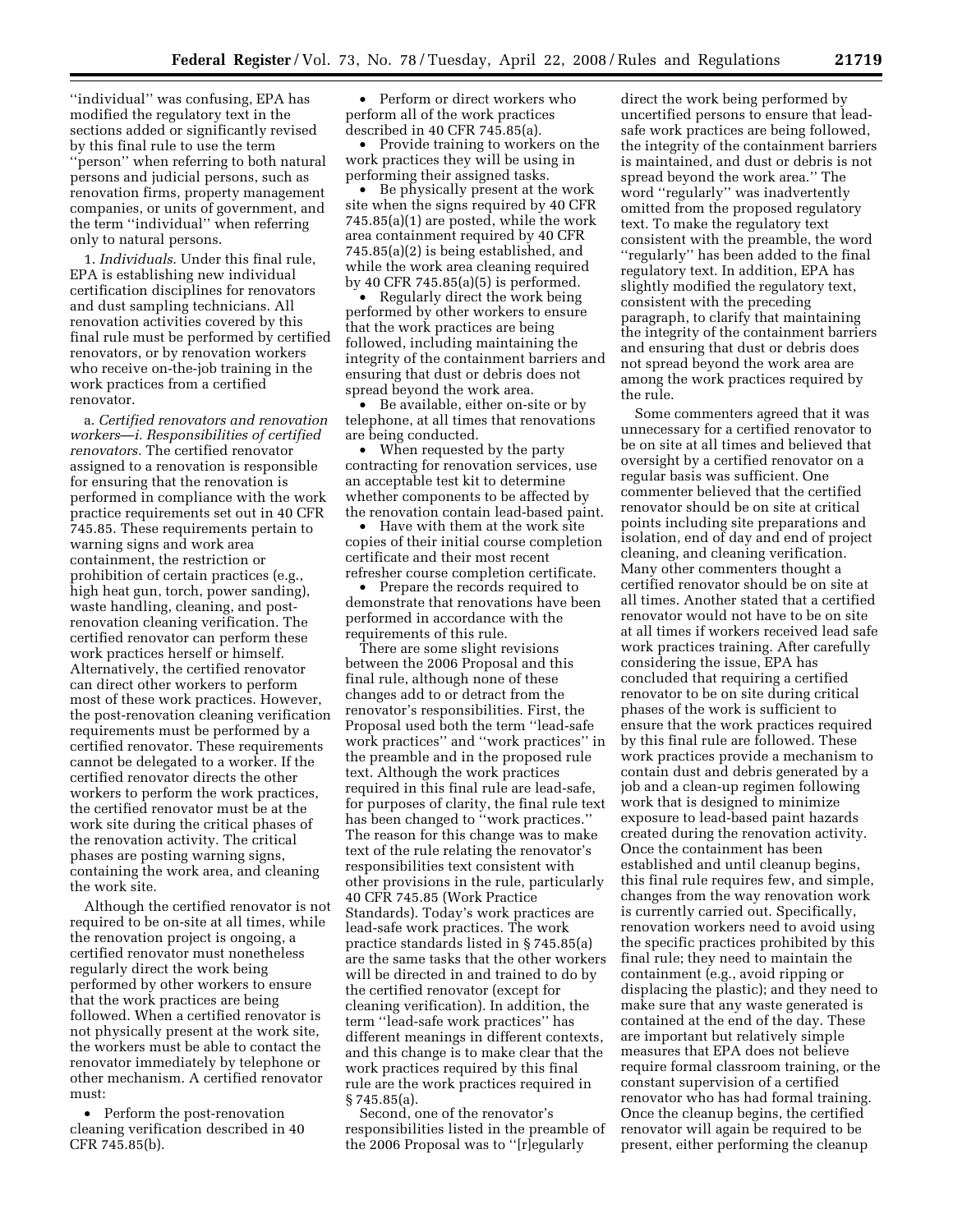or directing others. In addition, the certified renovator must perform the cleaning verification. Thus, EPA has concluded that having a renovator on site at all times is unwarranted.

ii. *Renovator training.* To become a certified renovator, a person must successfully complete a renovator course accredited by EPA or by a State, Territorial, or Tribal program authorized by EPA.

Some commenters questioned the need to create a separate discipline for renovators. In their opinion, the existing abatement course is sufficient (with some basic changes) and to create a new program will take resources away from existing efforts in lead hazard control. EPA believes that there are sufficient differences between abatement and renovation activities to warrant different training and work practice requirements. Specific activities of an abatement contractor may be similar to those of a renovator (e.g., sanding, caulking, painting, sawing), but because the project goal is the permanent elimination of hazards, the application and methodology differ. Therefore, a significant portion of an abatement contractor's training is focused on abatement techniques and selection of the appropriate course of action for a variety of hazards. Renovators, on the other hand, do not seek to permanently eliminate lead hazards. Renovators perform maintenance and improvement tasks as directed by the consumer. The goal of EPA's renovator training and certification program is not to update the methodology a renovator uses to accomplish these tasks, with the exception of the practices prohibited or restricted by this final rule, but rather to introduce containment and cleaning methods to minimize exposure to leadbased paint hazards created by the renovation activity.

Several commenters saw the need for universal, standard renovator training. A commenter suggested that training for certified renovators be similar to the current EPA/HUD renovator and remodeler course. One commenter thought that standard training would make it easier when hiring someone to verify that they had completed the appropriate training. Another mentioned that it would encourage state-to-state reciprocity for training programs so that renovators would not need to take multiple courses with the same content. EPA plans to work with HUD to update the model EPA/HUD renovator training course to cover the requirements of this final rule. EPA agrees that reciprocity among authorized State, Territorial, and Tribal programs, and with the Federal

program, is preferable. However, as with the abatement program, authorized programs will have the ability to customize requirements and course content based on their particular needs. The Agency encourages jurisdictions seeking authorization to consider reciprocity of training as they develop their individual programs.

Commenters were also concerned about the cost of formal training. Commenters thought that EPA could provide free training to encourage renovator compliance, or that EPA funds for enforcement of the final rule would be better spent on training. EPA agrees that renovator training should be as inexpensive as possible. However, the training course costs will be established by independent training programs based on market forces. The total cost of conducting a training course depends upon the labor cost for the instructor(s), the cost of providing a classroom and other facilities, and other fixed costs. But the cost per trainee also depends on the number of trainees per class. Due to the large number of individuals who will need training, the Agency anticipates that demand will be high, keeping the cost per trainee lower than might otherwise be the case. But also due to that large volume, the Agency does not anticipate that it will be able to provide any significant source of funding to support training.

iii. *Other renovation worker training.*  This final rule does not require everyone involved in performing a regulated renovation project to receive training from an accredited training provider. To allow flexibility for firms undertaking these projects, the rule allows firms to use other workers to perform renovation activities as long as they receive on-the-job training (OJT) in work practices from a certified renovator. This training must include instruction in the specific work practices that these workers will be responsible for performing. OJT training occurs while the worker is engaged in productive work and which provides knowledge and skills essential to the full and adequate performance of the job. OJT may also be structured through a planned process of developing competence on units of work by having the certified renovator train the worker at the work setting or a location that closely resembles the work setting. Although there is no specific requirement for ''refresher training,'' OJT must be provided for each worker for each job to the extent necessary to ensure that that worker is adequately trained for the tasks he or she will be performing.

If, under the direction of the certified renovator, the workers will be posting warning signs, establishing containment, or cleaning the work area after the renovation, the certified renovator must provide instruction, either verbally or through demonstration, to the workers in how to perform these tasks. With respect to other activities, including work performed while the certified renovator is not present, the certified renovator must provide instruction, either verbally or through demonstration, in how to perform the work without using work practices prohibited by this rule, how to maintain the integrity of the containment barriers (e.g., taking care not to tear the plastic), and how to avoid spreading dust or debris beyond the work area (e.g., vacuuming clothing and tools with a HEPA vacuum before leaving the work area). In any event, the certified renovator remains responsible for ensuring that this work is done in compliance with the rule's requirements, e.g., that containment sufficient to prevent release of dust or debris from the work site has been established and that clothing and tools were adequately cleaned before leaving the work area.

Workers need not be trained in work practices that do not pertain to the renovations they will be performing. If the certified renovator will be the one posting warning signs, establishing containment, and cleaning the work area after the renovation, it is not necessary for the certified renovator to provide instruction on these tasks to any workers who will be used elsewhere on the project. Similarly, workers hired to perform only exterior projects need not receive training in how to clean an interior work area after a renovation.

EPA chose to allow OJT to alleviate industry concerns raised during the SBREFA panel process regarding high employee turnover rates within the industry and the potential for high training costs if all workers were required to be certified. The Agency concluded that allowing OJT could be done effectively and would provide flexibility for firms undertaking renovation projects. EPA determined that OJT can be effectively delivered by a certified renovator because the requirements themselves are simple and easy to understand. This final rule also requires a certified renovator be assigned and responsible for each project to ensure compliance with required standards.

Some commenters agreed that OJT by a certified renovator is sufficient for training workers. One commenter stated that as long as a specific person is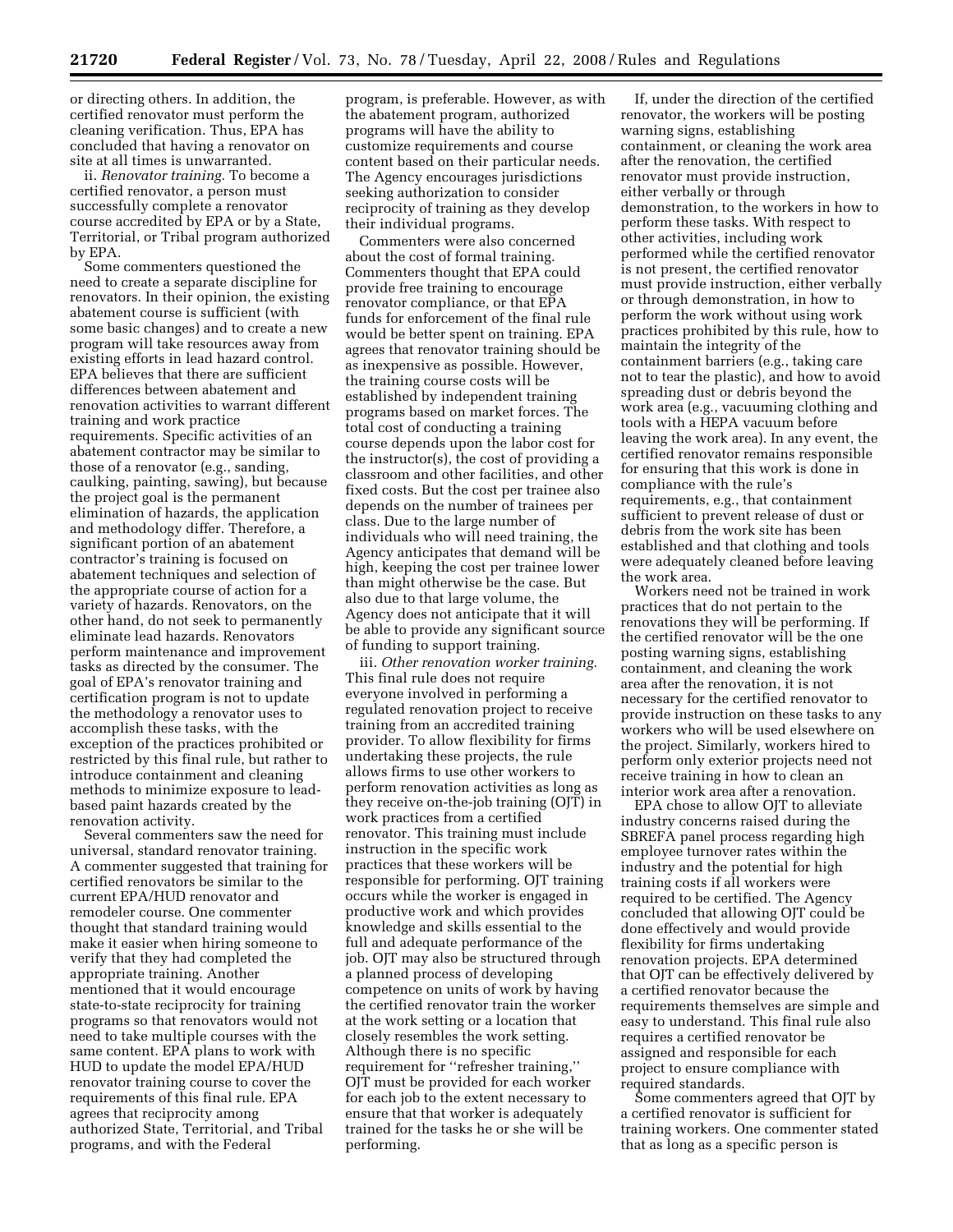designated to oversee the job, there is no need for all workers on site to have formal training. The commenter noted the similarity between this approach and OSHA's ''competent person'' standard. EPA agrees that there are some similarities between the approach in this final rule and OSHA's ''competent person'' standard.

However, the majority of commenters had concerns about the use of OJT to train workers. Many argued that OJT is insufficient for providing workers with the necessary skills and thought renovation workers should receive formal LSWP training such as a 1 day course equivalent to that required for certified renovators. Some of these commenters also thought that workers should be certified or licensed.

Some commenters were concerned that the content of OJT is not clearly defined in the rule. One believed EPA should impose a structured OJT program in order to produce consistent, accurate, and comprehensive training outcomes. Others thought more time was needed for OJT, with suggestions ranging from 5 to 6 hours of training to 3 to 4 days. EPA has neither established a structured OJT program nor required a specific length of time for OJT because the OJT required will vary widely from project to project, depending upon how the other workers are used. As discussed above, if the worker will not be establishing containment, there is no need to train the worker in how to establish containment. If the worker in question is an electrician, and he will merely be installing an electrical outlet as part of a larger job, then there may be no need to provide any training to this worker other than instructing him not to disturb the plastic on the floor and making sure that he and his tools are free of dust and debris before leaving the work area.

In addition, as discussed in Unit III.C.1.c.iii. of this preamble, EPA will ''grandfather'' persons with previous EPA/HUD lead-safe work practices training or accredited abatement supervisor or worker training. To become certified renovators, these persons must take a renovator refresher course in order to ensure that they are acquainted with how to use test kits to determine whether lead-based paint is present on a component and how to perform cleaning verification. However, even if they do not take the refresher course and become certified renovators, these individuals have still received significant training in the required work practices such as establishing containment and cleaning the area after the job is finished. They are not likely to need much, if any OJT, depending

upon how recent their training was. Similarly, although not recognized for the purpose of ''grandfathering'' by EPA, HUD's Lead Maintenance course would also provide a great deal of information on lead-safe work practices. Someone who had taken the Maintenance course recently would also not be likely to need much, if any, OJT.

Several commenters thought that workers would not receive adequate OJT because the certified renovator was not qualified to train others. They noted that the certified renovators are renovators, not professional trainers, and do not necessarily have the skills necessary for teaching others.

After consideration of these commenters' concerns, EPA has concluded that OJT is sufficient for training some renovation employees. The work practice standards of this final rule are not complex or difficult to institute, and those activities critical to ensuring the lead safe outcome of the project are either conducted by certified renovators or directed by certified renovators. The remainder of the project is often just the renovation itself, and EPA was careful when developing these final work practices to minimize the effect on the way typical renovations are conducted. With the exception of the prohibition of certain unsafe practices, renovation methods are unaffected by this rule. For example, the work practices of this final rule do not affect the method a firm would employ to replace a window. A certified renovator should be able to demonstrate to other firm employees work practices, such as how to work within containment and how to move into and out of containment without spreading lead dust and debris. EPA does not believe a professional trainer is needed to train renovation workers, who will be directed by a certified renovator if they will be performing any of the key tasks associated with the work practices. Most of the people performing renovations today are not trained by professional trainers. They are trained on-the-job by experienced firm employees. For example, persons learn the various techniques for removing and replacing windows from others in the firm who are experienced in these techniques. Renovation workers can learn work practices in the same way from a certified renovator.

Although the work practices in the final regulation are sufficiently straightforward and can be easily demonstrated by the certified renovator, EPA agrees that renovators do not necessarily consider themselves to be trainers. Therefore, accredited renovator training will include a train-the-trainer

component to provide instruction on providing OJT. In addition, instructors will be expected to provide training tips to renovators during hands-on instruction. As the instructor is showing the renovator how to do these work practices, he or she can also provide instruction on how to show others how to do these work practices. Accordingly, EPA has concluded that certified renovators will be adequately prepared to provide OJT that is sufficient and appropriate for the purposes of this rule.

Commenters expressed concerns that the rule would not provide appropriate training for the large number of non-English speaking workers in the renovation field. One of these commenters suggested that EPA consider such means as graphic manuals, video presentations, and translators to aid in training non-English speaking workers. Another thought that a hands-on only training process overlooked possible language barriers between the certified renovator and trainee. EPA agrees that OJT can be conducted effectively by demonstration by the certified renovator or through the use of graphic training materials. The Agency plans to develop materials to assist certified renovators in conducting on-the-job training. To the extent possible, these materials will use a graphic format that does not require the use of any particular language. Moreover, renovation firms currently communicate job needs to their employees, and EPA doubts that firms routinely hire people with whom they are unable to communicate. Finally, EPA emphasizes again that the certified renovator and the renovation firm are responsible for ensuring compliance with this final rule. If the certified renovator has doubts about an employee's understanding of or ability to comply with the requirements that are relevant to the work he or she is to undertake, the certified renovator may need to be on site and direct the work more regularly than he otherwise would, or may need to perform certain tasks himself. However, given the relative simplicity of the work practices that are required between establishment of containment and cleanup, EPA does not expect that this will often be necessary.

Some commenters were concerned that OJT does not include a means to assess worker competence such as an examination. Commenters were also concerned about ongoing training needs and suggested requiring worker refresher training on a periodic or annual basis. This final rule requires a certified renovator to direct workers with OJT as necessary to ensure that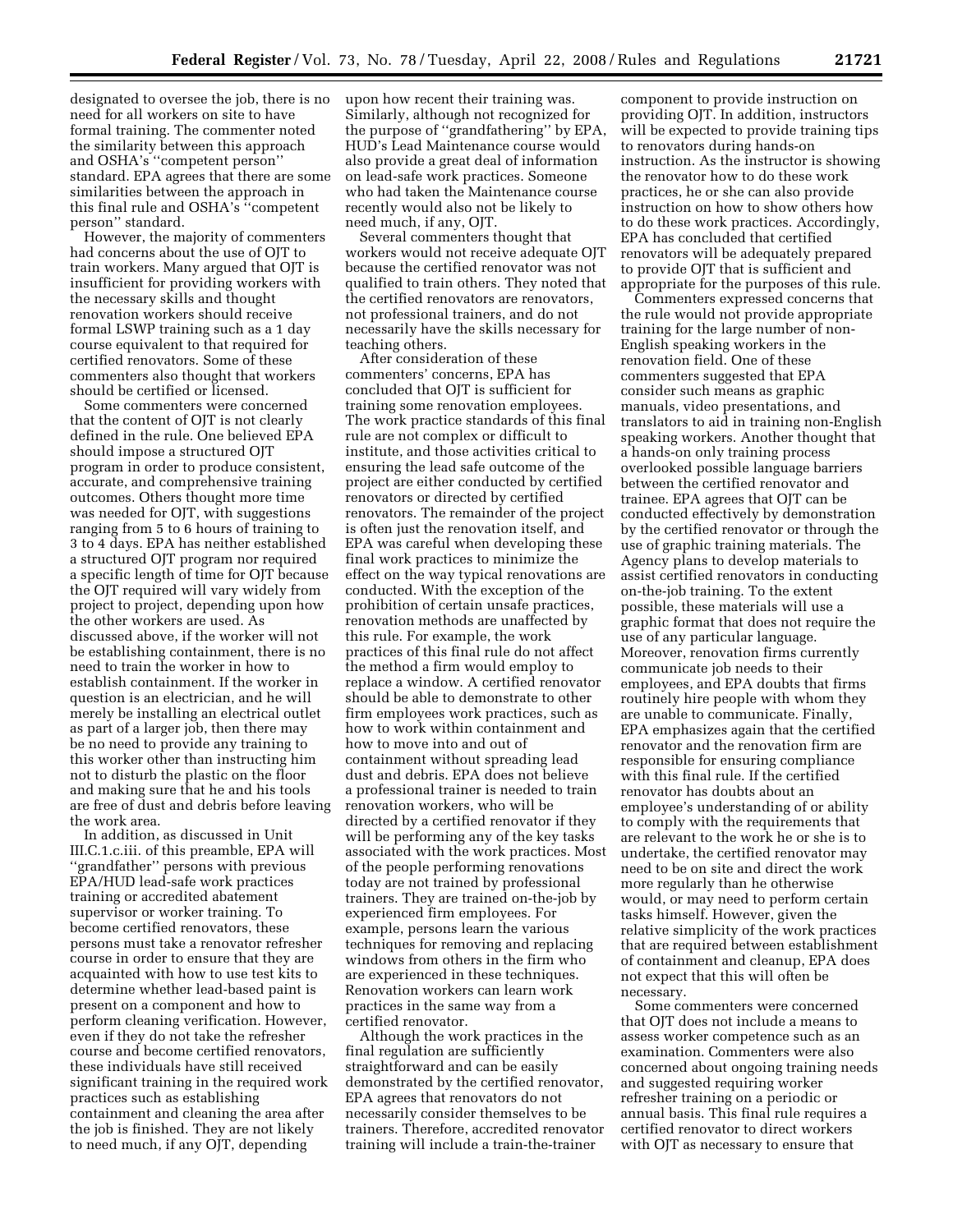work practices are being followed. This will necessarily involve a period of observation after OJT is provided to ensure that the worker has understood and is following the work practices pertinent to his assigned duties. In addition, to some extent, OJT is continuous and certified renovators will likely need to continue to provide training to workers based on the activities that they will be expected to perform on a particular job. A certified renovator would not need to provide OJT to the same worker on consecutive jobs if the worker is performing the same work, but if the nature of the work varies, or if the firm hires a new employee, relevant OJT would have to be provided for the work to be performed. EPA believes that the continuous nature of OJT obviates the need for a refresher training requirement in the rule and will serve as an incentive for firms to have their permanent employees trained as certified renovators. EPA also believes that refresher training *per se* is not practical, given that OJT will be specific to the job in question.

Some commenters wanted some form of verification that a worker had received training, such as a certificate of training or a sticker which could be placed on an ID card. Because each worker is not likely to receive training in all aspects of lead safe work practices, a certificate or other form of training completion that would indicate an employee's OJT is complete is not appropriate for this program. It is important to note that OJT is not as portable as certified renovator training nor is it intended to be. Certified renovators carry a training certificate that they can present to each new employer to prove that they have received training in the required work practices. There is no corresponding document that can be used to verify OJT by a previous employer. Renovation firms will generally need to provide OJT each time a new worker is used. It is also the renovation firm's responsibility to adequately document the elements of OJT provided to each worker on each project.

Because a certified renovator must be assigned to each and every renovation covered by this regulation, EPA anticipates that some renovation contractors and property management companies will find that they achieve maximum efficiency and flexibility by qualifying all of their permanent employees who perform renovations as certified renovators. However, due to the industry's high employee turnover rates and short-term labor needs, the Agency believes that training flexibility

in the form of on-the-job training is needed. EPA believes that such flexibility will provide firms the ability to respond to variable labor demands and will not compromise the safety of this final rule. EPA is concerned that a regulation requiring formal, classroom training for every worker performing any renovation activity would be unrealistic for this industry and therefore less effective at ensuring that the renovation work force is trained in work practices than the more balanced training requirements in this final rule.

b. *Dust sampling technicians.* Except as provided in 40 CFR 745.85(c), this final rule does not allow dust clearance sampling to be performed in lieu of post-renovation cleaning verification. However, some property owners may still choose to have dust clearance sampling performed after the renovation. Dust sampling technicians certified in accordance with this final rule will be available to perform dust clearance sampling after renovations and for purposes of HUD's Lead Safe Housing Rule.

Some commenters questioned the need for dust sampling technicians. One stated that there is no benefit to creating a third inspection-type discipline that has such limited training requirements. Two commenters thought that only EPA- or State-certified risk assessors should be allowed to collect dust wipe clearance samples and two commenters thought that dust sampling technicians should be required to work under a certified risk assessor or inspector.

In 1999, in order to make accurate dust testing for lead more available and affordable, Congress provided EPA with funding for the development of a 1 day dust sampling technician course. Congress also encouraged the Agency to promote the recognition of this discipline. EPA completed the development of the course, entitled *Lead Sampling Technician Training Course,'' in July of 2000*. This course provides instruction on how to conduct a visual assessment for deteriorated paint, collect samples for lead dust, and interpret sample results. The training curriculum provides clearance sampling instruction that is equivalent to that presented in inspector and risk assessor courses, in terms of time and quality with respect to dust sampling. Therefore, EPA can recommend that property owners and others who wish to have optional dust sampling performed use the services of a certified inspector, risk assessor, or dust sampling technician.

c. *Certification of individuals*—i. *Initial certification*. Section 745.90 of this final rule addresses renovator and

dust sampling technician certification. To become a certified renovator, a person must successfully complete a renovator course accredited by EPA or by a State, Territorial, or Tribal program authorized by EPA under 40 CFR part 745, subpart Q. The renovator course accreditation requirements are based on the joint EPA-HUD model curriculum entitled Lead Safety for Remodeling, Repair, & Painting. EPA is not requiring additional education or work experience of persons wishing to become certified renovators. EPA renovator certification will allow the certified individual to perform renovations covered by this section in any State or Indian Tribal area that does not have a renovation program authorized under 40 CFR part 745, subpart Q. To become a certified dust sampling technician, a person must successfully complete a dust sampling technician training course that has been accredited either by EPA or by a State, Territorial, or Tribal program authorized by EPA under 40 CFR part 745, subpart Q. EPA is not requiring additional education or work experience of persons wishing to become certified dust sampling technicians.

The final rule also establishes, in 40 CFR 745.91, procedures for suspending, revoking, or modifying an individual's or firm's certification. These procedures are very similar to the current procedures in place at 40 CFR 745.226(i) for suspending, revoking, or modifying the certification of an individual who is certified to perform lead-based paint activities. In addition, under the final rule, renovator certification can be suspended, revoked, or modified if the certified renovator does not conduct projects to which he or she is assigned in accordance with the work practice requirements of this final rule. Finally, in order to ensure that the effect of a suspension, revocation, or modification determination is clear to the certified individual or firm, EPA has added language to this section ensuring that the commencement date and duration of a suspension, revocation, or modification is identified in the Presiding Officer's decision and order. EPA has also added language to this section to clarify what steps an individual or firm must take after such an action in order to exercise the privileges of certification again. An individual whose certification has been suspended must take a refresher training course in the appropriate discipline in order to make his or her certification current, while an individual whose certification has been revoked must take another initial training course in order to be re-certified. A firm whose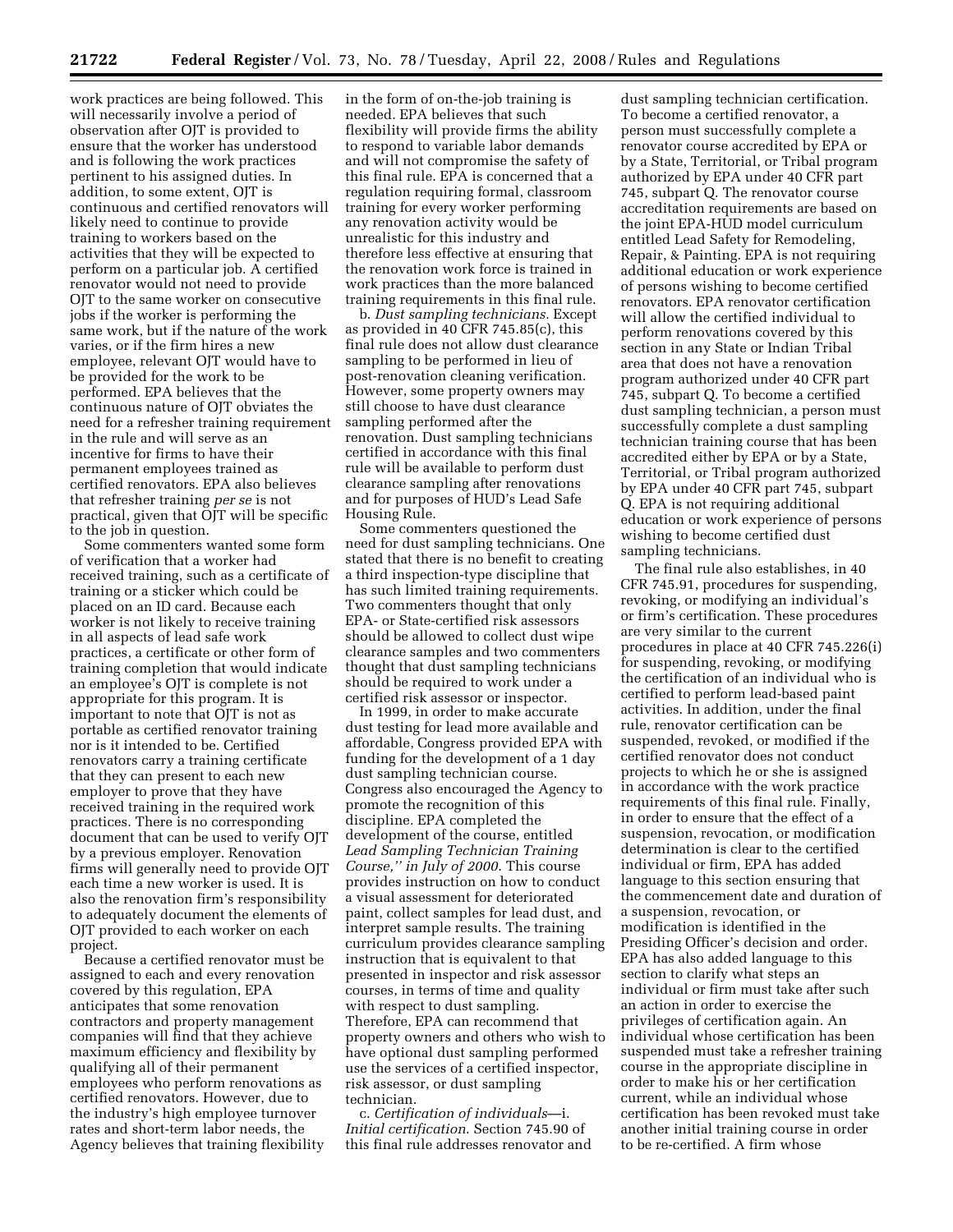certification has been suspended need not do anything after the suspension ends to become current again, as long as the suspension ends before the firm's certification expires. If the firm's certificate expires during the suspension, the firm must apply for recertification after the suspension ends. If a firm's certification is revoked, the firm must apply for certification after the revocation period ends in order to be certified.

Some commenters questioned the need for a certification requirement, emphasizing that it is the training that is important rather than the certification. One commenter thought that, since firms will have to be certified, there was no added value in certifying renovators. Others supported certification and some thought renovators should have to apply to EPA to receive their certification in the same way that abatement workers do, stating that no regulatory program can work unless the regulating agency can reliably identify and contact the regulated individuals. One commenter thought that there should also be a work experience requirement for certified renovators.

EPA believes that renovators must be certified so that the Agency has a mechanism to verify an individual has received the appropriate training. In addition, if a contractor does not comply with the regulatory standards then withdrawal of the renovator's certification is a regulatory remedy available to the Agency. The final rule includes a certification process that is more streamlined than the individual certification process of the Agency's abatement regulations. In the abatement program, an individual must complete training, then submit an application and fee to the Agency and, depending on the discipline, take a third party exam in order to be certified. In contrast, an individual will be considered a certified renovator upon successful completion of an accredited training program, and the accredited training program is required to submit identifying and contact information to EPA regarding the individuals that they have trained. EPA does not believe that work experience requirements are necessary because previous experience in the construction or renovation industry would do little to help an individual understand or perform the work practices, which are not a standard practice in the industry. Consequently, there is no relevant work experience for EPA to require. In addition, the work practices required by this final rule are sufficiently straightforward that EPA does not believe it is necessary to

require work experience in addition to certified renovator training.

Because EPA is not requiring any additional education or work experience requirements, or a third-party examination similar to that taken by inspector, risk assessor, or supervisor candidates, EPA believes that there is little value in requiring candidates to apply to EPA to receive their renovator or dust sampling technician certification. Currently, the only certified discipline without prerequisites in education or experience, or a third-party examination, is the abatement worker. When candidates for worker certification apply to EPA, EPA verifies that the copy of the training course certificate submitted with the application is from an accredited training provider. Without requiring renovators or dust sampling technicians to apply to EPA for certification EPA will still receive course completion information from course providers. With this information, EPA will have a complete list of certified renovators and will be able to check to see if a particular course completion certificate holder appeared on a course completion list submitted by the training course provider identified on the certificate. When EPA inspects a renovation job for compliance with these regulations, EPA will have the ability to verify, to the same extent, the validity of a course completion certificate held by a renovator at that job. Therefore, under this final rule, EPA is requiring that a course completion certificate from an accredited training provider serve as a renovator's or dust sampling technician's certification. To facilitate compliance monitoring, the rule requires a certified renovator or dust sampling technician to have a copy of the course completion certificate at the job site.

Several commenters saw the need for a way to determine that a certified renovator was current with applicable training requirements. Suggestions for proof of training included issuing photo IDs, issuing a hard card or certificate, and establishing a national database of workers with current training. One commenter thought that it should be the responsibility of the training provider to certify that renovators have successfully completed the training requirements and to then supply EPA with all of the information. EPA agrees that there must be a way to determine if a renovator is certified and is current with training requirements. The Agency agrees that a database of renovator information would be important, and will include identifying and training information in

the Agency's Federal Lead Paint Program (FLPP) database. However, this database will only contain information about certified renovators working in federally administered jurisdictions. In addition, the Agency will require training programs to include a photograph of the individual who completes renovator or dust sampling technician training on the training certificate and to submit that photo to the Agency to be included in the database record. This will enable inspectors to determine whether a particular individual has received training from an accredited training provider.

Some of the commenters had concerns specific to small businesses. Two commenters stressed the need for outreach programs to inform small businesses of new compliance requirements. One commenter stated that smaller firms should not be exempt from training and certification requirements; another thought that small businesses would continue to operate without appropriate training and certification unless there was some type of enforcement. EPA understands that the task of communicating this final rule requirements to the renovation community will be challenging. Therefore, EPA is developing a comprehensive outreach and communications program to support this final rule. This will include outreach to contractors as well as consumers. In addition the Agency plans to roll out a compliance assistance effort to complement this undertaking.

One commenter suggested that authorized State, Territorial, or Tribal programs include the requirement for training as part of a contractor licensing function, thereby eliminating the need to create a special (new) lead renovator's certification or license. EPA agrees that where a State, Territory, or Tribe has a pre-existing relationship with renovation contactors, such as a renovators' licensing program, the simplest and most cost-effective approach may be to incorporate a requirement for lead safe work practice training into that pre-existing program.

ii. *Recertification.* Under this final rule EPA is requiring that renovators and dust sampling technicians who wish to remain certified take refresher training every 5 years. In addition, EPA is requiring that the refresher training course be half the length of the initial course. This is consistent with current practice for certified individuals performing lead-based paint activities. If an individual does not take a refresher course within 5 years of the date he or she completed the initial course or the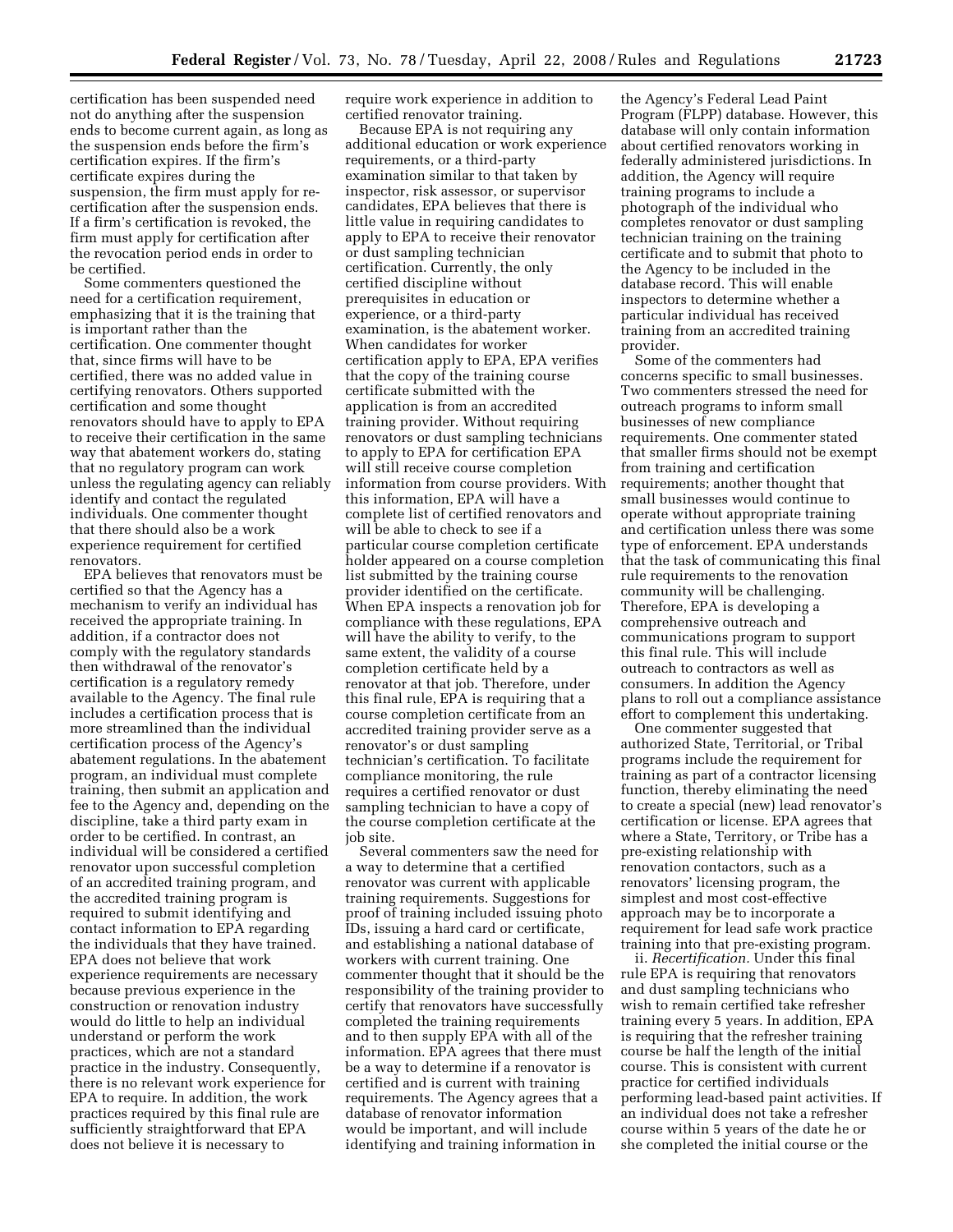previous refresher course, that individual's certification will expire on that date and that individual may no longer serve as a certified renovator or dust sampling technician. There is no grace period. To become certified again, the individual must take another initial training course. In addition, under this final rule a certified renovator may choose to take the initial renovator course instead of a refresher course to allow maximum flexibility, particularly if for some reason the person was unable to attend a refresher course.

Some commenters asserted that the refresher requirement was of no benefit or imposed an unnecessary cost. These commenters reasoned that lead-safe work practices were not likely to change significantly over time. One noted that HUD's experience with lead-safe work practices training since 1999 has not revealed a need for refresher training in their program. Commenters who supported refresher training differed on the frequency of the training and the length of the refresher course. Some agreed that refresher training should be required every 3 years, others thought it should be required biennially, annually, or every 3 to 6 months. One commenter agreed with the proposed 4–hour course, two commenters thought a 4– hour course was too short, and one thought that instead of completing a refresher, certified renovators should be required to retake the initial training course every 2 to 3 years. One commenter stated that a certified renovator should have the opportunity to take a third party test and allow the renovator to ''test out'' of having to complete the refresher course.

After considering the range of concerns raised by the commenters, EPA has concluded that refresher training is important for renovators and dust sampling technicians and for the Agency. During the refresher course, renovators and dust sampling technicians are given the opportunity to discuss any point of emphasis and to be updated on changes in the regulations or technical issues. For example, refresher training could be used to update renovators on availability of new techniques and products, such as test kits. Refresher training provides the Agency with a mechanism to pass along critical information to certified individuals and to keep track of the workforce. However, EPA has determined that these purposes can be adequately served by 4–hour refresher training every 5 years, instead of every 3 years. This provides a reasonable period between trainings that limits training costs while providing an opportunity to update renovators and

dust sampling technicians regarding regulations and technical issues. EPA believes that most renovators will not also be certified abatement professionals, so the difference in the length of time between required refresher courses should not confuse individuals about their responsibilities under the two programs.

iii. *Grandfathering.* Under this final rule, individuals who successfully completed an accredited abatement worker or supervisor course, and individuals who successfully completed either HUD, EPA, or the joint EPA/HUD model renovation training courses may take an accredited refresher renovation training course in lieu of the initial renovation training to become a certified renovator. In addition, individuals who have successfully completed an accredited lead-based paint inspector or risk assessor course, but are not currently certified in the discipline, may take an accredited refresher dust sampling technician course in lieu of the initial training to become a certified dust sampling technician. Inspectors and risk assessors who are certified by EPA or an authorized program are qualified to perform dust sampling as part of lead hazard screens, risk assessments, or abatements. Therefore, it would be unnecessary for a certified inspector or risk assessor to seek certification as a dust sampling technician.

A number of commenters thought that certification should be given to those who have already attended appropriate training. Some of these commenters thought that individuals who had received EPA, HUD, or State-approved Lead Safe Work Practices (LSWP) training should be grandfathered. One commenter thought individuals that had completed OSHA's 40–hour Hazardous Waste Operations and Emergency Response course should also be grandfathered and another wanted individuals that had taken the National Apartment Association's lead worker training course to be grandfathered. Four commenters were in favor of grandfathering dust sampling technicians that have previously completed a dust sampling course.

Most of the commenters who expressed an opinion agreed with grandfathering previously trained individuals but suggested that there be restrictions. Some of these commenters thought that in order to receive credit the training needed to have been completed in the last 2 to 3 years while others thought that certification should be given only if a refresher or ''gap'' course were completed. One commenter thought that the quality of the previous

course should be taken into account and another commenter thought that a onesize fits all rule would not be appropriate and that factors including previous course requirements, the facility that had provided the training, and time elapsed since initial training should all be considered in establishing requirements for streamlined certification. One commenter opposed grandfathering, noting that existing courses do not cover lead test kits, cleaning verification, or recordkeeping in accordance with the proposed rule.

The final rule allows individuals who have successfully completed model renovation courses developed by HUD or EPA and individuals who have taken an abatement worker or supervisor course accredited by EPA or an authorized State or Tribal program to become certified renovators by taking EPA-accredited renovator refresher training. Individuals who have successfully completed a risk assessor or inspector course accredited by EPA or an authorized State or Tribal program can become certified dust sampling technicians by taking EPA-accredited dust sampling technician refresher training. EPA is recognizing only EPA and HUD model renovation training and lead-based paint activities training courses accredited by EPA or an authorized State, Territorial, or Tribal program because EPA has not sufficiently evaluated the content of other courses. In addition, it would be unwieldy to develop the content of multiple refresher courses based on the content of different initial training courses. While the recognized training provides meaningful information relevant to these disciplines, it does not include some specific requirements of this final regulation. Therefore, EPA is requiring these individuals to receive refresher training to ensure they are familiar with the requirements of this final rule. Training providers are required to notify EPA of the individuals who become certified by successfully completing the refresher training. This information will support EPA's compliance assistance programs. 2. *Renovation firms*—a.

*Responsibilities of renovation firms*. Under this final rule, firms must ensure that all persons performing renovation activities on behalf of the firm are either certified renovators or have been trained and are directed by a certified renovator in accordance with 40 CFR 745.90. The firm is responsible for assigning a certified renovator to each renovation performed by the firm and ensuring that the certified renovator discharges all of the responsibilities identified in this final rule. The firm must ensure that the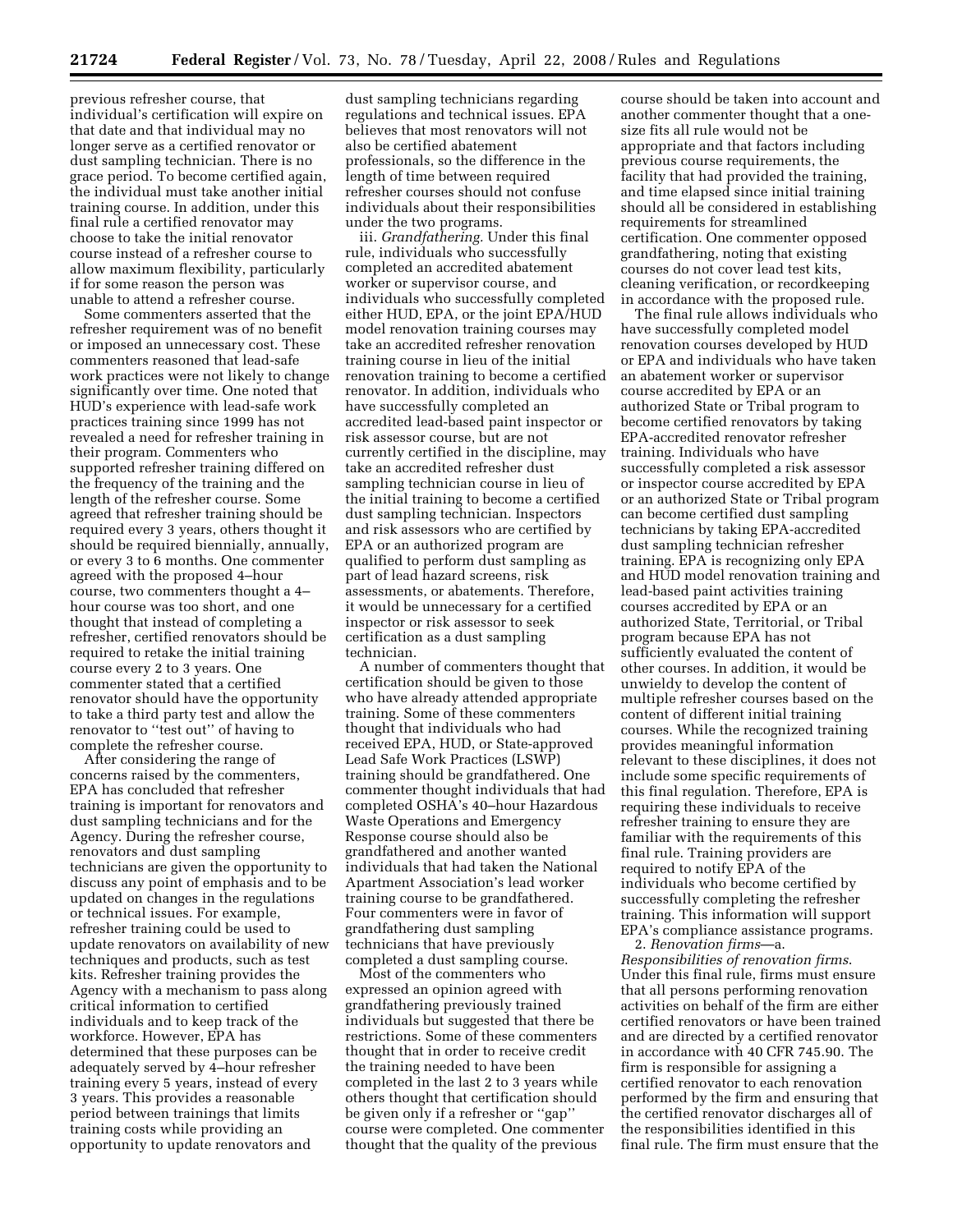information distribution requirements in 40 CFR 745.84 are met. As mentioned above, the certified renovator is responsible for ensuring compliance with 40 CFR 745.85 at all renovations to which he or she is assigned. The firm is also responsible for ensuring that all renovations performed by the firm are performed using certified renovators and in accordance with the work practice standards in proposed 40 CFR 745.85.

Where multiple contractors are involved in a renovation, any contractor who disturbs, or whose employees disturb, paint in excess of the minor maintenance exception is responsible for compliance with all of the requirements of this final rule. In this situation, renovation firms may find it advantageous to decide among themselves which firm will provide prerenovation education to the owners and occupants, which firm will establish containment, and which firm will perform the post-renovation cleaning and cleaning verification. For example, a general contractor may be hired to conduct a multi-faceted project involving the large-scale disturbance of paint, which the general contractor then divides up among several subcontractors. In this situation, having the general contractor discharge the obligations of the Pre-Renovation Education Rule is likely to be the most efficient approach, since this only needs to be done once. With regard to containment, the general contractor may decide that it is most cost-effective to establish one large work area for the entire project. In this case, from the time that containment is established until post-renovation cleaning verification occurs, all general contractor and subcontractor personnel performing renovation tasks within the work area must be certified renovators or trained and directed by certified renovators in accordance with this rule. In addition, these personnel are responsible for ensuring the integrity of the containment barriers. The cleaning and post-renovation cleaning verification could be performed by any properly qualified individuals, without regard to whether they are employees of the general contractor or a subcontractor. However, all contractors involved in the disturbance of lead-based paint, or who perform work within the work area established for the containment of lead dust and debris, are responsible for compliance with this final rule, regardless of any agreements the contractors may have made among themselves.

b. *Certification of firms*—i. *Initial certification*. This final rule requires

firms that perform renovations, as defined by this rule, to be certified by EPA. EPA is adding a definition of "firm" to §745.83 to make it clear that this term includes persons in business for themselves, i.e., sole proprietorships, as well as Federal, State, Tribal, and local governmental agencies, and nonprofit organizations. Firms covered by this final rule include firms that typically perform renovations, such as building contractors or home improvement contractors, as well as property management companies or owners of multi-family housing performing property maintenance activities that include renovations within the scope of this final rule.

This final rule provides information about the certification and recertification process, establishes procedures for amending and transferring certifications, and identifies clear deadlines. A firm wishing to become certified to perform renovations must submit a complete ''Application for Firms,'' signed by an authorized agent of the firm, along with the correct certification fee. EPA intends to establish firm certification fees in a separate rulemaking. EPA will approve a firm's initial application within 90 days of receipt if it is complete, including the proper amount of fees, and if EPA determines that the environmental compliance history of the firm, its principals, or its key employees does not show an unwillingness or inability to comply with applicable environmental statutes or regulations. EPA will generally consider the following to be an indication that the applicant is unwilling or unable to comply with environmental statutes or regulations if, during the past 3 years, the applicant has:

• A criminal conviction under a Federal environmental statute;

• An administrative or civil judgment against the applicant for a willful violation of a Federal environmental statutory or regulatory requirement; or

• More than one administrative or civil judgment for a violation of a Federal environmental statute. Violations that involve only recordkeeping requirements will not be considered.

If the application is approved, EPA will establish the firm's certification expiration date at 5 years from the date of EPA's approval. EPA certification will allow the firm to perform renovations covered by this section in any State or Indian Tribal area that does not have a renovation program authorized under 40 CFR part 745,

subpart Q. If the application is incomplete, EPA will notify the firm within 90 days of receipt that its application was incomplete, and ask the firm to supplement its application within 30 days. If the firm does not supplement its application within that period of time, or if EPA's check into the compliance history of the firm revealed an unwillingness or inability to comply with environmental statutes or regulations, EPA will not approve the application and will provide the applicant with the reasons for not approving the application. EPA will not refund the application fees. A firm could reapply for certification at any time by filing a new, complete application that included the correct amount of fees.

This final rule provides firms with more time to amend their certification whenever a change occurs. A firm must amend its certification within 90 days whenever a change occurs to information included in the firm's most recent application. If the firm failed to amend its certification within 90 days of the date the change occurred, the firm would not be authorized to perform renovations until its certification was amended. Examples of amendments include a change in the firm's name without transfer of ownership, or a change of address or other contact information. To amend its certification, a firm must submit an application, noting on the form that it was submitted as an amendment. The firm must complete the sections of the application pertaining to the new information, and sign and date the form. The amendment must include the correct amount of fees. Amending a certification will not affect the validity of the existing certification or extend the certification expiration date. EPA will issue the firm a new certificate if necessary to reflect information included in the amendment. Firm certifications are not transferable--if the firm is sold, the new owner must submit a new initial application for certification in accordance with 40 CFR 745.89(a). The final rule also includes procedures for suspending, revoking, or modifying a firm's certification. These procedures are very similar to the current procedures in place for suspending, revoking, or modifying the certification of a firm that is certified to perform lead-based paint activities.

Some commenters questioned the need for firm certification, while others, including industry representatives, supported it. The Agency believes that firm certification is necessary for several reasons. First, certification is an important tool for the Agency's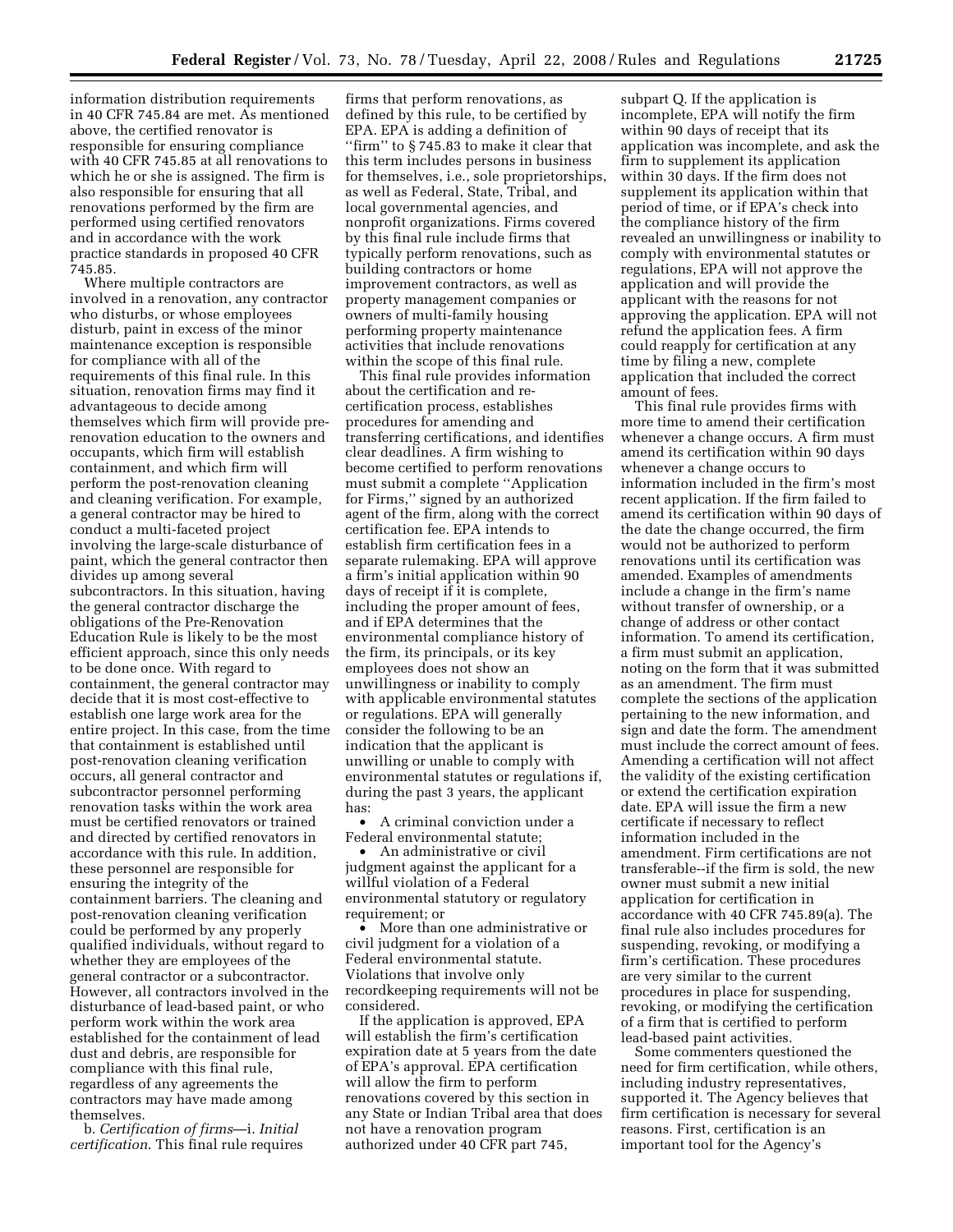enforcement program. To become certified, a firm acknowledges their responsibility to use appropriately trained and certified employees and follow the work practice standards set forth in the final rule. This is especially important under this final rule, since the certified renovator is not required to perform or be present during all of the renovation activities. Under these circumstances, it is important for the firm to acknowledge its legal responsibility for compliance with all of the final rule requirements, since the firm both hires and exercises supervisory control over all of its employees. Should the firm be found to violate any requirements, its certification can be revoked, giving the firm a strong incentive to ensure compliance by all employees.

ii. *Recertification*. Under 40 CFR 745.89(b), a certified firm maintains its certification by submitting a complete and timely ''Application for Firms,'' noting that it is an application for recertification, and paying the required recertification fee. With regard to the timeliness of the application for recertification, if a complete application, including the proper fee, is postmarked 90 days or more before the date the firm's current certification expires, the application will be considered timely and sufficient, and the firm's existing certification will remain in effect until its expiration date or until EPA has made a final decision to approve therecertification application, or not, whichever occurs later. If the firm submits a complete re-certification application fewer than 90 days before the date the firm's current certification expired, EPA might be able to process the application and re-certify the applicant before the expiration date, but this would not be guaranteed. If EPA does not approve the re-certification application before the existing application expired, the firm's certification expires and the firm is not able to conduct renovations until EPA approves its re-certification application. In any case, the firm's new certification expiration date will be 5 years from the date the existing certification expired.

If the firm submits an incomplete application for re-certification and EPA does not receive all of the required information and fees before the date the firm's current certification expires, or if the firm does not submit its application until after its certification expired, EPA will not approve the firm's recertification application. The firm cannot cure any deficiencies in its application package by postmarking missing information or fees by its certification expiration date. All

required information and fees must be in EPA's possession as of the expiration date for EPA to approve the application. If EPA does not approve the application, the Agency will provide the applicant with the reasons for not approving the re-certification application. Any fees submitted by the applicant will not be refunded, but the firm can submit a new application for certification, along with the correct amount of fees, at any time.

As with initial applications, this final rule includes a description of the actions EPA may take in response to an application for re-certification and the reasons why EPA will take a particular action. This section is identical to the process for initial applications, except that EPA will not require an incomplete application to be supplemented within 30 days of the date EPA requests additional information or fees. In the recertification context, the firm must make its application complete by the date that its current certification expires.

Several commenters thought that firms should not be required to be recertified because the firm's certification is not based on knowledge or technology, but rather on a promise to abide by the rules. The Agency believes that firm re-certification is an important element of the final regulation. Firm recertification provides a mechanism for EPA to keep its records current with respect to firms actively engaged in renovations. Re-certification also provides a means for EPA to ensure that it has updated firm contact information. Re-certification also prompts the firm to positively reaffirm their commitment to adhere to the requirements set forth in this regulation. Finally, re-certification allows EPA an opportunity to review a firm's compliance history before it obtains re-certification. However, EPA has determined that these purposes can be adequately served by re-certifying renovation firms every 5 years instead of every 3 years as proposed.

#### *D. Training Provider Accreditation and Recordkeeping*

EPA is amending the general accreditation requirements of 40 CFR 745.225 to apply to training programs that offer renovator or dust sampling technician courses for certification purposes. The regulations describe training program qualifications, quality control measures, recordkeeping and reporting requirements, as well as suspension, revocation, and modification procedures. Amendments to § 745.225 add specific requirements for the renovator and dust sampling technician disciplines. Also included are minimum training curriculum,

training hour, and hands-on requirements for courses leading to certification as a renovator or a dust sampling technician. As discussed in the previous Unit of this preamble, to assist EPA compliance inspectors in determining whether a renovator at a renovation work site successfully completed an accredited renovator training course, this final rule also requires providers of renovator training to take a digital photograph of each individual who successfully completes a renovator training course, include that photograph on the individual's course completion certificate, and provide that photograph to EPA along with the training course provider's post-training notification required by 40 CFR 745.225(c)(14).

Training course providers that obtained accreditation to offer renovator or dust sampling technician training would have to comply with the existing recordkeeping requirements for leadbased paint activities training course providers. These existing recordkeeping provisions require providers to maintain records of course materials, course test blueprints, information on how handson training is delivered, and the results of the students' skills assessments and course tests. EPA received no comments on this aspect of the proposed recordkeeping requirements. These requirements are currently working well for lead-based paint activities training providers and EPA believes they will work equally well for renovation training providers. Therefore, EPA is finalizing this requirement as proposed. Training course providers who receive accreditation to provide renovator or dust sampling technician courses must comply with the recordkeeping requirements of 40 CFR 745.225(i).

1. *Renovator training*. The minimum curriculum requirements for an initial renovator course are described in 40 CFR 745.225(d)(6). The topics include the roles and responsibilities of a renovator; background information on lead and its health effects; background on applicable Federal, State, and local regulations and guidance; use of acceptable test kits to test paint to determine whether it is lead-based paint; methods to minimize the creation of lead-based paint hazards during renovations; containment and clean-up methods; ways to verify that a renovation project has been properly completed, including cleaning verification; and waste handling and disposal. Hands-on activities relating to renovation methods, containment and clean-up, cleaning verification, and waste handling would be required in all courses. Section  $745.225(c)(6)(vi)$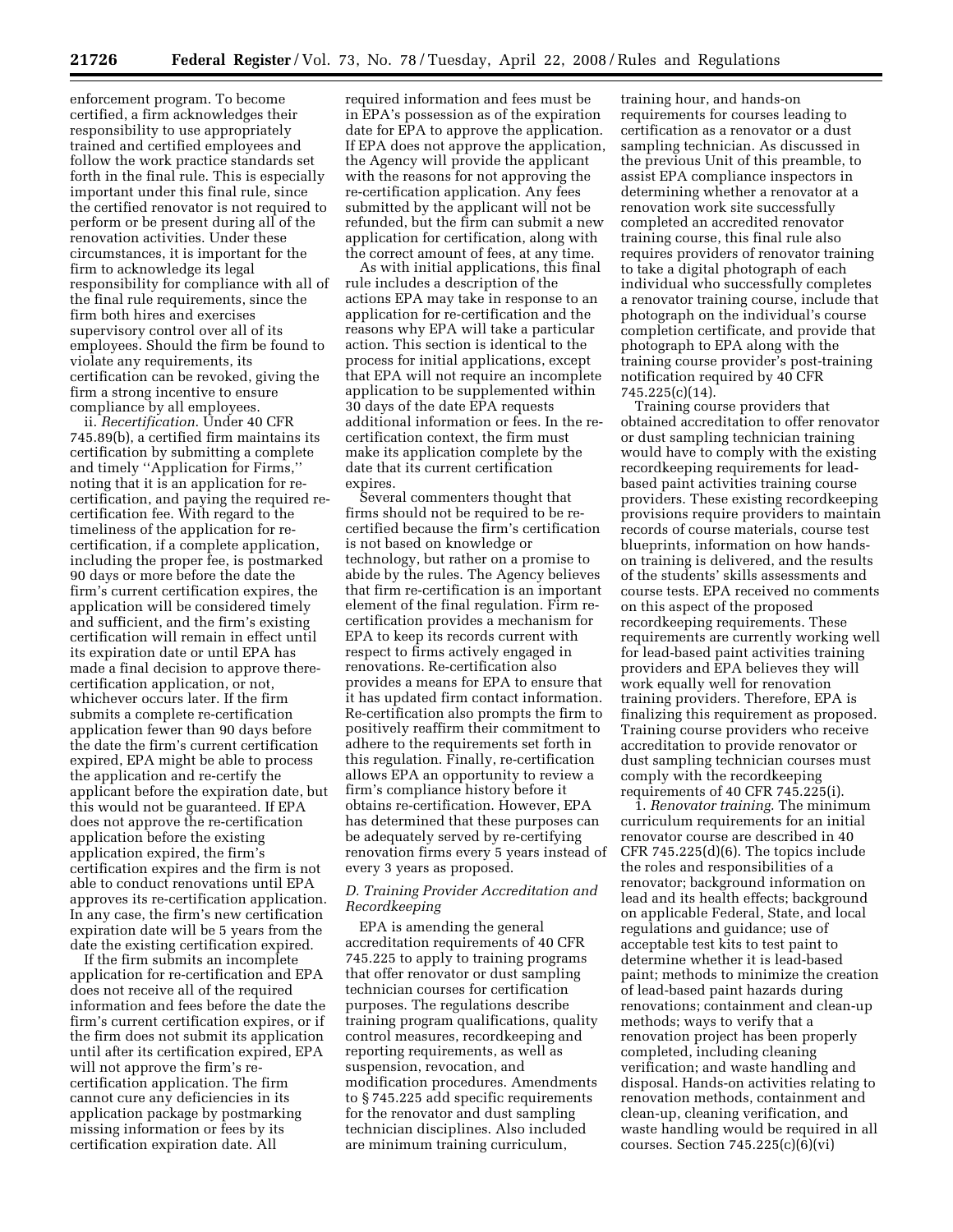establishes the minimum length for an initial renovator course at 8 training hours, with 2 hours being devoted to hands-on activities.

Commenters raised concerns and had suggestions regarding how certified renovator training should be conducted in three broad areas: Course length; course content and format; and training of non-English speaking renovators.

a. *Course length.* Several commenters raised concerns about the length of the certified renovator training course. Some agreed with the training length as defined in the rule, others stated it was too short or too long, and one said that the length of the training should not be defined in the rule. In establishing the minimum requirements for the renovator course, the Agency considered the many types of activities that would likely be performed during renovation, remodeling, and painting activities and tried to balance that with the need for a training course that would address the necessary skills without being overly burdensome on the part of the trainee. The suggested course schedule for the EPA/HUD lead-safe work practices curriculum ''Lead Safety for Remodeling, Repair, & Painting'' calls for an 8–hour training day, including lunch, two breaks, and an hour-long course test. The course is designed in a modular format, so that it can be delivered in 1 day or over two or more days, at the discretion of the training provider. Based on a review of the material and the suggested schedule, EPA believes that ''Lead Safety for Remodeling, Repair, and Painting'' can be modified to include material on the use of test kits and performing cleaning verification and still fit within eight training hours. However, any attempt to cover all of the required elements in a shorter period of time would likely result in a significant reduction in the level of detail with which the elements are presented. A minimum requirement for eight training hours represents a reasonable minimum requirement for the renovator course and gives training course providers an indication of the amount of time that EPA has determined through experience with the EPA/HUD curriculum that it takes to adequately cover each required training element.

b. *Course content and format.* Most commenters agree that the certified renovator course should include a hands-on training portion and several of these agree that the hands-on portion should not be any shorter than two hours as proposed. Other commenters suggested that the hands-on portion of the training should be allowed to be conducted as a demonstration via a

remote delivery system (DVD or Internet). EPA agrees that development of a procedure to address the hands-on component of the renovator course via remote delivery systems would be beneficial. This final rule does not preclude training providers from developing alternative methods for the delivery and evaluation of training for submission for approval to EPA.

Several commenters had suggestions as to the certified renovator training content. Two recommended that the renovator course include training on recordkeeping requirements. EPA agrees with these commenters, and has added the element of recordkeeping to the required training course elements for renovators. Because EPA has modified the recordkeeping requirements, as discussed below, to require the certified renovator to prepare the records associated with renovations to which he or she is assigned, the renovation training course will include a recordkeeping component. Three commenters suggested that, if the certified renovator is responsible for providing OJT to other renovation workers, the renovator training course should include a train-the-trainer component. EPA agrees with these commenters and has added a train-thetrainer element to the required elements for the renovator training course. In addition, EPA will develop a train-thetrainer component for its model renovator training course. Other commenters suggested that the required training elements include OSHA health and personal safety requirements. The Agency agrees that these are relevant topics and considers an overview of the OSHA requirements to be part of the required element of background on applicable Federal, State, and local regulations and requirements. To ensure that this is clear, EPA has modified this provision to state that the background information must include EPA, HUD, OSHA, and other Federal, State, and local regulations and guidance. Consistent with its approach in other courses related to lead-based paint activities, the Agency believes that identifying potential OSHA requirements, rather than requiring indepth curriculum components, is the best way to make trainees aware of those requirements and yet avoid redundancies between EPA- and OSHArequired courses.

c. *Training of non-English speaking renovators*. Renovator and dust sampling technician courses, both initial and refresher, can be taught in any language, but accreditation would be required for each specific language the provider wished to present the

course in. All course materials and instruction for the course would have to be in the language of the course. The modification to § 745.225(b)(1)(ii) clarifies that all lead-based paint courses taught in different languages are considered different courses, and accreditation must be obtained for each. To facilitate accreditation of courses in languages other than English, EPA is requiring that the training provider include in its application both the English version as well as the non-English version of all training materials, in addition to a signed statement from a qualified, independent translator that the translator has compared the non-English language version of the course materials to the English-language version and that the translation is accurate. This requirement applies to any course for which accreditation is sought, including lead-based paint activities courses. Finally, to assist EPA in monitoring compliance with these requirements, EPA is requiring that course completion certificates include the language in which the course was taught.

Several commenters agreed that the needs of non-English speaking workers should be considered. Commenters suggested that EPA translate its model course into other languages and/or facilitate free access to such translations. EPA agrees that it is important to have renovator training available in languages other than English. EPA anticipates translating its revised model renovator course into Spanish. EPA will also consider translating the course into other languages. However, EPA is not able to make available proprietary material developed by training course providers that is then translated by those providers into other languages.

2. *Dust sampling technician training*. The minimum curriculum requirements for an initial dust sampling technician course are described in 40 CFR 745.225(d)(7). The topics include the roles and responsibilities of a dust sampling technician; background information on lead and its adverse health effects; background information on Federal, State, and local regulations and guidance that pertains to lead-based paint and renovation activities; dust sampling methodologies; clearance standards and testing; and report preparation and recordkeeping requirements. Section 745.225(c)(6)(vii) establishes the minimum length for an initial dust sampling technician course at 8 training hours, with 2 hours being devoted to hands-on activities. EPA received relatively few comments specifically on the content of dust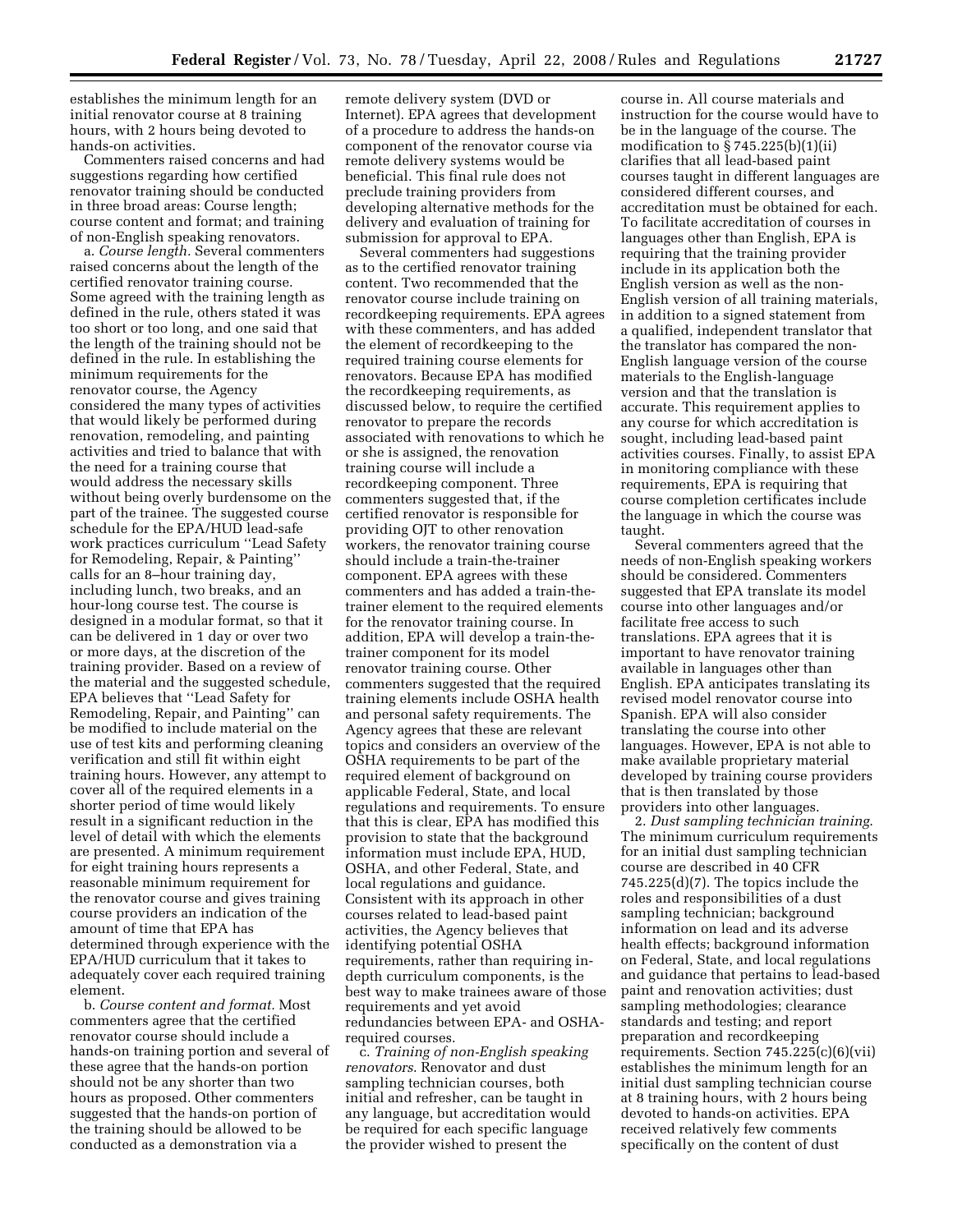sampling technician training; most had to do with the length of the training course. EPA has developed a model dust sampling technician course (Ref. 33). This course has been designed to be delivered in one 8–hour training day, including lunch, breaks, and a course test. As with the EPA/HUD ''Lead Safety for Remodeling, Repair, & Painting'' curriculum, EPA believes that this is a reasonable minimum requirement for the dust sampling technician course and it gives training course providers an indication of the amount of time that EPA has determined it takes to adequately cover each required training element.

### *E. Work Practices*

This final rule requires that all renovations subject to this rule be conducted in accordance with a defined set of work practice standards. Again, this final rule is a revision of the existing TSCA section 402(a) Leadbased Paint Activities Regulations to extend training, certification, and work practice requirements to certain renovation and remodeling projects in target housing and child-occupied facilities. In so doing, EPA did not merely modify the scope of the current abatement requirements to cover renovation and remodeling activities. Rather, EPA has carefully considered the elements of the existing abatement regulations and is revising those regulations in a manner that reflects the differences between abatement and renovation activities.

Work practices for abatement are part of larger range of activities that are intended to identify and eliminate leadbased paint hazards. When abatements are conducted, residents typically are removed from the home until after the abatement activities are completed, which is demonstrated through the use of clearance testing. This may require the removal of carpeting, refinishing, sealing, or replacement of floors to achieve clearance. Accordingly, clearance testing is part of a broader set of activities that comprise abatement, with the purpose of permanently eliminating existing lead-based paint hazards.

Renovation, repair, and painting activities typically are conducted while the residents are present in the dwelling and are not activities intended to eliminate lead-based paint hazards. Work practices for renovation, repair, and painting are designed to minimize exposure to lead-based paint hazards created by the renovation both during the renovation, while residents are likely to be present in the dwelling, and after the renovation. The work practices

are not intended to address pre-existing hazards.

1. *In general*. This final rule incorporates work practice standards generally derived from the HUD Guidelines, EPA's draft technical specifications for renovations, and the model training curriculum entitled *Lead Safety for Remodeling, Repair, & Painting* (Refs. 18, 34, and 35). For more information on the development of these documents, please consult Unit III.C. of the preamble to the 2006 Proposal. To reduce exposure to leadbased paint hazards created by renovation activities, the work practices standards in this regulation provide basic requirements for occupant protection, site preparation, and cleanup.

Commenters generally felt that work practices are important and should be clear and correctly followed. One commenter stated that the rule has ''tremendous potential for making a difference,'' especially in establishing and ''reinforcing the industry norm.'' One commenter noted that EPA should ''set simple and flexible work practices.'' Another commenter asked for less specificity. EPA believes that this final rule provides certified renovators an appropriate blend of flexibility and specificity. EPA believes that, due to the highly variable nature of renovation activities, flexibility is needed for certain tasks, such as establishing containment, and that other tasks, such as specialized cleaning, require a greater degree of specificity.

2. *Occupant protection*. This final rule requires the firm to post signs clearly defining the work area and warning occupants and other persons not involved in renovation activities to remain outside of the work area. In addition, it requires that the certified renovator be physically present at the work site when the required signs are posted. These signs must be posted before beginning the renovation and must remain in place until the renovation has been completed and cleaning verification has been completed. The signs must be, to the extent practicable, provided in the occupants' primary language. If warning signs have been posted in accordance with HUD's Lead Safe Housing Rule (24 CFR 35.1345(b)(2)) or OSHA's Lead in Construction Standard (29 CFR 1926.62(m)), additional signs are not required.

Three commenters stated that the required signs for posting at a work site should be in the language of the occupant. One commenter stated that such a requirement would be consistent with HUD's Lead Safe Housing Rule

requirements. EPA agrees that having signs in the language of the occupant is preferable. However, the Agency is concerned that renovators will not have the ability to provide signs in every language, and that it may be the case that occupants, especially in multifamily dwellings, will speak a variety of languages. In the HUD Lead Safe Housing Rule, HUD addressed this issue by requiring that signs, to the extent practicable, be provided in the occupants' primary language. Therefore, consistent with HUD's Lead Safe Housing Rule, this final rule requires warning signs, to the extent practicable, to be provided in the occupants' primary language.

3. *Containment*. This final rule requires that the firm isolate the work area so that dust or debris does not leave the work area while the renovation is being performed. In addition, EPA has clarified that the firm must maintain the integrity of the containment by ensuring that any plastic or other impermeable materials are not torn or displaced, and taking any other steps necessary to ensure that dust or debris does not leave the work area while the renovation is being performed.

In addition, EPA has made conforming changes to the performance standard that renovators and renovation firms are being held to in this final rule. EPA was concerned that the rule text and preamble were confusing because there were references to ''visible'' dust and debris or ''identifiable'' dust and debris and ''all'' dust and debris. For example, in the 2006 Proposal ''work area'' was defined as the area established by the certified renovator to ''contain all the dust and debris generated by a renovation.'' In the renovator responsibilities (as proposed at 40 CFR 745.90(b)(4)), the renovator was responsible for ensuring ''that dust and debris is not spread beyond the work area.'' In describing the containment to be established, the rule text referred to ''visible'' dust and debris and in the section on waste from renovations (as proposed at 40 CFR 745.85(a)(3)) the rule text referred to ''identifiable'' dust. It was not EPA's intention to create subjectivity as to whether dust and debris were being dispersed. By conforming its terminology EPA is clarifying that certified renovators and renovation firms must ensure that the dust and debris (as opposed to ''visible'' or ''indentifiable'' dust and debris) generated by the renovation is contained. Should an EPA inspector observe dust or debris escaping from the containment, the certified renovator and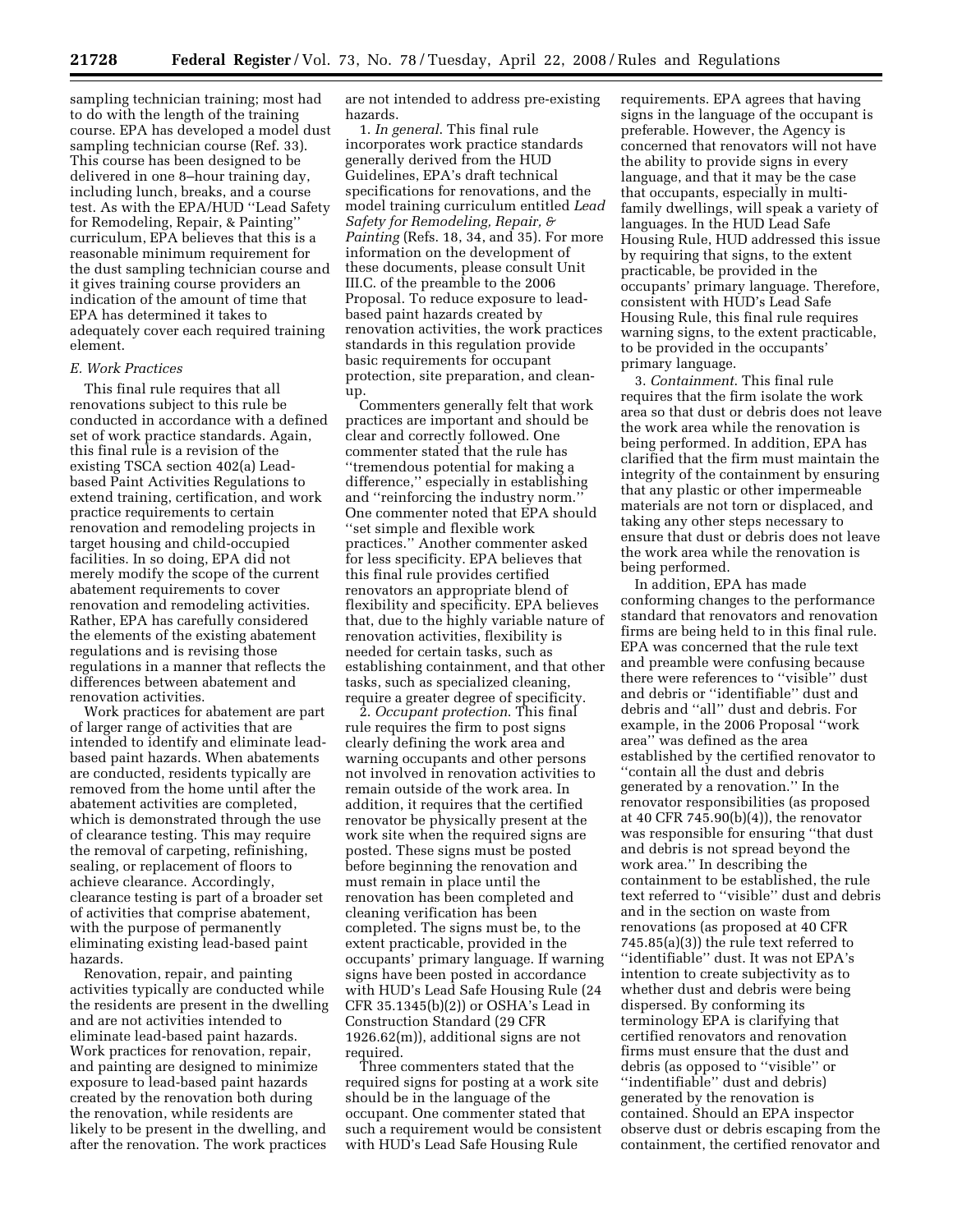the renovation firm would be in violation of this final rule.

This final rule also requires that the certified renovator be physically present at the work site when the required containment is established. This means the certified renovator must determine for each regulated project the size and type of containment necessary to prevent dust and debris from leaving the established work area. This determination will be based on the certified renovator's evaluation of the extent and nature of the activity and the specific work practices that will be used.

Containment refers to methods of preventing leaded dust from contaminating objects in the work area and from migrating beyond the work area. It includes, among other possible measures, the use of disposable plastic drop cloths to cover floors and objects in the work area, and sealing of openings with plastic sheeting where necessary to prevent dust and debris from leaving the work area. When planning a renovation project, it is the certified renovator's responsibility to determine the type of work site preparation necessary to prevent dust and debris from leaving the work area.

Renovation projects generate varying amounts of leaded dust, paint chips, and other lead-contaminated materials depending on the type of work, area affected, and work methods used. Because of this variability, the size of the area that must be isolated and the containment methods used will vary from project to project. Large renovation projects could involve one or more rooms and potentially encompass an entire home or building, while small projects may require only a relatively small amount of containment. The necessary work area preparations will depend on the size of the surface(s) being disturbed, the method used in disturbing the surface, and the building layout. For example, repairing a small area of damaged drywall would most likely require the containment of a smaller work area and less preparation than demolition work, which would most likely require a containment of a larger work area and more extensive preparation in order to prevent the migration of dust and debris from the work area. The Environmental Field Sampling Study, which found that the following activities created dust-lead hazards at a distance of 6 feet from where the work was being performed:

- Paint removal by abrasive sanding.
- Window replacement.
- HVAC duct work.

• Demolition of interior plaster walls.

- Drilling into wood.
	- Sawing into wood.
	- Sawing into plaster.

Based on these data, EPA believes that at least 6 feet of containment is necessary to contain dust generated by most renovation projects.

Under this final rule, at a minimum, interior work area preparations must include removing all objects in the work area or covering them with plastic sheeting or other impermeable material. This includes fixed objects, such as cabinets and countertops, and objects that may be difficult to move, such as appliances. Interior preparations must also include closing all forced air HVAC ducts in the work area and covering them with plastic sheeting or other impermeable material; closing all windows in the work area; closing and sealing all doors in the work area; and covering the floor surface in the work area, including installed carpet, with taped-down plastic sheeting or other impermeable material in the work area 6 feet beyond the perimeter of surfaces undergoing renovation or a sufficient distance to contain the dust, whichever is greater.

To ensure that dust and debris do not leave the work area, it may be necessary to close forced air HVAC ducts or windows near the work area. Doors within the work area that will be used while the job is being performed must be covered with plastic sheeting or other impermeable material in a manner that allows workers to pass through, while confining dust and debris to the work area. In addition, all personnel, tools, and other items, including the exterior of containers of waste, must be free of dust and debris when leaving the work area.

For exterior projects, the same performance standard applies; namely, the certified renovator or a worker under the direction of the certified renovator must contain the work area so that dust or debris does not leave the work area while the renovation is being performed. Additionally, in response to comments suggesting that EPA follow the HUD Guidelines with respect to exterior containment requirements, EPA has incorporated a similar 10 foot minimum. Consequently, this final rule requires that exterior containment include covering the ground 10 feet beyond the perimeter of surfaces undergoing renovation or a sufficient distance to collect falling paint debris, whichever is greater, unless the property line prevents 10 feet of such ground covering. EPA has concluded that this is an appropriate and reasonable precaution for exterior work, given the fact that some amount of

dispersal of dust or debris is likely as a result of air movement, even on relatively calm days. In addition, EPA sees value in maintaining appropriate consistency between this regulation and related HUD rules and guidelines.

In addition to such ground covering, exterior work area preparations must include, at a minimum, closing all doors and windows within 20 feet of the outside of the work area on the same floor as the renovation, and closing all doors and windows on the floors below that area. For example, if the renovation involves sanding a 5-foot by 5-foot area of paint in the middle of the third floor of a building, and that side of the building is only 40 feet long, all doors and windows on that side of the third floor must be closed, as well as all of the doors and windows on that side of the second and first floors. In situations where other buildings are in close proximity to the work area, where the work area abuts a property line, or weather conditions dictate the need for additional containment (i.e., windy conditions) the certified renovator or a worker under the direction of the certified renovator performing the renovation may have to take extra precautions in containing the work area to ensure that dust and debris from the renovation does not contaminate other buildings or migrate to adjacent property. This may include erecting vertical containment designed to prevent dust and debris from contaminating the ground or any object beyond the work area. In addition, doors within the work area that will be used while the job is being performed must be covered with plastic sheeting or other impermeable material in a manner that allows workers to pass through while confining dust and debris to the work area.

Some commenters agreed with the proposed procedures. One commenter agreed that with containment, dust can be contained and cleaned up sufficiently to pass the wipe test screening results. Another commenter supported the use of standard containment and cleaning practices known to reduce dust lead levels on both interior and exterior surfaces and to protect soils and gardens surrounding the house.

Some commenters asserted that the containment procedures were not stringent enough. Some suggested that EPA follow the HUD Guidelines with respect to exterior containment requirements. Others asked EPA to strengthen exterior containment requirements by specifying that containment extend at least twenty feet to collect all debris and residue and that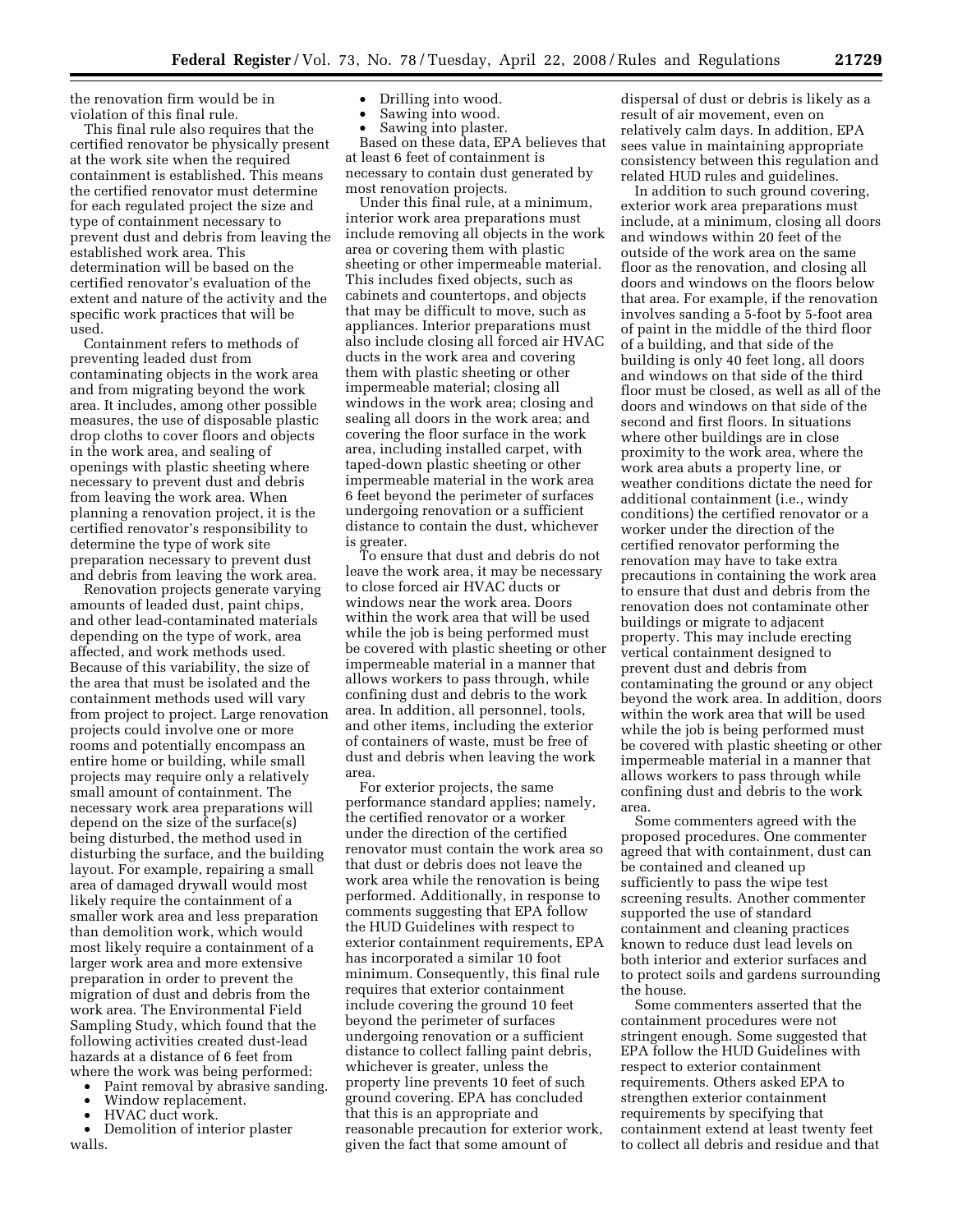the rule address circumstances such as wind and rain. One commenter asserted that allowing the certified renovator complete discretion to determine what is appropriate renders the worksite containment requirements completely unenforceable and asked EPA to consider providing a minimum performance standard that all renovators must meet. EPA agrees that a minimum performance standard is necessary and that is why under this final rule EPA is requiring certified renovators to establish containment that prevents dust and debris from leaving the work area. In addition, in this rule EPA has established minimum containment requirements for both interior and exterior renovation requirements. While the certified renovator has discretion regarding the specific components and extent of containment, the renovator and firm will be in violation of this final rule if dust or debris leaves the work area for both interior and exterior renovations. If dust or debris migrates beyond the work area, that migration constitutes a violation of the rule. Accordingly, EPA does not agree with the commenter that the rule is unenforceable.

This final rule provides the certified renovator with some discretion to define the specific size and configuration of the containment to accommodate the variability in size and scope of renovations. EPA considered requiring that in all cases the entire room in which a renovation is occurring be contained, but concluded that doing so would be unwarranted. For example, a small manual sanding job in a large room would not necessarily require full room containment to isolate the work area. EPA has concluded that the most appropriate approach is to impose a minimum size for containment coupled with a performance standard- preventing dust or debris from leaving the workarea--and to prescribe with reasonable specificity the containment measures that are required--e.g., use of plastic of other impermeable material, removal or covering of objects in the work area - but to provide some measure of discretion with regards to the casespecific approaches to containment.

In response to EPA's request for comments on whether there are any situations where some or all of the proposed work practices are not necessary, commenters suggested that work practices were not needed during a gut rehabilitation, although two of the commenters suggested a waiver rather than an exemption in these situations. Several commenters thought that work in unoccupied structures should not require the use of lead safe work

practices, or should have an adapted set of work practices. A commenter opined that certain interior containments may not be necessary in vacant and empty housing, but that exterior work always should use lead safe work practices to protect the environment and neighborhood. A commenter stated that there are certain activities common to multifamily and rental housing that warrant special consideration from the Agency. For example, simple painting activities that occur when rental properties turn over should not require a full suite of work practices, particularly given that most state laws require apartment owners to paint each unit at turnover. The commenter suggested that EPA consider a less restrictive set of guidelines for those properties simply undergoing routine painting during the turnover process.

EPA believes that whole house gut rehabilitation projects may demolish and rebuild a structure to a point where it is effectively new construction. In this case, it would not be a modification of an existing structure, and therefore not a renovation. However, a partial-house gut rehabilitation such as a kitchen or bathroom gut rehabilitation project clearly falls within the scope of this final rule.

EPA disagrees that temporarily unoccupied or vacant housing should be *per se* exempt from the requirements of this final rule. EPA's primary concern with exempting renovations in such housing from the work practices required by this final rule is the exposure to returning residents to leadbased paint hazards created by the renovation. However, EPA recognizes that if no child under 6 or no pregnant woman resides there, the owneroccupant may so state in writing and the requirements of this rule would not apply. In addition, for routine painting, such as at unit turnover, if such painting activity does not involve disturbing more than 6 ft<sup>2</sup> of painted surfaces per room for interiors or 20 ft2 for exteriors, and otherwise meet the definition of ''minor repair and maintenance,'' the requirements of this final rule would not apply. EPA cannot see a basis for imposing a less restrictive set of requirements for projects that disturb more than 6 ft2 of painted surfaces per room for interiors or 20 ft2 for exteriors.

Some commenters believed that the Proposal did not adequately address the decontamination of workers and equipment involved in a renovation. They supported the proposed requirement that all personnel, tools and other items, including the exteriors of containers of waste, be free of dust and debris before leaving the work area.

However, they believed that the proposed alternative, covering the paths used to reach the exterior of the building with plastic, was not sufficiently protective. One contended that significant lead dust contamination can be tracked or carried out of a work area if workers and equipment are not properly decontaminated. This commenter further noted that workers with contaminated clothing can take that contamination home to their own children and taking contaminated equipment to another jobsite could potentially create a lead hazard at a new site. EPA agrees with these commenters and has deleted the alternative language. The final rule requires renovation firms to use precautions to ensure that all personnel, tools and other items, including the exteriors of containers of waste, to be free of dust and debris before leaving the work area. There are several ways of accomplishing this. For example, tacky mats may be put down immediately adjacent to the plastic sheeting covering the work area floor to remove dust and debris from the bottom of the workers' shoes as they leave the work area, workers may remove their shoe covers (booties) as they leave the work area, and clothing and materials may be wet-wiped and/or HEPA-vacuumed before they are removed from the work area.

Finally, in response to a commenter who was concerned about containment not impeding occupant egress in an emergency, EPA has modified the regulatory text to specify that containment must be installed in such a manner that it does not interfere with occupant and worker egress in an emergency. This can be accomplished, as noted in chapter 17 of the HUD Guidelines, by installing plastic over doors with a weak tape.

4. *Prohibited and restricted practices*. The final rule prohibits or restricts the use of certain work practices during regulated renovations. These practices are open flame burning or torching of lead-based paint; the use of machines that remove lead-based paint through high speed operation such as sanding, grinding, power planing, needle gun, abrasive blasting, or sandblasting, unless such machines are used with HEPA exhaust control; and operating a heat gun above 1100 degrees Fahrenheit. These are essentially the same practices as are currently prohibited or restricted under the Lead-based Paint Activities Regulations, 40 CFR 745.227(e)(6), with the exception of dry hand scraping of lead-based paint. While this final rule and EPA's Lead-Based Paint Activities Regulations do not prohibit or restrict the use of volatile paint strippers or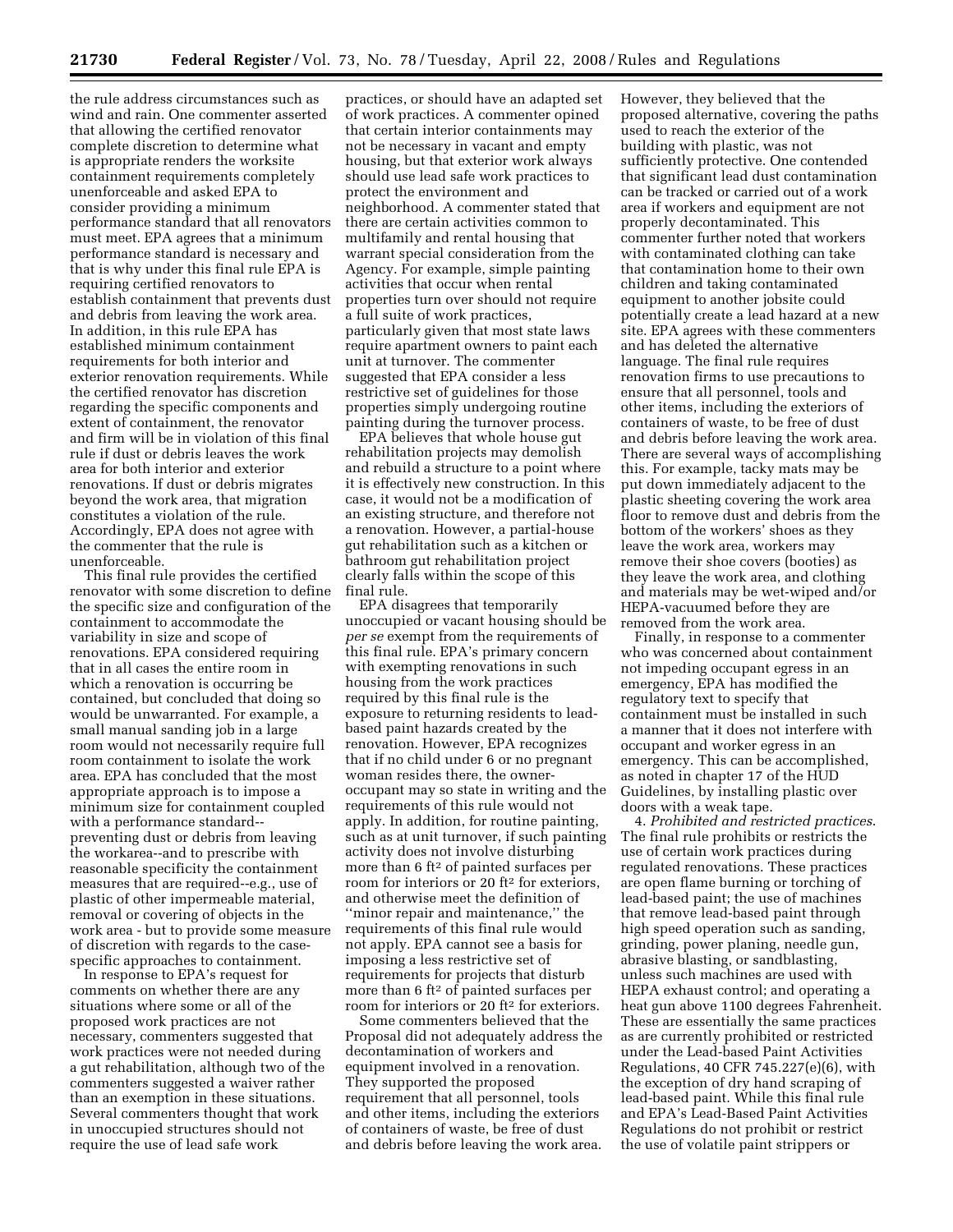other hazardous substances to remove paint, the use of these substances are prohibited for use in poorly ventilated areas by HUD's Lead Safe Housing Rule and they are regulated by OSHA.

EPA did not propose to prohibit or restrict any work practices, but instead asked for public comment regarding their prohibition or restriction. The Agency was concerned that, because these practices are commonly used during renovation work, prohibiting such practices could make certain jobs, such as preparing detailed or historic millwork for new painting, extremely difficult, if not impossible. In addition, EPA believed that use of the proposed package of training, containment, cleanup, and cleaning verification requirements would be effective in preventing the introduction of new leadbased paint hazards, even when such practices were used. EPA is modifying the proposal based on new data evaluating specific work practices and in response to comments received.

a. *The Dust Study*. EPA understood when developing the proposed rule that considerable data existed showing the potential for significant lead contamination when lead paint is disturbed by practices restricted under EPA's Lead-based Paint Activities Regulations for abatements. EPA conducted the Dust Study, in part, to determine the effectiveness of the proposed work practices. The Dust Study evaluated a variety of renovation activities, including activities that involved several practices restricted or prohibited under the abatement regulations. For example, power planing was included in the Dust Study as a representative of machines that remove lead-based paint through high speed operation. Similarly, the Dust Study also included experiments with power sanding and a needle gun. Each of these activities generated very high levels of dust. The Dust Study thus evaluated the proposed work practice standards, using a range of typical practices currently used by contractors.

In particular, the Dust Study found that renovation activities involving power planing and high temperature heat gun resulted in higher post-job renovation dust lead levels than activities using other practices. The geometric mean post-work, pre-cleaning floor dust lead levels in the work room were 32,644 µg/ft<sup>2</sup> for power planing and 7,737  $\mu$ g/ft<sup>2</sup> for high temperature heat guns. More importantly, in experiments performed in compliance with this rule's requirements for containment, cleaning, and cleaning verification, the geometric mean postjob floor dust lead levels were still 148

µg/ft2 for power planing, well over the TSCA section 403 hazard standard for floors. While the geometric mean postjob floor dust levels for the 3 similar experiments involving high temperature heat guns, i.e., experiments performed in compliance with this rule's requirements, were 36 µg/ft2, the average post-cleaning-verification floor dust lead levels for the individual experiments were 147.5, 65.5, and less than 10 µg/ft2. Thus, in 2 of these 3 experiments, the requirements of this final rule were insufficient to reduce the floor dust lead levels below the TSCA section 403 hazard standards for floors. In addition, power planing and use of a high temperature heat gun generated fine particle-size dust that was difficult to clean. In fact, almost all of the high post-renovation lead levels were associated with activities involving power planing and high temperature heat guns. Moreover, activities involving power planing and high temperature heat gun jobs also resulted in higher post-job tool room and observation room lead levels than other practices.

Thus, while the Dust Study confirmed that most practices prohibited or restricted under EPA's Lead-based Paint Activities Regulations do indeed produce large quantities of lead dust, it also demonstrated that, with respect to lead-based paint hazards created by machines that remove lead-based paint through high speed operation and high temperature heat guns, the use of the proposed work practices were not effective at containing or removing dustlead hazards from the work area.

b. *Alternatives to certain practices*. As discussed above, in the proposed rule, EPA stated a concern that, because practices prohibited or restricted under EPA's Lead-based Paint Activities Regulations are commonly used during renovation work, prohibiting or restricting such practices could make certain jobs, such as preparing detailed or historic millwork for new painting, extremely difficult or, in some cases, impossible. In response to its request for comment, the Agency received information on techniques including benign strippers, steam stripping, closed planing with vacuums, and infrared removal that the commenter believed are far superior, far safer and far cheaper than some of the traditionally prohibited or restricted practices. Another commenter noted that window removal and off-site chemical stripping in a well-ventilated setting is an alternative to using heat or mechanical methods to remove lead paint on-site. Alternatively, chemical strippers can be used on-site, given adequate ventilation

and protection for workers and building occupants. EPA is therefore persuaded that there are sufficient alternatives to these practices.

c. *Conclusion.* Based on the results of the Dust Study and in response to the voluminous persuasive public comments, this final rule prohibits or restricts the use of the following practices during renovation, repair, and painting activities that are subject to the work practice requirements of this rule:

• Open-flame burning or torching.

• Machines that remove lead-based paint through high speed operation such as sanding, grinding, power planing, needle gun, abrasive blasting, or sandblasting, unless such machines are used with HEPA exhaust control.

• Operating a heat gun above 1100 degrees Fahrenheit.

EPA has concluded that these practices must be prohibited or restricted during renovation, repair, and painting activities that disturb leadbased paint because the work practices in this final rule are not effective at containing the spread of leaded dust when these practices are used, or at cleaning up lead-based paint hazards created by these practices. Thus, the work practices are not effective at minimizing exposure to lead-based paint hazards created during renovation activities when these activities are used.

This final rule does not prohibit or restrict the use of dry hand scraping. EPA has concluded based primarily on the Dust Study as corroborated by other data described below that it is not necessary to prohibit or restrict dry scraping because the containment, cleaning, and cleaning verification requirements of this rule are effective at minimizing exposure to lead-based paint hazards created by renovations and the migration of dust-lead hazards beyond the work area when dry hand scraping is employed.

The Dust Study evaluated dry hand scraping, which is restricted under EPA's lead abatement program. In contrast to the results of the activities using power planing and high temperature heat gun, average post-job dust lead levels in the two experiments in which paint was disturbed by dry hand scraping and the work practices required by this rule were used were below the regulatory dust-lead hazard standard for floors. In addition, the National Institute for Occupational Safety and Health (NIOSH) conducted a Health Hazard Evaluation (HHE) at the request of the Rhode Island Department of Health, and published a final report in June of 2000 (Ref. 36). The purpose of the evaluation was to measure worker exposure during various tasks and to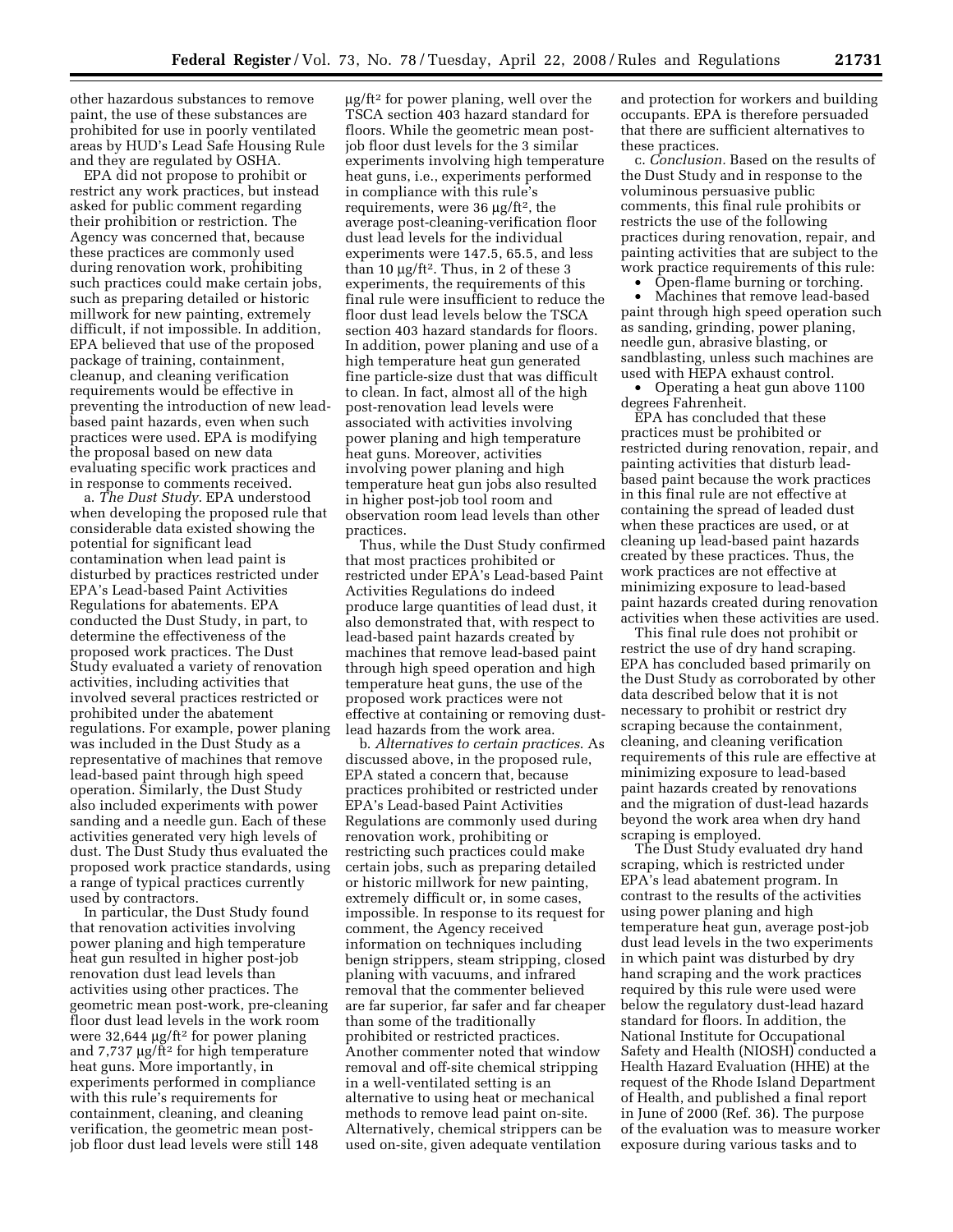determine whether workers were exposed to hazardous amounts of leadbased paint. Notably worker exposures were compared when scraping painted surfaces using wet and dry scraping methods (wet scraping is the customary substitute for dry scraping in abatement applications). A comparison of worker exposure found statistically equivalent worker exposures. Based on the NIOSH study, EPA has determined that dry scraping is the equivalent of its only practical alternative, wet scraping.

In sum, EPA has determined based on the studies described above and the persuasive comments, including those summarized below, provided by the overwhelming majority of commenters that its approach of prohibiting or restricting certain practices in combination with the containment, cleaning, and cleaning verification, will be effective in minimizing exposure to lead-based paint hazards created during renovation activities, provide an appropriate measure of consistency with other regulatory programs, and cause minimal disruption for renovation firms.

i. *Substantial exposures.* Numerous commenters argued that the rule should prohibit certain practices based on potential health hazards, many backed up by well-documented scientific studies and proven health-protective standards. One commenter stated, after citing several scientific studies, that removing or disturbing lead paint without proper controls causes substantial contamination, posing serious risks to occupants, workers and others. Another cited numerous scientific studies demonstrating the adverse public health implications of permitting these work practices and the availability of alternative work methods. Still another cited the EPA renovation and remodeling study and a State of Maryland study as evidence that prohibited work practices may be associated with elevated blood lead levels. One commenter cited health hazard evaluations of residential lead renovation work showing that these activities produce hazardous worker exposures. Another commenter noted that the hazards of activities that are likely to produce large amounts of lead dust or fumes are well documented, stating that, for example, the Wisconsin Childhood Blood-Lead Study found that the odds of a resident child having a blood lead level in excess of 10 µg/dL increased by 5 times after renovation using open flame torching, and by 4.6 times after heat gun use. Another commenter was concerned that previously collected data may not account for different particle-size

distribution, a factor in both the potential cleaning efficacy of work areas and the toxicology of lead poisoning.

ii. *Consistency with other standards*. Some commenters urged EPA to prohibit certain high dust generating practices for the sake of consistency with other work practice standards. Numerous commenters asserted EPA's rule should be consistent with HUD requirements to avoid confusion on the part of contractors and to conform to the standard that has been in place for nearly 6 years. One commenter noted that the regulations of several other federal agencies that administer housing programs, such as the Department of Defense, Department of Agriculture, and Veterans Affairs include prohibited practices. Other commenters noted that the proposed rule conflicted with OSHA rules and would cause confusion among contractors.

Some commenters noted that EPA's proposed rule would conflict with individual state or local regulations prohibiting some or all of these practices. One commenter listed the following states and some cities that have prohibited work practices: California, Indiana, Maine, Massachusetts, Minnesota, New Jersey, Ohio, Rhode Island, Vermont, Wisconsin, Chicago, Cleveland, New Orleans, New York City, Rochester, and San Francisco. Two commenters cited state law in Indiana, under which certain work practices are prohibited and contractors using such work practices are committing a Class D felony (422, 449).

Other commenters noted that practices that are prohibited under EPA's Lead-based Paint Activities Regulations should also be prohibited for renovation work in pre-1978 properties, and noted that in developing the abatement rule EPA demonstrated through its own studies that these practices may increase the risk of elevated blood lead levels in children.

5. *Waste from renovations*. Under this final rule the certified renovator or a worker trained by and under the direction of the certified renovator is required to ensure that all personnel, tools, and other items including waste are free of dust and debris when leaving the work area. The certified renovator or a worker trained by and under the direction of the certified renovator must also contain waste to prevent releases of dust and debris before the waste is removed from the work area for storage or disposal. If a chute is used to remove waste from the work area, it must be covered. At the conclusion of each work day and at the conclusion of the renovation, the certified renovator or a

worker trained by and under the direction of the certified renovator must ensure that waste that has been collected from renovation activities is stored under containment, in an enclosure, or behind a barrier that prevents release of dust and debris from the work area and prevents access to dust and debris. This final rule also requires the certified renovator or a worker trained by and under the direction of the certified renovator transporting lead-based paint waste from a work site to contain the waste to prevent releases, e.g., inside a plastic garbage bag. As described in more detail in Unit IV.D.2.c. of the preamble to the 2006 Proposal, EPA revised its solid waste regulations in 40 CFR parts 257 and 258 to make clear that lead-based paint waste generated through renovation and remodeling activities in residential settings may be disposed of in municipal solid waste landfill units or in construction and demolition (C&D) landfills. Requirements for waste disposal may vary by jurisdiction and state and local requirements may be more stringent than Federal requirements. When disposing of waste, including waste water, from renovation activities, the renovation firm must ensure that it complies with all applicable Federal, State, and local requirements.

One commenter suggested that EPA should consider requiring that leadcontaminated waste be stored in a locked area or in a lockable storage container. This commenter also suggested that to prevent any confusion on what constitutes a covered chute, a definition or clarification should be provided in the rule. Another commenter recommended the use of ''sealed'' rather than ''covered'' chutes for waste removal, as a covered chute may not be protective enough to prevent the release of significant amounts of lead-contaminated dust. This final rule requires that waste must be contained to prevent releases of dust and debris before the waste is removed from the work area for storage or disposal. With respect to the use of chutes for waste removal, the requirement for a covered chute was proposed merely to facilitate the removal of bagged or sealed waste so that it is deposited in an appropriate waste disposal container and does not fall to the ground. EPA does not, therefore, believe that this term either needs to be further defined or to require the use of a ''sealed'' chute.

EPA understands that renovation projects can generate a considerable amount and variety of waste material. However, EPA believes that the requirements of the final rule protect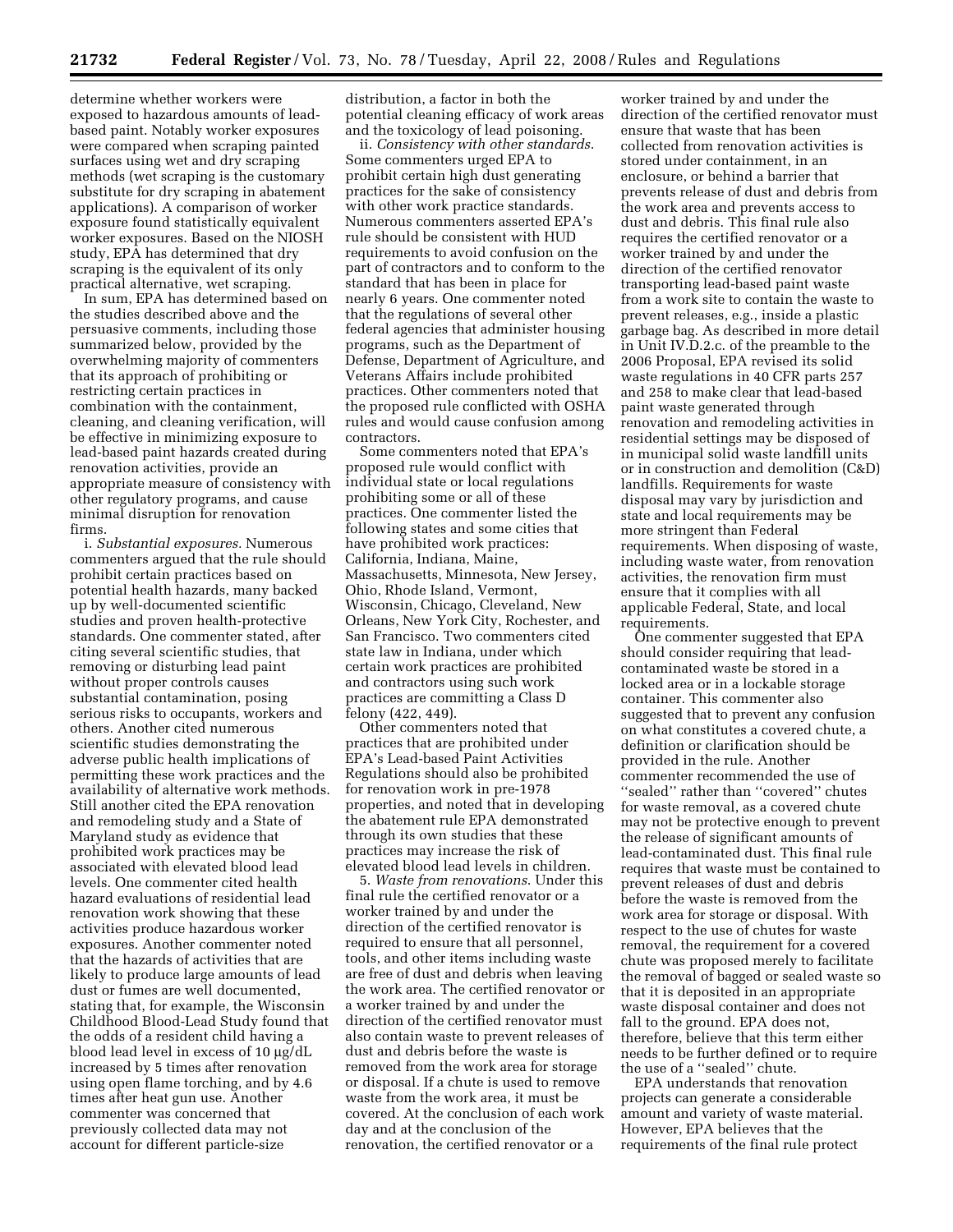occupants and others from potential lead-based paint hazards presented by this waste. While storing the waste in a locked container is one way to meet the performance standard of this final rule, EPA does not believe that is necessary to specify that as a requirement. The waste may be stored in the work area, which will already be delineated with signs cautioning occupants and others to keep out. EPA believes the owner/ occupants have some responsibility for observing these signs. Renovation sites pose potential hazards other than leadbased paint hazards—including the potential fall hazards, sharp protrusions, etc. In sum, the certified renovator is responsible for ensuring that leadcontaminated building components and work area debris that are stored under containment, in an enclosure, or behind a barrier that prevents release of dust and debris and prevents access to the debris. Under this final rule the certified renovator must ensure that waste leaving the work area is contained (e.g., in a heavy duty plastic bag or sealed in plastic sheeting) and free of dust or debris. This imposes a reasonable performance standard without requiring a specific approach. The certified renovator is responsible for evaluating the waste generated and the characteristics of the work site to determine the most effective way of meeting this standard.

6. *Cleaning the work area*—*a. Final rule requirements.* Under this final rule the certified renovator or a worker under the direction of the certified renovator must clean the work area to remove dust, debris or residue. All renovation activities that disturb painted surfaces can produce dangerous quantities of leaded dust. Because very small particles of leaded dust are easily absorbed by the body when ingested or inhaled, it can create a health hazard for children. Unless this dust is properly removed, renovation and remodeling activities are likely to introduce new lead-based paint hazards. Therefore, the rule requires prescriptive cleaning practices. Ultimately, improper cleaning can increase the cost of a project because additional cleaning may be necessary during post-renovation cleaning verification.

This final rule requires that, upon completion of interior renovation activities, all paint chips and debris must be picked up. Protective sheeting must be misted and folded dirty side inward. Sheeting used to isolate contaminated rooms from noncontaminated rooms must remain in place until after the cleaning and removal of other sheeting; this sheeting must then be misted and removed last.

Removed sheeting must be either folded and taped shut to seal or sealed in heavy-duty bags and disposed of as waste. After the sheeting has been removed from the work area, the entire area must be cleaned including the adjacent surfaces that are within 2 feet of the work area. The walls, starting from the ceiling and working down to the floor, must be vacuumed with a HEPA vacuum or wiped with a damp cloth. The final rule requires that all remaining surfaces and objects in the work area, including floors, furniture, and fixtures be thoroughly vacuumed with a HEPA vacuum. When cleaning carpets, the HEPA vacuum must be equipped with a beater bar to aid in dislodging and collecting deep dust and lead from carpets. The beater bar must be used on all passes on the carpet face during dry vacuuming. This cleaning step is intended to remove as much dust and remaining debris as possible. After vacuuming, all surfaces and objects in the work area, except for walls and carpeted or upholstered surfaces, must be wiped with a damp cloth. Wet disposable cleaning cloths of any color may be used for this purpose. In contrast, as discussed in the next section, only wet disposable cleaning cloths that are white may be used for cleaning verification. Uncarpeted floors must be thoroughly mopped using a 2 bucket mopping method that keeps the wash water separate from the rinse water, or using a wet mopping system with disposable absorbent cleaning pads and a built-in mechanism for distributing or spraying cleaning solution from a reservoir onto a floor.

When cleaning following an exterior renovation, all paint chips and debris must be picked up. Protective sheeting used for containment must be misted with water. All sheeting must be folded from the corners or ends to the middle to trap any remaining dust and either taped shut to seal or sealed in heavy duty bags. The sheeting must be disposed of as waste.

b. *Comments on the cleaning protocol.* Several commenters proposed minor changes to the cleaning procedures. Three commenters recommended that daily clean-up be required for projects lasting more than 1 day. One commenter stated that all tools and equipment should be cleaned prior to leaving the job site. One commenter indicated concern that there is no mention of wet wiping areas such as window sills. This final rule requires cleaning both in and around the work area to ensure no dust or debris remains following the renovation. The final rule also requires that all personnel, tools, and other items including waste are free of dust and debris when leaving the work area. EPA recommends that contractors keep work areas as clean and free of dust and debris as practical. Daily cleaning is a good practice, and it may be necessary in some cases to ensure no dust or debris leaves the work area as required by this final rule. However, EPA has no basis to believe that daily cleaning is necessary in every case or even most cases. EPA also notes that the work area must be delineated by signs so that occupants and others do not enter the area. This final rule requires the work area to be contained, and to ensure that all tools, personnel, and other items, including waste, to be free of dust and debris when leaving the work area. Under this final rule, interior windowsills and most other interior surfaces in the work area must be wet wiped. The exceptions are upholstery and carpeting, which must be vacuumed with a HEPA vacuum, and walls, which may be wet wiped or vacuumed with a HEPA vacuum.

Some commenters requested clarification of the requirement to clean ''in and around the work area.'' In response to the two commenters that noted that the HUD Guidelines recommend cleaning 2 feet beyond the work area, EPA has modified the regulatory text to require cleaning of surfaces and objects in and within 2 feet of the work area.

One commenter argued that vacuuming was not necessary because 40 CFR 745.85 requires the certified renovator to cover all furnishings not removed from the work area, so additional cleaning is unnecessary. EPA disagrees with this commenter. Carpets and upholstered objects that remained, covered with plastic, in the work area during the renovation must be vacuumed after the plastic is removed to ensure that the surfaces did not become contaminated during the renovation due to a breach in the containment or during the removal of the containment during clean-up.

One commenter asserted that some requirements for cleaning were not prescriptive enough. The commenter suggested that the rule text, which states that the certified renovator or a worker under the direction of the certified renovator must ''pick up all paint chips and debris,'' could be re-worded to state that the certified renovator or a worker under the direction of the certified renovator must ''collect all paint chips, debris, and dust, and, without dispersing any of it, seal this material in a heavy-duty plastic bag.'' EPA agrees that additional detail would be helpful in this instance and has modified the final rule to include this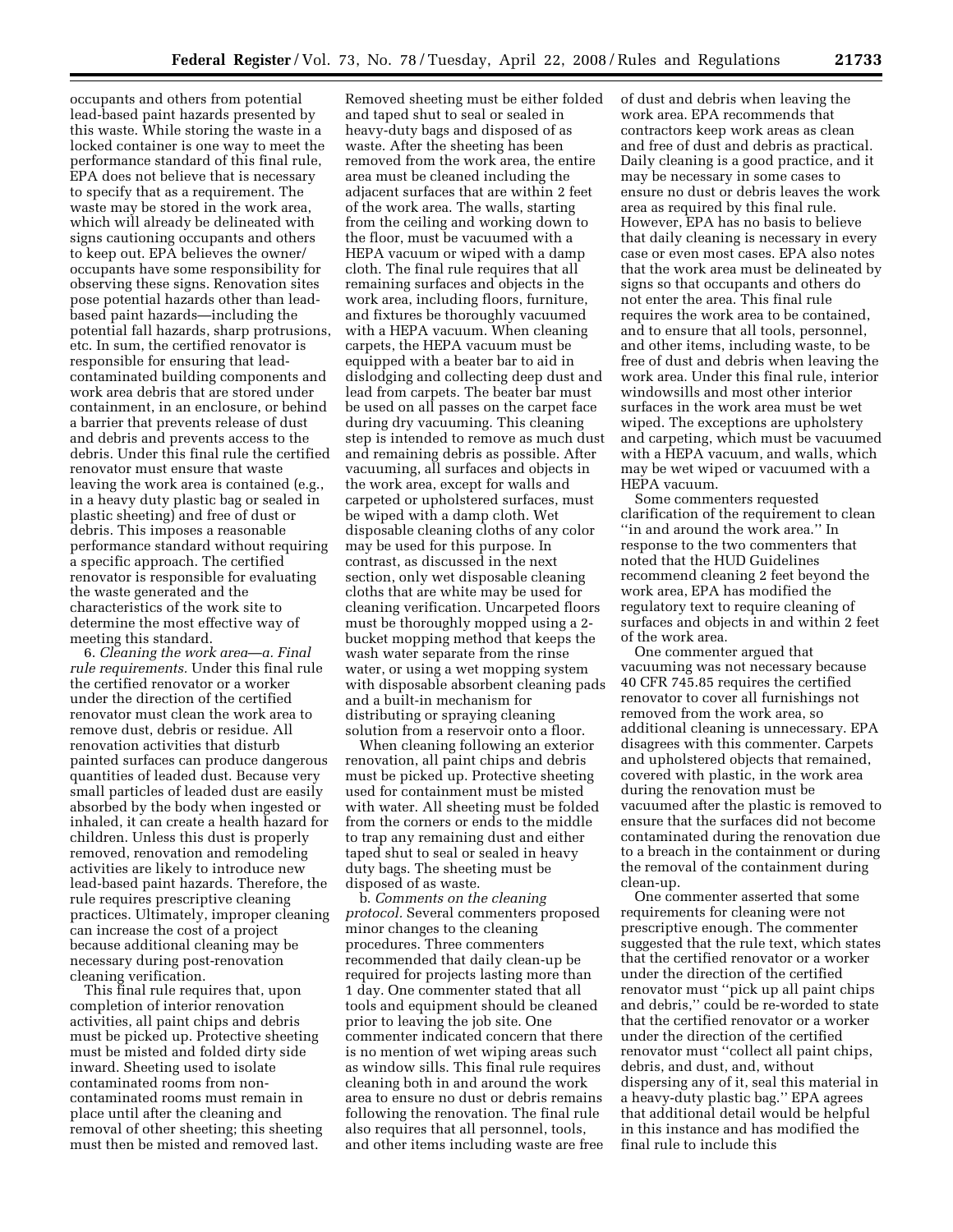recommendation, with the exception of dust, which is collected when the protective sheeting is misted and folded inward.

One commenter stated that the cleaning procedures were excessive and problematic. This commenter asserted that the two-bucket mopping system is inappropriate for some floor types such as wood floors for which excessive water could damage the floor. The commenter suggested that EPA allow a cleaning method employing a dry or damp cloth, or any other specified methodology, to be used in order to achieve a no dust or debris level of cleaning. Three commenters asserted that EPA's definition of wet mopping system was too specific. One commenter stated that to include ''a long handle, a mop head...'' in the description of the wet mopping system is too prescriptive and favors a particular model of commercial product. EPA understands that the two bucket mopping system may not be appropriate for all floor types due to the quantity of water involved. However, the HUD Guidelines recommend and the Dust Study demonstrates that wet cleaning is best able to achieve desired results. This final rule allows for the use of a wet mopping system instead of the two bucket system for the cleaning of flooring. EPA has included a definition of a wet mopping system in order to allow the regulated community to use such a system in place of the traditional two-bucket mop method. EPA's Electrostatic Cloth and Wet Cloth Field Study in Residential Housing study (''Disposable Cleaning Cloth Study''), discussed in more detail in Unit IV.E.2. of the 2006 Proposal, indicates that a wet mopping system is an effective method for cleaning up leaded dust (Ref. 37). EPA believes that allowing the use of a wet mopping system like those widely available in a variety of stores should alleviate concerns regarding the quantity of water used in the cleanup. In addition, EPA disagrees that the description of a wet mopping system favors a particular model of commercial product. Rather, it generally describes any number of wet mopping systems widely available in most stores. However, to alleviate concerns that a particular model of commercial product is preferred, EPA has added the phrase ''or a method of equivalent efficacy'' to the end of the definition of ''wet mopping system.''

One commenter recommended that instead of referencing a two bucket method, EPA should consider simply stating that a method be used that keeps the wash water separate from the rinse water. EPA agrees and has revised the

regulatory text to specify a method that keeps wash water separate from rinse water, giving as an example the two bucket method.

One commenter questioned the requirement to vacuum underneath a rug or carpet where feasible. The commenter suggested that EPA clarify that this does not include permanently affixed wall-to-wall carpeting. The commenter notes that it is highly unlikely that the renovation or remodeling activity conducted in a carpeted room would have created the dust embedded underneath both the layer of plastic sheeting and the installed carpeting. EPA agrees with this commenter. EPA did not intend to require vacuuming beneath permanently affixed carpets, i.e., wall to wall carpeting, but rather that removable rugs should be removed and the area beneath vacuumed. However, small, movable, area rugs should be removed from the work area prior to the renovation and the floor beneath would be cleaned as required under this final rule. Therefore, in response to this commenter, EPA has deleted the requirement to vacuum beneath rugs where feasible.

One commenter recommended four options for cleaning carpets: Removing the carpet and pad, cleaning the underlying flooring, then replacing the carpet and pad; shampooing the carpet using a vacuum attachment that removes the suds; steam cleaning the carpet using a vacuum attachment that removes the moisture; or HEPA filtered vacuuming. This final rule seeks to minimize the introduction of lead-based paint hazards to carpeted floors by requiring the certified renovator to cover the floor of the work area with plastic sheeting, carefully clean up and remove the plastic sheeting following work, and thoroughly vacuum the carpet using a HEPA vacuum with a beater bar. EPA believes this containment and cleanup protocol will minimize exposure to lead-based paint hazards created during renovation activities. EPA does not believe a renovation contractor should be responsible for removing and replacing carpet in a home when such a requirement was not within the scope of the renovation project. Also, in contrast to the effectiveness of using a HEPA on carpets, EPA does not have sufficient data on steam cleaning or shampooing to evaluate its effectiveness. Without data to demonstrate the effectiveness of shampooing or steam cleaning carpets EPA is not prepared to require these methods be used in lieu of vacuuming with a HEPA vacuum. EPA further notes that the HUD lead-safe Housing Rule

only requires HEPA vacuuming, not steam cleaning or shampooing.

c. *Vacuums equipped with HEPA filters.* Given that the HUD Guidelines recommend the use of HEPA vacuums and the OSHA Lead in Construction standard requires that vacuums be equipped with HEPA filters where vacuums are used, EPA proposed requiring the use of HEPA vacuums in its proposed work practices. Nonetheless, EPA requested comment on whether the rule should allow the use of vacuums other than vacuums equipped with HEPA filters given. Specifically, EPA requested comment on whether there are other vacuums that have the same efficiency at capturing the smaller lead particles as HEPAequipped vacuums, along with any data that would support this performance equivalency and whether this performance specification is appropriate for leaded dust cleanup.

i. *Background.* HEPA filters were first developed by the U.S. Atomic Energy Commission during World War II to capture microscopic radioactive particles that existing filters could not remove. HEPA filters have the ability to capture particles of 0.3 microns with 99.97% efficiency. Particles both larger and smaller than 0.3 microns are easier to catch. Thus, HEPA filters capture those particles at 100%. Available information indicates that lead particles generated by renovation activities range in size from over 20 microns to 0.3 microns or less (Ref. 38).

OSHA recently completed a public review of their Lead in Construction standard (Ref. 39). OSHA concluded that the principal concerns regarding HEPA vacuums (i.e., cost and availability) have been significantly reduced since the standard was established in 1994. HEPA vacuum cleaners have an increased presence in the marketplace and their cost has decreased significantly. Therefore, OSHA continues to require the use of HEPA vacuums in work subject to the Lead in Construction Standard.

ii. *Final rule requirements.* Vacuums used as part of the work practices being finalized in this final rule must be HEPA vacuums, which are to be used and emptied in a manner that minimizes the reentry of lead into the workplace. The term "HEPA vacuum" is defined as a vacuum which has been designed with a HEPA filter as the last filtration stage. A HEPA filter is a filter that is capable of capturing particles of 0.3 microns with 99.97% efficiency. The vacuum cleaner must be designed so that all the air drawn into the machine is expelled through the filter with none of the air leaking past it.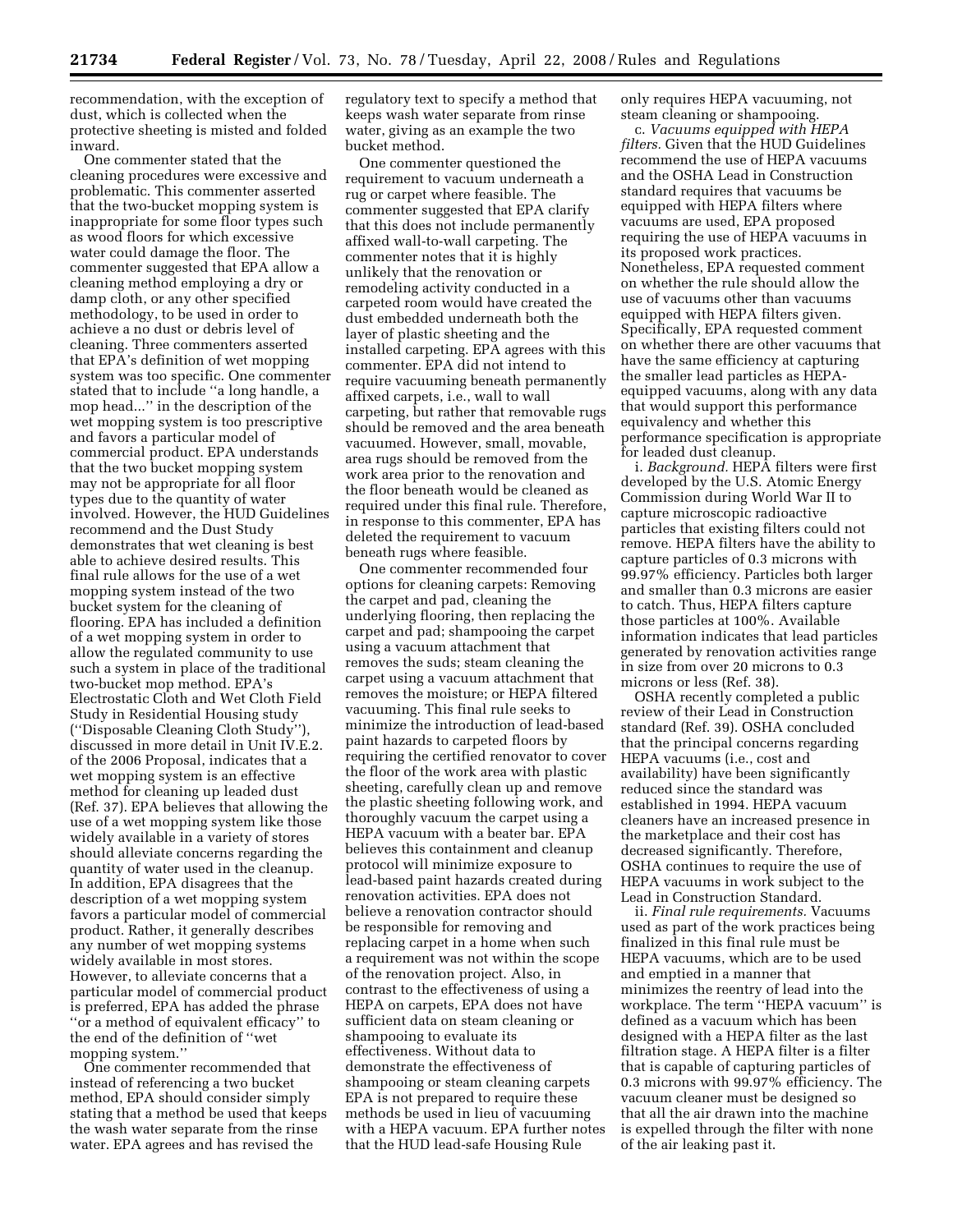iii. *Comments*. Many commenters supported the use of HEPA vacuums. Some of these commenters supported the requirement that they be used because they are also required by the OSHA Lead in Construction standard. One commenter noted that the price of HEPA vacuums had decreased and were no longer significantly more expensive than non-HEPA vacuums.

Another commenter cited the Dust Study, the NAHB Lead Safe Work Practices Survey, and several other studies as supporting the conclusion that lead-safe work practices and modified lead-safe work practices, along with a two-step or three-step cleaning process using a HEPA-equipped vacuum and wet washing, greatly reduce dust lead levels and should be regarded as best management practices for renovation jobs. The commenter notes that the NAHB study found significant reductions in loading levels after cleanup using HEPA-equipped vacuum and then either wet washing or using a wet disposable cleaning cloth mop.

One commenter contended that HEPA vacuums with beater bars were not currently available on the market at the time comments were submitted. However, EPA has been able to identify commercial vacuum manufacturers as well as department store brands that currently offer HEPA vacuums with beater bar attachments.

Several commenters noted that vacuum cleaners other than HEPA vacuums were effective at removing lead dust. They cited several papers which they asserted support their conclusion, including *Comparison of Home Lead Dust Reduction Techniques on Hard Surfaces: The New Jersey Assessment of Cleaning Techniques Trial* (2002) by Rich, *et al* (Ref. 40), a study by the California Department of Health Services (Ref. 41) which the commenter contends concluded that some non-HEPA vacuums performed better than the HEPA units tested, *Comparison of Techniques to Reduce Residential Lead Dust on Carpet and Upholstery: The New Jersey Assessment of Cleaning Techniques Trial* (2002) by Yiin, *et al* (Ref. 42), and *Effectiveness of Clean up Techniques for Leaded Paint Dust* (1992) by the Canadian Mortgage and Housing Corporation (Ref. 43).

The commenter that cited the Rich, *et al* paper contended that the authors found no clear difference between the efficacy of HEPA and non-HEPA vacuums on hard surfaces (non-carpeted floors, windowsills, and window troughs), and found that non-HEPA vacuums appeared more efficient in removing particles on uncarpeted floors, which are the hard surfaces that may

best reflect exposure to children. One commenter stated that given the research literature demonstrates that there is no performance difference in lead dust removal, EPA should allow cleanup with either a HEPA or non-HEPA vacuum. Another commenter contended that a vacuum cleaner retrofitted with a HEPA filter rather than a HEPA vacuum should be required to be used as part of the work practices.

EPA disagrees with the commenters who state that the literature does not demonstrate a difference between HEPA vacuums and non-HEPA vacuums. In the Yiin, *et al* study, the authors stated that for carpets, data from the ''[Environmental and Occupational Health Sciences Institute] vacuum sampling method showed a significant reduction (50.6%,  $p = 0.014$ ) in mean lead loading for cleaning using the HEPA vacuum cleaner but did not result in a significant difference (14.0% reduction) for cleaning using the non-HEPA vacuum cleaner.'' They also note that when they used wipe sampling ''the results indicated that neither of the cleaning methods yielded a significant reduction in lead loading.'' EPA believes the results from the wipe sampling method is less useful because as discussed in Unit III.E.8.iv. of this preamble, the Agency believes that wipe sampling on carpets is not a reliable indicator of the lead-based paint dust in the carpet. The authors report that in their study non-HEPA vacuums were more effective than HEPA vacuums on upholstery but note ''[t]he reduced efficiency of the HEPA vacuum cleaner in cleaning upholstery [as compared to carpets] may be, at least partially, due to the lower pre-cleaning dust lead level and the smaller sample data set for the HEPA vacuum cleaner than for the non-HEPA vacuum cleaner.''

In the Rich, *et al* study, the authors noted that ''On windowsills, the HEPA vacuum cleaner produced 22% (95% CI, 11-32%) larger reductions than the non-HEPA vacuum cleaner, and on the window troughs it produced 16% (95% CI, -4 to 33%) larger reductions than the non-HEPA vacuum cleaner.'' Not only were the percent reductions greater, the post-cleaning geometric mean lead loadings for the experiments in which the HEPA vacuums were used was lower than the post-geometric mean lead loadings for the experiments in which the non-HEPA vacuums were used. On hard floors, the authors reported that the non-HEPA vacuum removed the largest quantities of leadbased paint dust. They note that this may be due in part to the fact that the initial loadings were higher where the non-HEPA vacuums were used (Pre-

cleaning geometric mean lead loadings were 200 and 155  $\mu$ g/ft<sup>2</sup> for the two types of experiments where non-HEPA vacuum were used) as compared to the lead loadings for the experiments in which the HEPA vacuum was used (Precleaning geometric mean lead loading of 100 µg/ft2). However, the post-cleaning geometric mean lead loading for the experiments in which the HEPA vacuum was used was lower than for either of the two types of experiments where non-HEPA vacuums were used. The post-cleaning geometric mean lead loading was lower for each set of experiments in which the HEPA vacuum was used. In considering these data, EPA believes that the data on the post-cleaning lead loadings are particularly important. In assessing the performance of cleaning methods, it is not only the percent reduction that is important but also the ability to clean down to very low levels. Several studies have demonstrated that reducing lead loadings from relatively high levels to about 100 ug/ft<sup>2</sup> is more readily accomplished than reductions below 100 ug/ft2 and becomes progressively harder at lower levels (Ref. 44).

One commenter stated that EPA did not have sufficient evidence showing that HEPA vacuums are significantly better at removing lead dust than non-HEPA vacuums and cited a Canadian Mortgage and Housing Corporation study from 1992 (Ref. 43). That study was a laboratory study done in a dynamic chamber under controlled conditions and used simulated lead dust. Lead stearate, a compound not typically used in lead-based paint, was used to spike the construction dust used in the experiments. This study has various limitations. It focused on how much of the quantity of leaded dust applied to a surface was present in the vacuum bag after vacuuming. There was no assessment of the size of the dust particles collected. Most importantly, the study did not measure the quantity of leaded dust that remained on the floor. Without this data, the efficacy of the non-HEPA vacuums cannot be assessed. In addition, the study is not very informative as to what will occur under real world conditions.

Two years later, the same group (Ref. 45) studied 20 test rooms where they produced lead-containing dust by power sanding walls of known lead levels. Four cleaning methods were used, of which only two produced acceptable results. The two cleaning methods that did not produce acceptable clean-ups were: (1) Dry sweeping the floor with a corn broom followed by vacuuming with a utility vacuum; and  $(2)$ vacuuming the floor with a household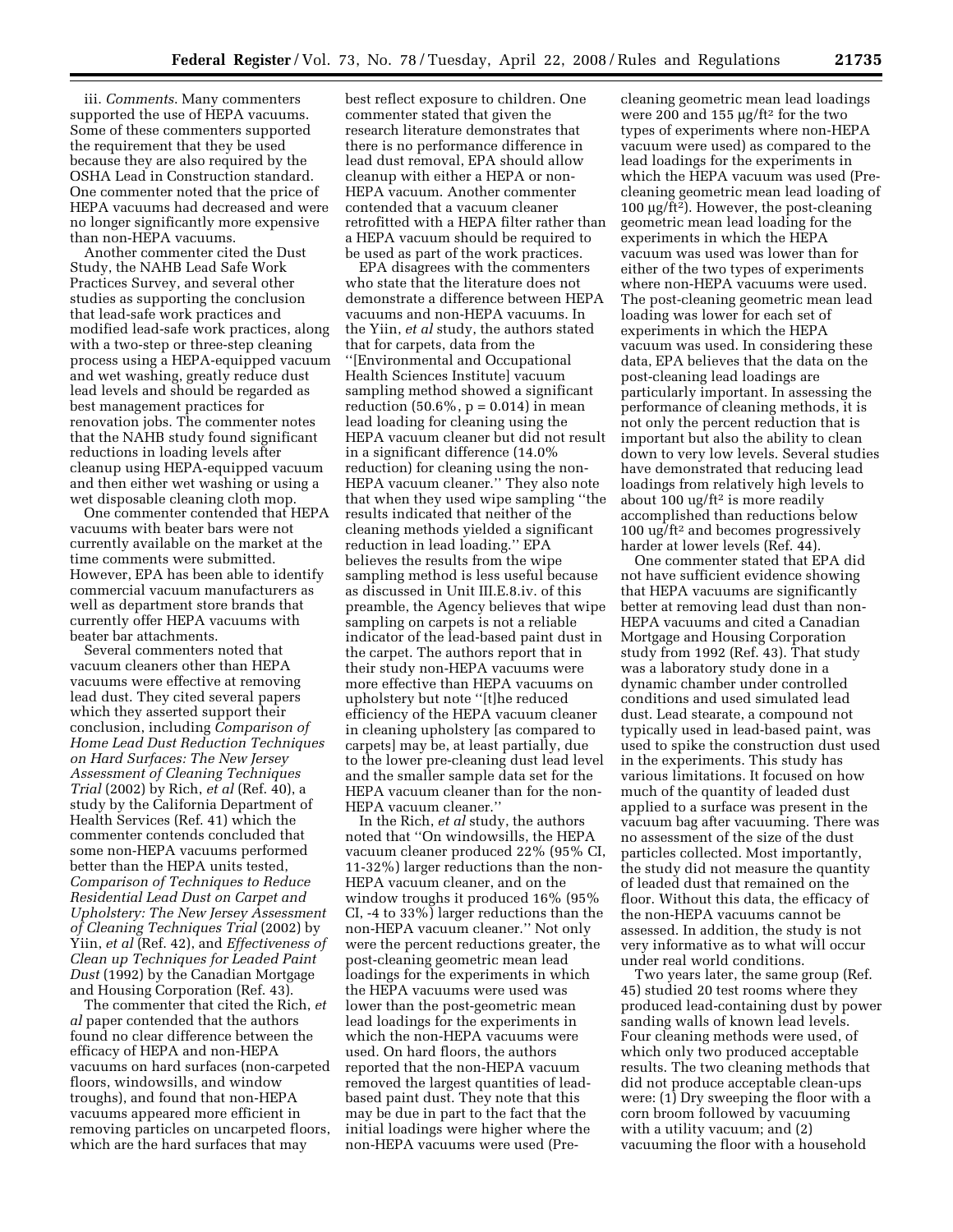vacuum cleaner followed by wet mopping with a commercial household cleaner. The other two methods that achieved clean-ups resulting in floors that passed dust clearance testing were: (3) vacuuming the floor with a utility vacuum followed by wet mopping with a 2% solution of a commercial leadcleaning product, followed by a rinse with clean water; and (4) vacuuming with a HEPA vacuum, followed by wet mopping with trisodium phosphate, followed by a clean water rinse, followed by more vacuuming with a HEPA vacuum. The report concludes that ''. . .Cleaning Methods 1 and 2 were inadequate to meet the cleanliness criteria. . .'' Later it states ''Cleaning Methods 3 and 4 did meet both the current and proposed HUD criteria.''

The same commenter also referred to a report submitted to HUD by the California Department of Health Services (Ref. 41). This study evaluated a range of vacuums. The efficacy of the non-HEPA vacuums varied, particularly in comparison with the HEPA vacuums. The authors of the report did not identify the attributes of the non-HEPA vacuums that were instrumental in determining their effectiveness. At best, vacuums that were effective at picking up and retaining lead-based paint dust could be classified as high performing although there were no criteria that could be discerned on what made a high performing vacuum. The report also states that HEPA models without floor tool brushes performed poorly. This may be the case. The HEPA vacuums used in EPA's Dust Study performed adequately and all of these vacuums were equipped with flip down brushes on the floor tool.

The California report contained another finding of interest. ''Of special concern is the direct observation under the scanning electron microscope of lead dust particles dissolving on exposure to water to release large numbers of sub-micron lead particles. Although requiring further study, this effect suggests that vacuuming to remove most of the water soluble lead dust, followed by wet-washing would be the best cleaning strategy.'' The cleaning protocol in this final rule follows this strategy by requiring, for all surfaces in and around the work area except for walls, HEPA vacuuming, followed by wet wiping or wet mopping, followed by the cleaning verification protocol.

EPA has determined that the weight of the evidence provided by these studies demonstrate that the HEPA vacuums consistently removed significant quantities of lead-based paint dust and reduced lead loadings to lower levels then did other vacuums.

While there may be some vacuums cleaners that are as effective as HEPA vacuums, EPA has not been able to define quantitatively the specific attributes of those vacuums. That is, EPA is not able to identify what criteria should be used to identify vacuums that are equivalent to HEPA vacuums in performance. The authors of the studies discussed above do not state that the vacuums used are representative of all vacuums nor do they try to identify particular aspects of the non-HEPA vacuums. Thus, EPA does not believe that it can identify in this final rule what types of vacuums can be used as substitutes for HEPA-vacuums. EPA believes it would be ineffective to identify specific makes or models of vacuums (e.g., the ones used in the studies) in this final rule given how quickly manufactures change models, nor would that take into account new manufacturers.

EPA also disagrees with the commenter that suggested that vacuums that are retrofitted with a HEPA filter should be considered sufficient for purposes of this rule. These vacuums are not necessarily properly sealed or designed so that the air flow goes exclusively through the HEPA filter. EPA agrees with the commenter who stated that HEPA vacuums are vacuums which have been designed for the integral use of HEPA filters, in which the contaminated air flows through the HEPA filter in accordance with the instructions of its manufacturer and for which the performance standard for the operation of the filter is defined. EPA also agrees with those commenters that contended that the rule should contain a more-specific definition of HEPA vacuum. Accordingly, this final rule defines ''HEPA vacuum'' as a vacuum which has been designed with a HEPA filter as the last filtration stage and includes a description of what the term HEPA means. The definition of ''HEPA vacuum'' also specifies that the vacuum cleaner must be designed so that all the air drawn into the machine is expelled through the filter with none of the air leaking past it.

Furthermore, EPA agrees that OSHA's requirement that HEPA vacuums should be an important consideration in determining whether HEPA vacuums should be required to be used as part of the work practices being finalized today. Because OSHA's standard covers practically all work subject the to EPA's final Renovation, Repair, and Painting program regulations, and applies to all firms having an employee/employer relationship with few exceptions, there is no reason to create a separate standard for those firms not subject to

the OSHA standard, particularly in light of the data on the efficacy of HEPA vacuums versus non-HEPA vacuums discussed above. Even if EPA were able to define vacuums that were acceptable substitutes to HEPA vacuums, it is not clear that the benefits would outweigh the complications associated with creating an EPA standard that is different than that required by OSHA.

7. *Cleaning verification*. This final rule requires the certified renovator to use disposable cleaning cloths after cleaning both as a fine cleaning step and as verification that the containment and cleaning have sufficiently cleaned up the lead-paint dust created by the renovation activity. Cleaning verification's usefulness is based on the combination of its fine cleaning properties and the fact that it provides feed-back to the certified renovator on the effectiveness of the cleaning. Cleaning verification is an important component of the work practices set forth in this rule and contributes to the effectiveness of the combination of training, containment, cleaning and verification at minimizing exposure to lead-based paint hazards created during renovation, remodeling and painting activities.

a. *Background.* As described in greater detail in Unit IV.E.2. of the preamble to the 2006 Proposal (Ref. 3), EPA began looking for an alternative to dust clearance sampling that would be quick, inexpensive, reliable, and easy to perform. EPA believed that a verification method was needed because studies have consistently shown that interior visual clearance resulted in a high percentage of false negatives, that is falsely indicating that lead loadings were below the standards used. This occurred even when using a clearance standard of 100 µg/ft<sup>2</sup>.

i. *Disposable Cleaning Cloth Study.*  The Disposable Cleaning Cloth Study used commercially available disposable cleaning cloths to determine whether variations of a ''white glove'' test could serve as an effective alternative (Ref. 37). White disposable wet and dry cleaning cloths were used to wipe windowsills and wipe floors, then they were examined to determine whether dust was visible on the cloth. This determination was made by visually comparing the cloth to a photographic standard that EPA developed to correlate to a level of contamination that is at or below the dust-lead hazard standard in 40 CFR 745.65(b). Cloths that matched or were lighter than the photographic standard were considered to have achieved ''white glove.'' This series of studies found that on uncarpeted floors, 91.5% of the surfaces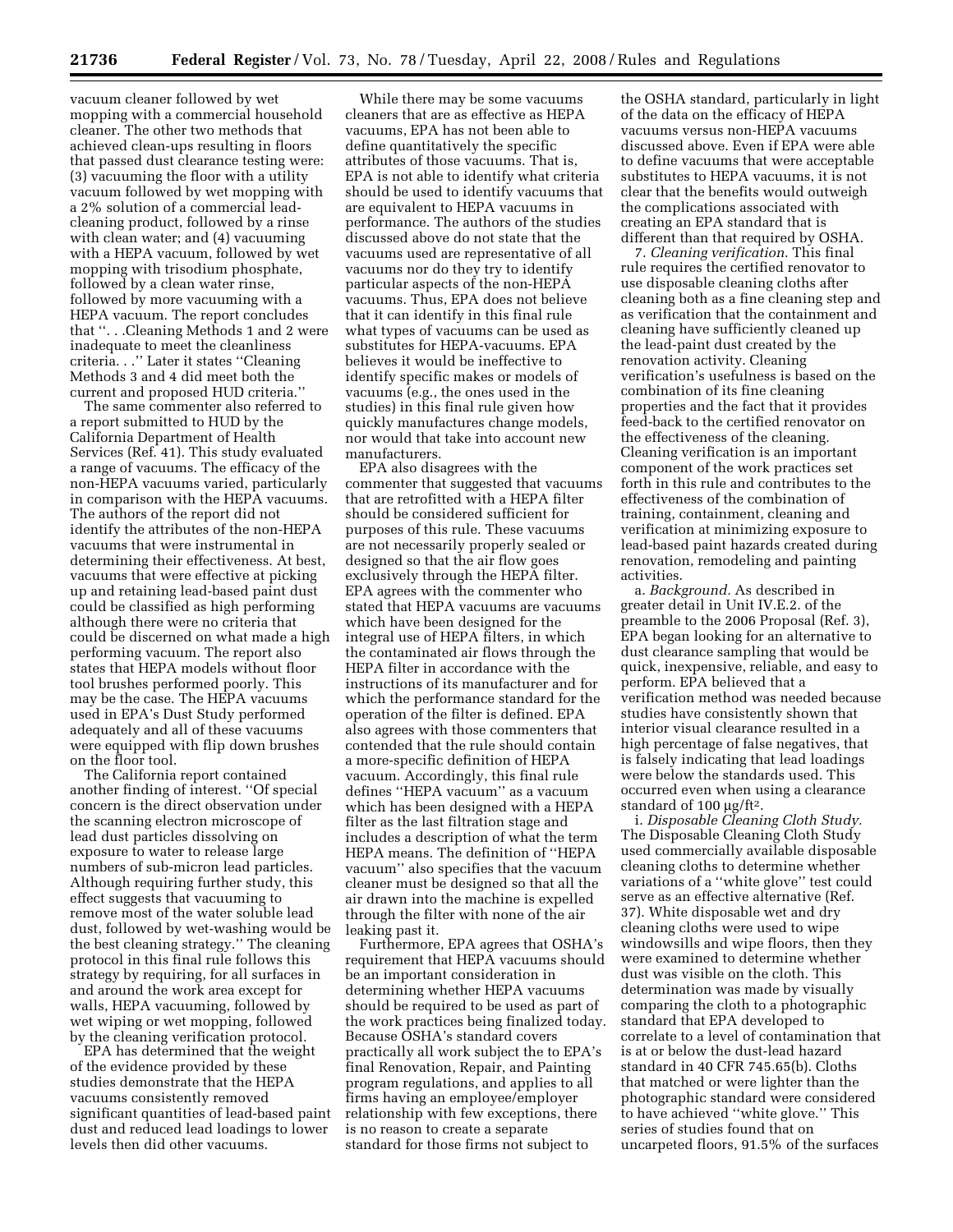that achieved ''white glove'' using only dry cloths were confirmed by dust wipe sampling to be below the dust lead hazard standard for floors, while 97.3% of the floors that achieved ''white glove'' using only wet cloths were also below the hazard standard. In addition, 10 of the 11 floors where ''white glove'' was not achieved using dry cloths, and 20 of the 21 floors where ''white glove'' was not achieved using wet cloths, were nonetheless below the dust lead hazard standard. There were very few instances where ''white glove'' was achieved but the dust lead level was above the dust lead hazard standard. Thus, the study showed that for floors, the white glove test results were biased towards false positives. Windowsills were also tested. For the dry cloth protocol, 96.4% of the sills that achieved ''white glove'' were also confirmed by dust wipe sampling to be below the dust lead hazard standard for windowsills, and the one sill that did not achieve ''white glove'' was also below the standard. For the wet cloth protocol, all of the sills that achieved ''white glove'' were also below the dust lead hazard standard, as were the four sills that did not reach ''white glove.''

Based on the results of the Disposable Cleaning Cloth Study, the 2006 Proposal included for interior renovations, as part of the work practices, a post-renovation cleaning verification process that would follow the visual inspection and cleaning. Cleaning verification would consist of wiping the interior windowsills and uncarpeted floors with wet disposable cleaning cloths and, if necessary dry disposable cleaning cloths, and comparing each to a cleaning verification card developed and distributed by EPA.

ii. *The Dust Study.* The Dust Study (Ref. 17), which is described elsewhere in this preamble, assessed the proposed work practices. As one component of the proposed work practices, the cleaning verification was evaluated in the Dust Study. It should be noted that the Dust Study was not designed specifically to evaluate the cleaning verification in isolation of the rest of the work practices. Unlike the earlier Disposable Cleaning Cloth Study that was intended to test the effectiveness of the use of the ''white glove'' test in isolation, the Dust Study was meant to evaluate the effectiveness of the proposed work practices, including cleaning verification. Unlike the earlier Disposable Cleaning Cloth Study, the Dust Study involved actual renovations performed by local renovation contractors who received instruction in how to perform cleaning verification and then were left alone to determine

whether cleaning cloths matched or were lighter than the cleaning verification card. In order to maximize the information collected about cleaning verification in the Dust Study, cleaning verification was conducted after each experiment, not just those experiments that were being conducted in accordance with the proposed rule requirements for containment and cleaning.

One of the Dust Study conclusions was that cleaning verification resulted in decreases in lead levels, but was not always accurate in identifying the presence of levels above EPA dust lead hazard standards for floors and sills. This refers to the experiments involving power planing and high temperature heat guns. An examination of the cleaning verification data in the study shows that, if power planing and high temperature heat gun experiments are excluded, the values for post-renovation cleaning verification when the proposed rule work practices were used were at or below the regulatory hazard standard for floors, often significantly below the regulatory hazard standard. These results were similar for windowsills. Excluding power planing and high temperature heat gun experiments, all of the post-renovation cleaning verification windowsill sample averages for experiments conducted in accordance with the proposed rule requirements were below the regulatory dust lead hazard standard for windowsills. In addition, 26 of the 30 other experiments (using only some elements of the proposed containment and cleaning requirements) not involving power planing or high temperature heat guns had post-renovation cleaning verification sill sample averages well below the hazard standards.

b. *Cleaning verification as an alternative to clearance testing.* In determining whether cleaning verification could be seen as a qualitative alternative to clearance testing, EPA considered both the Disposable Cleaning Cloth Study and the Dust Study. Even though the Disposable Cleaning Cloth Study showed that the cleaning verification cloths that reached ''white glove'' were approximately 91% to 97% likely to be below the regulatory hazard standard, EPA believes the greater variability seen in the Dust Study, particularly in the experiments where the complete suite of proposed work practices were not used does not support the characterization of cleaning verification as a direct substitute for clearance testing. Cleaning verification, when used apart from the other work practices, is not as reliable a test for determining whether the

hazard standard has been achieved as clearance testing. However, the Dust Study supports the validity of cleaning verification as an effective component of the work practices. The cleaning and feedback aspects of cleaning verification are important to its contribution to the effectiveness of the work practices.

c. *Final rule requirements*. Based on a review of the Dust Study and the Disposable Cleaning Cloth Study, EPA concluded that if the practices prohibited in this final rule are avoided and the required work practices are followed, then cleaning verification is an effective component of the work practices. EPA believes that the suite of work practices as a whole are effective at addressing the lead-paint dust that is generated during renovation, repair, and painting preparation activities. Therefore, the final rule does not require dust clearance sampling after any renovations, nor does it allow the signs delineating the work area to be removed based solely on the results of a visual inspection. The final rule does require a certified renovator to perform a visual inspection to determine whether dust, debris, or residue is still present in the work area, and, if these conditions exist, they must be eliminated by re-cleaning and another visual inspection must be performed. In addition, the rule requires that after an interior work area passes the visual inspection, the cleaning of each windowsill and uncarpeted floor within the work area must be verified, as explained below. After an exterior work area passes the visual inspection, the renovation has been properly completed. In response to one commenter who was concerned about the dust that could collect on exterior windowsills during exterior projects, the final rule clarifies that the visual inspection must confirm that no dust, debris or residue remains on surfaces in and below the work area, including windowsills and the ground.

For interior renovations, after the work area has been cleaned and has passed a visual inspection, a certified renovator must wipe each interior windowsill in the work area with a wet disposable cleaning cloth and compare the cloth to a cleaning verification card developed by EPA. If the cloth matches or is lighter than the image on the card, that windowsill has passed the postrenovation cleaning verification. If the cloth is darker than the image on the card, that windowsill must be recleaned in accordance with § 745.85(a)(5)(ii)(B) and (C) and the certified renovator must wipe that windowsill with a new wet cloth, or the same one folded so that an unused surface is exposed, and compare it to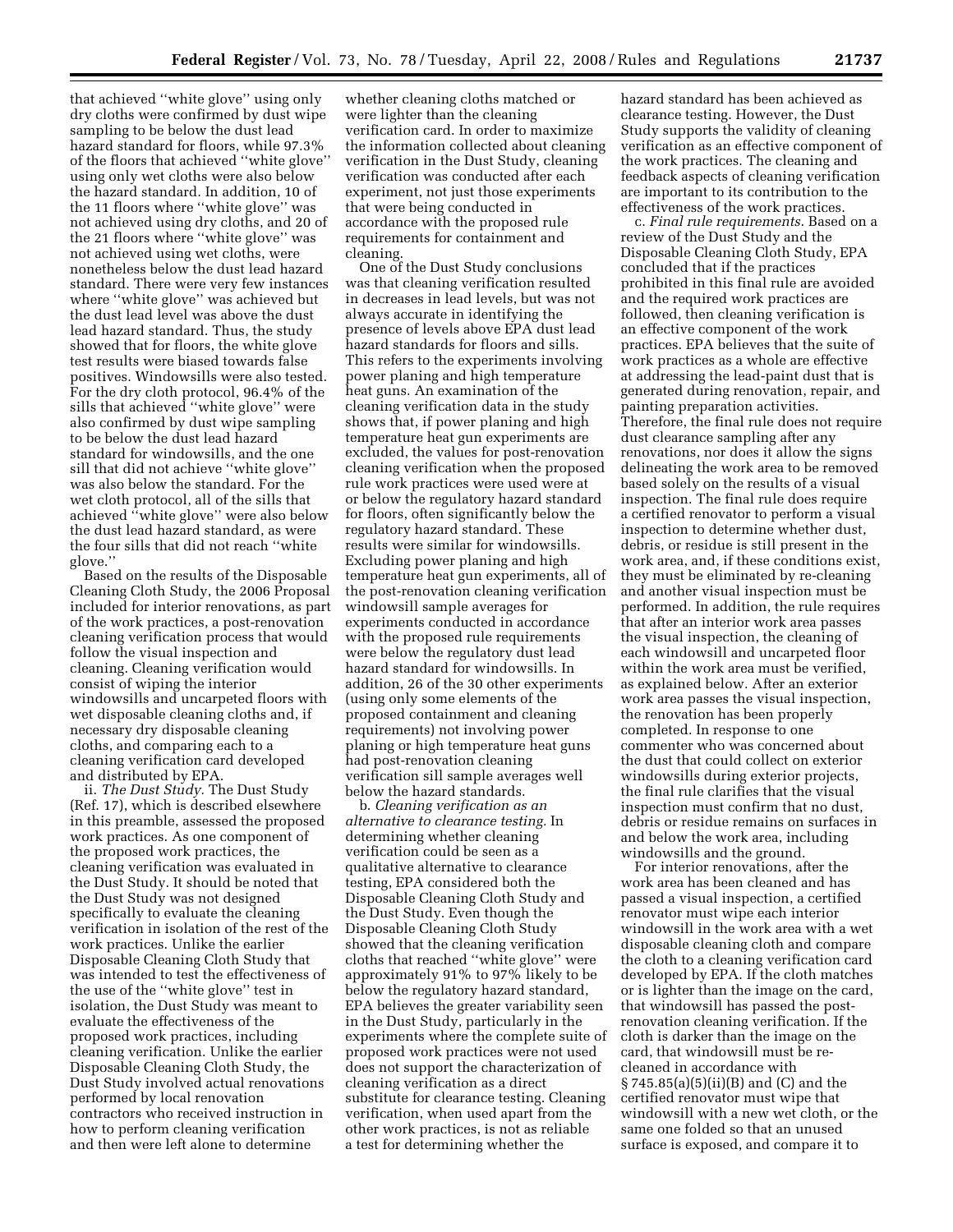the cleaning verification card. If the cloth matches or is lighter than the card, that windowsill has passed. If not, the certified renovator must then wait for one hour after the surface was wiped with the second wet cleaning verification cloth or until the surface has dried, whichever is longer. Then, the certified renovator must wipe the windowsill with a dry disposable cleaning cloth. Based on the Dust Study, EPA concluded that this process need not be repeated after the first dry cloth. At that point, that windowsill has passed the post-renovation cleaning verification process. Each windowsill in the work area must pass the postrenovation cleaning verification process.

The cleaning verification protocol in the final rule is similar to what was in 2006 Proposal. By not requiring the surface to be re-cleaned after the second wet wipe and by ending the cleaning verification process after one dry cloth, this final rule is different from the Proposal. The 2006 Proposal required that the dry cloths be used until one passed verification (i.e., reached ''white glove''). EPA's final rule does not require more than one dry cloth because only 3 experiments out of the 60 performed in the Dust Study failed the second wet cloth. None of these 3 experiments were performed in accordance with the requirements of this final rule; all experiments performed in accordance with the requirements of this final rule passed after either the first or second wet cloth. Based on the Dust Study, it is unlikely that dust containing lead will remain in excess of the hazard standard following two wet and one dry wipes; however EPA is concerned about the possibility of requiring potentially indefinite cleaning by renovation contractors, with the potential of making them responsible for cleaning up pre-existing dirt or grime, whether leadcontaminated or not.

After the windowsills in the work area have passed the post-renovation cleaning verification, a certified renovator must proceed with the cleaning verification process for the floors and countertops in the work area. A certified renovator must wipe no more than 40 ft<sup>2</sup> of floor or countertop area at a time with a wet disposable cleaning cloth. For floors, the renovator must use an application device consisting of a long handle and a head to which a wet disposable cleaning cloth is attached. If the floor and countertop surfaces in the work area exceed 40 ft2, the certified renovator must divide the surfaces into sections, each section being no more than 40 ft2, and perform the post-renovation

cleaning verification on each section separately. If the wet cloth used to wipe a particular section of surface matches or is lighter than the image on the cleaning verification card, that section has passed the post-renovation cleaning verification. If, however, on the first wiping of a section of the surface, the wet cloth does not match and is darker than the image on the cleaning verification card, the surface of that section must be re-cleaned in accordance with § 745.85(a)(5)(ii)(B) and (C). After re-cleaning, the certified renovator must wipe that section of the surface again using a new wet disposable cleaning cloth. If the second wet cloth matches or is lighter than the image on the cleaning verification card, that section of the floor has passed. If the second wet cloth does not match and is darker than the image on the verification card, the certified renovator must wait for 1 hour or until the surface has dried, whichever is longer. Then, the certified renovator must wipe each of those 40 ft2 sections of the floor or countertop surfaces that did not achieve post-renovation cleaning verification using the wet cloths with a dry disposable cleaning cloth. On floors, this wiping must also be performed using an application device with a long handle and a head to which the dry cloth is attached. At that point, the floors and countertops have passed the post-renovation cleaning verification process and the warning signs may be removed.

In finalizing the work practices in this final rule, EPA has taken into consideration safety, reliability and effectiveness. EPA has concluded that these work practices, including cleaning verification, are an effective and reliable method for minimizing exposure to lead-based paint hazards created by the renovation, both during and after the renovation.

d. *Comments.* EPA received many comments on cleaning verification. The majority of the comments supported the use of dust wipe clearance testing and did not consider cleaning verification as a suitable substitute. Some of these commenters supported the use of dust wipe clearance testing for purposes of clearance. Some commenters did not support either dust wipe clearance testing or cleaning verification; they contended that visual inspection alone was sufficient and that dust clearance testing is too costly. Others questioned whether cleaning verification had been demonstrated to be valid, reliable, and effective in establishing that the work area had been adequately cleaned or that the clearance standards were met. Some contended that the cleaning

verification method showed promise, but should be subjected to additional testing, including field trials, to demonstrate its effectiveness when used by certified renovators. A minority of commenters supported the use of cleaning verification. Some supported its use rather than dust wipe-clearance testing and clearance, particularly given that renovations are not intended to remove lead-based paint. Some supported cleaning verification because it is faster, easier to implement, and less expensive than clearance testing.

i. *Cleaning verification is not a substitute for clearance testing.* Many commenters contended that cleaning verification is not a substitute technology for dust-wipe clearance testing and should not be used in this manner. EPA agrees with the commenters. As discussed in Unit III.E.8.b., based on a careful consideration of the Disposable Cleaning Cloth Study and the Dust Study, EPA has concluded that, in itself, cleaning verification should not be used as a substitute for dust wipe clearance testing.

ii. *Dust clearance testing and clearance.* Many commenters asserted that the rule should require dust clearance testing instead of the cleaning verification. Some further contended that dust clearance testing is the only proven method for verifying lead dust levels. Others supported the use of dust wipe clearance testing for purposes of clearance for the renovation. One commenter noted that even when dust clearance testing is performed it is not uncommon for clearance to be conducted up to three times on a home to make sure that lead levels are sufficiently low. Some commenters suggested that cleaning verification be used as a screen before dust clearance testing. Other commenters contended that dust clearance testing should not be required because it is expensive and time consuming and is an obstacle to completing the renovation job. Other commenters contended that dust clearance testing has been done in some jurisdictions quickly and relatively inexpensively. A few commenters contended that EPA should not require dust clearance testing because there is a difference between abatement, which is intended to eliminate lead-based paint hazards, and renovations in which the focus should be to not create any new lead-based paint hazards. Some commenters asserted that dust clearance testing should not be required because this would result in the renovator being responsible for existing lead-based paint hazards. One commenter used the example of a window replacement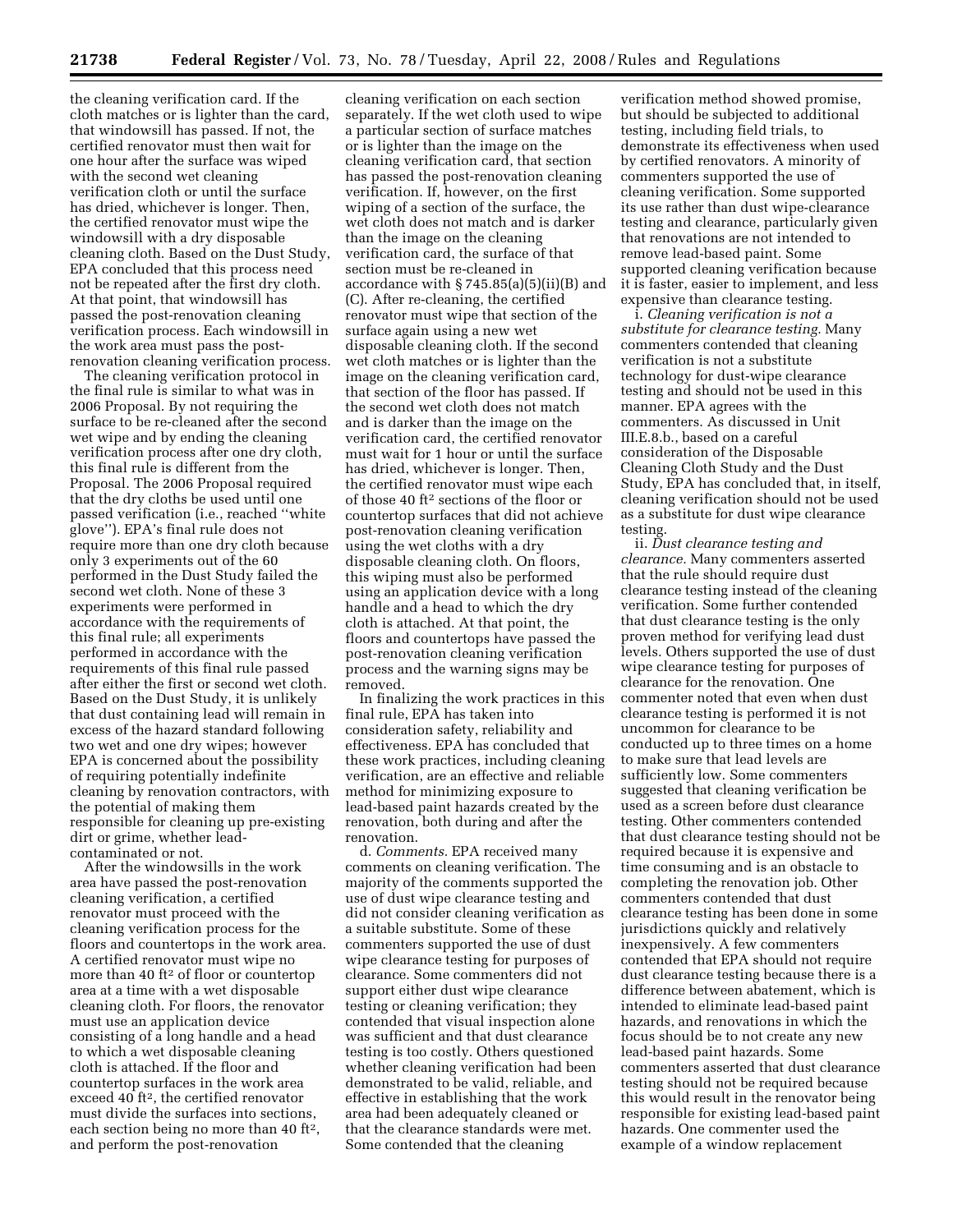project to illustrate this point. The commenter argued that, where the floor in the work area is in poor condition but outside the scope of the renovation contract, the window replacement contractor should not be responsible for making sure the floor passes a clearance standard, which may not be possible without modifying the floor.

EPA disagrees that dust clearance testing and clearance should be components of the renovation activities subject to this final rule. Dust clearance testing is used in abatement to determine whether lead-based paint hazards have been eliminated. This test is part of a specific process that involves a specialized work force (e.g., inspector, risk-assessor), typically removal of residents, and modifications to the housing in some instances to eliminate lead-based hazards (e.g., removing carpet or refinishing or sealing uncarpeted floors). Dust clearance testing is needed to determine if leadbased paint hazards have been eliminated and residents can re-occupy a house and not be exposed to leadbased paint hazards. As noted by a commenter, a home may require clearance testing be conducted up to three times before the home is determined to be free of lead-based paint hazards and it may require that floors be refinished or that carpets be replaced.

The Disposal Cleaning Cloth Study showed that wet wipes can pick up accumulated grime from floors. Applying this to the renovation context, if EPA were to require clearance, renovators might be held responsible for cleaning up pre-existing lead dust hazards that had accumulated in the grime on the floor.Based on the Dust Study, EPA has determined that all of the leaded dust generated by the renovation will have been cleaned up by two wet wipes followed by one dry wipe, where necessary. EPA is concerned about the possibility of requiring potentially indefinite cleaning by renovation contractors, with the potential of making them responsible for cleaning up pre-existing dirt or grime, whether lead-contaminated or not. Even assuming EPA has authority to require replacement of carpets and floors under some circumstances as part of a renovation project, EPA does not think as a policy matter that such an approach in which pre-existing hazards must be eliminated is appropriate. It could fundamentally change the scope of a renovation job. The time and cost of conducting clearance testing and achieving clearance is an acceptable part of the time and cost of conducting the abatement given the goal of an

abatement, the range of activities that are inherent in an abatement, and the activities that are required to be conducted to achieve clearance. Given the effectiveness of the work practices being finalized in this rulemaking, including the role of cleaning verification in minimizing exposure to lead-based paint dust generated during renovations, dust clearance testing does not provide the added value to balance the time and effort and the cost to home and building owners associated with requiring this additional step to the work practices.

As discussed in Unit II.A.6.b., there are many differences between renovations and abatements. Renovations are different from abatements in intent, implementation, type of workforce, workforce makeup, funding, and goal. Renovations are focused not on eliminating lead-based paint hazards, but rather on making repairs or improvements to a building. The vast majority of abatements are either done with funding from HUD and/or a State or local government. In addition, residents are not typically present in a residence during an abatement while they are typically present in a residence during a renovation. Thus, the purpose of dust wipe clearance testing and clearance would necessarily be different if it were used in a renovation than in an abatement. For abatements, clearance testing and clearance are used to minimize potential exposure by eliminating lead-based paint hazards after completion of the job. Clearance acts as the means to ensure that minimization and signal the end of the job. For renovations, given the presence of residents, the concern is for potential exposure both during and after the job. Dust clearance testing and clearance would only address the second part of the exposure equation. Thus, dust clearance testing conducted after renovation activities have been completed would not provide the equivalent determination of potential exposure that it does for abatement. EPA has considered this difference as one factor in its determination that given the effectiveness of the work practices being finalized in this rulemaking, including the role of cleaning verification in minimizing exposure to lead-based paint dust generated during renovations, dust clearance testing does not provide the added value to balance the time and effort and the cost to home and building owners associated with requiring this additional step to the work practices.

Although renovators should be required to address lead-based paint dust generated by renovation activities,

the Agency is not requiring renovators to take the actions required under the abatement rules to achieve clearance for lead-based paint dust not associated with the renovation and to address housing conditions not associated with the renovation.

EPA agrees that having dust wipe samples collected by a qualified person and analyzed by a qualified laboratory is an effective way to determine the quantity of lead in dust remaining after a renovation activity, but it would not necessarily show that the dust was due to the specific renovation activity. EPA also notes that in addition to providing a numerical value, dust clearance testing costs more than cleaning verification and takes longer to produce results. Results can take from 24 to 48 hours or longer and cleaning, sampling and analysis may have to be repeated depending upon the initial results. During this period, the warning signs delineating the work area would need to be maintained to protect occupants and others from the risk of exposure to leadbased paint hazards created by the renovation. Thus, EPA believes that dust clearance sampling is a poor fit for renovation work for a variety of reasons, including the greater expense associated with clearance testing, the time necessary to obtain the results of the testing and the consequent delay in the completion of the job, and the potential to expand the scope of the renovation.

EPA believes that dust clearance testing and clearance are not necessary given that the Dust Study demonstrates that cleaning verification, as an effective component of the work practices, minimizes exposure to lead-based paint hazards created by the renovation, both during and after the renovation. The cleaning and feedback aspects of cleaning verification are important to its contribution to the effectiveness of the work practices. EPA notes that unlike dust wipe clearance testing in which a small part of the work area would be tested, cleaning verification is conducted over the whole work area. Each repetition of the cleaning verification protocol further cleans the surface.

The work practices, including cleaning verification, required by this final rule are expected to minimize exposure to any newly created leadbased paint hazards created by a renovation by removing newly deposited dust, while requiring cleanup of pre-existing hazards only incidentally, to the extent such cleanup is unavoidable to address the newly created hazards. The Dust Study demonstrates that the cleaning verification protocol, used in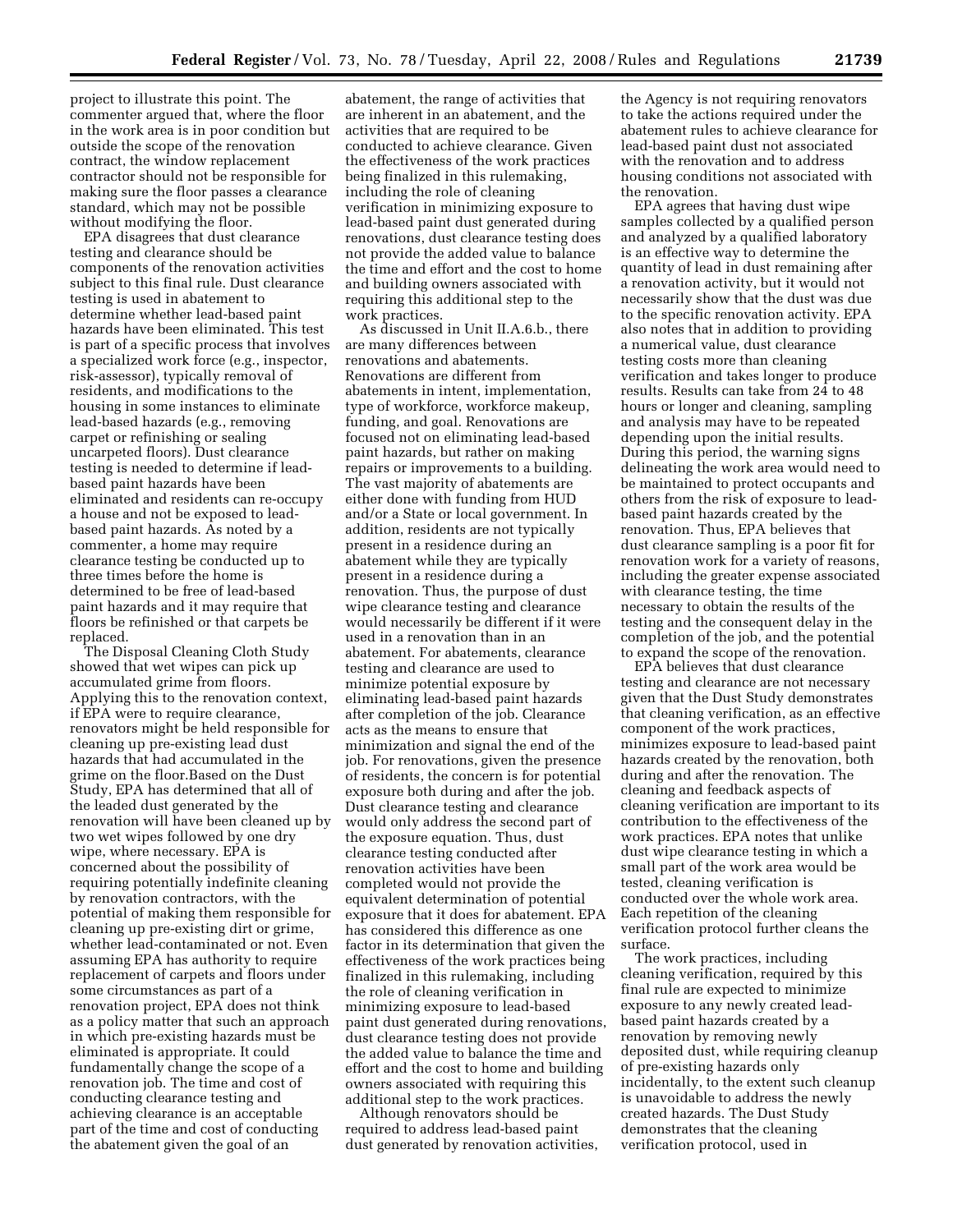conjunction with the other work practices in this final rule, is effective and reliable in achieving this result.

While the requirements of this rule will, in some cases, have the ancillary benefit of removing some pre-existing dust-lead hazards, it strikes the proper balance of addressing the lead-based paint hazards create during the renovation but at the same time not requiring renovators to remediate or eliminate hazards that are beyond the scope of the work they were hired to do.

iii. *Visual inspection in lieu of cleaning verification.* Some commenters urged EPA to require only visual inspection of the work area after the cleaning following a renovation. They contend that cleaning verification is not needed. Some commenters argued that thorough cleaning in combination with a requirement that no visible dust or debris remain is adequate to address the lead dust created by the renovation activity. Most of these commenters also noted that because renovation and abatement are different that it would be inappropriate for EPA to impose additional requirements on renovation firms beyond visual inspection. Some commenters contended that the lead dust from a renovation is usually in the form of debris such as chips and splinters that can be seen with the naked eye, and the presence of this debris is an indicator to workers that the job site requires additional cleaning until no visible debris remains.

One commenter contended that cleaning after the renovation activity until the worksite passed a visual inspection was the most important determinant of whether a job would pass a dust clearance test. In support of this contention, the commenter cited the Reissman study (Ref. 22). The commenter contended that the study demonstrates that when there was no visible dust and debris present after completion of renovation or remodeling activity, there was no added risk of a child having an elevated blood lead level as compared to the risk for children living in homes where there was no reported renovation or remodeling work.

Two commenters offered an analysis of two sets of data collected by an environmental testing firm. One dataset consists of post-renovation dust samples collected in Maryland apartment units; the other consists of dust samples collected for risk assessment purposes in 41 states. No information on renovation activity is provided for the second dataset. The commenters argue that because 96.7% of the Maryland post-renovation samples and 96.1% of the other samples were below the

applicable hazard standard for the surface (floor or windowsill) tested, this suggests that visual inspection in those cases was sufficient to ensure that no dust-lead hazard existed.

One commenter cited the Dust Study (Ref. 17), the NAHB Lead Safe Work Practices Survey (Ref. 19), and several other studies as supporting the conclusion that lead-safe work practices and modified lead-safe work practices, along with a two-step or three-step cleaning process using a HEPAequipped vacuum and wet washing, greatly reduce dust lead levels and should be regarded as best management practices for renovation jobs. The commenter notes that the NAHB study found significant reductions in loading levels after cleanup using HEPAequipped vacuum and then either wet washing or using a wet mopping system. The commenter argues that if the work area is cleaned using these practices, it is appropriate to adopt a visual clearance standard allowing no visible dust or debris in the work area at the conclusion of the job.

Other commenters contended that visual inspection following cleaning after a renovation is not a reliable method for determining whether a leadbased paint hazard remains after cleaning. Some commenters cited a study conducted by the National Center for Healthy Housing (NCHH) showing that 67% of the visual inspections that initially passed failed when checked more carefully and 54% that eventually passed a visual inspection were found to be above the hazard standard. However, one commenter contended this was a poorly conducted study. Another commenter referred to the study ''An Evaluation of the Efficacy of the Lead Hazard Reduction Treatments Prescribed in Maryland Environmental Article 6-8'' conducted by NCHH for the Baltimore City Health Department in which 53% of housing identified by visual inspection as being below the hazard standard was actually above the hazard standard. Another commenter argued that NIOSH research indicates that significant lead contamination may remain on surfaces that appear clean.

During inter-Agency review, one commenter pointed to 2007 studies from Maryland and Rochester, New York that they contend show trained workers and visual inspection for dust and debris can achieve 85–90% compliance with the hazard standards following renovations in previously occupied housing. Given the lateness of the submission, EPA did not review this information. However, EPA notes that in a cover letter, the commenter states that the 2007 Maryland Study was

conducted by workers that had taken a 2–day training course, which is more training than required by this rule. Even if the studies do demonstrate this effectiveness by highly trained workers, EPA does not believe that a 85–90% effectiveness is sufficiently protective for residents.

EPA disagrees with those commenters that contended that a visual inspection following cleaning after a renovation is sufficient to ensure the lead-based paint dust generated by a renovation has been sufficiently cleaned-up. The weight-ofthe-evidence clearly demonstrates that visual inspection following cleaning after a renovation is insufficient at detecting dust-lead hazards, even at levels significantly above the regulatory hazard standards. Further, EPA disagrees with the implication that easily visible paint chips and splinters are necessarily the primary materials generated during a renovation. EPA studies, including the Dust Study, show that renovation activities generate dust as well as chips and splinters. Finally, EPA disagrees with those commenters who requested the work practices in this final rule not include any verification beyond visual inspection. In the Dust Study, there were 10 renovations performed in accordance with the 2006 proposed work practices that did not involve practices prohibited by this final rule. Of those 10 renovations, 5 needed the additional cleaning verification step in order to achieve EPA's regulatory dust-lead hazard standards for floors. (EPA notes that the Dust Study Protocol did not explicitly specify that all dust and debris be eliminated prior to the cleaning verification step, only that visible debris be removed. However, the contractor running the study for EPA reported that, in practice, the renovators participating in the study eliminated all visible dust and debris as part of their typical cleaning regimen. Thus, the study protocol was slightly different from the rule requirements, which state that the renovation firm must remove all dust and debris and conduct a visual inspection before beginning the cleaning verification procedure.)

EPA does not believe that the Reissman, *et al*. study is supportive of the contention that visual inspection of the work area is sufficient because it did not evaluate the effectiveness of a visual inspection requirement. The study did not measure dust lead levels, which are the basis for this rule. Instead, it characterized the relationships between elevated blood lead levels and renovation dust and debris that spread throughout the housing. EPA notes that Reissman, *et al*. concluded that there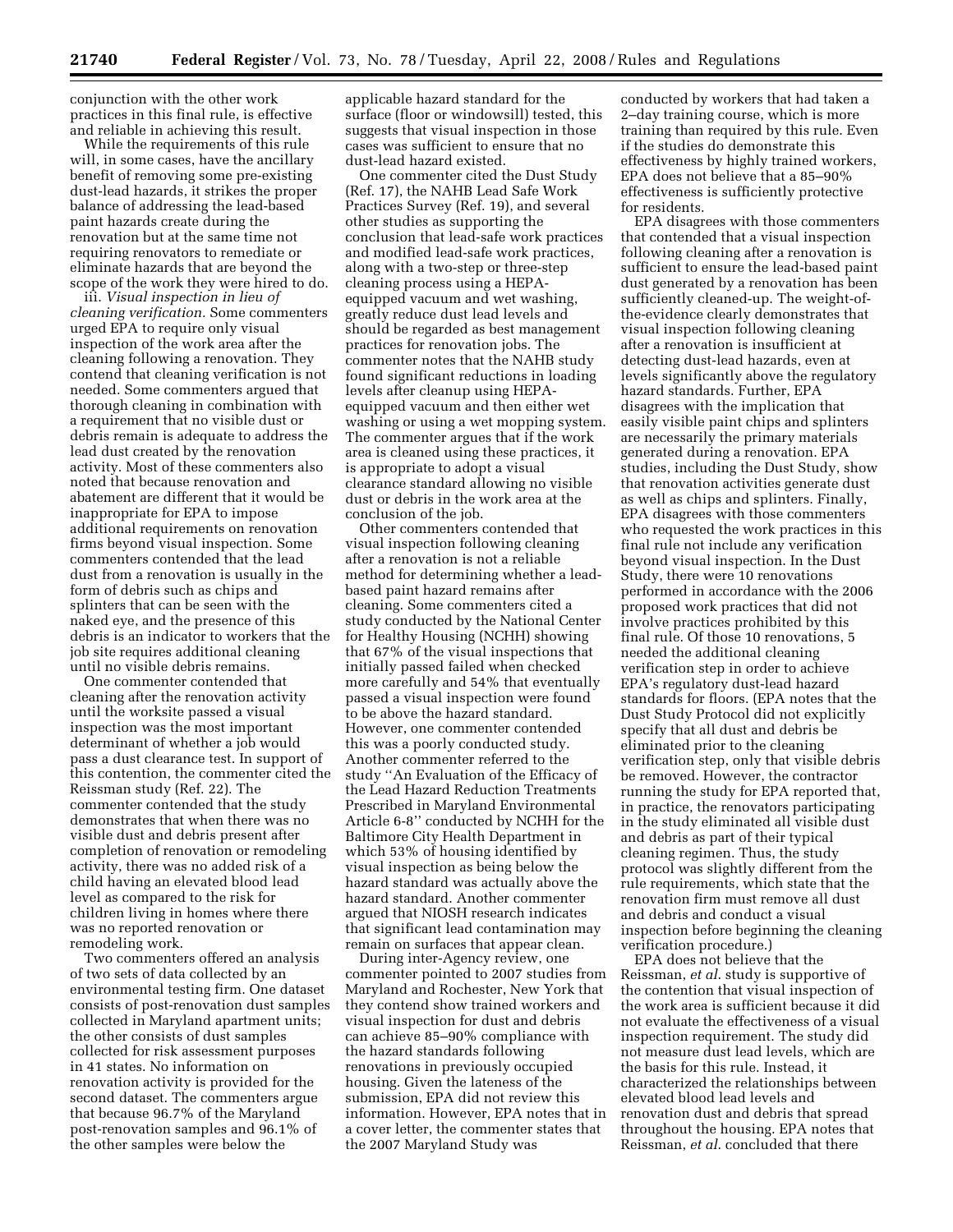was a correlation between renovation activities and elevated blood lead levels.

EPA concluded that the dataset referenced by one commenter that consists of dust samples collected for risk assessment purposes in 41 States is not informative because there was no information on renovation activity collected with these dust samples. With respect to the Maryland renovation study,96.7% is an overstatement. The author who conducted the analysis stated that:

[W]hen the maximum test values are examined rather than the mean, 9.8% of the MD sample and 12.5% of the national sample of properties with LBP surpassed at least one of the hazard thresholds of 40 µg/sf for floors and 250 µg/sf for sills. As illustrated in Exhibit 1, a fairly sizable percentage of the lead tests exceed the clearance thresholds. The failure rates are about 20 percent lower for Maryland than for the national LBP sample. However, even for Maryland, nearly one in ten apartments would fail the hazard test.

Thus, even if these were the only data available, it would not support the conclusion that visual clearance is effective.

After reviewing the NAHB Lead Safe Work Practices Survey, EPA concluded that it does not support the contention that visual inspection is sufficient to detect whether lead-based paint dust remains. While EPA agrees that use of a HEPA-vacuum and wet-washing are effective at cleaning lead-based paint dust, this does not support the case for relying on visual inspection without subsequent cleaning verification. In the NAHB study, the levels of lead-based paint dust that remained after the renovation activities were sometimes higher and sometimes lower than at the start of the renovation, but they were always at relatively high levels after the renovation--as high as 11,400 ug/ft2.

In addition, the two studies conducted by the National Center for Healthy Housing as noted by commenters demonstrate that visual inspection was not effective at determining the presence of dust-lead hazards. The study ''Evaluation of the HUD lead-Based Paint Hazard Control Grant Program'' study conducted by NCHH corroborates these findings.

iv. *Carpets and other horizontal surfaces within the work area.* Some commenters were concerned that cleaning verification is not intended for use on carpeted floors. They were not confident that thorough cleaning was adequate to address potential lead hazards that might remain in carpet after the renovation. One commenter pointed to studies showing a significant correlation between dust lead in carpets and children's blood lead. As cleaning

verification is not required for carpet, commenters criticized the lack of a required method for determining that lead hazards in carpet had been eliminated. Commenters suggested EPA require clearance testing for carpeted rooms in the work area, which some argued has been demonstrated to be effective, or rely on the HUD protocol, which they asserted is widely accepted and used.

As discussed in detail in Unit IV.E. of the preamble to the 2006 Proposal, EPA did not design cleaning verification for use on carpeted floors. This was based on EPA's concerns about the validity of dust wipe sampling on carpeted floors. EPA noted that the decision to apply the clearance standard promulgated in the TSCA section 403 rulemaking to carpeted floors ultimately had little consequence, given the context in which clearance standards are used--to ensure that lead-based paint hazards have been eliminated. Typically, during an abatement, carpets that are in poor condition or are known to be highly contaminated are removed and disposed. EPA further notes that the HUD Lead-safe Housing Rule only requires HEPA vacuuming, not steam cleaning or shampooing.

While an abatement might require the removal of a lead-contaminated carpet, EPA has concluded that it is not appropriate to require carpet removal following a renovation. Even assuming EPA has authority to require removal of carpet following a renovation, this could significantly expand the cost of a renovation, and fundamentally expand the scope of the renovation activity contracted for by the homeowner or building owner by requiring removal of carpets as a result of pre-existing lead contamination.

Dust Study data on containment and information on the effectiveness of HEPA vacuums show that the use of containment and post-renovation cleaning with HEPA vacuums to remove the lead-based paint dust potentially deposited on the carpets during the renovation would reliably and effectively address lead-based paint dust generated during a renovation. Thus, rather than rely upon a dust clearance sample that may not be accurate and may require the replacement of the carpet for renovation projects in which a carpet is present, EPA is finalizing the work practices which require containment and the use of a HEPA vacuum equipped with a beater bar for cleaning.

In the absence of a practical, effective way of determining how much lead dust has been added to a carpet and whether it has been fully removed, EPA is

adopting a technology-based approach for carpets that differs from the approach used for hard-surfaced floors, by requiring use of a HEPA vacuum with a beater bar. EPA is not aware of, and commenters have not identified, a practicable approach similar to the one EPA has adopted for floors as a basis to evaluate the results of the application of work practice standards to carpets. In the absence of such an approach, EPA believes the approach adopted today is the most effective, reliable approach available for minimizing potential leadbased paint hazards in carpets created by renovations.

One commenter suggested that cleaning verification be required on other horizontal surfaces within the work area, in addition to windowsills and uncarpeted floors. EPA agrees with this commenter because the Dust Study demonstrated that, in nearly all cases, the cleaning verification step resulted in lower dust lead levels and, in most cases, the verification step was needed in order to achieve cleanup of all of the leaded dust deposited on the floors by the renovation. EPA is also concerned about the possible contamination of surfaces that are used to prepare, serve, and consume meals. EPA expects that movable surfaces, such as tables and desks, will be moved from the work area before work begins. Therefore, EPA has modified the rule to require cleaning verification on all countertops in the work area.

v. *Reliability of cleaning verification*. EPA received comments prior to the 2007 request for comments on the proposed work practices in light of the Dust Study. Those pre-Dust Study comments are summarized here. Commenters questioned whether cleaning verification had been demonstrated to be valid, reliable, effective, or efficient in establishing that the work area had been adequately cleaned or that the clearance standards were met. Some commenters contended that the cleaning verification method showed promise, but should be subjected to additional testing, including field trials, to demonstrate its effectiveness when used by certified renovators. Commenters on the 2006 Proposal observed that the cleaning verification protocol was supported by a single study that was conducted under conditions unlike those presented by the typical renovation. Specifically, a commenter noted that most of the housing units studied had undergone some form of abatement that would likely have reduced dust levels and the study used professional inspectors or other highly trained individuals to collect the samples according to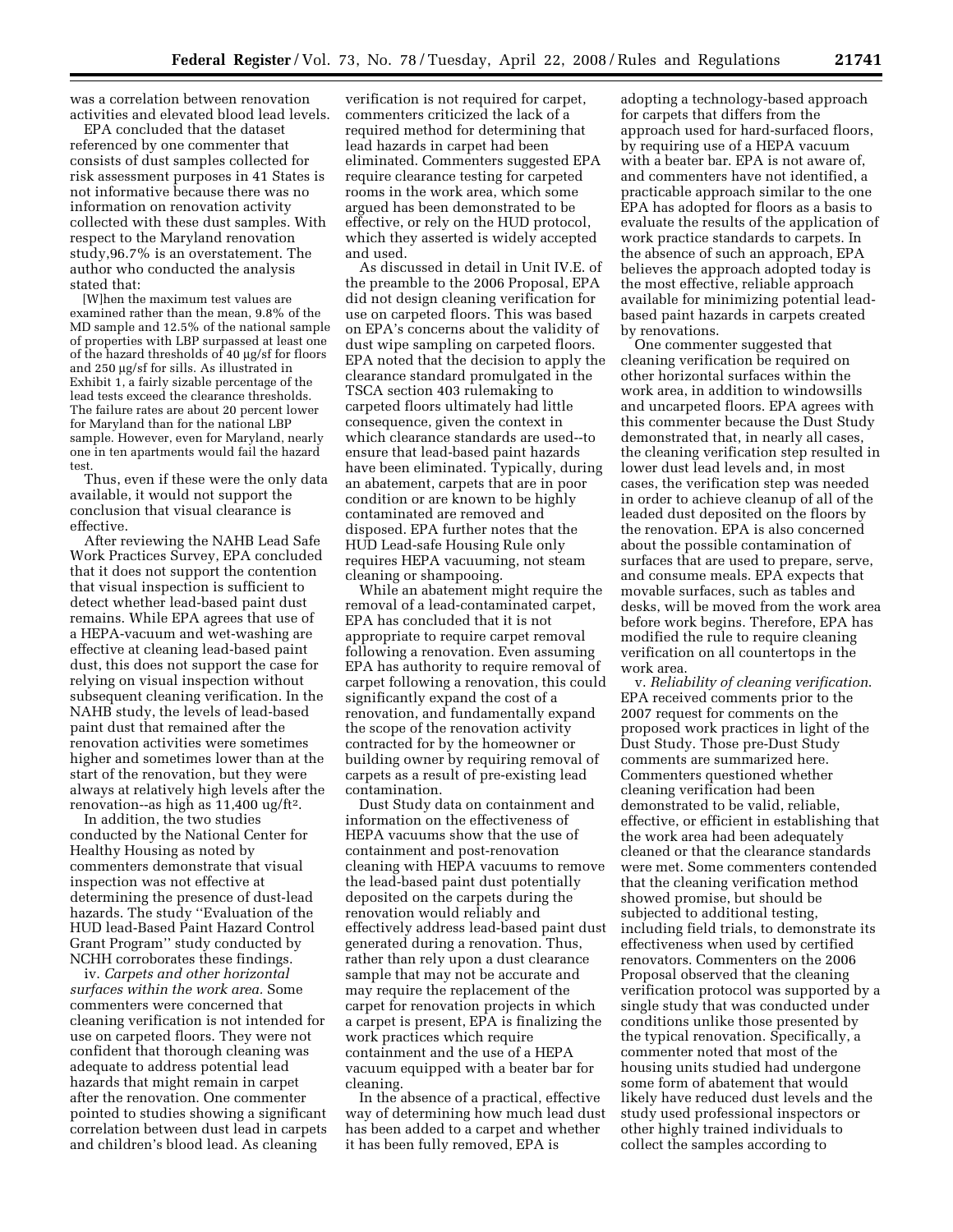specified protocols. The commenter was concerned that a renovator with no experience with sample collection and little training could replicate the work of the professionals used in the study. The commenter pointed out that the study avoided testing the procedure on rough surfaces, a condition that will frequently occur in real world applications, and used a different set of wipe protocols than actually utilized by the EPA in the 2006 Proposal. Another commenter on the 2006 Proposal noted that cleaning verification had never been employed in a real-world practical setting. In addition, some of these commenters contended that the cleaning verification protocol was too complicated or too confusing to follow.

A number of commenters who provided comments in response to EPA's request for comments on the proposed work practices in light of the Dust Study quoted the sentence in the conclusion section of EPA's Dust Study that states that the cleaning verification protocol was not always accurate in identifying the presence of levels above EPA standards for floors and sills. Some of these commenters also noted the Dust Study report's discussion of factors that affected the effectiveness of cleaning verification, such as floor condition, contractor performance, job type, and dust particle characteristics. One commenter observed that while all interior experiments resulted in final passed cleaning cloths for all floor zones and for all windowsills, nearly half of the experiments in the study ended with average work room floor lead levels above EPA's dust lead hazard standard for floors of 40 µg/ft2. The Clean Air Scientific Advisory Committee, while not asked to comment on the efficacy of the cleaning verification, contended that in the Dust Study cleaning verification did not provide sufficiently reliable results, leading to an inaccurate assessment of cleaning efficiency.

EPA disagrees with these commenters. The Dust Study did provide a real-world practical setting in which to assess the use of cleaning verification. Local renovation contractors performed actual renovations for each experiment in the study. The contractors performed cleaning verification on floors of wood, vinyl, or tile, in good, fair, or poor condition. The Dust Study used the protocols that were consistent with those in the 2006 Proposal. While the Dust Study was not designed specifically to assess cleaning verification, it did assess the effectiveness of cleaning verification both when it was used as part of the proposed rule work practices and as a

separate step after the other experiments which did not follow all the proposed work practices. Each experiment included a cleaning verification step. The contractors were instructed in how to perform cleaning verification. They independently determined whether particular cloths matched or were lighter than the cleaning verification card. In most renovations not involving the practices that EPA is prohibiting in this rule, i.e., power planing (power sanding) and high temperature heat guns, cleaning verification in combination with the other work practices were effective at reducing dust lead levels on surfaces to or below the dust lead hazard standards, regardless of the condition of the floor. Cleaning verification, as well as the other components of the work practices being finalized today were not effective when high dust generation practices such as power planing (including power sanding) and high temperature heat guns were used. These practices, as well as torching, are being prohibited in this rulemaking. Thus, EPA, in its determination on the effectiveness of cleaning verification, is focusing on the results of the experiments in the Dust Study that did not involve these prohibited practices.

Of the 10 experiments in which the proposed rule practices were used and in which the practices being prohibited in this final rule were not used, all final lead-based paint dust levels were at or below the regulatory hazard standard (taking into account the accepted level of uncertainty, i.e., within plus or minus 20%, which is the performance criteria for the National Lead Laboratory Accreditation Program). In fact, four experiments resulted in levels that were less than 10 μg/ft<sup>2</sup>, three resulted in levels less than 30 µg/ft2, and three resulted in levels that were approximately 40 µg/ft2 (all were well within the level of uncertainty for this value). In four of the experiments, at least one floor area failed verification on the first wet disposable cleaning cloth, all passed on the second wet cloth. In one of the experiments, a windowsill failed the first wet cloth, but passed the second. These results were seen on floors in a variety of conditions, including good, fair and poor conditions. As a general case, in the other experiments that did not follow all the proposed work practices, the use of cleaning verification after cleaning (both baseline cleaning and cleaning following the proposed work practices) reduced, often significantly, the amount of lead dust remaining.

EPA agrees with commenters that cleaning verification should not be used for clearance. However, while cleaning verification is not clearance testing, as described above the use of cleaning verification consistently resulted in levels of lead-based paint dust at or below the hazard standard Also, the use of cleaning verification consistently resulted in lower levels of lead-based paint dust than remained after all types of cleaning studied when only followed by visual inspection. There is sufficient consistency in the data to support the use of cleaning verification as an effective component of the work practices being finalized today.

In response to the comment that the Disposable Cleaning Cloth Study used professional inspectors or other highly trained individuals following specified protocols, EPA intends to include cleaning verification in its training course for renovators and will use the results of the Dust Study and the Agency's observations on the experience of the contractors in the study in its development of this course.

vi. *Subjectivity of cleaning verification.* Many commenters objected to the ''white glove'' standard as inherently subjective, and doubted whether it would be protective. The commenters were concerned that the effectiveness of cleaning verification relies upon a renovation worker's understanding and application of the protocol, ability to define the floor sampling area or areas, and use of the cleaning verification card to determine whether a surface has been adequately cleaned. One commenter contended that, based on its experience as a subcontractor to EPA on the Disposable Cleaning Cloth Study, making the visual pass/fail determination can be quite subjective and open to interpretation. The commenter believes that it may be unrealistic to expect that renovation workers will consistently make the proper decision using the proposed verification card. Some commenters speculated that the renovator's accuracy in comparing the cleaning cloth to the verification card could depend on factors such as the renovator's visual acuity, the lighting in the room, or simply differences in judgment among renovators. Another commenter thought that the lack of corrections for surface conditions, the experience of the person conducting the visual assessment, or pre-existing conditions might bias the results of testing.

EPA agrees that visual comparison of a cleaning cloth to a cleaning verification card has an element of subjectivity because the visual comparison of cloth to card requires some exercise of judgment on the part of the person doing the comparing.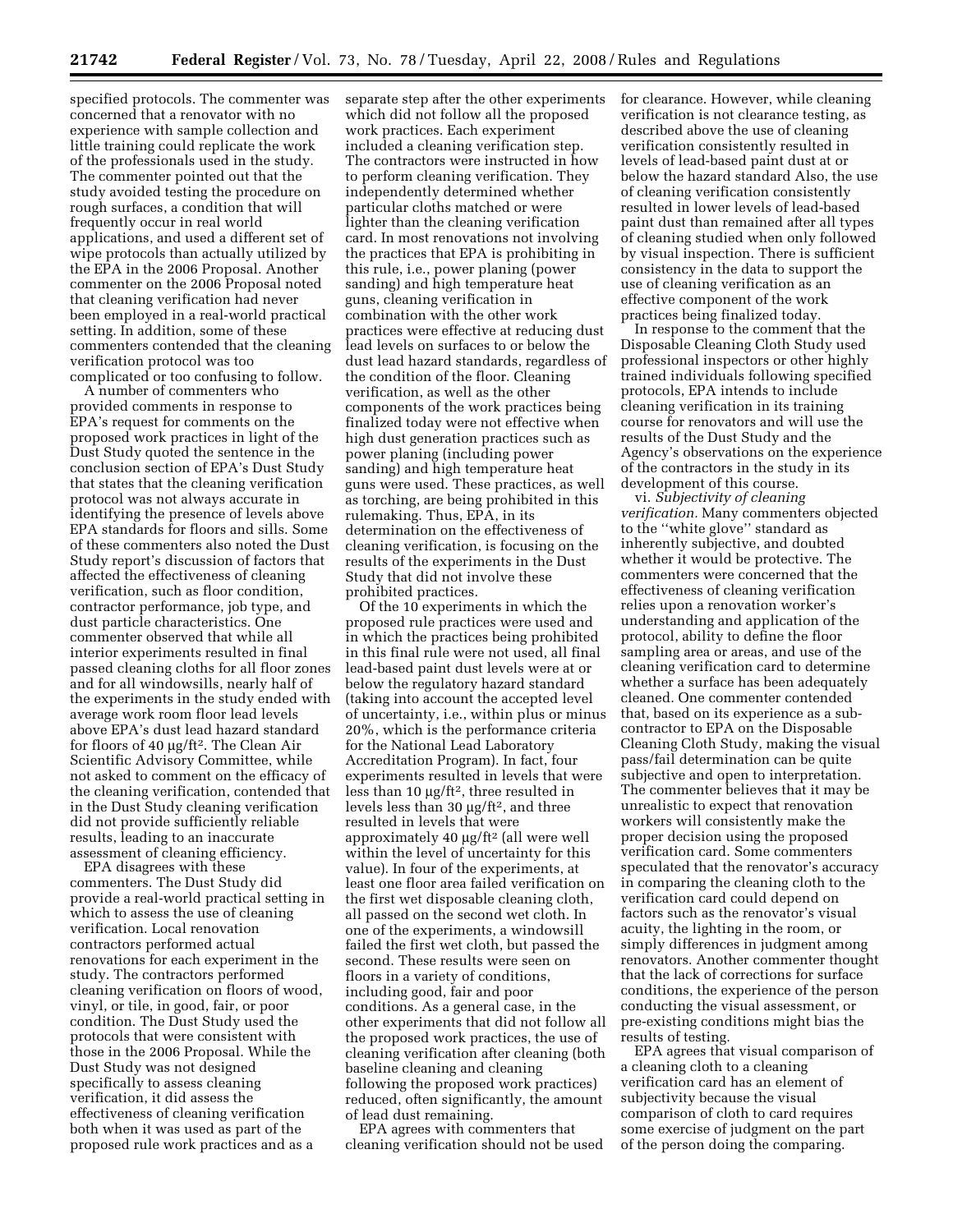However, this does not necessarily mean that the comparison is suspect. As previously stated, the Dust Study represents a real-world test of the ability of renovators to learn how to do cleaning verification and to apply it in the field. Although one participant in the Dust Study expressed concern about the subjectivity of the test, the fact remains that cleaning verification was successfully performed by the renovation contractors in all of the experiments involving the work practices being finalized in this final rule (excluding those involving power planing (power sanding) and high temperature heat guns) and was predictive of whether renovators had cleaned-up the lead-based paint hazards created during the renovation activity to the dust-lead standard, particularly when the proposed work practices were used. These cleaning verifications were conducted by various persons in various light conditions and on various surface conditions. Further, EPA notes that cleaning verification is not simply qualitative clearance. Unlike the sampling for dust clearance testing, the cleaning verification involves a cleaning component. The act of doing the cleaning verification has been shown to lower, often significantly, the dust lead levels. Finally, in the development of its training course for contractors, EPA plans to use its data on the contractors' use of cleaning verification in the Dust Study, including their use of the cleaning verification cards.

vii. *Cost of cleaning verification*. Some commenters were concerned that the cleaning verification protocols are too impractical, burdensome, or timeconsuming for many contractors to perform. However, the Dust Study found that cleaning verification only took, on average, slightly less than 13 minutes for experiments where the proposed rule requirements were followed. EPA's Final Economic Analysis estimates that the average cost of cleaning verification ranges from less than \$10 to \$30 in residences, and in public and commercial building COFs it ranges from less than \$10 to less than \$50.

viii. *Availability of cleaning verification card*. One commenter asked about the availability of the cleaning verification card, specifically, who would produce them, where would they be available, and how often do they need to be replaced. EPA intends to produce the cleaning verification cards and to make them available at accredited renovator training courses and upon request from the National Lead Information Center.

ix. *Third-parties*. Several commenters argued that a third party should perform cleaning verification (or visual inspection, in the case of exterior jobs) rather than the certified renovator. Commenters saw a conflict of interest, since by performing the cleaning verification the certified renovator is evaluating the effectiveness of his or her own work. Some thought the subjective nature of the method left it open to misinterpretation or fraud. Commenters were concerned that given the competitive pressures of the renovation industry and lack of independent oversight, it was not realistic to expect all renovators to follow the cleaning verification protocol in good faith. Others worried that a renovator might feel pressured to produce a passing result, perhaps to the point of recording false results. One commenter stated that those who would not comply with the cleaning procedure are unlikely to comply with cleaning verification.

Again, as described above, EPA addressed potential conflicts-of-interest in its lead-based paint program in the preamble to the final Lead-based Paint Activities Regulations. That discussion outlined two reasons for not requiring that inspections or risk assessments, abatements, and post-abatement clearance testing all be performed by different entities. The first was the cost savings and convenience of being able to hire just one firm to perform all necessary lead-based paint activities. The second was the potential regional scarcity of firms to perform the work. EPA believes that these considerations may be equally applicable to renovations, and perhaps more compelling, given the objective of keeping this rule simple and relatively inexpensive. EPA is concerned that a requirement that contractors engage a third party for every renovation job will add undue complication and expense to home renovations, and that it could delay completion of renovation jobs. There are estimated to be 8.4 million renovation events annually. Moreover, as stated above, it is not uncommon for regulated entities to make determinations relating to their regulated status. Thus, after weighing these competing considerations, EPA has decided to take an approach that is consistent with the approach taken in the 402(a) Lead-based Paint Activities Regulation and not require third party visual inspections, testing, or cleaning verification.

x. *Relationship between cleaning verification and the regulatory leadbased paint hazard standards.* Some commenters contend that cleaning verification is not protective because it

was designed to pass based on the regulatory hazard standard for floors. These commenters contend that this level is too high to be protective and that continuing to use this level is unwarranted given more recent data that demonstrates that lead causes neurocognitive effects at levels much lower than 10 µg/dL, the current CDC blood lead level of concern which was used in establishing the regulatory hazard standards.

EPA interprets the statutory directive to take into account safety when promulgating work practice standards as meaning that such work practice standards should be established in relation to lead-based paint hazards—as identified pursuant to TSCA section 403. There is no level of lead exposure that can yet be clearly identified, with confidence, as clearly not being associated with potentially increased risk of deleterious health effects. EPA does not believe the intent of Congress was to require elimination of all possible risk arising from a renovation, nor is EPA aware of a method that could reliably and effectively accomplish this. Given that the hazard standards are the trigger for regulation under section 402(c)(3) and that they are set through rulemaking, EPA has concluded that it makes most sense to use the same standards as the target level for safe work practices. Otherwise, the potential is created for a scheme under which any renovation activities found not to create hazards are not regulated at all, whereas renovation activities found to create hazards trigger requirements designed to leave the renovation site cleaner than the unregulated renovations. Given the Congressional intent that the section 403 hazard standards apply for purposes of subchapter IV of TSCA, EPA is applying them as the target level for safe work practices, which include the cleaning verification process, in this rule.

8. *Consistency with HUD*. Several commenters recommended that EPA adopt HUD's clearance requirement for activities other than abatement, which some commenters noted has been successfully implemented in projects in federally assisted housing. One pointed out that renovators have accepted HUD's clearance testing protocol, and implementing the ''white glove'' method will cause confusion in the industry and give contractors a reason for not following lead-safe work practices. A commenter recommended that EPA adopt HUD's standard for exterior clearance of visual inspection of the work area and a soil test. Commenters expressed concern that the final rule could undermine more stringent State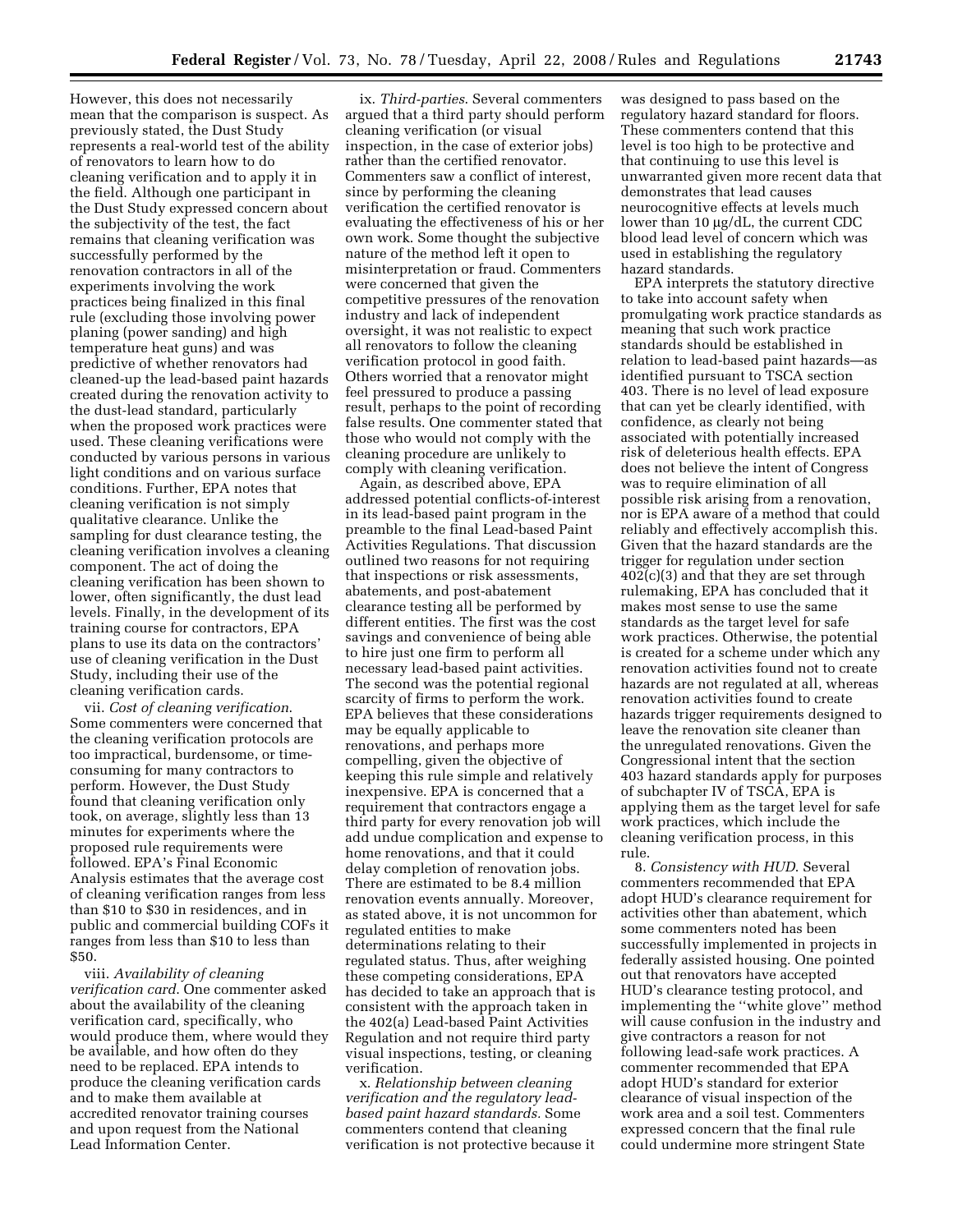and local standards, and asked EPA to make clear that more stringent state and local requirements for clearance would apply despite the lack of mandatory clearance in the final rule.

This final regulation does not supersede more stringent or different requirements for interim control projects or renovations regulated by HUD, the States, or local jurisdictions. Renovation firms are still responsible for complying with all applicable Federal, State, or local laws when conducting renovations. In some cases, this may mean that dust clearance testing must be performed at the conclusion of a renovation rather than cleaning verification. EPA believes that renovation firms will be able to integrate these new requirements into their existing business practices with very little difficulty.

EPA also notes that the scope of the housing covered by HUD is different than the scope covered by this final rule. As noted by the commenter, HUD covers activities in projects in federally assisted housing. The occupancy patterns, including turn-over, will be different than in the general population covered by this final rule. While there is some overlap, there are substantial differences. Thus, EPA believes that total consistency with HUD is not needed.

9. *Optional use of clearance*. In the 2006 Proposal, EPA proposed to allow optional dust clearance sampling at the completion of renovation activities instead of the post-renovation cleaning verification described in § 745.85(b). Some commenters agreed that the decision whether to perform clearance at the conclusion of the job should be left to the homeowner. One commenter asked EPA to require that, if a resident arranged for clearance testing and found lead hazards, the contractor would have to re-clean to the resident's satisfaction.

As discussed, dust clearance sampling and cleaning verification are not surrogates and EPA is not requiring renovation firms to perform an abatement, i.e., eliminate all lead-based paint hazards, as part of a renovation. The Dust Study demonstrated that cleaning verification is quite often needed to minimize exposure to dustlead hazards created during renovations. EPA is concerned that if dust clearance sampling were allowed instead of cleaning verification, without an accompanying requirement that the renovation firm re-clean until clearance is achieved, the rule would actually be less protective because the surfaces in the work area could be left less clean than if cleaning verification were performed.

In response to these comments, EPA has further considered the issue and decided to allow dust clearance sampling instead of cleaning verification only in certain limited situations. EPA agrees with the commenters that, if the rule were to allow clearance sampling instead of verification, EPA would have to require the renovator to achieve clearance, otherwise, there would be no check on whether the renovation had been safely performed. HUD's Lead Safe Housing Rule requires clearance to be achieved in many situations, as do several States. For example, the State of New Jersey requires dust clearance sampling and clearance in certain situations in multiunit rental housing.As noted in Unit III.G. of this preamble, States, Territories, and Tribes may choose to have as protective as or more protective requirements than this final rule. One example of a more protective requirement would be a requirement to perform dust clearance testing and achieve clearance after renovations. Another example may be requiring that trained renovation workers demonstrate achievement of clearance levels by other cleaning verification methods, such as using newer technologies. If a firm can demonstrate, for example, using data obtained in the field, that it regularly meets the clearance standards without using the EPA specified approach but rather by using newer technology or alternative methods, a State may request that EPA evaluate such a provision as being as protective as or more protective than the methods described in this final rule.

Therefore, in situations where the contract between the renovation firm and the property owner or another regulation, such as HUD's Lead-Safe Housing Rule or a state regulation, requires dust clearance sampling by a properly qualified person and requires the certified renovator or a worker under the direction of the certified renovator to re-clean until clearance is achieved, EPA will allow the renovation firm to use both dust clearance testing and clearance instead of the cleaning verification step.

Property owners in other situations may still choose to perform dust testing at any time, such as after a renovation, including cleaning verification, has been completed. EPA recommends that property owners who choose to have dust testing performed use certified dust sampling professionals such as inspectors, risk assessors, or dust sampling technicians. EPA also recommends that property owners who wish to have dust testing performed after a renovation reach an agreement

with the renovation firm up front as to what will happen based on the results of the dust testing, such as whether additional cleaning will be performed if the surfaces do not achieve the clearance standards in 40 CFR 745.227(e)(8)(viii).

# *F. Recordkeeping for Renovation Firms*

1. *Recordkeeping*—a. *Pre-renovation education.* 40 CFR 745.86 already requires that persons performing renovations in target housing document compliance with the lead hazard information distribution provisions of the Pre-Renovation Education Rule. Consistent with the 2006 Proposal, this final rule deletes existing 40 CFR 745.88 because it contains only sample acknowledgment statements for the purpose of documenting compliance with the information distribution requirements and is thus unnecessary. EPA received no comments on this proposed deletion. In addition, EPA received no substantive comments on the sample acknowledgment form provided with the proposed rule. New sample acknowledgment forms incorporating language consistent with this final rule and reflecting commenter editorial suggestions are available on EPA's website at *http://www.epa.gov/ lead* [and from the National Lead](http://www.epa.gov/lead)  Information Center at 1-(800)-424-LEAD (5323).

In addition, as proposed in the 2006 Proposal, EPA has modified paragraph (a) of 40 CFR 745.86 to make compliance with the recordkeeping requirements the responsibility of the renovation firm, not the certified renovator. Although, as discussed below, this final rule requires the certified renovator assigned to a renovation to certify compliance with the work practice requirements for that renovation, the renovation firm may choose to delegate other tasks associated with recordkeeping requirements to someone other than a certified renovator. For example, this rule does not require a certified renovator to distribute lead hazard information to owners and occupants before a renovation, nor does it require a certified renovator to obtain the necessary acknowledgment statements or certified mail receipts. The renovation firm may decide that it is more efficient to have someone other than the certified renovator perform these tasks.

As described in Unit III.B.2. of this preamble, this final rule expands the information distribution requirements to renovations in child-occupied facilities. In proposing this expansion, the 2007 Supplemental Proposal included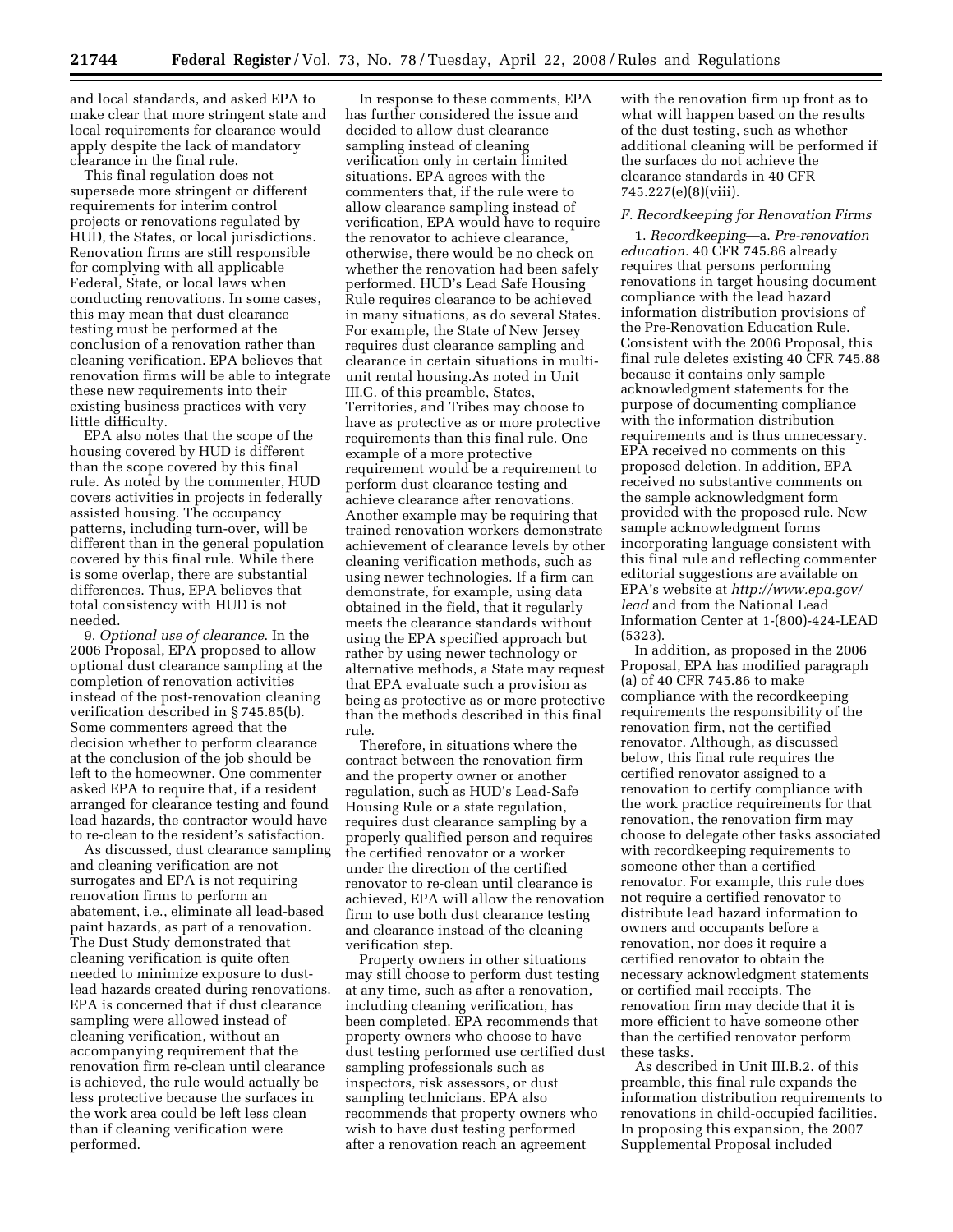associated recordkeeping requirements for firms performing renovations in child-occupied facilities. Although EPA did receive comments on extending the information distribution requirements to child-occupied facilities, none of these comments specifically addressed the recordkeeping provisions themselves. EPA has determined that the recordkeeping requirements are an important part of monitoring compliance with and ensuring the effectiveness of the information distribution provisions of this rule. Therefore, this final rule retains the existing recordkeeping requirements for pre-renovation lead hazard information distribution in target housing and extends those recordkeeping requirements to renovations in childoccupied facilities. Firms performing renovations in target housing or childoccupied facilities must obtain and retain signed and dated acknowledgements of receipt of the lead hazard information from building owners or a certificate of mailing for such information. In addition, renovation firms must obtain and retain signed and dated acknowledgments of receipt from the occupant (the resident of the housing unit being renovated or the proprietor of the child-occupied facility) or certificates of mailing for such information, or the firm must prepare a certification that documents the attempts made to provide this information to the occupants. For renovations in common areas in target housing, the firm must also document the steps taken to provide information to the tenants with access to the common area being renovated. Finally, firms performing renovations in childoccupied facilities must take steps to provide information to the parents and guardians of children under age 6 using the facility. Firms may do this by either mailing each parent or guardian the lead hazard information pamphlet and a general description of the renovation or by posting informational signs where parents and guardians are likely to see them. Informational signs must be accompanied by a posted copy of the pamphlet or information on how to obtain the pamphlet at no charge to interested parents or guardians. The firm's activities with respect to parents and guardians must also be documented.

b. *Documentation of compliance with other regulatory provisions.* This final rule provides for a number of exceptions. Unit III.A.3. of this preamble describes an exception for renovations in owner-occupied target housing that is neither the residence of

a child under age 6 or apregnant woman, nor a child-occupied facility. In order for a renovation to be eligible for this exception, the renovation firm must obtain a signed statement from the owner of the housing to the effect that he or she is the owner of the housing to be renovated, that he or she resides in the housing to be renovated, that no child under 6 or no pregnant woman resides there, that the housing is not a child-occupied facility, and that the owner acknowledges that the work practices to be used during the renovation will not necessarily include all of the work practices contained in EPA's renovation, repair, and painting rule. Consistent with the 2006 Proposal and the 2007 Supplemental Proposal, this final rule requires renovation firms to maintain this signed statement, which must include the address of the housing being renovated, for 3 years after the completion of the renovation. Again, although EPA received comments on the merits of this exception, no comments were directed specifically to the recordkeeping requirement. EPA has determined that the recordkeeping requirement is necessary to allow EPA to monitor compliance with the terms of this exception.

This final rule also requires firms performing renovations to retain documentation of compliance with the work practices and other requirements of the rule. Specifically, the firm must document that a certified renovator was assigned to the project, that the certified renovator provided on-the-job training for workers used on the project, that the certified renovator performed or directed workers who performed the tasks required by this final rule, and that the certified renovator performed the post-renovation cleaning verification. This documentation must include a copy of the certified renovator's training certificate. Finally, the documentation must include a certification by the certified renovator that the work practices were followed with narration as applicable. The certification must include the specific information listed in § 745.86(b)(7). The firm must keep this information for 3 years after the completion of the renovation.

The 2006 Proposal also included a requirement that renovation firms maintain documentation of compliance with the renovator and worker training requirements and the work practice requirements. This documentation would have had to include signed and dated descriptions of how activities performed by the certified renovator were conducted in compliance with the proposed requirements. To demonstrate

how these recordkeeping requirements might be met, EPA prepared and placed into the docket a draft recordkeeping checklist.

EPA received many comments on the substance of these recordkeeping requirements and on the draft recordkeeping checklist. Some commenters thought that the purpose of the recordkeeping requirement should be to provide important information to consumers or to serve as part of the record of whether a particular structure was lead-safe. Some, but not all of these commenters suggested that there was no need for the renovation firm to retain the records it prepares. Rather, the records should be given to the owners and occupants of the building either before or after the renovation. However, as proposed, the recordkeeping requirement served two purposes. The first is to allow EPA or an authorized State to review a renovation firm's compliance with the substantive requirements of the regulation through reviewing the records maintained for all of the renovation jobs the firm has done. The second is to remind a renovation firm what it must do to comply. EPA envisioned that renovation firms would use the recordkeeping requirements and checklist as an aid to make sure that they have done everything that they are required to do for a particular renovation. For these two purposes, there is no substitute for recordkeeping by renovation firms.

However, EPA agrees with those commenters that felt that the recordkeeping requirements were vague, particularly in light of the draft recordkeeping checklist itself and the amount of time that EPA estimated it would take a renovation firm to complete the checklist. Many commenters said that it was unclear how much detail EPA would be looking for in descriptions of how the firm complied with the various work practices, and some noted that an extensive narrative would contribute no more to compliance or enforcement than a box checked to indicate that the requirements had been complied with.

In response to these commenters, EPA has revised that draft recordkeeping checklist to be more in the nature of a checklist, with a certification that the representations on the form are true and correct. Narrative information is still required where necessary, such as an identification of the brand of test kits used, the locations where they were used, and the results. EPA has also revised the regulatory text to describe the specific information that must be provided and the specific items for which a certification of compliance is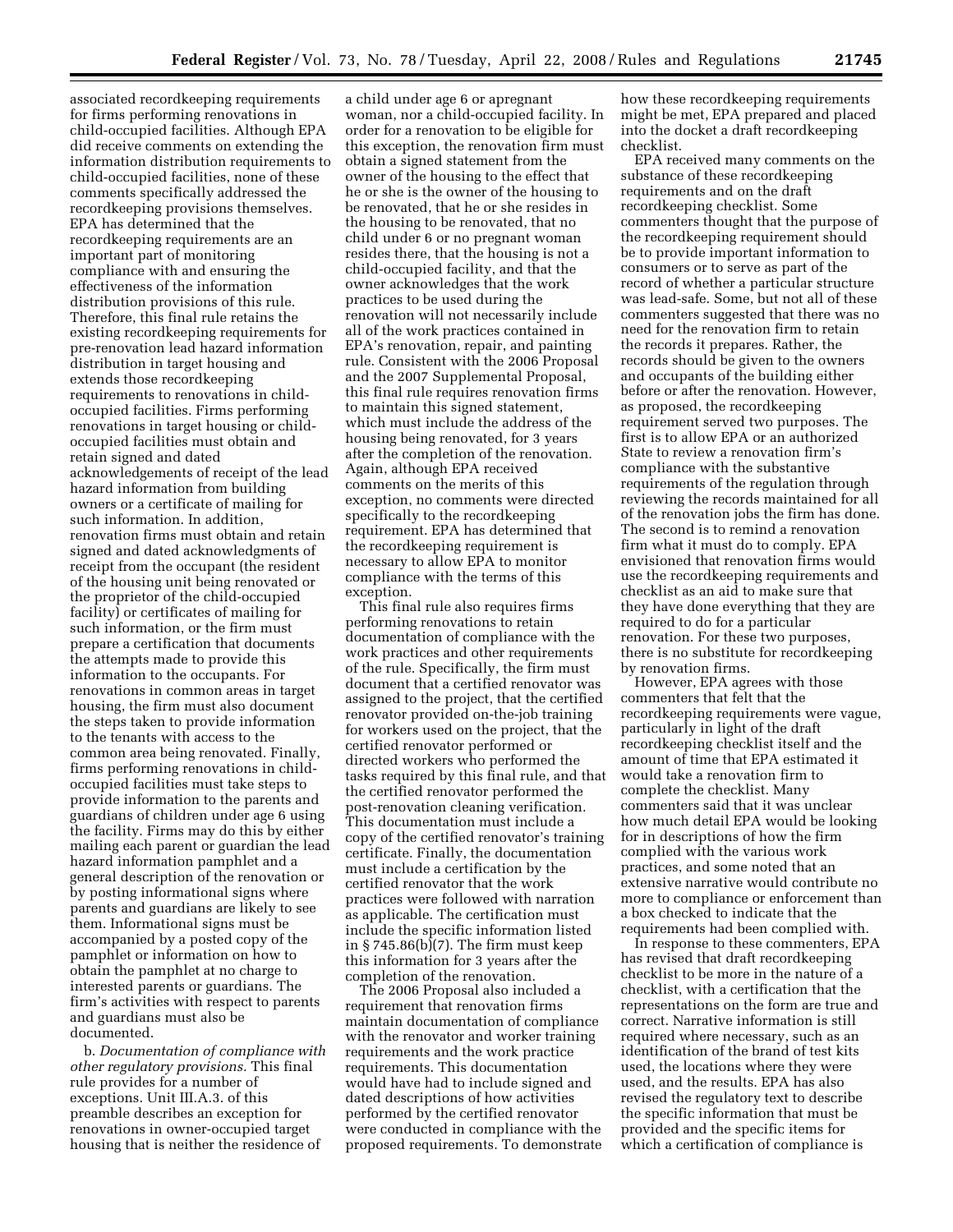required. The regulatory text at 40 CFR 745.86(b)(7) now contains a list of work practice elements that must be certified as having been performed. In response to two commenters that suggested that the only person truly capable of certifying that the lead-safe work practices were followed on a particular job would be the certified renovator assigned to that job, EPA is requiring the certification to be completed by the certified renovator assigned to the renovation. EPA has determined that a review of the records maintained by renovation firms will be an effective method of determining whether a particular firm is generally complying with the regulations or not.

2. *Notification to EPA*. In the 2006 Proposal, EPA requested comment on, but did not propose, a requirement that renovation firms notify EPA before beginning a covered renovation project. Most commenters supported a notification requirement, arguing notifications would provide information to EPA about where renovation activities will be occuring, so EPA could inspect ongoing renovation projects for compliance with the requirements of this rule. These commenters stated that EPA would be unable to enforce the requirements of the rule without a notification provision. Some commenters also suggested that the act of informing EPA of their activities provides a powerful incentive for renovation firms to comply. Other commenters observed that prior notification for every covered renovation would be too burdensome for the regulated community and for the Agency. Some of these commenters suggested that notifications only be required for renovations involving highrisk methods, housing where a child under age 6 or a pregnant woman resides, or renovations involving multiple rooms in a housing unit.

This final rule does not include a prior notification requirement. EPA disagrees with the notion that there is no way to enforce this regulation without a prior notification requirement. As stated above in the discussion on recordkeeping, EPA believes that a review of a renovation firm's records will demonstrate whether or not a renovation firm generally complies with the regulations. In addition, as at least one commenter noted, many renovations require a building permit from the local permitting authority. EPA can work with the local authorities to identify inspection targets. EPA can also follow up on tips and complaints.

EPA agrees with those commenters that believe that prior notification for

every project is simply too burdensome for the regulated community and for the Agency. If the streamlined, telephonebased system recommended by some of the commenters were implemented, it would reduce the initial burden on the renovation firms. However, EPA would still have to process millions of such notifications annually, and the collective burden on renovation firms and the government would be considerable. Rather than require millions of notifications annually, the great majority of which would never be reviewed, EPA prefers to use other methods for targeting renovation projects for inspections.

An initially attractive option considered by EPA was a prior notification requirement for a subset of covered renovation projects. This option could potentially reduce the notifications received to a manageable level, while preserving the benefits of a prior notification requirement, but EPA was unable to develop appropriate criteria for defining which renovations would require prior notification. EPA considered requiring prior notification for renovations using certain high-risk practices, the practices prohibited by the HUD Lead Safe Housing Rule and EPA's Lead-based Paint Activities Regulations. However, EPA ultimately decided, as described in Unit III.E.6. of this preamble, to prohibit most of those practices for covered renovations. Requiring prior notifications only for renovations in housing where a child under age 6 resides and in childoccupied facilities would not significantly reduce the notifications that would be required. EPA determined that a prior notification requirement tied to project size would not be feasible or effective, because the hazard potential from a renovation job is a combination of the size of the project and the activity being performed.

With regard to the compliance mindset mentioned by some commenters, EPA believes that the recordkeeping requirements are a less burdensome way to achieve the same goal. In fact, a prior notification requirement could lead to EPA targeting for inspection those persons who are most likely to be making an effort to comply with the substantive requirements of the regulation. The person who would not bother to comply with the substantive provisions of this rule would most likely avoid filing a prior notification to EPA before beginning a covered renovation, repair, or painting project. These persons are more likely to be performing renovations in a non-compliant manner than are persons who have complied

with a prior notification requirement and told EPA where to find them.

EPA has therefore determined that a prior notification requirement is not an effective or efficient means of facilitating the monitoring of compliance with this regulation. States, Territories, and Tribes developing their own renovation, repair, and painting programs may come to a different conclusion. These jurisdictions are free to establish prior notification schemes that make sense for their community.

## *G. State, Territorial, and Tribal Programs*

1. *In general*. Because of the enormous number of renovation activities that occur in this country on an annual basis, EPA welcomes the help of its State, Territorial, and Tribal partners to ensure that these renovations are performed by trained persons in accordance with this final rule. This final rule establishes, in accordance with TSCA section 404 and EPA's Policy for the Administration of Environmental Programs on Indian Reservations (Ref. 46), requirements for the authorization of State, Territorial, and Tribal renovation, repair, and painting programs. The process for obtaining authorization to operate these programs in lieu of the Federal program is the same process used to authorize State, Territorial, and Tribal lead-Based Paint Activity or Pre-Renovation Education programs found in 40 CFR part 745, subpart Q.

Interested States, Territories, and Indian Tribes may apply for, and receive authorization to, administer and enforce all of the elements of the new subpart E, as amended. States, Territories and Tribes may choose to administer and enforce just the existing requirements of subpart E, the pre-renovation education elements, or all of the requirements of the proposed subpart E, as amended. The 2006 Proposal and the 2007 Supplemental Proposal would not have provided for the authorization of State, Territorial, or Tribal programs that include only the training, certification, accreditation, and work practice requirements for renovation, repair, and painting programs and not the prerenovation education provisions of subpart E. EPA proposed this approach because the Agency believes that the pre-renovation education provisions are an integral part of ensuring that consumers have the information they need to make informed decisions about renovation practices in their homes and other buildings. In addition, consistent with the proposals, this final rule encourage renovation firms to use the existing pamphlet acknowledgment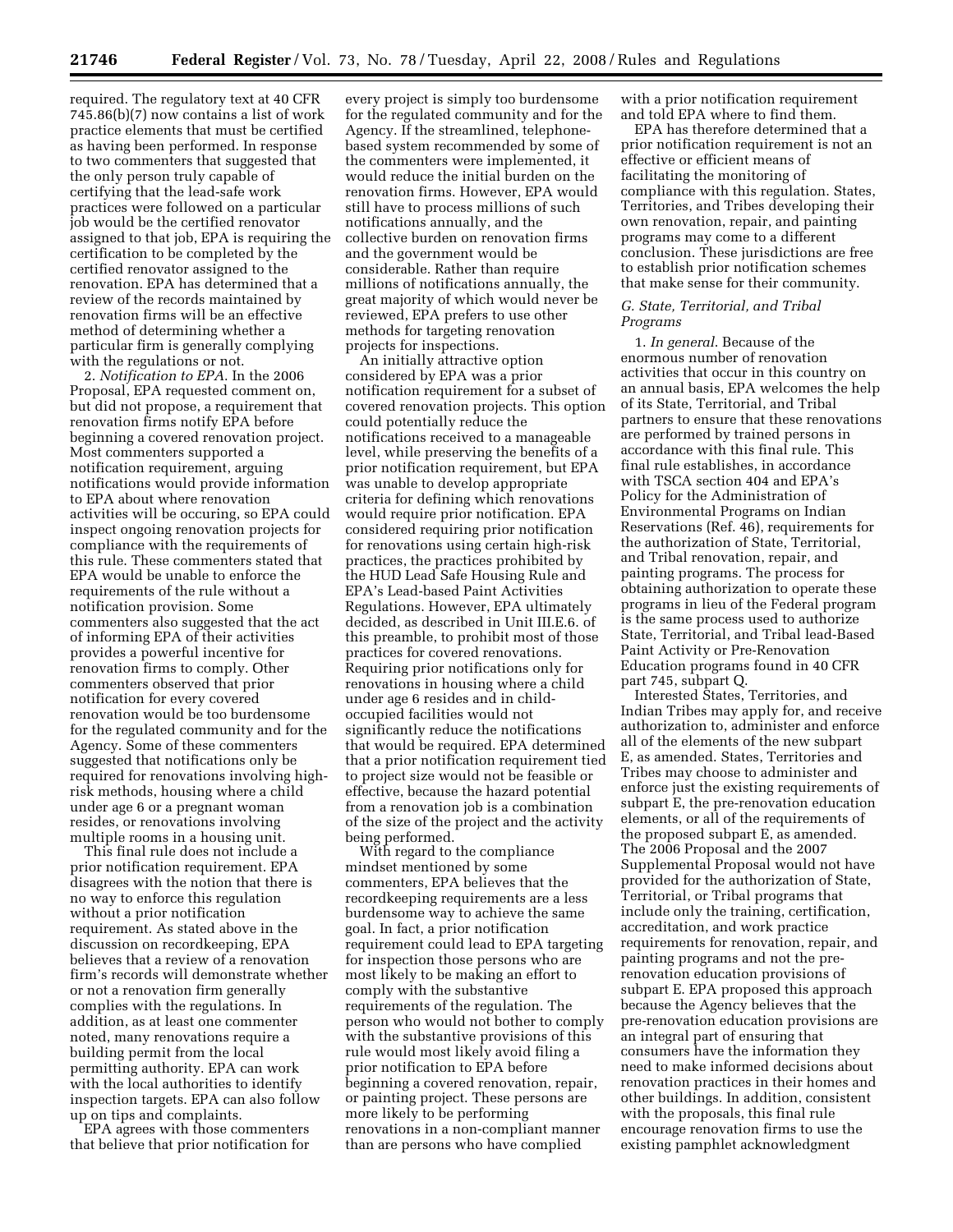process to provide owner-occupants of target housing with the opportunity to opt out of the training, certification, and work practice requirements of the rule if they reside in the housing to be renovated, there is no child under age 6 orpregnant woman in residence, the housing does not otherwise meet the definition of child-occupied facility, and the owner acknowledges that the work practices to be used during the renovation will not necessarily include all of the lead-safe work practices contained in EPA's renovation, repair, and painting rule.

One State commenter disagreed with EPA's proposed approach and requested that EPA authorize State, Territorial or Tribal programs that incorporate only the training, certification, accreditation, and work practices of this final rule because TSCA section 404 allows states to administer and enforce the standards, regulations, or other requirements established under TSCA section 402 or TSCA section 406 or both. EPA agrees with this commenter's reading of TSCA. Therefore, this final rule provides for the authorization of State, Territorial, or Tribal programs that include either the pre-renovation education requirements of 40 CFR part 745, subpart E, or the training, certification, accreditation and work practice requirements of this rule, or both.

States, Territories, and Tribes that wish to administer and enforce the prerenovation education provisions of subpart E, as amended, must include both target housing and child-occupied facilities within the scope of their program. Similarly, States, Territories, and Tribes that are also interested in obtaining authorization to administer and enforce the training, certification, accreditation, work practice, and recordkeeping elements of subpart E, as amended, must include both target housing and child-occupied facilities within the scope of their program. States with existing authorized pre-renovation education programs are required to demonstrate that they have modified their programs to include childoccupied facilities. These States must provide this demonstration no later than the first report submitted pursuant to 40 CFR 745.324(h) on or after April 22, 2009.

2. *Process*. The authorization process currently codified at 40 CFR part 745, subpart Q, will be used for the purpose of authorizing State, Territorial, and Tribal renovation, repair, and painting programs. States, Territories, and Tribes seeking authority for their programs must obtain public input, then submit an application to EPA. Applications must contain a number of items,

including a description of the State, Territorial, or Tribal program, copies of all applicable statutes, regulations, and standards, and a certification by the State Attorney General, Tribal Counsel, or an equivalent official, that the applicable legislation and regulations provide adequate legal authority to administer and enforce the program. The program description must demonstrate that the State, Territorial, or Tribal program is at least as protective as the Federal program. In this case, the Federal program consists of the requirements for training, certification, and accreditation and the work practice standards of this final rule.

One commenter suggested that EPA require States with a currently authorized TSCA 402(a) lead-based paint activities program to submit only an amended application for incorporating the TSCA section 402(c)(3) renovation, repair, and painting program requirements since many of the required documents would be the same as those submitted for the original TSCA 402(a) application. Furthermore, the commenter recommended that a letter from the State agency identified in the original 402(a) authorization application with a synopsis detailing how the State proposes to administer and enforce the renovation, repair, and painting program serve as an amended application. EPA has determined that a new application for authorization for the renovation, repair, and painting program is necessary because there may be a different State agency or consortia of agencies implementing and enforcing this program, a long time may have elapsed since most States submitted their TSCA section 402(a) program application, and many of the requirements within the elements of the renovation, repair, and painting program differ from their counterparts in the lead-based paint activities program.

To be eligible for authorization to administer and enforce the training, certification, accreditation, and work practice requirements of this final rule, State, Territorial, and Tribal renovation programs must contain certain minimum elements, e.g., work practice standards and procedures and requirements for the certification of individuals and/or firms, that are very similar to the existing minimum elements specified in 40 CFR 745.326(a) for lead-based paint activities programs. In order to be authorized, State, Territorial, or Tribal programs must have procedures and requirements for the accreditation of training programs,

which can be as simple as procedures for accepting training provided by an EPA-accredited provider, or a provider accredited by another authorized State, Territorial, or Tribal program. Procedures and requirements for the certification of renovators are also necessary. At a minimum, these must include a requirement that certified renovators have taken accredited training, and procedures and requirements for re-certification. State, Territorial, and Tribal programs applying for authorization must also include work practice standards for renovations that ensure that renovations are conducted only by certified renovation firms and the renovations are conducted using work practices at least as protective as those of the Federal program. As is the current practice with lead-based paint activities, EPA will not require State, Territorial, or Tribal programs to certify both firms and individuals that perform renovations. States, Territories and Tribes may choose to certify either firms or individuals, so long as the individuals that perform the duties of renovators are required to take accredited training.

3. *Implementation*. In order to provide interested States, Territories and Tribes time to develop, or begin developing renovation, repair, and painting programs in accordance with this rule, EPA will not begin to actively implement the Federal program until April 22, 2009, at which time EPA will begin accepting applications for training program accreditation. Several commenters thought 1 year would be adequate for the purpose of allowing States, Territories, and Tribes to develop their own programs, while others expressed concern that 1 year would not be enough time to get these programs developed and authorized. Most commenters who expressed an opinion on this topic generally agreed that an implementation delay is necessary. Reasons given in support of a delay were conservation of State financial and administrative resources and the fact that some States have had difficulties in retraining contractors to new Statespecific requirements after the contractors had become accustomed to working under the Federal program. In contrast, some commenters argued that, in light of the 2010 goal, no delay whatsoever was warranted. This final rule retains the 1 year implementation delay set forth in the 2006 Proposal. EPA has determined that this period of time represents an appropriate balance between the need to implement this rule quickly and concerns over potential duplication of effort and additional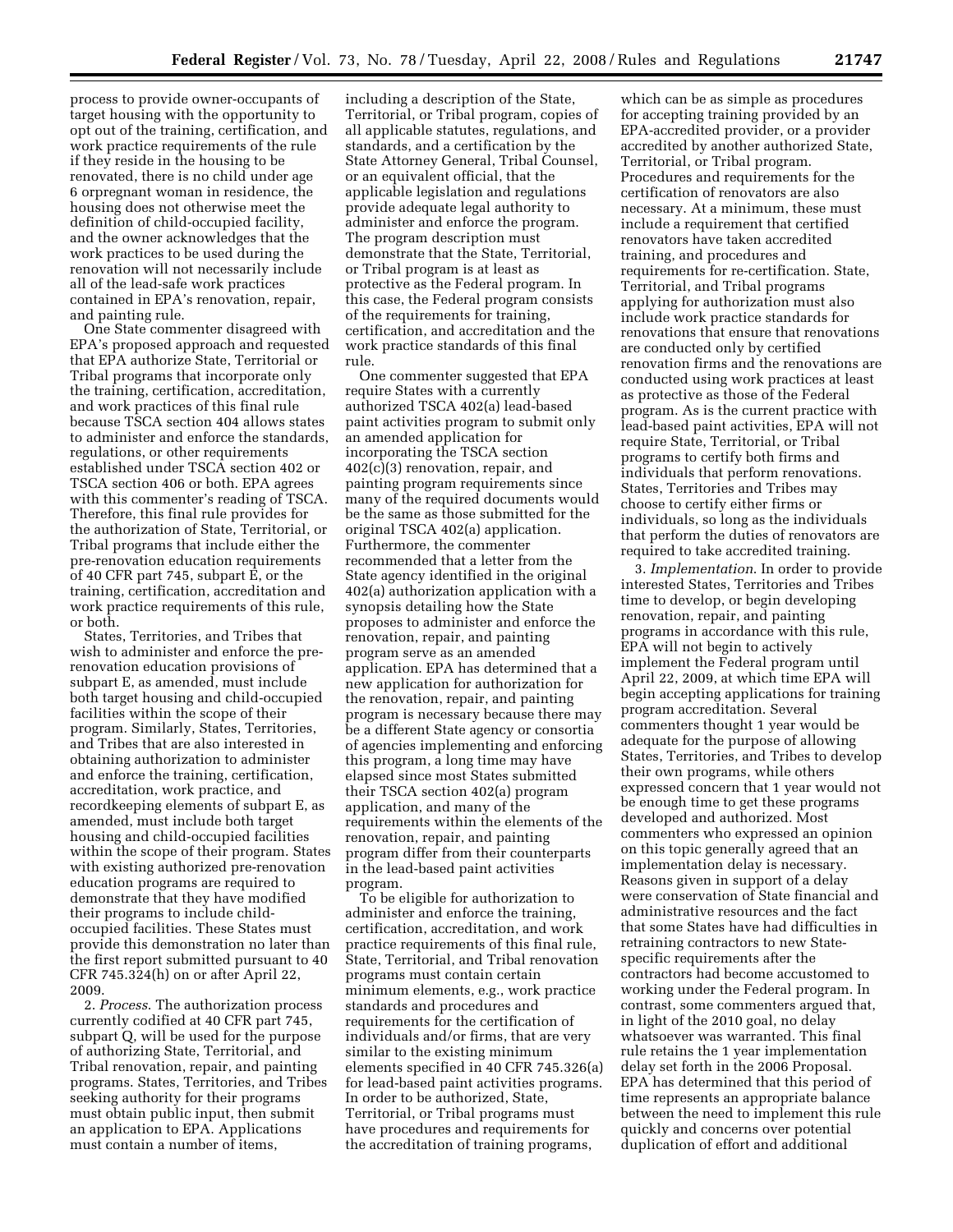costs incurred by the regulated community if EPA begins accrediting training providers and certifying firms in jurisdictions that are also working towards implementing their own programs. States, Territories, and Tribes may begin the authorization process at any time after the effective date of this final rule, even after the Federal program has been implemented in their jurisdiction.

Some commenters were concerned about the effect of this rule on existing State programs. Several commenters asked EPA to expressly state that this rule does not pre-empt existing State programs and that State programs that are more stringent than the Federal program will be eligible for authorization. One commenter noted that the number of houses with lead contaminated paint is disproportionately distributed throughout the U.S. This commenter pointed out that this apparent disparity supports the need for State control of lead programs and for EPA to practice ''regulatory restraint.'' According to this commenter, this ''regulatory restraint'' will allow States with more severe lead paint problems to impose stricter standards and requirements regarding certification and work practices without imposing unnecessary burdens on States with less severe problems.

This final rule does not preempt existing programs that address renovations. However, to the extent that these programs are less protective than the requirements of this final rule, the requirements of this final rule will apply. To be eligible for authorization, State, Territorial, and Tribal programs need not exactly duplicate the Federal program contained in this final rule, but they must still meet the requirement of TSCA section 404 that they be ''at least as protective as'' the Federal program. It would be difficult for the Agency to describe specific requirements that would make a program more or less ''protective.'' EPA will review each program application separately against the protections provided by this final rule.

Several commenters expressed concern regarding the uniformity and consistency of State programs. Some recommended that EPA take States' concerns into account, but guarantee uniformity of State programs by prohibiting States from arbitrarily deviating from program elements. Others noted that if there are uniform regulations for approved training courses for State certification, there should be reciprocity between States since many people work in multiple States. One commenter suggested that,

in an effort to promote consistency, States institute a lead-safety test that renovators must pass prior to receiving permits to conduct work. Several commenters noted that a lack of reciprocity between States and/or duplicative or divergent certification requirements will add an unnecessary burden and level of complexity for renovation and remodeling firms, especially those working in multi-State areas. One commenter argued that this could lead to a problem in maintaining certifications similar to the problem the commenter believes exists in maintaining lead-based paint inspector, risk assessor, and other certifications associated with TSCA section 402 abatements. One suggested that EPA should exert control over the right to refuse approval of State programs unless they provide for reciprocity with the Federal program and programs of other jurisdictions approved by EPA.

The standard of EPA review for State, Territorial, and Tribal programs under TSCA section 404 is that they be ''at least as protective'' as the Federal program. In addition, TSCA section 404 (e) reserves the right of States and their political subdivisions to impose requirements that are more stringent than the Federal program. EPA interprets this to mean that EPA cannot compel States, Territories, and Tribes to adopt programs identical to the Federal program or to establish reciprocity provisions. However, EPA continues to encourage States, Territories, and Tribes that may be considering establishing their own renovation programs to keep reciprocity in mind as they move forward. The benefits to be derived from reciprocity arrangements with the Federal program and other authorized jurisdictions include potential costsavings from reducing duplicative activity and the development of a professional renovation workforce more quickly, thus providing maximum flexibility to State, Territorial, or Tribal residents. In addition, the Agency encourages States, Territories and Tribes to consider the use of existing certification and accreditation procedures as they develop their programs. These existing programs need not be limited to lead-based paint. For example, a State may choose to add lead-safe renovation requirements to their existing contractor licensing programs.

## *H. Effective Date and Implementation Dates*

This final rule is effective on June 23, 2008. This final rule will be implemented according to the following schedule:

1. As of June 23, 2008.

a. States, Territories, and Tribes may begin applying for authorization to administer and enforce their own renovation, repair, and painting programs. EPA will begin authorizing States, Territories, and Tribes as soon as it receives their complete applications.

b. No training program may provide, offer, or claim to provide training or refresher training for EPA certification as a renovator or a dust sampling technician without accreditation from EPA under 40 CFR 745.225.

2. As of April 22, 2009. Training programs for renovators or dust sampling technicians may begin applying for accreditation under 40 CFR 745.225. EPA will begin accrediting training programs as soon as it receives complete applications from training providers. Individuals who wish to become certified renovators or dust sampling technicians may begin taking accredited training as soon as it is available.

3. As of October 22, 2009. Renovation firms may begin applying for certification under 40 CFR 745.89. EPA will begin certifying renovation firms as soon as it receives their complete applications.

4. As of April 22, 2010. The rule will be fully implemented.

a. No firm may perform, offer, or claim to perform renovations without certification from EPA under 40 CFR 745.89 in target housing or childoccupied facilities, unless, in the case of owner-occupied target housing, the firm has obtained a statement signed by the owner that the renovation will occur in the owner's residence, no child under age 6 resides there, the housing is not a child-occupied facility, and the owner acknowledges that the work practices to be used during the renovation will not necessarily include all of the lead-safe work practices contained in EPA's renovation, repair, and painting rule.

b. All renovations must be directed by renovators certified in accordance with 40 CFR 745.90(a) and performed by certified renovators or individuals trained in accordance with 40 CFR 745.90(b)(2) in target housing or childoccupied facilities, unless, in the case of owner-occupied target housing, the firm performing the renovation has obtained a statement signed by the owner that the renovation will occur in the owner's residence, no child under age 6 resides there, the housing is not a childoccupied facility, and the owner acknowledges that the work practices to be used during the renovation will not necessarily include all of the lead-safe work practices contained in EPA's renovation, repair, and painting rule.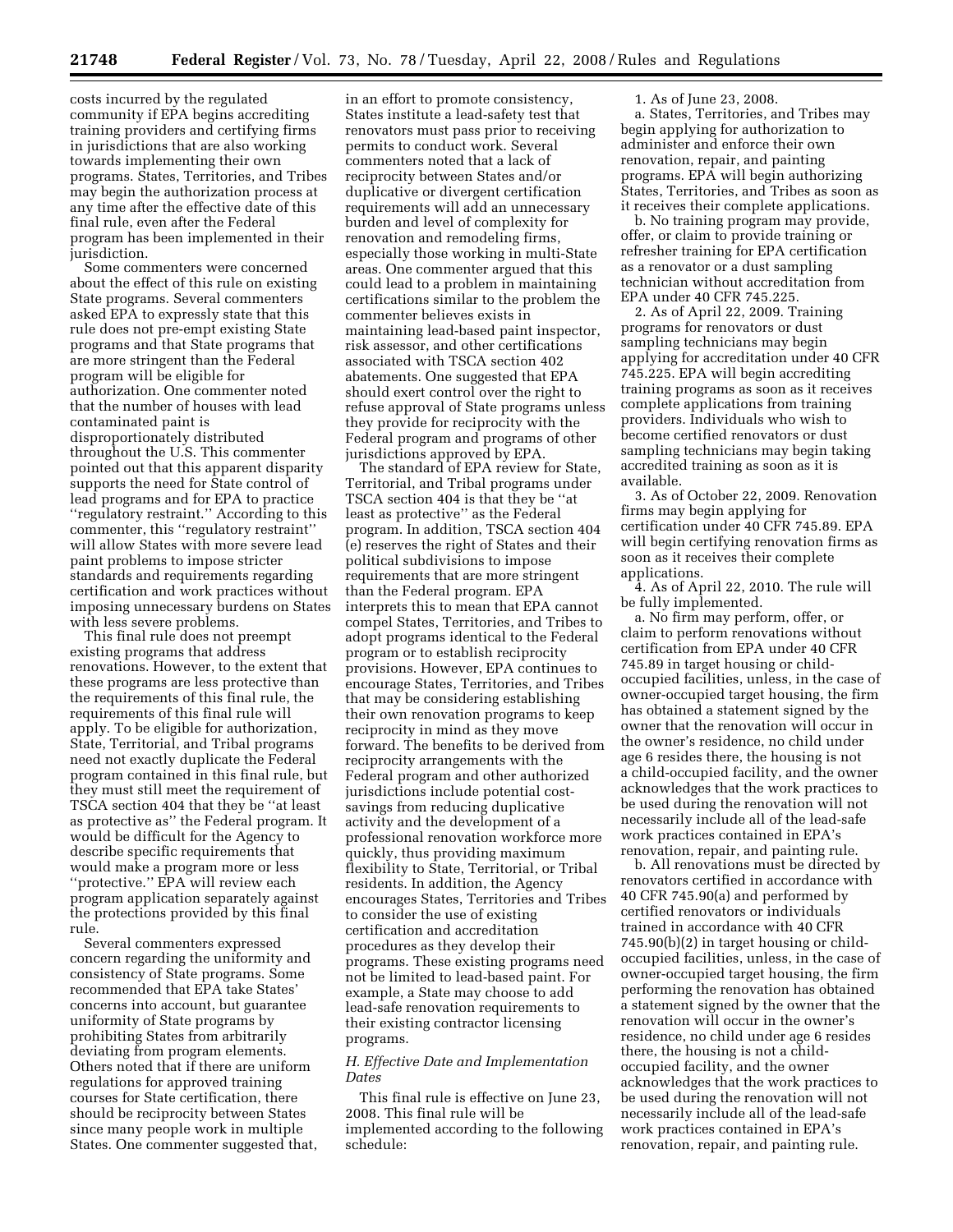c. All renovations must be performed in accordance with the work practice standards in 40 CFR 745.85 and the associated recordkeeping requirements in 40 CFR 745.86(b)( $\vec{6}$ ) and ( $\vec{b}$ )(7) in target housing or child-occupied facilities, unless, in the case of owneroccupied target housing, the firm performing the renovation has obtained a statement signed by the owner that the renovation will occur in the owner's residence, no child under age 6 resides there, the housing is not a childoccupied facility, and the owner acknowledges that the work practices to be used during the renovation will not necessarily include all of the lead-safe work practices contained in EPA's renovation, repair, and painting rule.

With respect to the new renovationspecific pamphlet and the requirements of the Pre-Renovation Education Rule, as of the effective date of the rule June 23, 2008, renovators or renovation firms performing renovations in States and Indian Tribal areas without an authorized Pre-Renovation Education Rule program may provide owners and occupants with either of the following EPA pamphlets: *Protect Your Family From Lead in Your Home*; or *Renovate Right: Important Lead Hazard Information for Families, Child Care Providers and Schools*. As of December 22, 2008, Renovate Right: Important Lead Hazard Information for Families, Child Care Providers and Schools must be used exclusively.

#### **IV. References**

The following is a list of the documents that are specifically referenced in this final rule and placed in the public docket that was established under Docket ID number EPA–HQ–OPPT–2005–0049. For information on accessing the docket, refer to the **ADDRESSES** unit at the beginning of this document.

1. U.S. Environmental Protection Agency (USEPA). Air Quality Criteria for Lead (September 29, 2006).

2. President's Task Force on Environmental Health Risks and Safety Risks to Children. Eliminating Childhood Lead Poisoning: A Federal Strategy Targeting Lead Paint Hazards (February 2000).

3. USEPA. Lead; Renovation, Repair, and Painting Program; Proposed Rule. **Federal Register** (71 FR 1588, January 10, 2006).

4. USEPA. Lead; Requirements for Lead-based Paint Activities; Final Rule. **Federal Register** (61 FR 45778, August 29, 1996).

5. USEPA. Lead; Fees for Accreditation of Training Programs and Certification of Lead-based Paint

Activities Contractors; Final Rule. **Federal Register** (64 FR 31091, June 9, 1999).

6. USEPA. Lead; Notification Requirements for Lead-Based Paint Abatement Activities and Training; Final Rule. **Federal Register** (69 FR 18489, April 8, 2004).

7. USEPA, Consumer Product Safety Commission (CPSC), U.S. Department of Housing and Urban Development (HUD). Protect Your Family From Lead in Your Home (EPA 747-K-99-001, June 2003).

8. USEPA. Lead; Requirements for Hazard Education Before Renovation of Target Housing; Final Rule. **Federal Register** (63 FR 29907, June 1, 1998).

9. USEPA. Lead; Identification of Dangerous Levels of Lead; Final Rule. **Federal Register** (66 FR 1206, January 5, 2001).

10. USEPA. Reducing Lead Hazards When Remodeling Your Home (EPA747- K-97-001, September 1997).

11. USEPA. Lead Exposure Associated With Renovation and Remodeling Activities: Phase I, Environmental Field Sampling Study (EPA 747-R-96-007, May 1997).

12. USEPA. Lead Exposure Associated With Renovation and Remodeling Activities: Phase II, Worker Characterization and Blood-Lead Study (EPA 747-R-96-006, May 1997).

13. USEPA. Lead Exposure Associated With Renovation and Remodeling Activities: Phase III, Wisconsin Childhood Blood-Lead Study (EPA 747- R-99-002, March 1999).

14. USEPA. Lead Exposure Associated With Renovation and Remodeling Activities: Phase IV, Worker Characterization and Blood-Lead Study of R&R Workers Who Specialize in Renovation of Old or Historic Homes (EPA 747-R-99-001, March 1999).

15. USEPA. Lead; Renovation, Repair, and Painting Program; Supplemental Notice of Proposed Rulemaking. **Federal Register** (72 FR 31022, June 5, 2007).

16. USEPA. Lead; Renovation, Repair, and Painting Program; Notice of Availability. **Federal Register** (72 FR 12582, March 16, 2007).

17. USEPA. Characterization of Dust Lead Levels After Renovation, Repair, And Painting Activities. (November 13, 2007).

18. USEPA. Lead Safety for Remodeling, Repair, And Painting. Joint EPA/HUD Renovation Training Curriculum (EPA 747-B-03-001/2, July 2003).

19. National Association of Home Builders (NAHB). Lead Safe Work Practices Survey Project Report. Prepared by Atrium Environmental

Health and Safety Services (November 9, 2006).

20. McMillan Associates. Response to SBREFA Panel Recommendations for Further Analysis of Existing Phase III Data (August 6, 2001).

21. U.S. Department of Health and Human Services (HHS), U.S. Public Health Service (PHS), CDC. Children with Elevated Blood Lead Levels Attributed to Home Renovation and Remolding Activities--New York, 1993- 1994. Morbidity and Mortality Weekly Report (45(51); 1120-1123, January 3, 1997).

22. Reissman, Dori B., Thomas D. Matte, Karen L. Gurnite, Rachel B. Kaufmann, and Jessica Leighton. ''Is Home Renovation or Repair a Risk Factor for Exposure to Lead Among Children Residing in New York City?'' Journal of Urban Health: Bulletin of the New York Academy of Medicine. Vol. 79, No. 4, 502-511, (December 2005).

23. USEPA. Lead; Requirements for Lead-based Paint Activities; Proposed Rule. **Federal Register** (59 FR 45872, September 2, 1994).

24. USEPA. Office of Pollution Prevention and Toxics (OPPT) ''Economic Analysis for the TSCA Lead Renovation, Repair, and Painting Program Final Rule for Target Housing and Child-Occupied Facilities'' (March 2008).

25. S. Rep. 102-332, P.L. 102-550, Housing and Community Development Act of 1992 (July 23, 1992).

26. National Institute of Standards and Technology (NIST). Spot Test Kits for Detecting Lead in Household Paint, a Laboratory Evaluation (NISTIR 6398, May 2000).

27. HUD. National Survey of Lead and Allergens in Housing, Volume I: Analysis of Lead Hazards, Final Report, Revision 7.1. (October 31, 2002).

28. ASTM International. Standard Practice for Evaluating the Performance Characteristics of Qualitative Chemical Spot Test Kits for Lead in Paint (E 1828- 01).

29. USEPA. Lead-Based Paint Pre-Renovation Education Rule; Interpretive Guidance, Part I (May 28, 1999).

30. USEPA and HUD. Lead; Requirements for Disclosure of Information Concerning Lead-Based Paint in Housing; Final Rule. **Federal Register** (61 FR 9064, March 6, 1996).

31. USEPA, HUD. Renovate Right: Important Lead Hazard Information for Families, Child Care Providers and Schools. (March 2008).

32. USEPA. Lead-Based Paint Pre-Renovation Education Rule; Interpretive Guidance, Part II (October 15, 1999).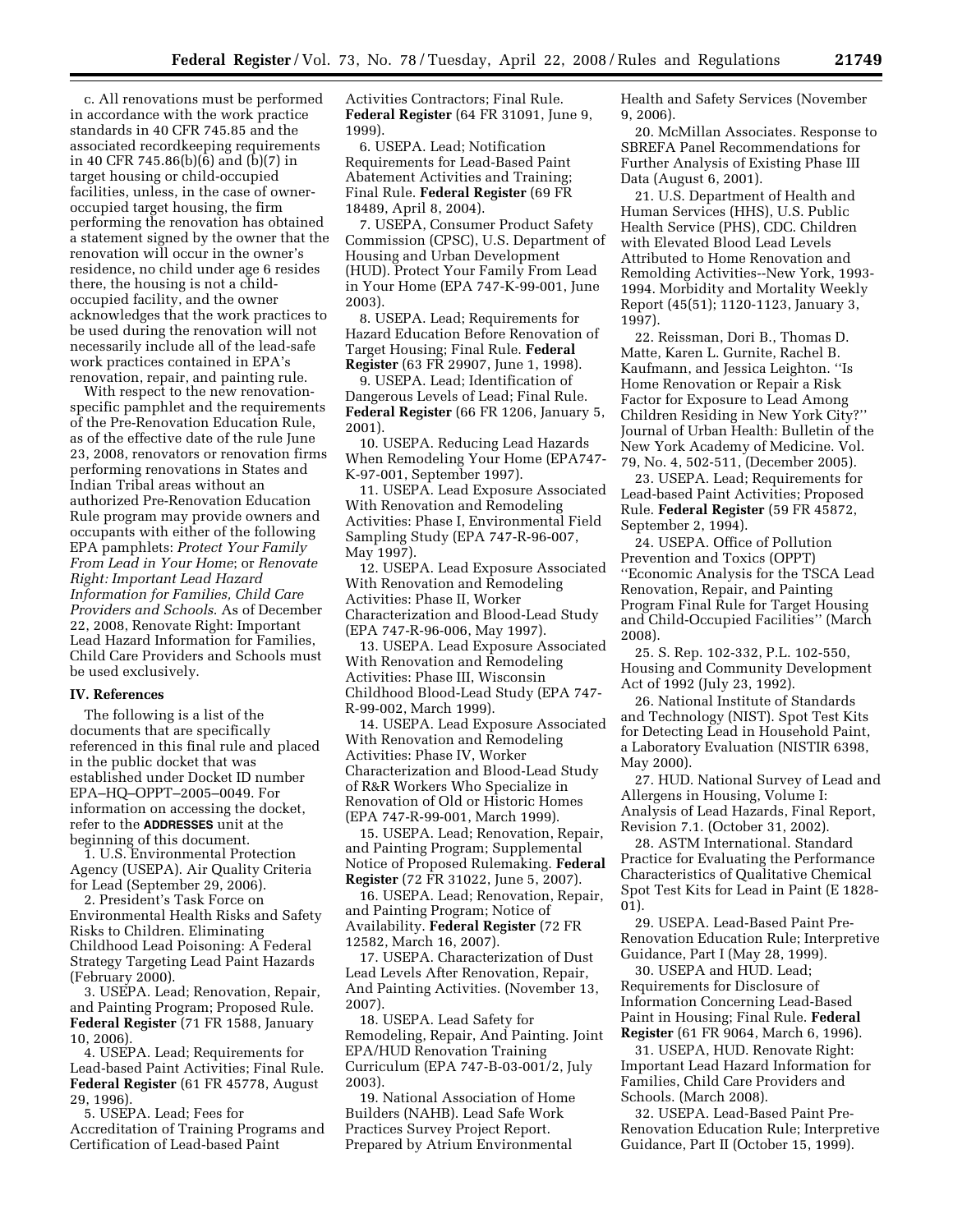33. USEPA. Lead Sampling Technician Course (EPA 747-B-00-002, July 2000).

34. HUD. Guidelines for the Evaluation and Control of Lead-Based Paint Hazards in Housing (June 1995).

35. USEPA. Lead Dust Minimization Work Practices for Renovation, Remodeling and Repainting; Draft Technical Manual (September 29, 1998).

36. National Institute for Occupational Safety and Health (NIOSH). Health Hazard Evaluation; Rhode Island Department of Health; HETA 96-0200-2799 (June 2000).

37. USEPA. Electrostatic Cloth and Wet Cloth Field Study in Residential Housing (September 2005).

38. United States Department of Energy. Office of Health, Safety and Security. *[http://www.hss.energy.gov/](http://www.hss.energy.gov/csa/csp/hepa)  csa/csp/hepa.* 

39. Occupational Safety and Health Administration (OSHA), Department of Labor (DOL). Regulatory Flexibility Act Review of the Occupational Safety Standard for Lead in Construction Labor (72 FR 54826, September 27, 2007).

40. Rich, David Q. George G. Rhoads, Lih-Ming Yiin, Junfeng Zhang, Zhipeng Bai, John L. Adgate, Peter J. Ashley, and Paul J. Lioy. ''Comparison of Home Lead Dust Reduction Techniques on Hard Surfaces: the New Jersey Assessment of Cleaning Techniques Trial.'' Environmental Health Perspectives 110(9): 889-893 (September 2002).

41. HUD. Evaluation of Household Vacuum Cleaners in the Removal of Settled Lead Dust from Hard Surface Floors. (December 27, 2002, revised February 2006).

42. Lih-Ming Yiin, George G. Rhoads, David Q. Rich, Junfeng Zhang, Zhipeng Bai, John L. Adgate, Peter J. Ashley, and Paul J. Lioy. ''Comparison of Techniques to Reduce Residential Lead Dust on Carpet and Upholstery: the New Jersey Assessment of Cleaning Techniques Trial.'' Environmental Health Perspectives 110(12): 1233-1237. (December 2002).

43. Canadian Mortgage and Housing Corporation (CMHC). ''Effectiveness of Clean up Techniques for Leaded Paint Dust.'' (1992).

44. USEPA. A Comparison of Post-Renovation and Remodeling Surface Cleaning Techniques. Prepared by Clemson Environmental Technologies Laboratory (December 14, 2001)

45. CMHC. ''Evaluation of the Cleanup of Lead Paint Dust In Houses.'' Prepared by Pinchin Environmental Consultants (1995).

46. USEPA. EPA Policy for the Administration of Environmental Programs on Indian Reservations (November 8, 1984).

47. USEPA. ICR Final Rule Addendum for rulemaking entitled ''Lead; Renovation, Repair, and Painting Program; Final Rule'' (March 2008).

48 USEPA. Report of the Small Business Advocacy Review Panel on the Lead-based Paint Certification and Training; Renovation and Remodeling Requirements (March 3, 2000).

49. Final Regulatory Flexibility Analysis for the Lead; Renovation, Repair, and Painting Program; Final Rule (March 2008).

50. ASTM International. Standard Practice for Clearance Examinations Following Lead Hazard Reduction Activities in Single-Family Dwellings and Child-Occupied Facilities (E 2271- 05).

51. ASTM International. Standard Guide for Evaluation, Management, and Control of Lead Hazards in Facilities (E 2052-99).

### **V. Statutory and Executive Order Reviews**

#### *A. Executive Order 12866*

Under Executive Order 12866, entitled *Regulatory Planning and Review* (58 FR 51735, October 4, 1993), it has been determined that this rule is a ''significant regulatory action'' under section 3(f)(1) of the Executive Order because EPA estimates that it will have an annual effect on the economy of \$100 million or more. Accordingly, this action was submitted to the Office of Management and Budget (OMB) for review under Executive Order 12866 and any changes made based on OMB recommendations have been documented in the public docket for this rulemaking as required by section 6(a)(3)(E) of the Executive Order.

In addition, EPA has prepared an analysis of the potential costs and benefits associated with this rulemaking. This analysis is contained in the Economic Analysis (Ref. 24), which is available in the docket for this action and is briefly summarized here.

1. *Types of facilities*. This rule applies to an estimated 37.8 million pre-1978 facilities. Of these, approximately 37.7 million facilities are located in target housing, either in rental housing, owner-occupied housing where a child under age 6 resides, or owner-occupied housing where no child under age 6 resides but that otherwise meets the definition of a child-occupied facility. Approximately 100,000 facilities are child-occupied facilities in pre-1978 public or commercial buildings.

2. *Options evaluated*. EPA considered a variety of options for addressing the risks presented by renovation, repair, and painting actions where lead-based

paint is present. The Economic Analysis analyzed several different options for the scope of the rule, which would limit the coverage of the rule's substantive provisions depending on when the facility was built (such as pre-1960 or pre-1978), and whether or not there are children under the age of 6 or a pregnant woman residing in owneroccupied housing. In some options, coverage of the rule was phased in over time. EPA also considered different options for work practices, such as containment, cleaning, and cleaning verification.

3. *Number of events and individuals affected*. In the first year that all of the rule requirements will be in effect, there will be an estimated 8.4 million renovation, repair, and painting events where lead-safe work practices will be used due to the rule. As a result, there will be approximately 1.4 million children under the age of 6 who will be affected by having their exposure to lead dust minimized due to the rule. There will also be about 5.4 million adults who will be affected. After improved test kits for determining whether a painted surface contains lead-based paint become available (which is assumed in the analysis to occur by the second year of the rule), the number of renovation, repair, and painting events using lead-safe work practices is expected to drop to 4.4 million events per year. No change in the number of exposures avoided due to the rule is expected because the improved test kit will more accurately identify paint without lead, thus reducing the number of events unnecessarily using the required work practices.

4. *Benefits*. The Economic Analysis describes the estimated benefits of the rulemaking in qualitative and quantitative terms. Benefits result from the prevention of adverse health effects attributable to lead exposure. These health effects include impaired cognitive function in children and several illnesses in children and adults. EPA estimated the benefits of avoided incidence of IQ loss due to reduced lead exposure to children under the age of 6. There are not sufficient data at this time to develop dose-response functions for other health effects in children or for pregnant women. The benefits of avoided exposure to adults were not quantified due to uncertainties about the exposure of adults to lead in dust from renovation, repair, and painting activities in these facilities.

The rule is estimated to result in quantified benefits of approximately \$700 million to \$1,700 million in the first year. The 50–year annualized benefits provide a measure of the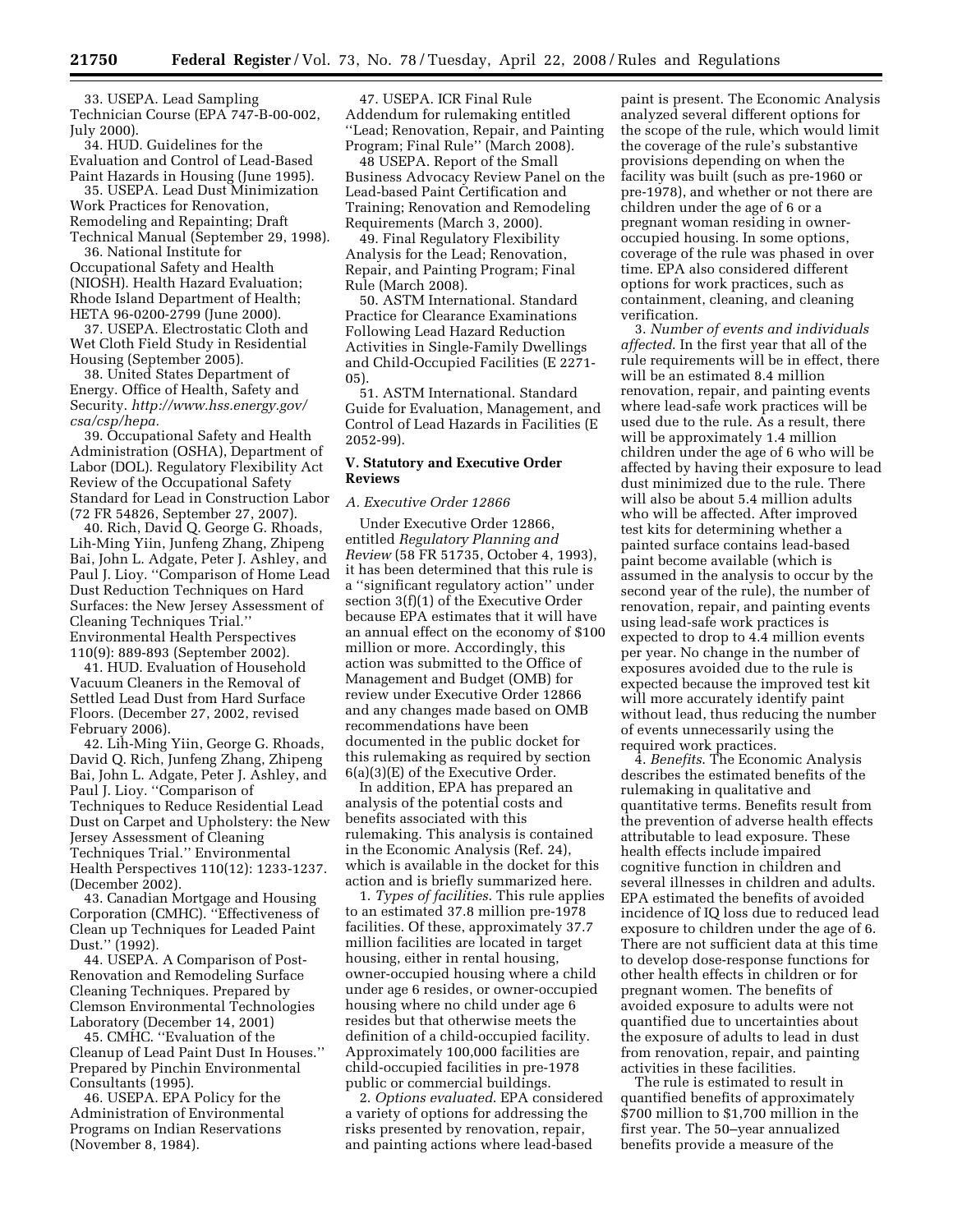steady-state benefits. The quantified IQ benefits to children are expected to be approximately \$700 million to \$1,700 million per year when annualized using a 3% discount rate, and \$700 million to \$1,800 million per year when using a 7% discount rate. The estimated benefits for the other scope options range from approximately \$300 million to \$1,700 million using a 3% discount rate and from \$300 million to \$1,800 million using a 7% discount rate. The benefits from prohibiting certain paint preparation and removal practices in renovations requiring lead-safe work practices under the rule are estimated to be \$400 million to \$900 million per year using a 3% discount rate. There are additional unquantified benefits, including other avoided health effects in children and adults.

5. *Costs*. The Economic Analysis estimates the costs of complying with the rule. Costs may be incurred by contractors that perform renovation, repair, and painting work for compensation, landlords that use their own staff to perform renovation, repair, and painting work in leased buildings; and child-occupied facilities that use their own staff to perform renovation, repair, and painting work.

The rule is estimated to result in a total cost of approximately \$800 million in the first year that all of the rule requirements will be in effect. The cost is estimated to drop to approximately \$400 million per year in the second year when the improved test kits are assumed to become available. The 50– year annualized costs provide a measure of the steady-state cost. Annualized costs of the rule are estimated to be approximately \$400 million per year using either a 3% discount rate or a 7% discount rate. Annualized costs for the other scope options range from approximately \$300 million to approximately \$700 million per year using a 3% discount rate and \$400 million to \$700 million per year using a 7% discount rate. The cost of prohibiting certain paint preparation and removal practices is estimated to cost less than \$10 million per year using either a 3% or a 7% discount rate

6. *Net benefits*. Net benefits are the difference between benefits and costs. The rule is estimated to result in net benefits of--\$50 million to \$1,000 million in the first year, based on children's IQ benefits alone. The 50– year annualized net benefits for the rule based on children's benefits are estimated to be \$300 million to \$1,300 million per year using either a 3% or a 7% discount rate. The annualized net benefits for the other scope options range from approximately--\$50 million

to \$1,300 million per year using either a 3% or a 7% discount rate. The net benefits of prohibiting certain paint preparation and removal practices for renovations requiring lead-safe work practices are estimated to be approximately \$400 million to \$900 million per year using either a 3% or a 7% discount rate. There are additional unquantified benefits, including other avoided health effects in children and adults that are not included in the net benefits estimates.

It is important to note that the EPA analysis generates certain results that seem to indicate that more stringent control options yield smaller improvements reducing the risks of elevated blood lead levels in children than do less stringent control options. For example, the analysis estimates that using only containment of dust and debris generated during a RRP activity yields higher benefits than using all of the rule's work practices (containment, specialized cleaning, and cleaning verification). This is the opposite of what one might expect and of what is observed in the Dust Study for the 10 experiments that used the proposed rule cleaning and containment, since the benefits analysis implies that the combination of rule-style containment with rule-style cleaning and verification would result in more exposure than when such containment is combined with conventional cleaning. This is inconsistent with the Dust Study which shows that the largest decreases were observed in the 10 experiments where this final rule's practices of containment, specialized cleaning, and cleaning verification were used. Therefore, the anomalous results are likely to be artifacts of sparse underlying data and modeling assumptions. Although EPA summarizes some of the potential causes of these unexpected results in the Economic Analysis, at this time EPA is unclear as to precisely what is leading to these unexpected results. Because EPA has not determined why the benefits analyses contain anomalous results, EPA has limited confidence in the estimated benefits. EPA does not view the results as being sufficiently robust to represent the difference in magnitude of the benefits across regulatory alternatives. Nevertheless, EPA is confident that there are positive benefits.

## *B. Paperwork Reduction Act*

The information collection requirements contained in this rule have been submitted for approval to the Office of Management and Budget (OMB) under the Paperwork Reduction

Act, 44 U.S.C. 3501 *et seq.* An Information Collection Request (ICR) document prepared by EPA, an amendment to an existing ICR and referred to as the ICR Final Rule Addendum (EPA ICR No. 1715.10, OMB Control Number 2070–0155) has been placed in the public docket for this rule (Ref. 47). The information collection requirements are not enforceable until OMB approves them.

The new information collection activities contained in this rule are designed to assist the Agency in meeting the core objectives of TSCA section 402, including ensuring the integrity of accreditation programs for training providers, providing for the certification of renovators, and determining whether work practice standards are being followed. EPA has carefully tailored the recordkeeping requirements so they will permit the Agency to achieve statutory objectives without imposing an undue burden on those firms that choose to be involved in renovation, repair, and painting activities.

Burden under the Paperwork Reduction Act means the total time, effort, or financial resources expended by persons to generate, maintain, retain, disclose or provide information to or for a Federal agency. This includes the time needed to review instructions; develop, acquire, install, and utilize technology and systems for the purposes of collecting, validating, and verifying information, processing and maintaining information, and disclosing and providing information; adjust the existing ways to comply with any previously applicable instructions and requirements; train personnel to be able to respond to a collection of information; search data sources; complete and review the collection of information; and transmit or otherwise disclose the information.

Under this rule, the new information collection requirements may affect training providers and firms that perform renovation, repair, or painting for compensation. Although these firms have the option of choosing to engage in the covered activities, once a firm chooses to do so, the information collection activities contained in this rule become mandatory for that firm.

The ICR document provides a detailed presentation of the estimated burden and costs for 3 years of the program. The aggregate burden varies by year due to changes in the number of firms that will seek certification each year. The burden and cost to training providers and firms engaged in renovation, repair, and painting activities is summarized below.

It is estimated that approximately 170 training providers will incur burden to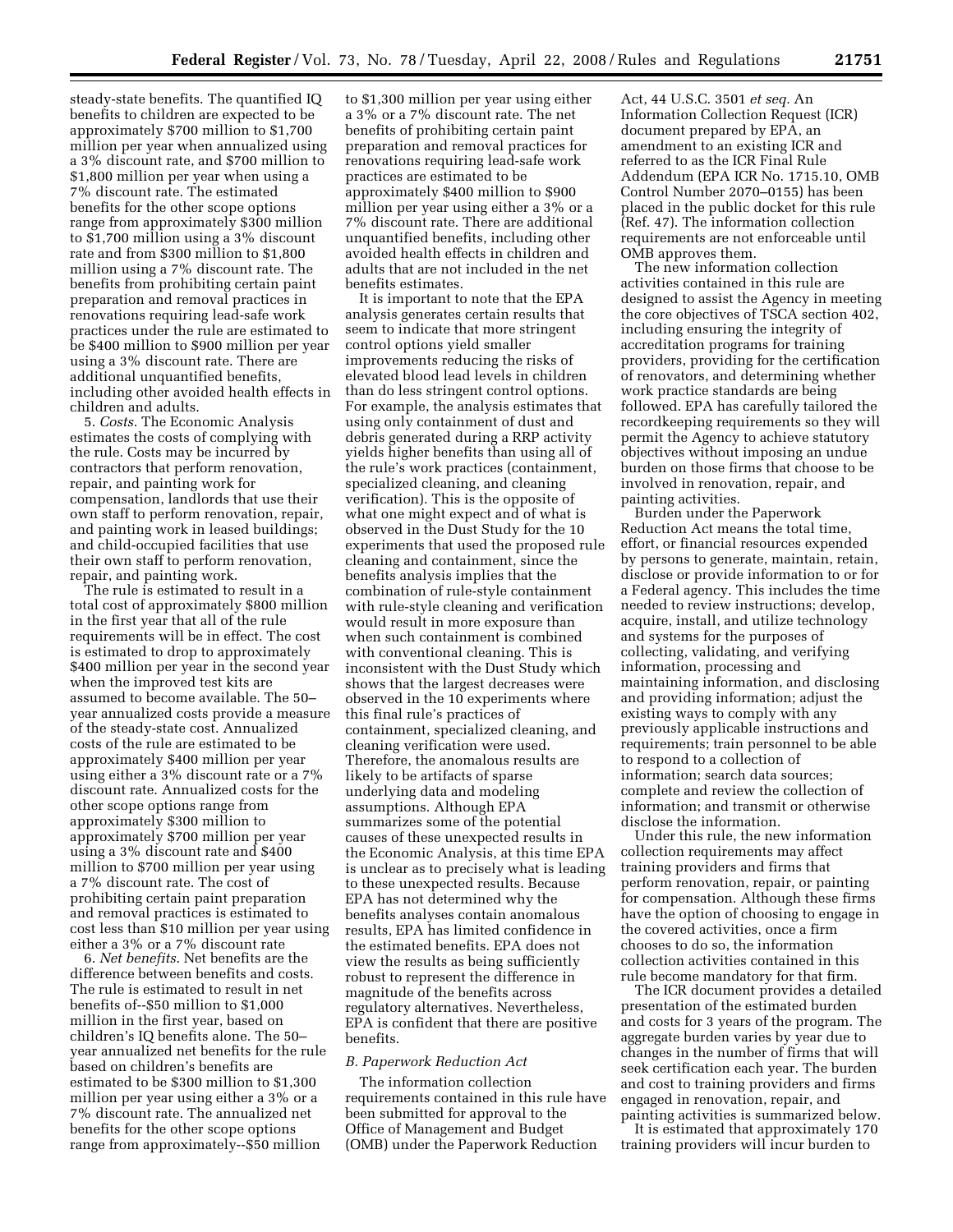notify EPA (or an authorizing State, Tribe, or Territory) before and after training courses. The average burden for training provider notifications is estimated at 20 to 100 hours per year, depending on the number of training courses provided. Total training provider burden is estimated to average 9,000 hours per year. There are approximately 211,000 firms estimated to become certified to engage in renovation, repair, or painting activities. The average certification burden is estimated to be 3.5 hours per firm in the year a firm is initially certified, and 0.5 hours in years that it is re-certified (which occurs every 5 years). Firms must also distribute lead hazard information to the owners and occupants of public or commercial buildings that contain child-occupied facilities and in target housing containing child-occupied facilities. Finally, firms must keep records of the work they perform; this recordkeeping is estimated to average approximately 5 hours per year per firm. Total burden for these certified firms is estimated to average 1,373,000 hours per year. Total respondent burden during the period covered by the ICR is estimated to average approximately 1,382,000 hours per year.

There are also government costs to administer the program. States, Tribes, and Territories are allowed, but are under no obligation, to apply for and receive authorization to administer these requirements. EPA will directly administer programs for States, Tribes, and Territories that do not become authorized. Because the number of States, Tribes, and Territories that will become authorized is not known, administrative costs are estimated assuming that EPA will administer the program everywhere. To the extent that other government entities become authorized, EPA's administrative costs will be lower.

An agency may not conduct or sponsor, and a person is not required to respond to a collection of information unless it displays a currently valid OMB control number. The OMB control numbers for EPA's regulations codified in Chapter 40 of the CFR, after appearing in the preamble of the final rule, are listed in 40 CFR part 9, are displayed either by publication in the **Federal Register** or by other appropriate means, such as on the related collection instrument or form, if applicable. When this ICR is approved by OMB, the Agency will publish a technical amendment to 40 CFR part 9 in the **Federal Register** to display the OMB control number for the approved

information collection requirements contained in this final rule.

### *C. Regulatory Flexibility Act*

The Regulatory Flexibility Act (RFA) generally requires an agency to prepare a regulatory flexibility analysis of any rule subject to notice and comment rulemaking requirements under the Administrative Procedure Act or any other statute unless the agency certifies that the rule will not have a significant economic impact on a substantial number of small entities. Small entities include small businesses, small organizations, and small governmental jurisdictions.

For purposes of assessing the impacts of this rule on small entities, small entity is defined in accordance with section 601 of the RFA as: (1) A small business as defined by the Small Business Administration's (SBA) regulations at 13 CFR 121.201; (2) a small governmental jurisdiction that is a government of a city, county, town, school district, or special district with a population of less than 50,000; and (3) a small organization that is any not-forprofit enterprise which is independently owned and operated and is not dominant in its field.

Pursuant to section 603 of the RFA, EPA prepared an initial regulatory flexibility analysis (IRFA) for the proposed rule and convened a Small Business Advocacy Review Panel to obtain advice and recommendations of representatives of the regulated small entities. A summary of the IRFA, a description of the Panel process, and a summary of the Panel's recommendations can be found in Unit VIII.C. of the preamble to the 2006 Proposal (Ref. 3). A detailed discussion of the Panel's advice and recommendations is found in the Panel Report (Ref. 48).

As required by section 604 of the RFA, we also prepared a final regulatory flexibility analysis (FRFA) for this final rule. The FRFA addresses the issues raised by public comments on the IRFA, which was part of the proposal of this rule. The FRFA is available for review in the docket and is summarized below (Ref. 49).

1. *Legal basis and objectives for the rule*. As discussed in Unit II.A. of this preamble, TSCA section 402(c)(2) directs EPA to study the extent to which persons engaged in renovation, repair, and painting activities are exposed to lead or create lead-based paint hazards regularly or occasionally. After concluding this study, TSCA section 402(c)(3) further directs EPA to revise its Lead-based Paint Activities Regulations under TSCA section 402(a)

to apply to renovation or remodeling activities that create lead-based paint hazards. Because EPA's study found that activities commonly performed during renovation and remodeling create lead-based paint hazards, EPA is revising the TSCA section 402(a) regulatory scheme to apply to individuals and firms engaged in renovation, repair, and painting activities. In so doing, EPA has also taken into consideration the environmental, economic, and social impact of this final rule as provided in TSCA section 2(c). The primary objective of the rule is to minimize exposure to lead-based paint hazards created during renovation, repair, and painting activities in housing where children under age 6 reside and in housing where a pregnant woman resides and in housing or other buildings frequented by children under age 6.

2. *Potentially affected small entities*. Small entities include small businesses, small organizations, and small governmental jurisdictions. The small entities that are potentially directly regulated by this rule include: small businesses (including contractors and property owners and managers); small nonprofits (certain day care centers and private schools); and small governments (school districts).

In determining the number of small businesses affected by the rule, the Agency applied U.S. Economic Census data to the SBA's definition of small business. However, applying the U.S. Economic Census data requires either under or overestimating the number of small businesses affected by the rule. For example, for many construction establishments, the SBA defines small businesses as having revenues of less than \$13 million. With respect to those establishments, the U.S. Economic Census data groups all establishments with revenues of \$10 million or more into one revenue bracket. On the one hand, using data for the entire industry would overestimate the number of small businesses affected by the rule and would defeat the purpose of estimating impacts on small business. It would also underestimate the rule's impact on small businesses because the impacts would be calculated using the revenues of large businesses in addition to small businesses. On the other hand, applying the closest, albeit lower, revenue bracket would underestimate the number of small businesses affected by the rule while at the same time overestimating the impacts. Similar issues arose in estimating the fraction of property owners and managers that are small businesses. EPA has concluded that a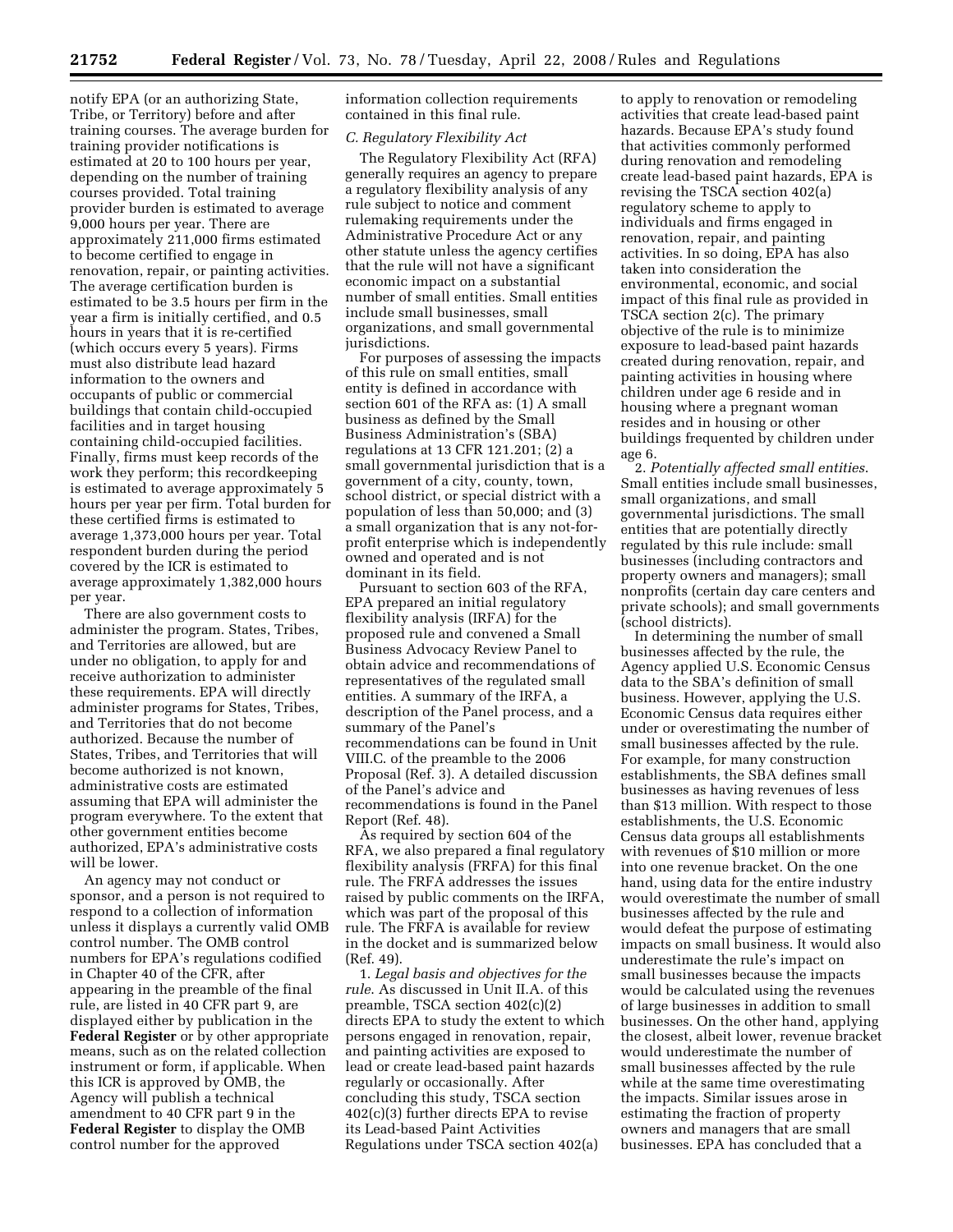substantial number of small businesses will be affected by the rule. Consequently, EPA has chosen to be more conservative in estimating the cost impacts of the rule by using the closest, albeit lower, revenue bracket for which Census data is available. For other sectors (nonprofits operating day care centers or private schools), EPA assumed that all affected firms are small, which may overestimate the number of small entities affected by the rule.

The vast majority of entities in the industries affected by this rule are small. Using EPA's estimates, the renovation, repair, and painting program will affect an average of approximately 189,000 small entities.

3. *Potential economic impacts on small entities*. EPA evaluated two factors in its analysis of the rule's requirements on small entities, the number of firms that would experience the impact, and the size of the impact. Average annual compliance costs as a percentage of average annual revenues were used to assess the potential average impacts of the rule on small businesses and small governments. This ratio is a good measure of entities' ability to afford the costs attributable to a regulatory requirement, because comparing compliance costs to revenues provides a reasonable indication of the magnitude of the regulatory burden relative to a commonly available measure of economic activity. Where regulatory costs represent a small fraction of a typical entity's revenues, the financial impacts of the regulation on such entities may be considered as not significant. For non-profit organizations, impacts were measured by comparing rule costs to annual expenditures. When expenditure data were not available, however, revenue information was used as a proxy for expenditures. It is appropriate to calculate the impact ratios using annualized costs, because these costs are more representative of the continuing costs entities face to comply with the rule.

EPA estimates that there are an average of 189,000 small entities that would be affected by the renovation, repair, and painting activities program. Of these, there are an estimated 165,000 small businesses with an average impact of 0.7%, 17,000 small non-profits with an average impact of 0.1%, and 6,000 small governments with an average impact of 0.004%. These estimates are based on an average cost of approximately \$35 per renovation.

4. *Relevant Federal rules*. The requirements in this rulemaking will fit within an existing framework of other

Federal regulations that address leadbased paint. The Pre-Renovation Education Rule, discussed in Unit II.A.2. of this preamble, requires renovators to distribute a lead hazard information pamphlet to owners and occupants before conducting a renovation in target housing. This rule has been carefully crafted to harmonize with the existing pre-renovation education requirements.

Disposal of waste from renovation projects that would be regulated by this rule is covered by the Resource Conservation and Recovery Act (RCRA) regulations for solid waste. This rule does not contain specific requirements for the disposal of waste from renovations.

HUD has extensive regulations that address the conduct of interim controls, as well as other lead-based paint activities, in federally assisted housing. Some of HUD's interim controls are regulated under this rule as renovations, depending upon whether the particular interim control measure disturbs more than the threshold amount of paint. In most cases, the HUD regulations are comparable to, or more stringent than this rule. In general, persons performing HUD-regulated interim controls must have taken a course in lead-safe work practices, which is also a requirement of this rule. However, this rule does not require dust clearance testing, a process required by HUD after interim control activities that disturb more than a minimal amount of lead-based paint.

Finally, OSHA's Lead Exposure in Construction standard covers potential worker exposures to lead during many construction activities, including renovation, repair, and painting activities. Although this standard may cover many of the same projects as this final rule, the requirements themselves do not overlap. The OSHA rule addresses the protection of the worker, this EPA rule principally addresses the protection of the building occupants, particularly children under age 6 and pregnant women.

5. *Skills needed for compliance*. This rule establishes requirements for training renovators, other renovation workers, and dust sampling technicians; certifying renovators, dust sampling technicians, and entities engaged in renovation, repair, and painting activities; accrediting providers of renovation and dust sampling technician training; and for renovation work practices. Renovators and dust sampling technicians would have to take a course to learn the proper techniques for accomplishing the tasks they will perform during renovations. These courses are intended to provide

them with the information they would need to comply with the rule based on the skills they already have. Renovators would then provide on-the-job training in work practices to any other renovation workers used on a particular renovation. They would also need to document the work they have done during renovations. This does not require any special skills. Renovation firms would be required to apply for certification to perform renovations; this process does not require any special skills other than the ability to complete the application. Training providers must be knowledgeable about delivering technical training. Training providers would be required to apply for accreditation to offer renovator and dust sampling technician courses. They would also be required to provide prior notification of such courses and provide information on the students trained after each such course. Completing the accreditation application and providing the required notification information does not require any special skills.

6. *Small Business Advocacy Review Panel*. Since the earliest stages of planning for this regulation under section 402(c)(3) of TSCA, EPA has been concerned with potential small entity impacts. EPA conducted outreach to small entities, and, in 1999, convened a Small Business Advocacy Review (SBAR) Panel to obtain advice and recommendations of representatives of the small entities that would potentially be subject to this regulation's requirements. At that time, EPA was planning an initial regulation that would apply to renovations in target housing, with requirements for public and commercial building renovations, including child-occupied facility renovations, to follow at a later date. The small entity representatives (SERs) chosen for consultation reflect that initial emphasis. They included maintenance and renovation contractors, painting and decorating contractors, multi-family housing owners and operators, training providers/consultants, and representatives from several national contractor associations, the National Multi-Housing Council, and the National Association of Home Builders. After considering the existing Leadbased Paint Activities Regulations, and taking into account preliminary stakeholder feedback, EPA identified eight key elements of a potential renovation and remodeling regulation for the SBAR Panel's consideration. These elements were:

- Applicability and scope.
- Firm certification.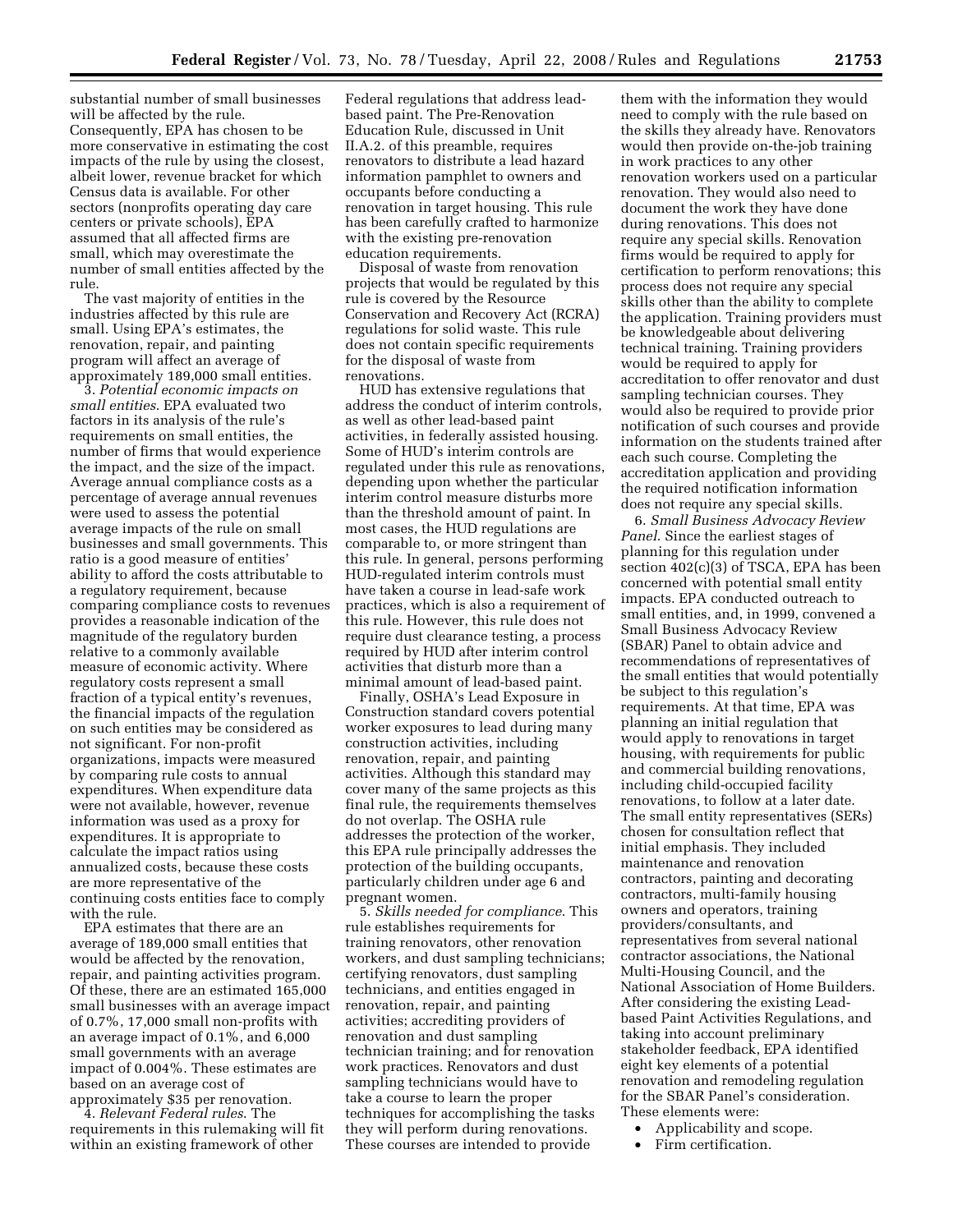• Individual training and certification.

- Accreditation of training courses.
- Work practice standards.
- Prohibited practices.
- Exterior clearance.
- Interior clearance.

EPA also developed several options for each of these key elements. Although the scope and applicability options specifically presented to the SBAR Panel covered only target housing, background information presented to the SERs and to the SBAR Panel members shows that EPA was also considering a regulation covering childoccupied facilities. The 2007 Supplemental Proposal (Ref. 15) extended the potentially regulated universe to include child-occupied facilities. When the 2007 Supplemental Proposal was issued, EPA conducted a targeted mailing campaign to specifically solicit input on the rule from child-occupied facilities, such as child care providers and kindergartens, in public or commercial buildings. More information on the SBAR Panel, its recommendations, and how EPA implemented them in the development of the program, is provided in Unit VIII.C.6. of the preamble to the 2006 Proposal (Ref. 3).

7. *Alternatives considered*. The following is a discussion of significant alternatives to the rule, originated by EPA or by commenters, that could affect the economic impacts of the rule on small entities. These alternatives would have applied to both small and large entities, but, given the large number of small entities in the industry, these alternatives would primarily affect small entities. For the reasons described below, these alternatives are not consistent with the objectives of the rule.

a. *Applicability and scope*. EPA considered a number of options for the scope and applicability of the rule: include all pre-1978 housing, all pre-1978 rental housing, all pre-1960 housing, and all pre-1960 rental housing. Although the scope and applicability options specifically presented to the SBAR Panel covered only target housing, background information presented to the SERs and to the SBAR Panel members shows that EPA was also considering a regulation covering child-occupied facilities.

The SBAR Panel recommended that EPA request public comment in the proposal on the option of limiting the housing stock affected by the rule to that constructed prior to 1960, as well as the option of covering all pre-1978 housing and other options that may help to reduce costs while achieving the

protection of public health. EPA asked for comment in the proposed rule on alternative scope options, including an option limited to buildings constructed prior to 1960. After considering the public comments, EPA has determined that limiting the rule to exclude buildings constructed on or after 1960 is not consistent with the stated objectives of the rule, in part because this would not protect children under the age of 6 and pregnant women.

b. *Staged approach*. EPA proposed a staged approach that would initially address renovations in pre-1960 target housing and child-occupied facilities, or where a child had an increased bloodlead level. EPA requested comment about whether to delay implementation for post-1960 target housing and childoccupied facilities for 1 year. Most commenters objected to the phased implementation, expressing concerns about adding complexity to implementation and about potential exposures to children in buildings built between 1960 and 1978 during the first year. After reviewing the comments, EPA determined the reduced burdens of a staged approach did not outweigh the complexity that it added to implementation.

c. *Exclude categories of contractors or renovation activities*. EPA requested comment on whether to exclude any categories of specialty contractors and whether certain renovation activities should be specifically included or excluded. In response, no commenter offered any data to show that any category of contractor or type of renovation activity should be exempt because they do not create lead-based paint hazards. All of the renovation activities in the Dust Study and the other studies in the record for the rule created lead-based paint hazards. EPA determined that it had no basis on which to exempt any category of contractor or type of renovation. However, some small jobs will be exempt from the requirements of the rule under the minor maintenance exception.

d. *Prohibited practices*. The current abatement regulations in 40 CFR part 745, subpart L prohibit the following work practices during abatement projects: Open-flame burning or torching, machine sanding or grinding, abrasive blasting or sandblasting, dry scraping of large areas, and operating a heat gun in excess of 1100 degrees Fahrenheit. EPA presented four options to the SBAR Panel on this topic: prohibit these practices during renovations; allow dry scraping and exterior flame-burning or torching; allow dry scraping and interior and

exterior flame-burning or torching; or allow all of these practices. The SBAR Panel recognized industry concerns over the feasibility of prohibiting these practices, especially when no costeffective alternatives exist. The SBAR Panel was also concerned about the potential risks associated with these practices, but noted that reasonable training, performance, containment, and clean-up requirements may adequately address these risks.

EPA followed the SBAR Panel's recommendation and requested public comment on the cost, benefit, and feasibility of prohibiting certain work practices. In response to its request for comment in the proposed rule, the Agency received information on techniques including benign strippers, steam stripping, closed planing with vacuums, infrared removal, and chemical stripping. Therefore, EPA believes that there are cost-effective alternatives to these prohibited or restricted practices. In addition, the Dust Study (*Characterization of Dust Lead Levels after Renovation, Repair, and Painting Activities*) found that most practices prohibited or restricted under EPA's Lead-based Paint Activities Regulations produce large quantities of lead dust, and that the use of the proposed work practices were not effective at containing or removing dustlead hazards from the work area.

EPA has concluded that these practices should be prohibited or restricted during renovation, repair, and painting activities that disturb leadbased paint because the work practices in the rule are not effective at containing the spread of leaded dust when these practices are used, or at cleaning up lead-based paint hazards created by these practices. Thus, the work practices are not effective at minimizing exposure to lead-based paint hazards created during renovation activities when these activities are used.

e. *HEPA vacuums*. The proposed rule required the use of a HEPA vacuum as part of the work practice standards for renovation activities. One commenter stated that EPA did not have sufficient evidence showing that HEPA vacuums are significantly better at removing lead dust than non-HEPA vacuums. EPA has determined that the weight of the evidence provided by the studies it reviewed demonstrates that the HEPA vacuums consistently removed significant quantities of lead-based paint dust and reduced lead loadings to lower levels then did other vacuums. While there may be some vacuums cleaners that are as effective as HEPA vacuums, EPA has not been able to define quantitatively the specific attributes of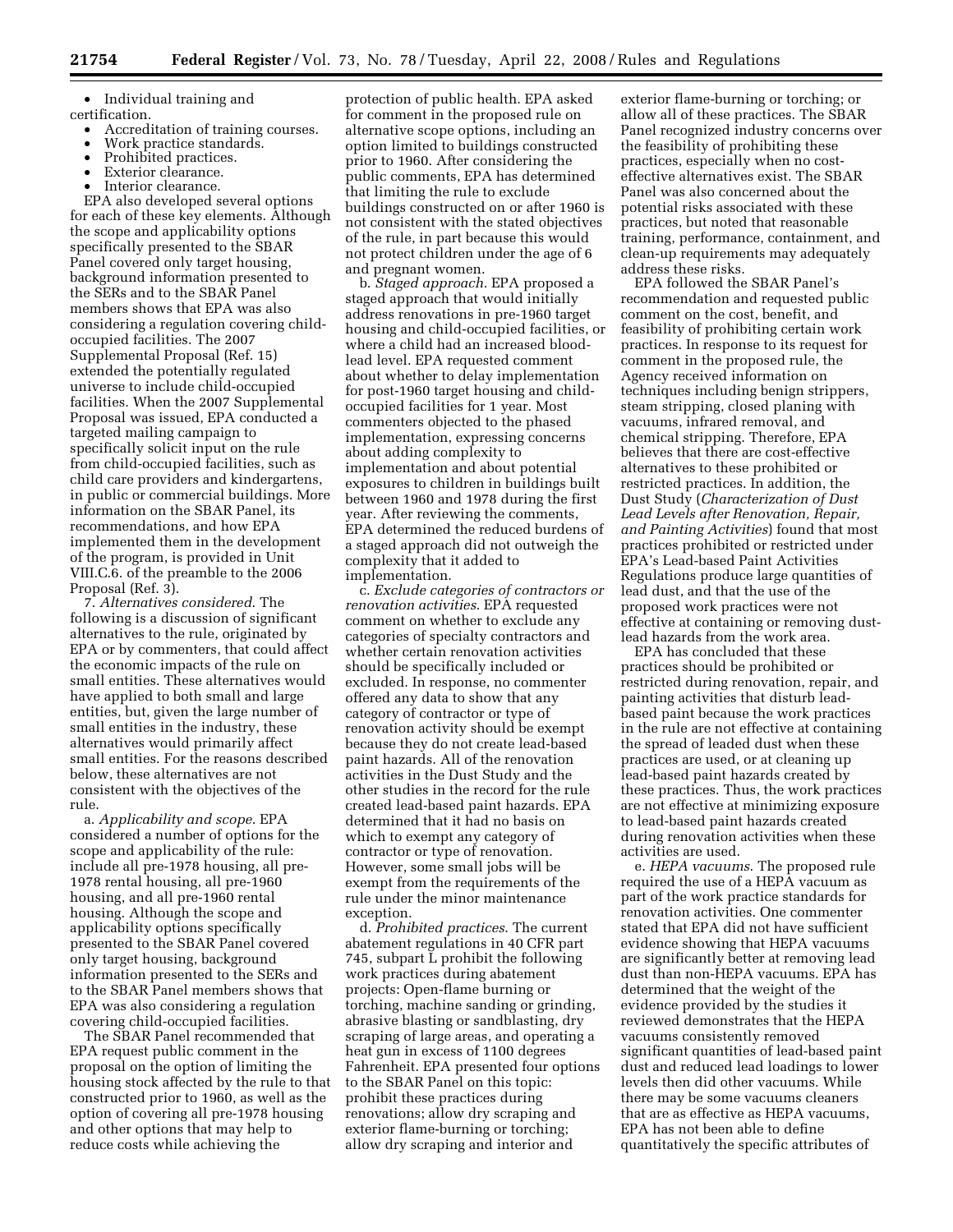those vacuums. That is, EPA is not able to identify what criteria should be used to identify vacuums that are equivalent to HEPA vacuums in performance. Thus, EPA does not believe that it can identify in the final rule what types of vacuums can be used as substitutes for HEPA-vacuums. Therefore, EPA has not adopted this alternative.

f. *Visual inspection in lieu of cleaning verification*. EPA requested comment on whether cleaning verification is necessary given the cleaning required by the rule. Some commenters contended that a visual inspection following cleaning after a renovation is sufficient to ensure the lead-based paint dust generated by a renovation has been sufficiently cleaned-up. EPA disagrees with those commenters who requested that the work practices in the final rule not include any verification beyond visual inspection. The weight of the evidence clearly demonstrates that visual inspection following cleaning after a renovation is insufficient at detecting dust-lead hazards, even at levels significantly above the regulatory hazard standards. Further, EPA disagrees with the implication that easily visible paint chips and splinters are necessarily the primary materials generated during a renovation. EPA studies, including the Dust Study, show that renovation activities generate dust as well as chips and splinters. Therefore, EPA has not adopted this alternative.

8. *Significant issues raised by comments on the Initial Regulatory Flexibility Analysis*. A commenter requested that the plumbing-heatingcooling industry be exempted from the rule, claiming that the rule is impractical for the industry. The commenter did not provide any supporting data as to why the rule is impractical for the plumbing-heatingcooling industry, or any data indicating that renovations conducted by plumbing, heating, or cooling contractors do not create lead hazards. By contrast, the Dust Study indicated that cutting open drywall (an activity often performed by plumbing, heating, and cooling contractors) can create a lead hazard. Therefore, EPA believes that plumbing, heating, and cooling contractors who disturb more than an exempt amount of lead-based paint can create lead hazards. EPA does not believe that there is a factual basis for exempting this, or any other, industry from the rule.

Another commenter stated that EPA's proposed rule gave little deference to HUD's rules, and thus is inconsistent with the Regulatory Flexibility Act's requirements to fit new rules within the

framework of existing Federal regulations. The commenter stated that EPA's rule needed to give greater deference to the framework established in HUD's rules (especially HUD's requirements for independent clearance examinations and its prohibition of dangerous work practices), and to clearly explain how the Renovation, Repair and Painting Rule will interface with HUD's rules to avoid confusion.

Regarding HUD's requirements for independent clearance examinations, EPA's final rule clarifies that dust clearance sampling is allowed in lieu of post-renovation cleaning verification in cases where another Federal, State, Territorial, Tribal, or local regulation requires dust clearance testing and requires the renovation firm to clean the work area until it passes clearance. This would apply to HUD-regulated renovations. Regarding the prohibition of dangerous work practices, EPA's final rule prohibits the use of the following work practices during regulated renovations: Open flame burning or torching of lead-based paint; the use of machines that remove lead-based paint through high speed operation such as sanding, grinding, power planing, needle gun, abrasive blasting, or sandblasting unless such machines are used with HEPA exhaust control; and operating a heat gun above 1100 degrees Fahrenheit. EPA believes that the provisions in the final rule provide an appropriate measure of consistency with other regulatory programs (including HUD's), and will cause minimal disruption for renovation firms.

One commenter contended that EPA said that ''[n]one of the housing authorities identified in section 8.2.1 as operating public housing that does not receive HUD funding qualifies as a small government under the Regulatory Flexibility Act.'' According to the commenter, public housing authorities are government entities, and hundreds of them are located in and are part of communities with a population of less than 50,000.

EPA's small entity analysis was not claiming that no small governments operate housing authorities, but that they would not be significantly impacted by the rule. EPA's reasoning was as follows:

• The only public housing authorities that EPA could identify that do not receive HUD funds are operated by Massachusetts, New York, Hawaii, Connecticut, and New York City.

• Massachusetts, New York, Hawaii, Connecticut, and New York City have populations over 50,000 and thus do not qualify as small governments.

• To the best of EPA's knowledge, governments with populations under 50,000 that operate public housing authorities all receive HUD funds.

• Public housing that receives funding from HUD already must comply with HUD regulations regarding lead paint and so are not likely to incur significant additional costs due to this rule.

The commenter has offered no factual information to dispute this reasoning. Therefore, the Agency believes its conclusions regarding public housing authorities operated by small governments were appropriate.

A commenter stated that the proposed rule will have a significant impact on small businesses, and that EPA's own economic analysis of this rule finds that residential property managers and lessors of residential real estate will bear the largest share of costs in association with the rule. EPA disagrees with the commenter's claim that residential property managers and lessors of residential real estate will bear the largest share of costs in association with the rule. EPA analyzed small business impacts by estimating the average cost impact ratio for each industry, calculated as the average annual compliance cost as a percentage of average annual revenues. The average cost impact ratio for lessors of real estate is below the average cost impact ratio for all small businesses under the rule. And while the average cost impact ratio for residential property managers is above the average cost impact for all small businesses under the rule, small residential property managers make up approximately 3% of the small entities impacted by the rule. Therefore, it is not accurate to claim that residential property managers and lessors of residential real estate will bear the largest share of costs in association with the rule.

Another commenter stated that given the lack of evidence showing that HEPA vacuums are significantly better at removing lead dust from floors, and because HEPA vacuums are significantly more costly than non-HEPA units, EPA should modify its proposed rule to allow cleanup with either a HEPA or non-HEPA vacuum. According to the commenter, doing so would reduce the cost to small entities in the renovation and lead mitigation businesses without compromising the level of lead dust clearance achieved by the standard.

EPA disagrees that it should modify its proposed rule to allow cleanup with a non-HEPA vacuum. EPA has determined that the weight of the evidence provided by various studies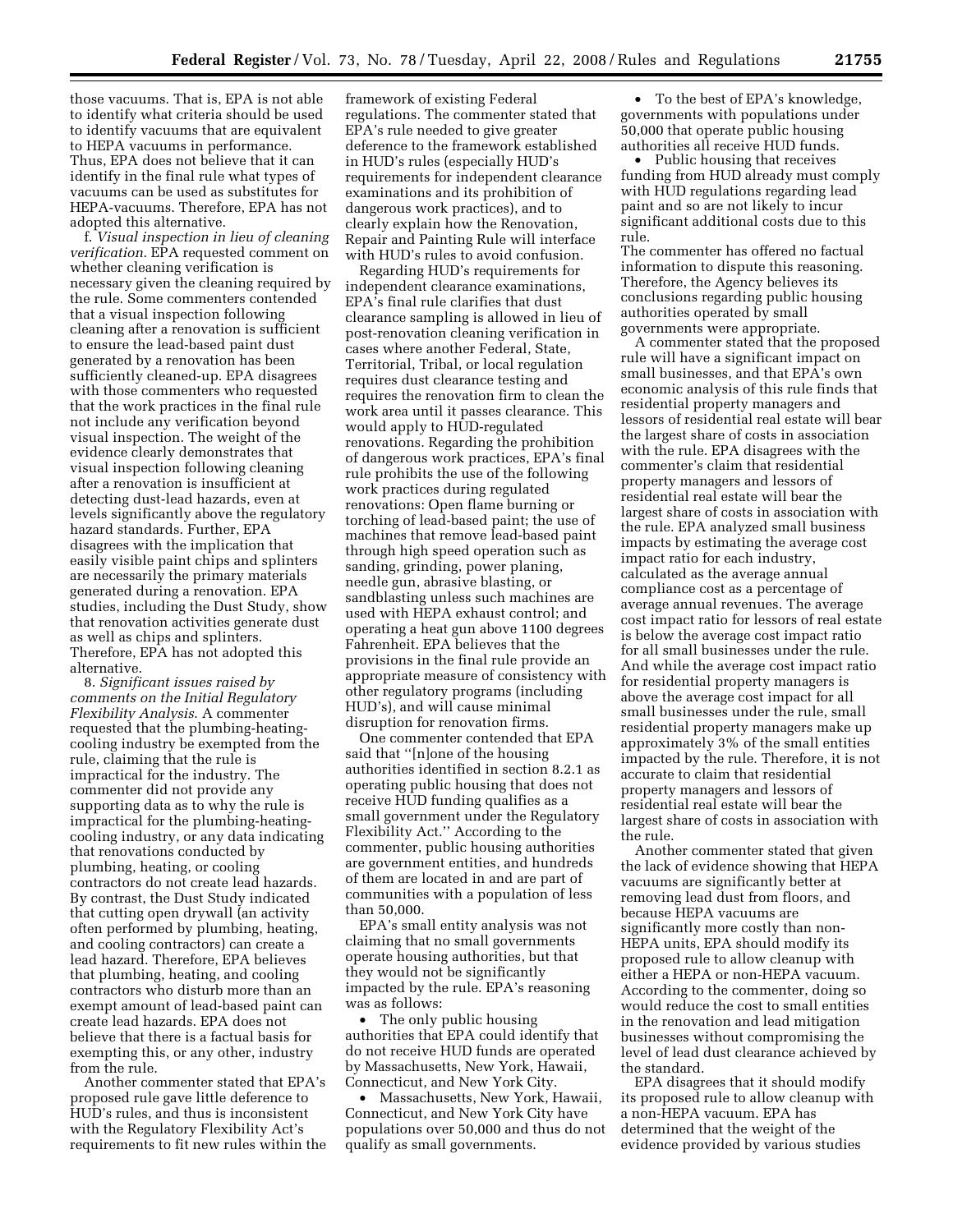demonstrate that the HEPA vacuums consistently removed significant quantities of lead-based paint dust and reduced lead loadings to lower levels then did other vacuums. While there may be some vacuums that are as effective as HEPA vacuums, EPA has not been able to define quantitatively the specific attributes of those vacuums. That is, EPA is not able to identify what criteria should be used to identify vacuums that are equivalent to HEPA vacuums in performance. Thus, EPA does not believe that it can identify what types of vacuums can be used as substitutes for HEPA-vacuums. EPA also notes that non-HEPA vacuums that perform as well as HEPA vacuums may not be less expensive than HEPA vacuums. For these reasons, EPA has determined that modifying its proposed rule to allow cleanup with non-HEPA vacuums would compromise the level of lead dust clearance achieved by the standard, and might not result in meaningful cost reductions.

As required by section 212 of SBREFA, EPA also is preparing a Small Entity Compliance Guide to help small entities comply with this rule. Before the date that this rule's requirements take effect for training providers, renovation firms, and renovators, the guide will be available on EPA's website at *<http://www.epa.gov/lead>*or from the National Lead Information Center by calling 1–800–424–LEAD (5323).

### *D. Unfunded Mandates Reform Act*

Title II of the Unfunded Mandates Reform Act of 1995 (UMRA), Public Law 104–4, establishes requirements for Federal agencies to assess the effects of their regulatory actions on State, local, and Tribal governments and the private sector. Under section 202 of the UMRA, EPA generally must prepare a written statement, including a cost-benefit analysis, for proposed and final rules with ''Federal mandates'' that may result in expenditures to State, local, and Tribal governments, in the aggregate, or to the private sector, of \$100 million or more in any 1 year. Before promulgating an EPA rule for which a written statement is needed, section 205 of the UMRA generally requires EPA to identify and consider a reasonable number of regulatory alternatives and adopt the least costly, most cost-effective or least burdensome alternative that achieves the objectives of the rule. The provisions of section 205 do not apply when they are inconsistent with applicable law. Moreover, section 205 allows EPA to adopt an alternative other than the least costly, most cost-effective or least burdensome alternative if the

Administrator publishes with the final rule an explanation why that alternative was not adopted. Before EPA establishes any regulatory requirements that may significantly or uniquely affect small governments, including Tribal governments, it must have developed under section 203 of UMRA a small government agency plan. The plan must provide for notifying potentially affected small governments, enabling officials of affected small governments to have meaningful and timely input in the development of EPA regulatory proposals with significant Federal intergovernmental mandates, and informing, educating, and advising small governments on compliance with the regulatory requirements.

Under UMRA Title II, EPA has determined that this rule contains a Federal mandate that may result in expenditures that exceed the inflationadjusted UMRA threshold of \$100 million by the private sector in any 1 year, but it will not result in such expenditures by State, local, and Tribal governments in the aggregate. Accordingly, EPA has prepared a written statement under section 202 of UMRA which has been placed in the public docket for this rulemaking and is summarized here.

1. *Authorizing legislation*. This rule is issued under the authority of TSCA sections 402(c)(3), 404, 406, and 407, 15 U.S.C. 2682(c)(3), 2684, 2686, and 2687.

2. *Cost-benefit analysis*. EPA has prepared an analysis of the costs and benefits associated with this rulemaking, a copy of which is available in the docket for this rulemaking (Ref. 24). The Economic Analysis presents the costs of the rule as well as various regulatory options and is summarized in Unit III.A. of this preamble.EPA has estimated that the total annualized costs of this rulemaking are approximately \$400 million per year using either a 3% or a 7% discount rate,and that benefits are approximately \$700 to \$1,700 million per year using a 3% discount rate and \$700 to \$1,800 million per year using a 7% discount.

3. *State, local, and Tribal government input*. EPA has sought input from State, local and Tribal government representatives throughout the development of the renovation, repair, and painting program. EPA's experience in administering the existing lead-based paint activities program under TSCA section 402(a) suggests that these governments will play a critical role in the successful implementation of a national program to reduce exposures to lead-based paint hazards associated with renovation, repair, and painting activities. Consequently, as discussed in

Unit III.C.2. of the preamble to the 2006 Proposal (Ref. 3), the Agency has met with State, local, and Tribal government officials on numerous occasions to discuss renovation issues.

4. *Least burdensome option*. EPA considered a wide variety of options for addressing the risks presented by renovation activities where lead-based paint is present. As part of the development of the renovation, repair, and painting program, EPA has considered different options for the scope of the rule, various combinations of training and certification requirements for individuals who perform renovations, various combinations of work practice requirements, and various methods for ensuring that no lead-based paint hazards are left behind by persons performing renovations. The Economic Analysis analyzed several different options for the scope of the rule. Additional information on the options considered is available in Unit VIII.C.6. of the preamble for the 2006 Proposal (Ref. 3), and in the Economic Analysis (Ref. 24). EPA has determined that the preferred option is the least burdensome option available that achieves the primary objective of this rule, which is to minimize exposure to lead-based paint hazards created during renovation, repair, and painting activities in housing where children under age 6 reside and where a pregnant woman resides and in housing or other buildings frequented by children under age 6.

This rule does not contain a significant Federal intergovernmental mandate as described by section 203 of UMRA. Based on the definition of ''small government jurisdiction'' in RFA section 601, no State governments can be considered small. Small Territorial or Tribal governments may apply for authorization to administer and enforce this program, which would entail costs, but these small jurisdictions are under no obligation to do so.

EPA has determined that this rule contains no regulatory requirements that might significantly or uniquely affect small governments. Small governments operate schools that are child-occupied facilities. EPA generally measures a significant impact under UMRA as being expenditures, in the aggregate, of more than 1% of small government revenues in any 1 year. As explained in Unit III.C.3., the rule is expected to result in small government impacts well under 1% of revenues. So EPA has determined that the rule does not significantly affect small governments. Nor does the rule uniquely affect small governments, as the rule is not targeted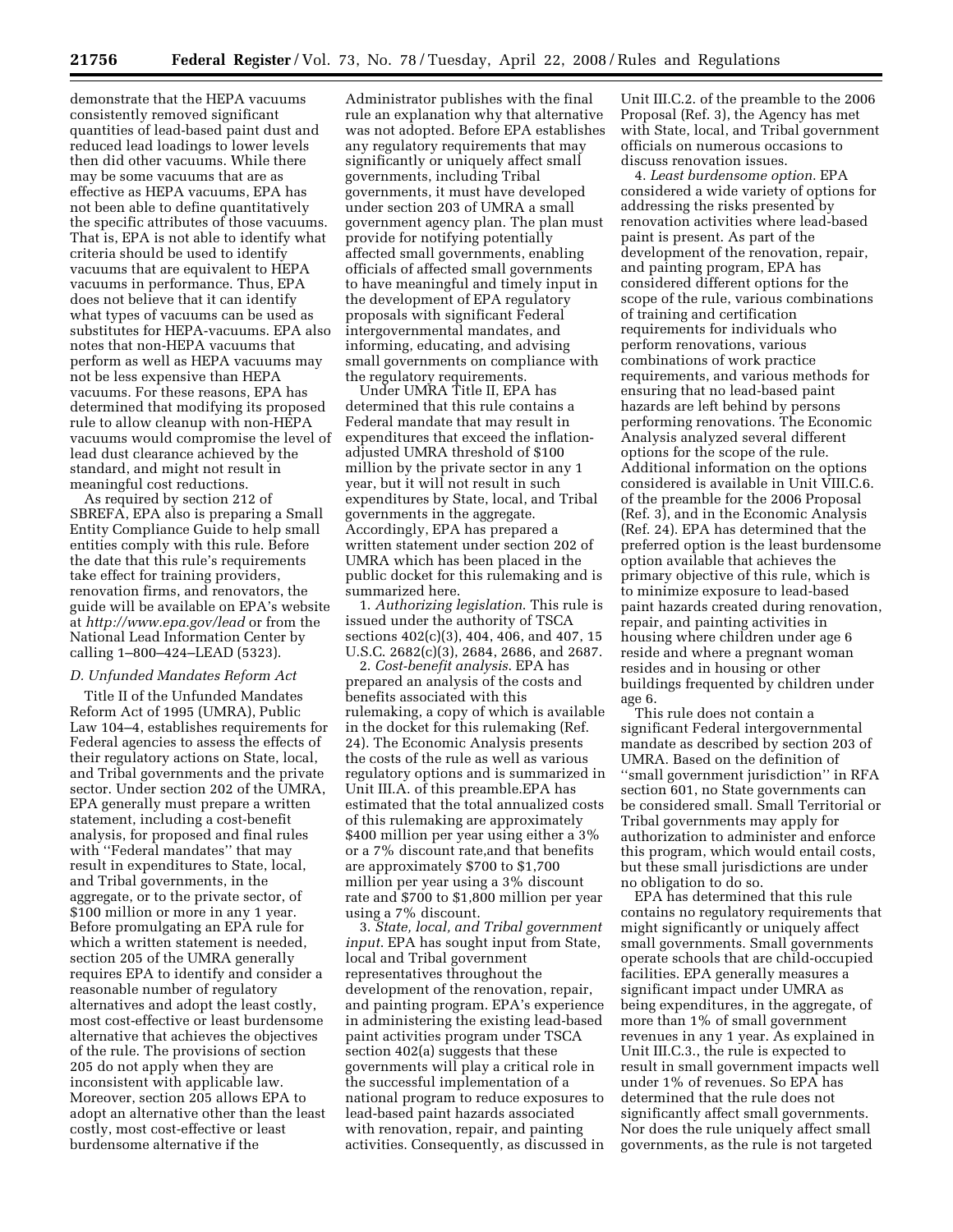at small governments, does not primarily affect small governments, and does not impose a different burden on small governments than on other entities that operate child-occupied facilities.

#### *E. Federalism*

Pursuant to Executive Order 13132, entitled *Federalism* (64 FR 43255, August 10, 1999), EPA has determined that this rule does not have ''federalism implications,'' because it will not have substantial direct effects on the States, on the relationship between the national government and the States, or on the distribution of power and responsibilities among the various levels of government, as specified in Executive Order 13132. Thus, Executive Order 13132 does not apply to this rule. States would be able to apply for, and receive authorization to administer these requirements, but would be under no obligation to do so. In the absence of a State authorization, EPA will administer these requirements. Nevertheless, in the spirit of the objectives of this Executive Order, and consistent with EPA policy to promote communications between the Agency and State and local governments, EPA has consulted with representatives of State and local governments in developing the renovation, repair, and painting program. These consultations are as described in the preamble to the 2006 Proposal (Ref. 3).

## *F. Tribal Implications*

As required by Executive Order 13175, entitled *Consultation and Coordination with Indian Tribal Governments* (59 FR 22951, November 9, 2000), EPA has determined that this rule does not have tribal implications because it will not have substantial direct effects on tribal governments, on the relationship between the Federal government and the Indian tribes, or on the distribution of power and responsibilities between the Federal government and Indian tribes, as specified in the Order. Tribes would be able to apply for, and receive authorization to administer these requirements on Tribal lands, but Tribes would be under no obligation to do so. In the absence of a Tribal authorization, EPA will administer these requirements. While Tribes may operate childoccupied facilities covered by the rule such as kindergartens, prekindergartens, and day care facilities, EPA has determined that this rule would not have substantial direct effects on the Tribal governments that operate these facilities.

Thus, Executive Order 13175 does not apply to this rule. Although Executive Order 13175 does not apply to this rule, EPA consulted with Tribal officials and others by discussing potential renovation regulatory options for the renovation, repair, and painting program at several national lead program meetings hosted by EPA and other interested Federal agencies.

#### *G. Children's Health Protection*

Executive Order 13045, entitled *Protection of Children from Environmental Health Risks and Safety Risks* (62 FR 19885, April 23, 1997) applies to this rule because it is an ''economically significant regulatory action'' as defined by Executive Order 12866, and because the environmental health or safety risk addressed by this action may have a disproportionate effect on children. Accordingly, EPA has evaluated the environmental health or safety effects of renovation, repair, and painting projects on children. Various aspects of this evaluation are discussed in the preamble to the 2006 Proposal (Ref. 3).

The primary purpose of this rule is to minimize exposure to lead-based paint hazards created during renovation, repair, and painting activities in housing where children under age 6 reside and in housing or other buildings frequented by children under age 6. In the absence of this regulation, adequate work practices are not likely to be employed during renovation, repair, and painting activities. EPA's analysis indicates that there will be approximately 1.4 million children under age 6 affected by the rule. These children are projected to receive considerable benefits due to this regulation.

#### *H. Energy Effects*

This rule is not a ''significant energy action'' as defined in Executive Order 13211, entitled *Actions Concerning Regulations that Significantly Affect Energy Supply, Distribution, or Use* (66 FR 28355, May 22, 2001) because it is not likely to have any adverse effect on the supply, distribution, or use of energy.

### *I. Technology Standards*

Section 12(d) of the National Technology Transfer and Advancement Act of 1995 (NTTAA), Public Law No. 104–113, 12(d) (15 U.S.C. 272 note), directs EPA to use voluntary consensus standards in its regulatory activities unless to do so would be inconsistent with applicable law or otherwise impractical. Voluntary consensus standards are technical standards (e.g.,

materials specifications, test methods, sampling procedures, and business practices) that are developed or adopted by voluntary consensus standards bodies. The NTTAA directs EPA to provide Congress, through OMB, explanations when the Agency decides not to use available and applicable voluntary consensus standards. In the 2006 Proposal, EPA proposed to adopt a number of work practice requirements that could be considered technical standards for performing renovation projects in residences that contain leadbased paint. As discussed in Unit VIII.I. of the 2006 Proposal, EPA identified two potentially applicable voluntary consensus standards (Ref. 3 at 1626). ASTM International (formerly the American Society for Testing and Materials) has developed two potentially applicable documents: *Standard Practice for Clearance Examinations Following Lead Hazard Reduction Activities in Single-Family Dwellings and Child-Occupied Facilities*  (Ref. 50), and ''Standard Guide for Evaluation, Management, and Control of Lead Hazards in Facilities'' (Ref. 51). With respect to the first document, EPA did not propose to require traditional clearance examinations, including dust sampling, following renovation projects. However, EPA did propose to require that a visual inspection for dust, debris, and residue be conducted after cleaning and before post-renovation cleaning verification is performed. The first ASTM document does contain information on conducting a visual inspection before collecting dust clearance samples. The second ASTM document is a comprehensive guide to identifying and controlling lead-based paint hazards. Some of the information in this document is relevant to the work practices required by the rule. Each of these ASTM documents represents state-of-the-art knowledge regarding the performance of these particular aspects of lead-based paint hazard evaluation and control practices and EPA continues to recommend the use of these documents where appropriate. However, because each of these documents is extremely detailed and encompasses many circumstances beyond the scope of this rulemaking, EPA determined that it would be impractical to incorporate these voluntary consensus standards into the rule.

In addition, this final rule contains performance standards and a process for recognizing test kits that may be used by certified renovators to determine whether components to be affected by a renovation contain lead-based paint.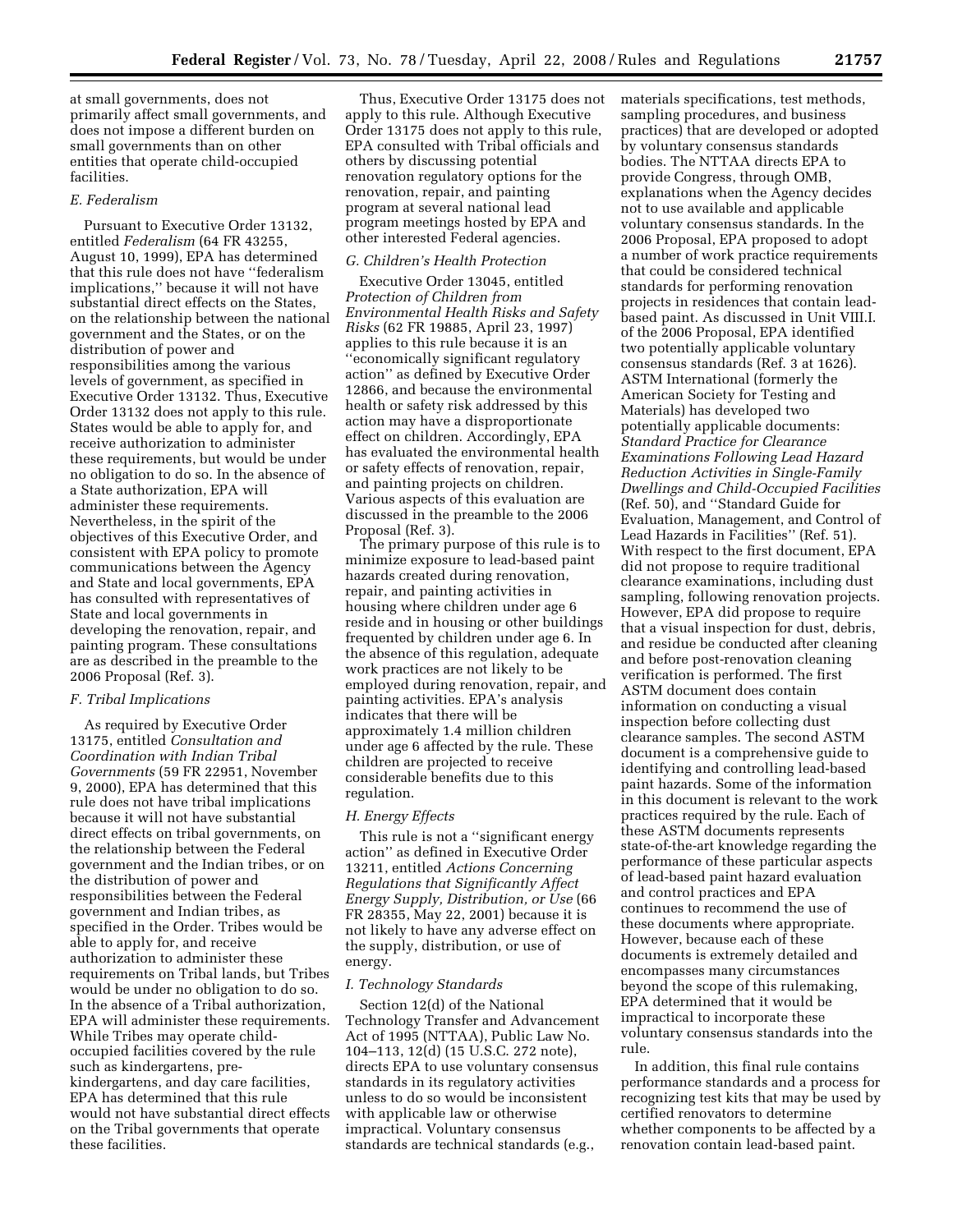EPA will recognize those kits that meet certain performance standards for limited false positives and negatives. EPA will also recognize only those kits that have been properly validated by a laboratory independent of the kit manufacturer. For most kits, this will mean participating in EPA's Environmental Technology Verification (ETV) program. With stakeholder input, EPA is adapting a volunary consensus standard, ASTM's ''Standard Practice for Evaluating the Performance Characteristics of Qualitative Chemical Spot Test Kits for Lead in Paint'' (Ref. 28), for use as a testing protocol to determine whether a particular kit has met the performance standards established in this final rule.

### *J. Environmental Justice*

Executive Order 12898, entitled *Federal Actions to Address Environmental Justice in Minority Populations and Low-Income Populations* (59 FR 7629, February 16, 1994) establishes federal executive policy on environmental justice. Its main provision directs federal agencies, to the greatest extent practicable and permitted by law, to make environmental justice part of their mission by identifying and addressing, as appropriate, disproportionately high and adverse human health or environmental effects of their programs, policies, and activities on minority populations and low-income populations in the United States.

EPA has assessed the potential impact of this rule on minority and low-income populations. The results of this assessment are presented in the Economic Analysis, which is available in the public docket for this rulemaking (Ref. 24). As a result of this assessment, the Agency has determined that this final rule will not have disproportionately high and adverse human health or environmental effects on minority or low-income populations because it increases the level of environmental protection for all affected populations without having any disproportionately high and adverse human health or environmental effects on any population, including any minority or low-income population.

## **VI. Congressional Review Act**

The Congressional Review Act, 5 U.S.C. 801 *et seq.*, as added by the Small Business Regulatory Enforcement Fairness Act of 1996, generally provides that before a rule may take effect, the agency promulgating the rule must submit a rule report, which includes a copy of the rule, to each House of the Congress and to the Comptroller General of the United States. EPA will submit a report containing this rule and other required information to the U.S. Senate, the U.S. House of Representatives, and the Comptroller General of the United States prior to publication of the rule in the **Federal Register**. A major rule cannot take effect until 60 days after it is published in the **Federal Register**. This action is a ''major rule'' as defined by 5 U.S.C. 804(2). This rule is effective June 23, 2008.

#### **List of Subjects in 40 CFR Part 745**

Environmental protection, Childoccupied facility, Housing renovation, Lead, Lead-based paint, Renovation, Reporting and recordkeeping requirements.

Dated: March 31, 2008,

#### **Steven L. Johnson,**

*Administrator.* 

■ Therefore, 40 CFR chapter I is amended as follows:

#### **PART 745—[AMENDED]**

■ 1. The authority citation for part 745 continues to read as follows:

**Authority:** 15 U.S.C. 2605, 2607, 2681-2692 and 42 U.S.C. 4852d.

■ 2. Section 745.80 is revised to read as follows:

## **§ 745.80 Purpose.**

This subpart contains regulations developed under sections 402 and 406 of the Toxic Substances Control Act (15 U.S.C. 2682 and 2686) and applies to all renovations performed for compensation in target housing and child-occupied facilities. The purpose of this subpart is to ensure the following:

(a) Owners and occupants of target housing and child-occupied facilities receive information on lead-based paint hazards before these renovations begin; and

(b) Individuals performing renovations regulated in accordance with§ 745.82 are properly trained; renovators and firms performing these renovations are certified; and the work practices in § 745.85 are followed during these renovations. ■ 3. Section 745.81 is revised to read as

follows:

#### **§ 745.81 Effective dates.**

(a) *Training, certification and accreditation requirements and work practice standards*. The training, certification and accreditation requirements and work practice standards in this subpart are applicable in any State or Indian Tribal area that does not have a renovation program that is authorized under subpart Q of this

part. The training, certification and accreditation requirements and work practice standards in this subpart will become effective as follows:

(1) *Training programs*. Effective June 23, 2008, no training program may provide, offer, or claim to provide training or refresher training for EPA certification as a renovator or a dust sampling technician without accreditation from EPA under § 745.225. Training programs may apply for accreditation under § 745.225 beginning April 22, 2009.

(2) *Firms*. (i) Firms may apply for certification under § 745.89 beginning October 22, 2009.

(ii) On or after April 22, 2010, no firm may perform, offer, or claim to perform renovations without certification from EPA under § 745.89 in target housing or child-occupied facilities, unless the renovation qualifies for one of the exceptions identified in § 745.82(a) or (c).

(3) *Individuals*. On or after April 22, 2010, all renovations must be directed by renovators certified in accordance with § 745.90(a) and performed by certified renovators or individuals trained in accordance with § 745.90(b)(2) in target housing or childoccupied facilities, unless the renovation qualifies for one of the exceptions identified in § 745.82(a) or (c).

(4) *Work practices*. On or after April 22, 2010, all renovations must be performed in accordance with the work practice standards in § 745.85 and the associated recordkeeping requirements in § 745.86(b)(6) and (b)(7) in target housing or child-occupied facilities, unless the renovation qualifies for one of the exceptions identified in § 745.82(a) or (c).

(5) The suspension and revocation provisions in § 745.91 are effectiveApril 22, 2010.

(b) *Renovation-specific pamphlet*. Before December 22, 2008, renovators or firms performing renovations in States and Indian Tribal areas without an authorized program may provide owners and occupants with either of the following EPA pamphlets: *Protect Your Family From Lead in Your Home* or *Renovate Right: Important Lead Hazard Information for Families, Child Care Providers and Schools*. After that date, *Renovate Right: Important Lead Hazard Information for Families, Child Care Providers and Schools* must be used exclusively.

(c) *Pre-Renovation Education Rule*. With the exception of the requirement to use the pamphlet entitled *Renovate Right: Important Lead Hazard Information for Families, Child Care*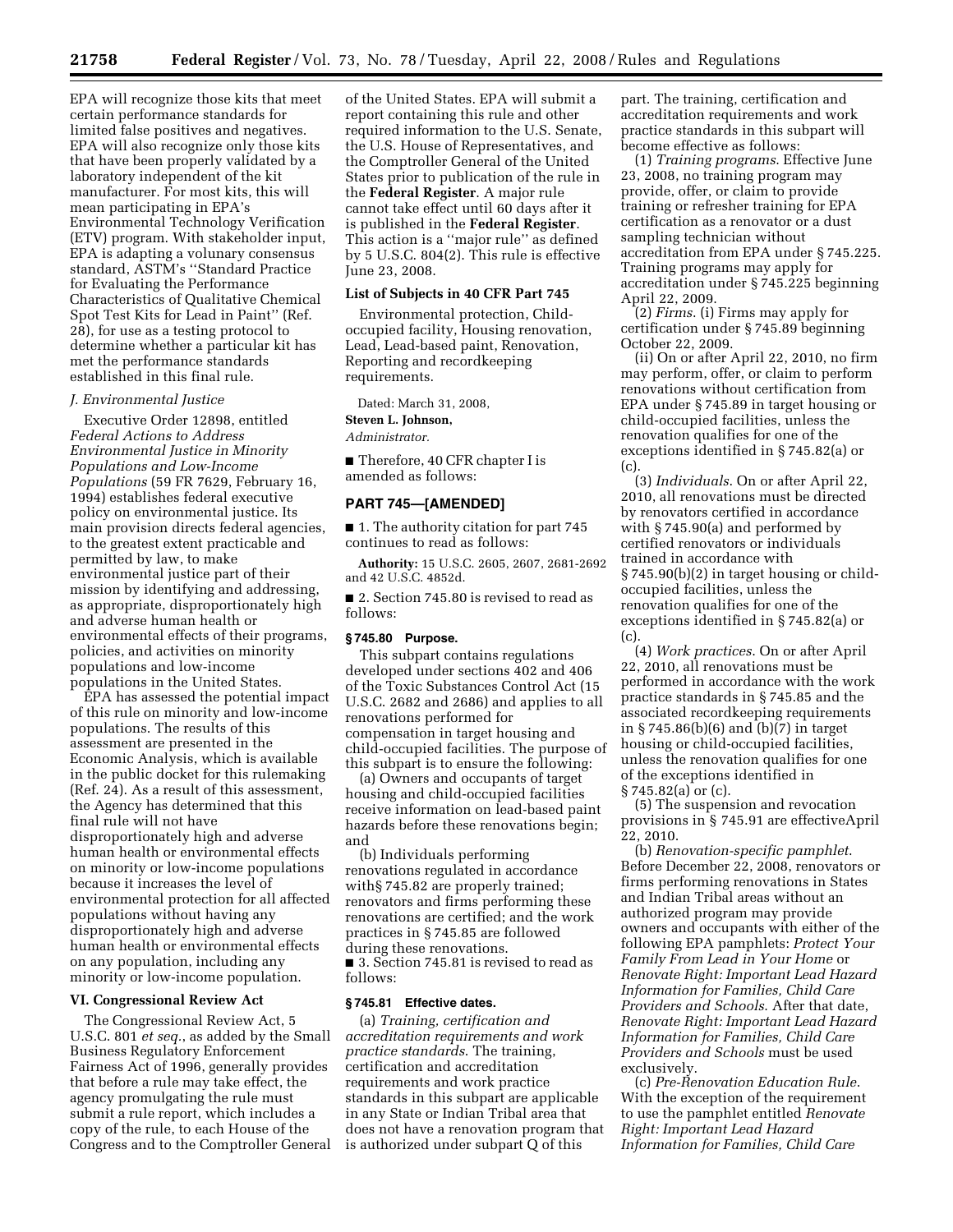*Providers and Schools*, the provisions of the Pre-Renovation Education Rule in this subpart have been in effect since June 1999.

■ 4. Section 745.82 is revised to read as follows:

#### **§ 745.82 Applicability.**

(a) This subpart applies to all renovations performed for compensation in target housing and child-occupied facilities, except for the following:

(1) Renovations in target housing or child-occupied facilities in which a written determination has been made by an inspector or risk assessor (certified pursuant to either Federal regulations at § 745.226 or a State or Tribal certification program authorized pursuant to § 745.324) that the components affected by the renovation are free of paint or other surface coatings that contain lead equal to or in excess of 1.0 milligrams/per square centimeter (mg/cm2) or 0.5% by weight, where the firm performing the renovation has obtained a copy of the determination.

(2) Renovations in target housing or child-occupied facilities in which a certified renovator, using an EPA recognized test kit as defined in § 745.83 and following the kit manufacturer's instructions, has tested each component affected by the renovation and determined that the components are free of paint or other surface coatings that contain lead equal to or in excess of 1.0 mg/cm<sup>2</sup> or  $0.5\%$  by weight. If the components make up an integrated whole, such as the individual stair treads and risers of a single staircase, the renovator is required to test only one of the individual components, unless the individual components appear to have been repainted or refinished separately.

(b) The information distribution requirements in § 745.84 do not apply to emergency renovations, which are renovation activities that were not planned but result from a sudden, unexpected event (such as non-routine failures of equipment) that, if not immediately attended to, presents a safety or public health hazard, or threatens equipment and/or property with significant damage. Interim controls performed in response to an elevated blood lead level in a resident child are also emergency renovations. Emergency renovations other than interim controls are also exempt from the warning sign, containment, waste handling, training, and certification requirements in §§ 745.85, 745.89, and 745.90 to the extent necessary to respond to the emergency. Emergency

renovations are not exempt from the cleaning requirements of § 745.85(a)(5), which must be performed by certified renovators or individuals trained in accordance with § 745.90(b)(2), the cleaning verification requirements of § 745.85(b), which must be performed by certified renovators, and the recordkeeping requirements of § 745.86(b)(6) and (b)(7).

(c) The training requirements in § 745.90 and the work practice standards for renovation activities in § 745.85 apply to all renovations covered by this subpart, except for renovations in target housing for which the firm performing the renovation has obtained a statement signed by the owner that the renovation will occur in the owner's residence, no child under age 6 resides there, no pregnant woman resides there, the housing is not a childoccupied facility, and the owner acknowledges that the renovation firm will not be required to use the work practices contained in EPA's renovation, repair, and painting rule. For the purposes of this section, a child resides in the primary residence of his or her custodial parents, legal guardians, and foster parents. A child also resides in the primary residence of an informal caretaker if the child lives and sleeps most of the time at the caretaker's residence.

■ 5. Section 745.83 is amended as follows:

■ a. Remove the definitions of

''Emergency renovation operations'' and ''Multi-family housing.''

■ b. Revise the definitions of ''Pamphlet,'' ''Renovation,'' and

''Renovator.''

■ c. Add 13 definitions in alphabetical order.

### **§ 745.83 Definitions.**

\* \* \* \* \* *Child-occupied facility* means a building, or portion of a building, constructed prior to 1978, visited regularly by the same child, under 6 years of age, on at least two different days within any week (Sunday through Saturday period), provided that each day's visit lasts at least 3 hours and the combined weekly visits last at least 6 hours, and the combined annual visits last at least 60 hours. Child-occupied facilities may include, but are not limited to, day care centers, preschools and kindergarten classrooms. Childoccupied facilities may be located in target housing or in public or commercial buildings. With respect to common areas in public or commercial buildings that contain child-occupied facilities, the child-occupied facility encompasses only those common areas

that are routinely used by children under age 6, such as restrooms and cafeterias. Common areas that children under age 6 only pass through, such as hallways, stairways, and garages are not included. In addition, with respect to exteriors of public or commercial buildings that contain child-occupied facilities, the child-occupied facility encompasses only the exterior sides of the building that are immediately adjacent to the child-occupied facility or the common areas routinely used by children under age 6.

*Cleaning verification card* means a card developed and distributed, or otherwise approved, by EPA for the purpose of determining, through comparison of wet and dry disposable cleaning cloths with the card, whether post-renovation cleaning has been properly completed.

*Component or building component*  means specific design or structural elements or fixtures of a building or residential dwelling that are distinguished from each other by form, function, and location. These include, but are not limited to, interior components such as: Ceilings, crown molding, walls, chair rails, doors, door trim, floors, fireplaces, radiators and other heating units, shelves, shelf supports, stair treads, stair risers, stair stringers, newel posts, railing caps, balustrades, windows and trim (including sashes, window heads, jambs, sills or stools and troughs), built in cabinets, columns, beams, bathroom vanities, counter tops, and air conditioners; and exterior components such as: Painted roofing, chimneys, flashing, gutters and downspouts, ceilings, soffits, fascias, rake boards, cornerboards, bulkheads, doors and door trim, fences, floors, joists, lattice work, railings and railing caps, siding, handrails, stair risers and treads, stair stringers, columns, balustrades, windowsills or stools and troughs, casings, sashes and wells, and air conditioners.

*Dry disposable cleaning cloth* means a commercially available dry, electrostatically charged, white disposable cloth designed to be used for cleaning hard surfaces such as uncarpeted floors or counter tops.

*Firm* means a company, partnership, corporation, sole proprietorship or individual doing business, association, or other business entity; a Federal, State, Tribal, or local government agency; or a nonprofit organization.

*HEPA vacuum* means a vacuum cleaner which has been designed with a high-efficiency particulate air (HEPA) filter as the last filtration stage. A HEPA filter is a filter that is capable of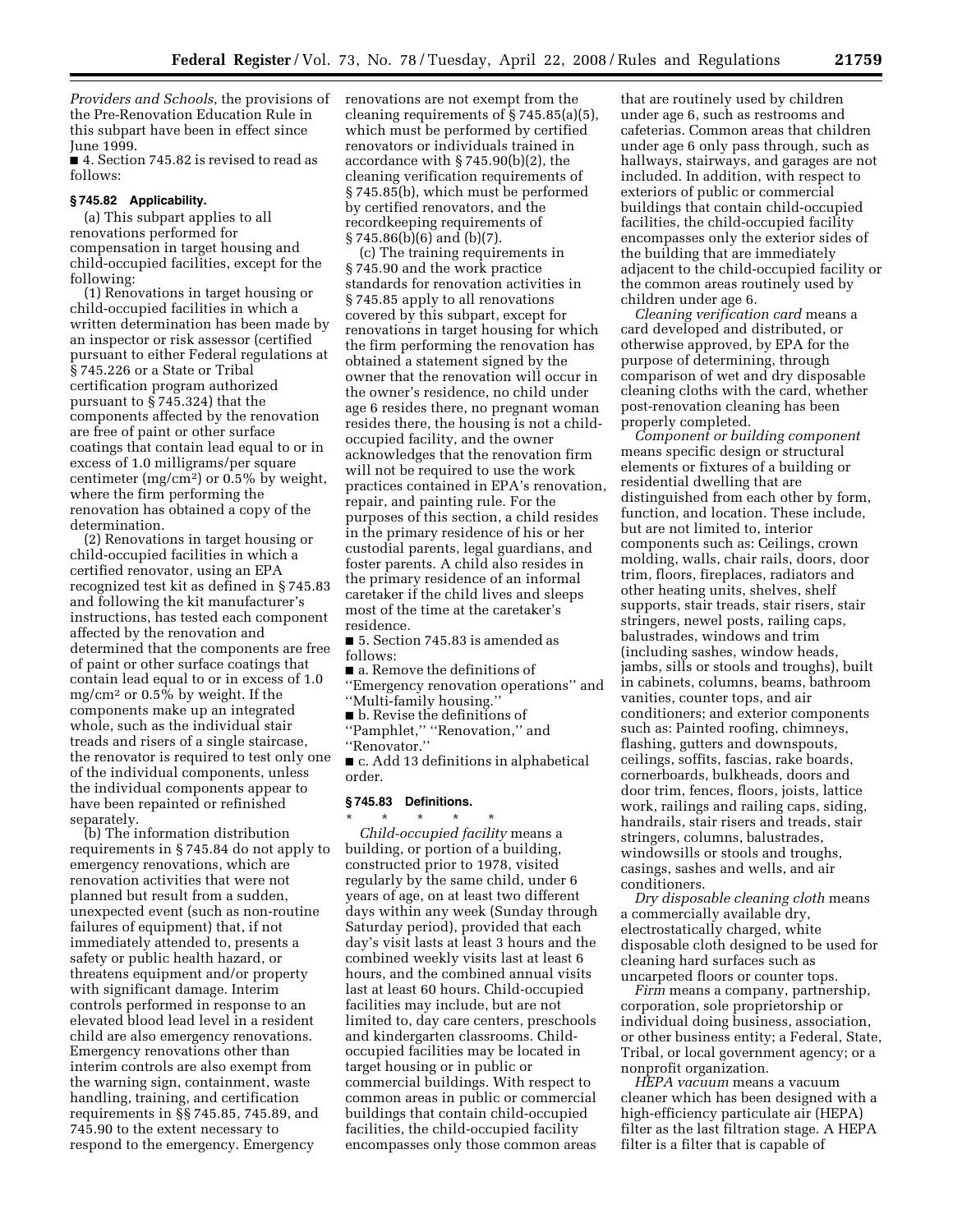capturing particles of 0.3 microns with 99.97% efficiency. The vacuum cleaner must be designed so that all the air drawn into the machine is expelled through the HEPA filter with none of the air leaking past it.

*Interim controls* means a set of measures designed to temporarily reduce human exposure or likely exposure to lead-based paint hazards, including specialized cleaning, repairs, maintenance, painting, temporary containment, ongoing monitoring of lead-based paint hazards or potential hazards, and the establishment and operation of management and resident education programs.

*Minor repair and maintenance activities* are activities, including minor heating, ventilation or air conditioning work, electrical work, and plumbing, that disrupt 6 square feet or less of painted surface per room for interior activities or 20 square feet or less of painted surface for exterior activities where none of the work practices prohibited or restricted by § 745.85(a)(3) are used and where the work does not involve window replacement or demolition of painted surface areas. When removing painted components, or portions of painted components, the entire surface area removed is the amount of painted surface disturbed. Jobs, other than emergency renovations, performed in the same room within the same 30 days must be considered the same job for the purpose of determining whether the job is a minor repair and maintenance activity.

*Pamphlet* means the EPA pamphlet titled *Renovate Right: Important Lead Hazard Information for Families, Child Care Providers and Schools* developed under section 406(a) of TSCA for use in complying with section 406(b) of TSCA, or any State or Tribal pamphlet approved by EPA pursuant to 40 CFR 745.326 that is developed for the same purpose. This includes reproductions of the pamphlet when copied in full and without revision or deletion of material from the pamphlet (except for the addition or revision of State or local sources of information). Before December 22, 2008, the term ''pamphlet'' also means any pamphlet developed by EPA under section 406(a) of TSCA or any State or Tribal pamphlet approved by EPA pursuant to § 745.326.

\* \* \* \* \*

*Recognized test kit* means a commercially available kit recognized by EPA under § 745.88 as being capable of allowing a user to determine the presence of lead at levels equal to or in excess of 1.0 milligrams per square centimeter, or more than 0.5% lead by

weight, in a paint chip, paint powder, or painted surface.

*Renovation* means the modification of any existing structure, or portion thereof, that results in the disturbance of painted surfaces, unless that activity is performed as part of an abatement as defined by this part (40 CFR 745.223). The term renovation includes (but is not limited to): The removal, modification or repair of painted surfaces or painted components (e.g., modification of painted doors, surface restoration, window repair, surface preparation activity (such as sanding, scraping, or other such activities that may generate paint dust)); the removal of building components (e.g., walls, ceilings, plumbing, windows); weatherization projects (e.g., cutting holes in painted surfaces to install blown-in insulation or to gain access to attics, planing thresholds to install weather-stripping), and interim controls that disturb painted surfaces. A renovation performed for the purpose of converting a building, or part of a building, into target housing or a child-occupied facility is a renovation under this subpart. The term renovation does not include minor repair and maintenance activities.

*Renovator* means an individual who either performs or directs workers who perform renovations. A certified renovator is a renovator who has successfully completed a renovator course accredited by EPA or an EPAauthorized State or Tribal program.

*Training hour* means at least 50 minutes of actual learning, including, but not limited to, time devoted to lecture, learning activities, small group activities, demonstrations, evaluations, and hands-on experience.

*Wet disposable cleaning cloth* means a commercially available, pre-moistened white disposable cloth designed to be used for cleaning hard surfaces such as uncarpeted floors or counter tops.

*Wet mopping system* means a device with the following characteristics: A long handle, a mop head designed to be used with disposable absorbent cleaning pads, a reservoir for cleaning solution, and a built-in mechanism for distributing or spraying the cleaning solution onto a floor, or a method of equivalent efficacy.

*Work area* means the area that the certified renovator establishes to contain the dust and debris generated by a renovation.

### **§ 745.84 [Removed]**

■ 6. Section 745.84 is removed.

## **§ 745.85 [Redesignated as § 745.84]**

- 7. Section 745.85 is redesignated as § 745.84.
- 8. Newly designated § 745.84 is amended as follows:

■ a. Revise the introductory text of paragraph (a) and revise paragraph  $(a)(2)(i).$ 

■ b. Revise the introductory text of paragraph (b) and revise paragraphs (b)(2) and (b)(4).

■ c. Redesignate paragraph (c) as paragraph (d).

■ d. Add a new paragraph (c).

■ e. Revise the introductory text of newly designated paragraph (d).

### **§ 745.84 Information distribution requirements.**

(a) *Renovations in dwelling units*. No more than 60 days before beginning renovation activities in any residential dwelling unit of target housing, the firm performing the renovation must:

\* \* \* \* \*  $(2) * * * *$ 

(i) Obtain, from the adult occupant, a written acknowledgment that the occupant has received the pamphlet; or certify in writing that a pamphlet has been delivered to the dwelling and that the firm performing the renovation has been unsuccessful in obtaining a written acknowledgment from an adult occupant. Such certification must include the address of the unit undergoing renovation, the date and method of delivery of the pamphlet, names of the persons delivering the pamphlet, reason for lack of acknowledgment (e.g., occupant refuses to sign, no adult occupant available), the signature of a representative of the firm performing the renovation, and the date of signature.

\* \* \* \* \* (b) *Renovations in common areas*. No more than 60 days before beginning renovation activities in common areas of multi-unit target housing, the firm performing the renovation must:

\* \* \* \* \*

(2) *Comply with one of the following*. (i) Notify in writing, or ensure written notification of, each affected unit and make the pamphlet available upon request prior to the start of renovation. Such notification shall be accomplished by distributing written notice to each affected unit. The notice shall describe the general nature and locations of the planned renovation activities; the expected starting and ending dates; and a statement of how the occupant can obtain the pamphlet, at no charge, from the firm performing the renovation, or

(ii) While the renovation is ongoing, post informational signs describing the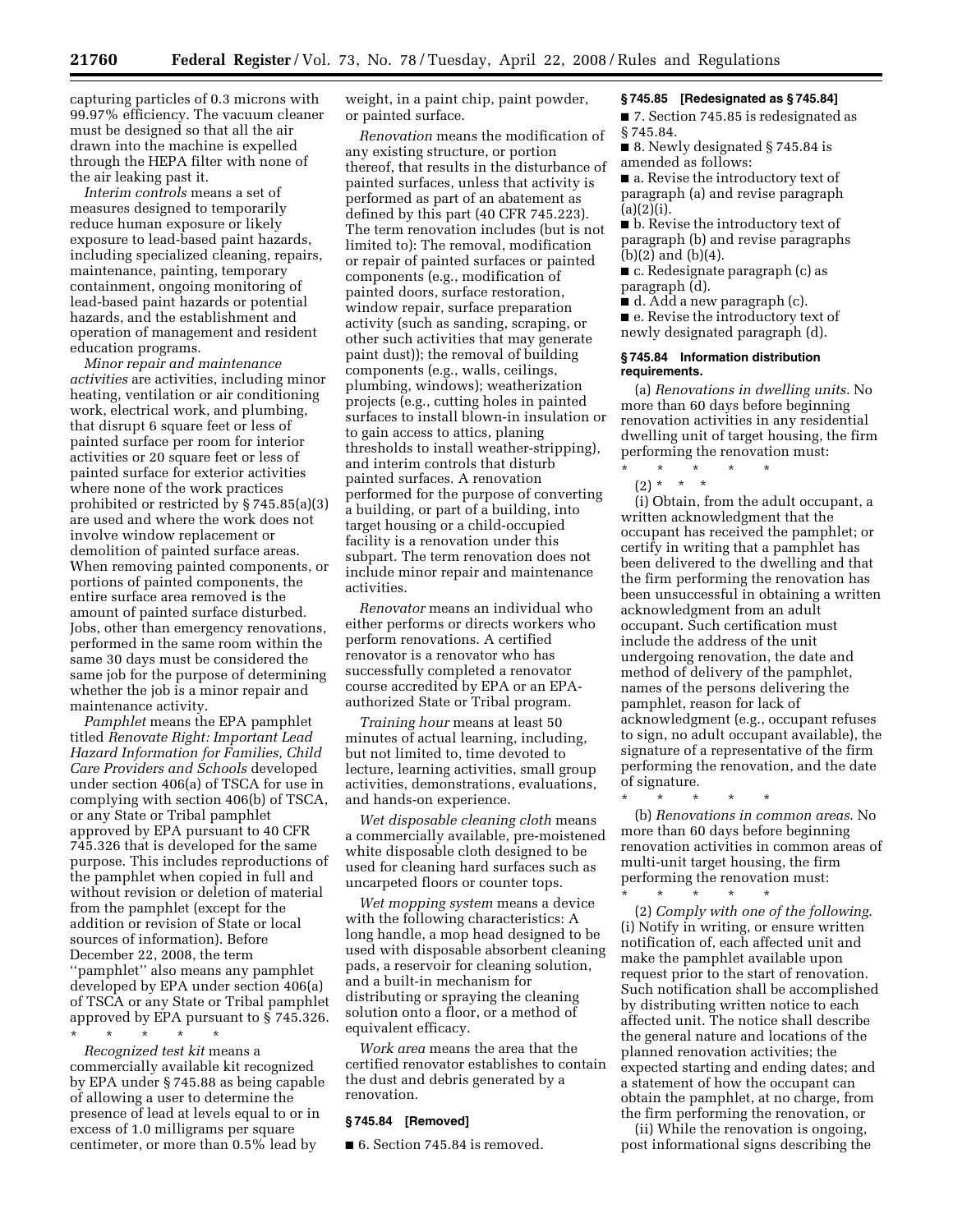general nature and locations of the renovation and the anticipated completion date. These signs must be posted in areas where they are likely to be seen by the occupants of all of the affected units. The signs must be accompanied by a posted copy of the pamphlet or information on how interested occupants can review a copy of the pamphlet or obtain a copy from the renovation firm at no cost to occupants.

\* \* \* \* \*

(4) If the scope, locations, or expected starting and ending dates of the planned renovation activities change after the initial notification, and the firm provided written initial notification to each affected unit, the firm performing the renovation must provide further written notification to the owners and occupants providing revised information on the ongoing or planned activities. This subsequent notification must be provided before the firm performing the renovation initiates work beyond that which was described in the original notice.

(c) *Renovations in child-occupied facilities*. No more than 60 days before beginning renovation activities in any child-occupied facility, the firm performing the renovation must:

(1)(i) Provide the owner of the building with the pamphlet, and comply with one of the following:

(A) Obtain, from the owner, a written acknowledgment that the owner has received the pamphlet.

(B) Obtain a certificate of mailing at least 7 days prior to the renovation.

(ii) If the child-occupied facility is not the owner of the building, provide an adult representative of the childoccupied facility with the pamphlet, and comply with one of the following:

(A) Obtain, from the adult representative, a written acknowledgment that the adult representative has received the pamphlet; or certify in writing that a pamphlet has been delivered to the facility and that the firm performing the renovation has been unsuccessful in obtaining a written acknowledgment from an adult representative. Such certification must include the address of the child-occupied facility undergoing renovation, the date and method of delivery of the pamphlet, names of the persons delivering the pamphlet, reason for lack of acknowledgment (e.g., representative refuses to sign), the signature of a representative of the firm performing the renovation, and the date of signature.

(B) Obtain a certificate of mailing at least 7 days prior to the renovation.

(2) Provide the parents and guardians of children using the child-occupied facility with the pamphlet and information describing the general nature and locations of the renovation and the anticipated completion date by complying with one of the following:

(i) Mail or hand-deliver the pamphlet and the renovation information to each parent or guardian of a child using the child-occupied facility.

(ii) While the renovation is ongoing, post informational signs describing the general nature and locations of the renovation and the anticipated completion date. These signs must be posted in areas where they can be seen by the parents or guardians of the children frequenting the child-occupied facility. The signs must be accompanied by a posted copy of the pamphlet or information on how interested parents or guardians can review a copy of the pamphlet or obtain a copy from the renovation firm at no cost to the parents or guardians.

(3) The renovation firm must prepare, sign, and date a statement describing the steps performed to notify all parents and guardians of the intended renovation activities and to provide the pamphlet.

(d) *Written acknowledgment*. The written acknowledgments required by paragraphs (a)(1)(i), (a)(2)(i), (b)(1)(i),  $(c)(1)(i)(A)$ , and  $(c)(1)(ii)(A)$  of this section must:

\* \* \* \* \* ■ 9. Section 745.85 is added to subpart E to read as follows:

### **§ 745.85 Work practice standards.**

(a) *Standards for renovation activities*. Renovations must be performed by certified firms using certified renovators as directed in § 745.89. The responsibilities of certified firms are set forth in § 745.89(d) and the responsibilities of certified renovators are set forth in § 745.90(b).

(1) *Occupant protection*. Firms must post signs clearly defining the work area and warning occupants and other persons not involved in renovation activities to remain outside of the work area. To the extent practicable, these signs must be in the primary language of the occupants. These signs must be posted before beginning the renovation and must remain in place and readable until the renovation and the postrenovation cleaning verification have been completed. If warning signs have been posted in accordance with 24 CFR 35.1345(b)(2) or 29 CFR 1926.62(m), additional signs are not required by this section.

(2) *Containing the work area*. Before beginning the renovation, the firm must isolate the work area so that no dust or

debris leaves the work area while the renovation is being performed. In addition, the firm must maintain the integrity of the containment by ensuring that any plastic or other impermeable materials are not torn or displaced, and taking any other steps necessary to ensure that no dust or debris leaves the work area while the renovation is being performed. The firm must also ensure that containment is installed in such a manner that it does not interfere with occupant and worker egress in an emergency.

(i) *Interior renovations*. The firm must:

(A) Remove all objects from the work area, including furniture, rugs, and window coverings, or cover them with plastic sheeting or other impermeable material with all seams and edges taped or otherwise sealed.

(B) Close and cover all ducts opening in the work area with taped-down plastic sheeting or other impermeable material.

(C) Close windows and doors in the work area. Doors must be covered with plastic sheeting or other impermeable material. Doors used as an entrance to the work area must be covered with plastic sheeting or other impermeable material in a manner that allows workers to pass through while confining dust and debris to the work area.

(D) Cover the floor surface, including installed carpet, with taped-down plastic sheeting or other impermeable material in the work area 6 feet beyond the perimeter of surfaces undergoing renovation or a sufficient distance to contain the dust, whichever is greater.

(E) Use precautions to ensure that all personnel, tools, and other items, including the exteriors of containers of waste, are free of dust and debris before leaving the work area.

(ii) *Exterior renovations*. The firm must:

(A) Close all doors and windows within 20 feet of the renovation. On multi-story buildings, close all doors and windows within 20 feet of the renovation on the same floor as the renovation, and close all doors and windows on all floors below that are the same horizontal distance from the renovation.

(B) Ensure that doors within the work area that will be used while the job is being performed are covered with plastic sheeting or other impermeable material in a manner that allows workers to pass through while confining dust and debris to the work area.

(C) Cover the ground with plastic sheeting or other disposable impermeable material extending 10 feet beyond the perimeter of surfaces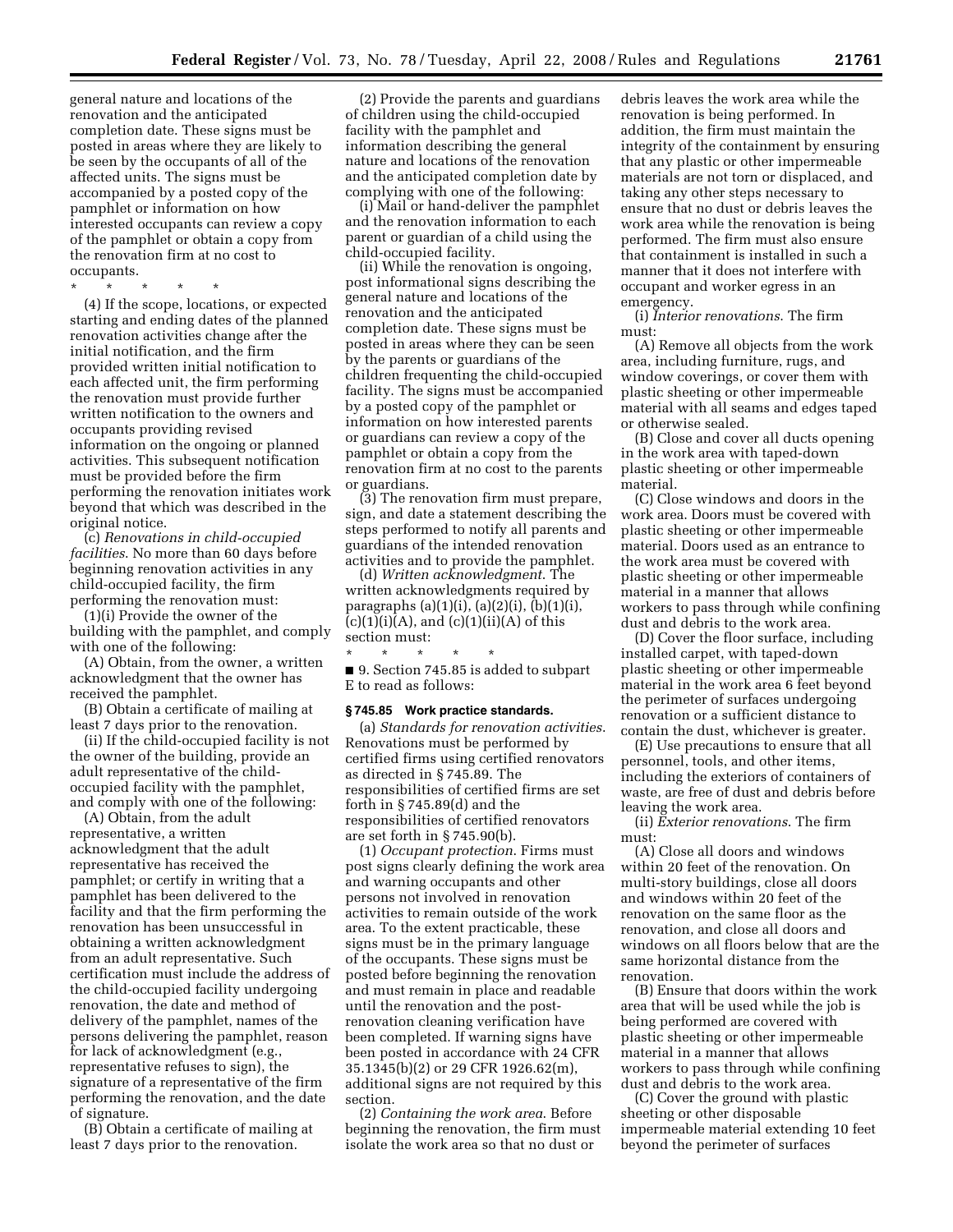undergoing renovation or a sufficient distance to collect falling paint debris, whichever is greater, unless the property line prevents 10 feet of such ground covering.

(D) In certain situations, the renovation firm must take extra precautions in containing the work area to ensure that dust and debris from the renovation does not contaminate other buildings or other areas of the property or migrate to adjacent properties.

(3) *Prohibited and restricted practices.*  The work practices listed below shall be prohibited or restricted during a renovation as follows:

(i) Open-flame burning or torching of lead-based paint is prohibited.

(ii) The use of machines that remove lead-based paint through high speed operation such as sanding, grinding, power planing, needle gun, abrasive blasting, or sandblasting, is prohibited unless such machines are used with HEPA exhaust control.

(iii) Operating a heat gun on leadbased paint is permitted only at temperatures below 1100 degrees Fahrenheit.

(4) *Waste from renovations*—(i) Waste from renovation activities must be contained to prevent releases of dust and debris before the waste is removed from the work area for storage or disposal. If a chute is used to remove waste from the work area, it must be covered.

(ii) At the conclusion of each work day and at the conclusion of the renovation, waste that has been collected from renovation activities must be stored under containment, in an enclosure, or behind a barrier that prevents release of dust and debris out of the work area and prevents access to dust and debris.

(iii) When the firm transports waste from renovation activities, the firm must contain the waste to prevent release of dust and debris.

(5) *Cleaning the work area*. After the renovation has been completed, the firm must clean the work area until no dust, debris or residue remains.

(i) *Interior and exterior renovations*. The firm must:

(A) Collect all paint chips and debris and, without dispersing any of it, seal this material in a heavy-duty bag.

(B) Remove the protective sheeting. Mist the sheeting before folding it, fold the dirty side inward, and either tape shut to seal or seal in heavy-duty bags. Sheeting used to isolate contaminated rooms from non-contaminated rooms must remain in place until after the cleaning and removal of other sheeting. Dispose of the sheeting as waste.

(ii) *Additional cleaning for interior renovations*. The firm must clean all objects and surfaces in the work area and within 2 feet of the work area in the following manner, cleaning from higher to lower:

(A) *Walls*. Clean walls starting at the ceiling and working down to the floor by either vacuuming with a HEPA vacuum or wiping with a damp cloth.

(B) *Remaining surfaces*. Thoroughly vacuum all remaining surfaces and objects in the work area, including furniture and fixtures, with a HEPA vacuum. The HEPA vacuum must be equipped with a beater bar when vacuuming carpets and rugs.

(C) Wipe all remaining surfaces and objects in the work area, except for carpeted or upholstered surfaces, with a damp cloth. Mop uncarpeted floors thoroughly, using a mopping method that keeps the wash water separate from the rinse water, such as the 2-bucket mopping method, or using a wet mopping system.

(b) *Standards for post-renovation cleaning verification*—(1) *Interiors*. (i) A certified renovator must perform a visual inspection to determine whether dust, debris or residue is still present. If dust, debris or residue is present, these conditions must be removed by recleaning and another visual inspection must be performed.

(ii) After a successful visual inspection, a certified renovator must:

(A) Verify that each windowsill in the work area has been adequately cleaned, using the following procedure.

(*1*) Wipe the windowsill with a wet disposable cleaning cloth that is damp to the touch. If the cloth matches or is lighter than the cleaning verification card, the windowsill has been adequately cleaned.

(*2*) If the cloth does not match and is darker than the cleaning verification card, re-clean the windowsill as directed in paragraphs (a)(5)(ii)(B) and  $(a)(5)(ii)(C)$  of this section, then either use a new cloth or fold the used cloth in such a way that an unused surface is exposed, and wipe the surface again. If the cloth matches or is lighter than the cleaning verification card, that windowsill has been adequately cleaned.

(*3*) If the cloth does not match and is darker than the cleaning verification card, wait for 1 hour or until the surface has dried completely, whichever is longer.

(*4*)After waiting for the windowsill to dry, wipe the windowsill with a dry disposable cleaning cloth. After this wipe, the windowsill has been adequately cleaned.

(B) Wipe uncarpeted floors and countertops within the work area with a wet disposable cleaning cloth. Floors must be wiped using anapplication device with a long handle and a head to which the cloth is attached. The cloth must remain damp at all times while it is being used to wipe the surface for post-renovation cleaning verification. If the surface within the work area is greater than 40 square feet, the surface within the work area must be divided into roughly equal sections that are each less than 40 square feet. Wipe each such section separately with a new wet disposable cleaning cloth. If the cloth used to wipe each section of the surface within the work area matches the cleaning verification card, the surface has been adequately cleaned.

(*1*) If the cloth used to wipe a particular surface section does not match the cleaning verification card, reclean that section of the surface as directed in paragraphs (a)(5)(ii)(B) and  $(a)(5)(ii)(C)$  of this section, then use a new wet disposable cleaning cloth to wipe that section again. If the cloth matches the cleaning verification card, that section of the surface has been adequately cleaned.

(*2*) If the cloth used to wipe a particular surface section does not match the cleaning verification card after the surface has been re-cleaned, wait for 1 hour or until the entire surface within the work area has dried completely, whichever is longer.

(*3*) After waiting for the entire surface within the work area to dry, wipe each section of the surface that has not yet achieved post-renovation cleaning verification with a dry disposable cleaning cloth. After this wipe, that section of the surface has been adequately cleaned.

(iii) When the work area passes the post-renovation cleaning verification, remove the warning signs.

(2) *Exteriors*. A certified renovator must perform a visual inspection to determine whether dust, debris or residue is still present on surfaces in and below the work area, including windowsills and the ground. If dust, debris or residue is present, these conditions must be eliminated and another visual inspection must be performed. When the area passes the visual inspection, remove the warning signs.

(c) *Optional dust clearance testing*. Cleaning verification need not be performed if the contract between the renovation firm and the person contracting for the renovation or another Federal, State, Territorial, Tribal, or local law or regulation requires: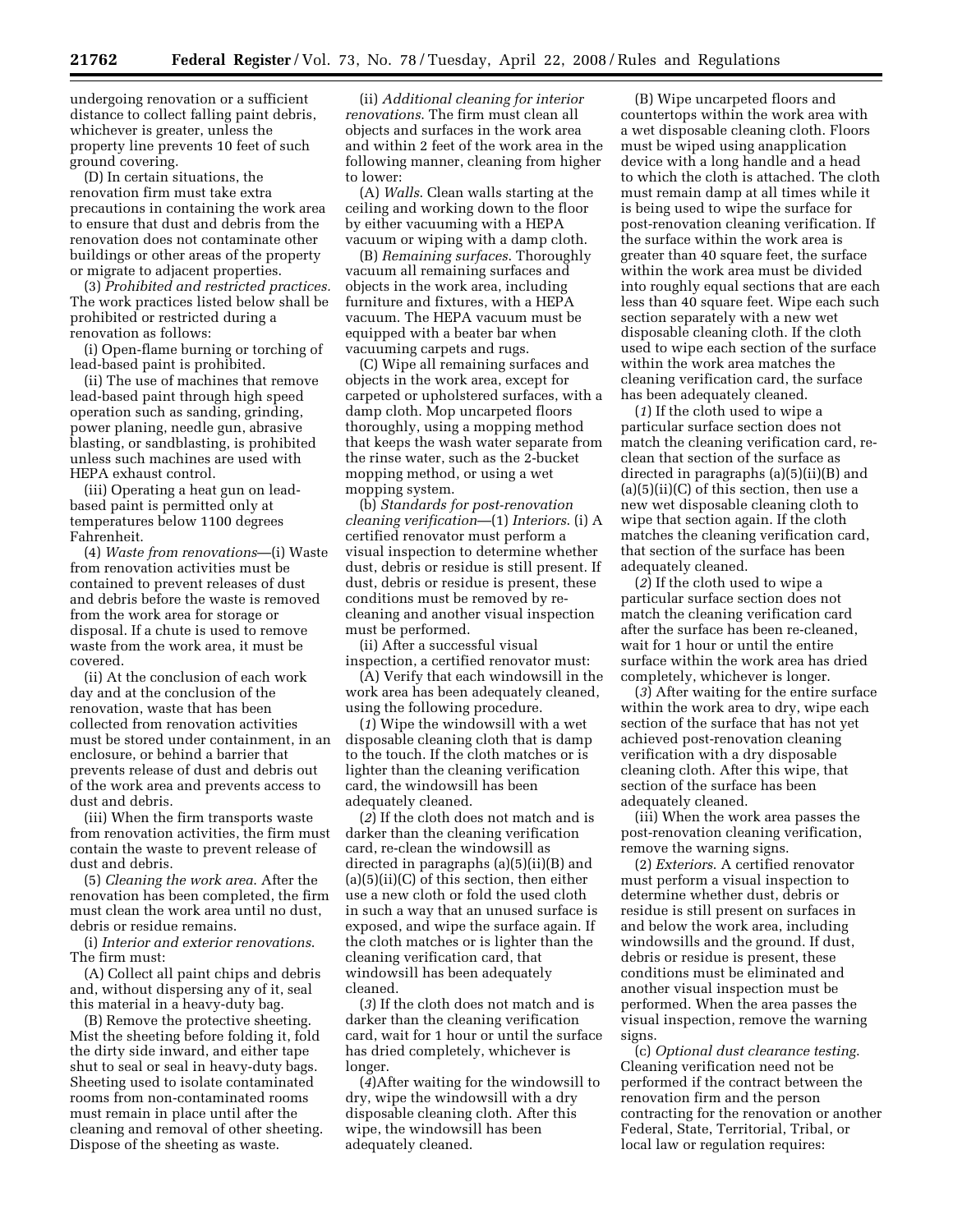(1) The renovation firm to perform dust clearance sampling at the conclusion of a renovation covered by this subpart.

(2) The dust clearance samples are required to be collected by a certified inspector, risk assessor or dust sampling technician.

(3) The renovation firm is required to re-clean the work area until the dust clearance sample results are below the clearance standards in § 745.227(e)(8) or any applicable State, Territorial, Tribal, or local standard.

(d) *Activities conducted after postrenovation cleaning verification*. Activities that do not disturb paint, such as applying paint to walls that have already been prepared, are not regulated by this subpart if they are conducted after post-renovation cleaning verification has been performed. ■ 10. Section 745.86 is revised to read as follows:

# **§ 745.86 Recordkeeping and reporting requirements.**

(a) Firms performing renovations must retain and, if requested, make available to EPA all records necessary to demonstrate compliance with this subpart for a period of 3 years following completion of the renovation. This 3– year retention requirement does not supersede longer obligations required by other provisions for retaining the same documentation, including any applicable State or Tribal laws or regulations.

(b) Records that must be retained pursuant to paragraph (a) of this section shall include (where applicable):

(1) Reports certifying that a determination had been made by an inspector (certified pursuant to either Federal regulations at § 745.226 or an EPA-authorized State or Tribal certification program) that lead-based paint is not present on the components affected by the renovation, as described in § 745.82(b)(1).

(2) Signed and dated acknowledgments of receipt as described in§ 745.84(a)(1)(i), (a)(2)(i),  $(b)(1)(i)$ ,  $(c)(1)(i)(A)$ , and  $(c)(1)(ii)(A)$ .

(3) Certifications of attempted delivery as described in § 745.84(a)(2)(i) and  $(c)(1)(ii)(A)$ .

(4) Certificates of mailing as described in § 745.84(a)(1)(ii), (a)(2)(ii), (b)(1)(ii),  $(c)(1)(i)(B)$ , and  $(c)(1)(ii)(B)$ .

(5) Records of notification activities performed regarding common area renovations, as described in § 745.84(b)(3) and (b)(4), and renovations in child-occupied facilities, as described in § 745.84(c)(2).

(6) Any signed and dated statements received from owner-occupants

documenting that the requirements of § 745.85 do not apply. These statements must include a declaration that the renovation will occur in the owner's residence, a declaration that no children under age 6 reside there, a declaration that no pregnant woman resides there, a declaration that the housing is not a child-occupied facility, the address of the unit undergoing renovation, the owner's name, an acknowledgment by the owner that the work practices to be used during the renovation will not necessarily include all of the lead-safe work practices contained in EPA's renovation, repair, and painting rule, the signature of the owner, and the date of signature. These statements must be written in the same language as the text of the renovation contract, if any.

(7) Documentation of compliance with the requirements of § 745.85, including documentation that a certified renovator was assigned to the project, that the certified renovator provided onthe-job training for workers used on the project, that the certified renovator performed or directed workers who performed all of the tasks described in § 745.85(a), and that the certified renovator performed the post-renovation cleaning verification described in § 745.85(b). If the renovation firm was unable to comply with all of the requirements of this rule due to an emergency as defined in § 745.82, the firm must document the nature of the emergency and the provisions of the rule that were not followed. This documentation must include a copy of the certified renovator's training certificate, and a certification by the certified renovator assigned to the project that:

(i) Training was provided to workers (topics must be identified for each worker).

(ii) Warning signs were posted at the entrances to the work area.

(iii) If test kits were used, that the specified brand of kits was used at the specified locations and that the results were as specified.

(iv) The work area was contained by: (A) Removing or covering all objects in the work area (interiors).

(B) Closing and covering all HVAC ducts in the work area (interiors).

(C) Closing all windows in the work area (interiors) or closing all windows in and within 20 feet of the work area (exteriors).

(D) Closing and sealing all doors in the work area (interiors) or closing and sealing all doors in and within 20 feet of the work area (exteriors).

(E) Covering doors in the work area that were being used to allow passage but prevent spread of dust.

(F) Covering the floor surface, including installed carpet, with tapeddown plastic sheeting or other impermeable material in the work area 6 feet beyond the perimeter of surfaces undergoing renovation or a sufficient distance to contain the dust, whichever is greater (interiors) or covering the ground with plastic sheeting or other disposable impermeable material anchored to the building extending 10 feet beyond the perimeter of surfaces undergoing renovation or a sufficient distance to collect falling paint debris, whichever is greater, unless the property line prevents 10 feet of such ground covering, weighted down by heavy objects (exteriors).

(G) Installing (if necessary) vertical containment to prevent migration of dust and debris to adjacent property (exteriors).

(v) Waste was contained on-site and while being transported off-site.

(vi) The work area was properly cleaned after the renovation by:

(A) Picking up all chips and debris, misting protective sheeting, folding it dirty side inward, and taping it for removal.

(B) Cleaning the work area surfaces and objects using a HEPA vacuum and/ or wet cloths or mops (interiors).

(vii) The certified renovator performed the post-renovation cleaning verification (the results of which must be briefly described, including the number of wet and dry cloths used).

(c) When test kits are used, the renovation firm must, within 30 days of the completion of the renovation, provide identifying information as to the manufacturer and model of the test kits used, a description of the components that were tested including their locations, and the test kit results to the person who contracted for the renovation.

(d) If dust clearance sampling is performed in lieu of cleaning verification as permitted by § 745.85(c), the renovation firm must provide, within 30 days of the completion of the renovation, a copy of the dust sampling report to the person who contracted for the renovation.

■ 11. Section 745.87 is amended by revising paragraph (e) to read as follows:

# **§ 745.87 Enforcement and inspections.**

\* \* \* \* \* (e) Lead-based paint is assumed to be present at renovations covered by this subpart. EPA may conduct inspections and issue subpoenas pursuant to the provisions of TSCA section 11 (15 U.S.C. 2610) to ensure compliance with this subpart.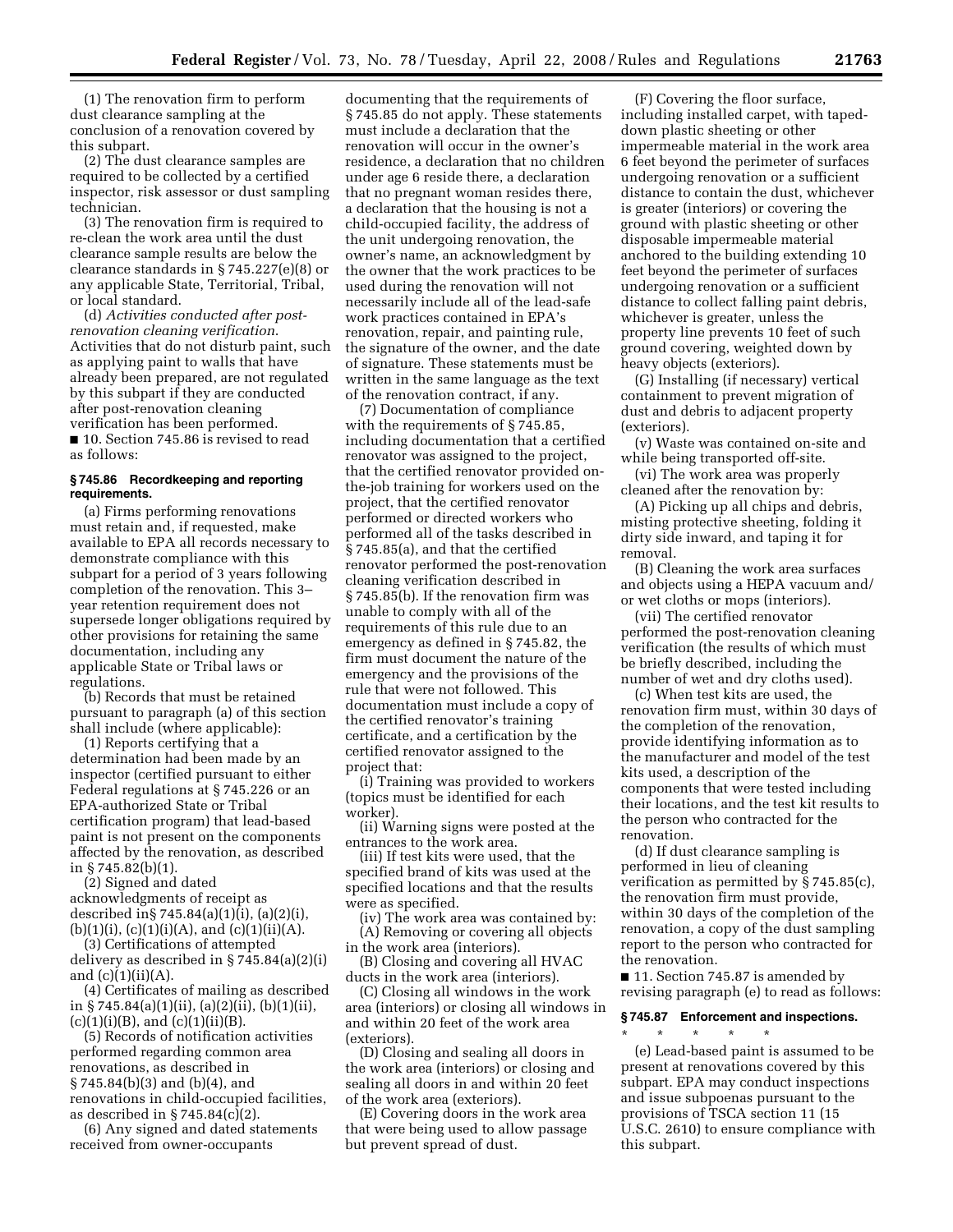■ 12. Section 745.88 is revised to read as follows:

## **§ 745.88 Recognized test kits.**

(a) Effective June 23, 2008, EPA recognizes the test kits that have been determined by National Institute of Standards and Technology research to meet the negative response criteria described in paragraph (c)(1) of this section. This recognition will last until EPA publicizes its recognition of the first test kit that meets both the negative response and positive response criteria in paragraph (c) of this section.

(b) No other test kits will be recognized until they are tested through EPA's Environmental Technology Verification Program or other equivalent EPA approved testing program.

(1) Effective September 1, 2008, to initiate the testing process, a test kit manufacturer must submit a sufficient number of kits, along with the instructions for using the kits, to EPA. The test kit manufacturer should first visit the following website for information on where to apply:*http:// [www.epa.gov/etv/howtoapply.html](http://www.epa.gov/etv/howtoapply.html)*.

(2) After the kit has been tested through the Environmental Technology Verification Program or other equivalent approved EPA testing program, EPA will review the report to determine whether the required criteria have been met.

(3) Before September 1, 2010, test kits must meet only the negative response criteria in paragraph (c)(1) of this section. The recognition of kits that meet only this criteria will last until EPA publicizes its recognition of the first test kits that meets both of the criteria in paragraph (c) of this section.

(4) After September 1, 2010, test kits must meet both of the criteria in paragraph (c) of this section.

(5) If the report demonstrates that the kit meets the required criteria, EPA will issue a notice of recognition to the kit manufacturer, provide them with the report, and post the information on EPA's website.

(6) If the report demonstrates that the kit does not meet the required criteria, EPA will notify the kit manufacturer and provide them with the report.

(c) *Response criteria*—(1) *Negative response criteria.* For paint containing lead at or above the regulated level, 1.0 mg/cm2 or 0.5% by weight, a demonstrated probability (with 95% confidence) of a negative response less than or equal to 5% of the time.

(2) *Positive response criteria.* For paint containing lead below the regulated level, 1.0 mg/cm2 or 0.5% by weight, a demonstrated probability (with 95% confidence) of a positive

response less than or equal to 10% of the time.

■ 13. Section 745.89 is added to subpart E to read as follows:

# **§ 745.89 Firm certification.**

(a) *Initial certification*. (1) Firms that perform renovations for compensation must apply to EPA for certification to perform renovations or dust sampling. To apply, a firm must submit to EPA a completed ''Application for Firms,'' signed by an authorized agent of the firm, and pay at least the correct amount of fees. If a firm pays more than the correct amount of fees, EPA will reimburse the firm for the excess amount.

(2) After EPA receives a firm's application, EPA will take one of the following actions within 90 days of the date the application is received:

(i) EPA will approve a firm's application if EPA determines that it is complete and that the environmental compliance history of the firm, its principals, or its key employees does not show an unwillingness or inability to maintain compliance with environmental statutes or regulations. An application is complete if it contains all of the information requested on the form and includes at least the correct amount of fees. When EPA approves a firm's application, EPA will issue the firm a certificate with an expiration date not more than 5 years from the date the application is approved. EPA certification allows the firm to perform renovations covered by this section in any State or Indian Tribal area that does not have a renovation program that is authorized under subpart Q of this part.

(ii) EPA will request a firm to supplement its application if EPA determines that the application is incomplete. If EPA requests a firm to supplement its application, the firm must submit the requested information or pay the additional fees within 30 days of the date of the request.

(iii) EPA will not approve a firm's application if the firm does not supplement its application in accordance with paragraph (a)(2)(ii) of this section or if EPA determines that the environmental compliance history of the firm, its principals, or its key employees demonstrates an unwillingness or inability to maintain compliance with environmental statutes or regulations. EPA will send the firm a letter giving the reason for not approving the application. EPA will not refund the application fees. A firm may reapply for certification at any time by filing a new, complete application that includes the correct amount of fees.

(b) *Re-certification*. To maintain its certification, a firm must be re-certified by EPA every 5 years.

(1) *Timely and complete application*. To be re-certified, a firm must submit a complete application for re-certification. A complete application for recertification includes a completed ''Application for Firms'' which contains all of the information requested by the form and is signed by an authorized agent of the firm, noting on the form that it is submitted as a re-certification. A complete application must also include at least the correct amount of fees. If a firm pays more than the correct amount of fees, EPA will reimburse the firm for the excess amount.

(i) An application for re-certification is timely if it is postmarked 90 days or more before the date the firm's current certification expires. If the firm's application is complete and timely, the firm's current certification will remain in effect until its expiration date or until EPA has made a final decision to approve or disapprove the recertification application, whichever is later.

(ii) If the firm submits a complete recertification application less than 90 days before its current certification expires, and EPA does not approve the application before the expiration date, the firm's current certification will expire and the firm will not be able to conduct renovations until EPA approves its re-certification application.

(iii) If the firm fails to obtain recertification before the firm's current certification expires, the firm must not perform renovations or dust sampling until it is certified anew pursuant to paragraph (a) of this section.

(2) *EPA action on an application*. After EPA receives a firm's application for re-certification, EPA will review the application and take one of the following actions within 90 days of receipt:

(i) EPA will approve a firm's application if EPA determines that it is timely and complete and that the environmental compliance history of the firm, its principals, or its key employees does not show an unwillingness or inability to maintain compliance with environmental statutes or regulations. When EPA approves a firm's application for re-certification, EPA will issue the firm a new certificate with an expiration date 5 years from the date that the firm's current certification expires. EPA certification allows the firm to perform renovations or dust sampling covered by this section in any State or Indian Tribal area that does not have a renovation program that is authorized under subpart Q of this part.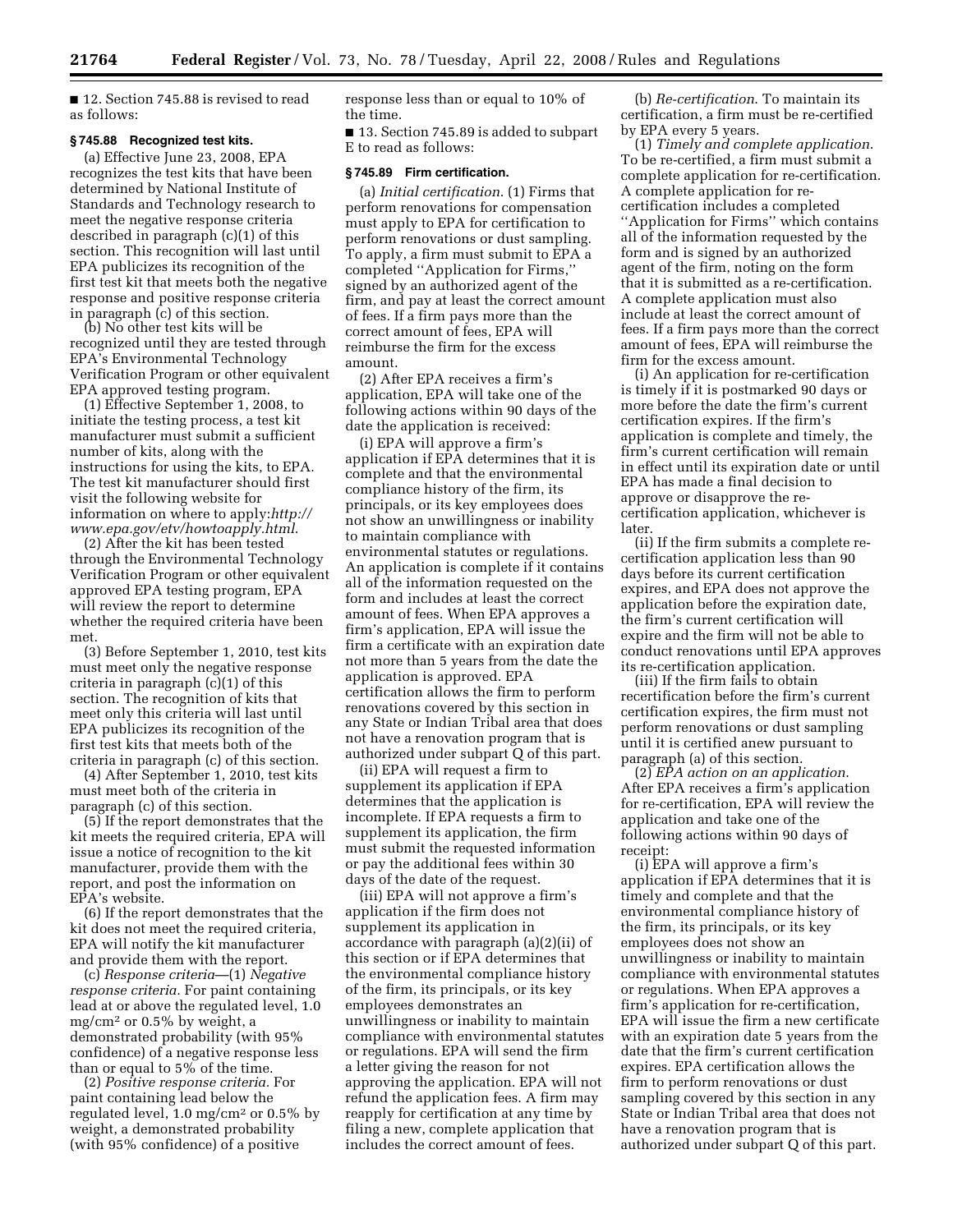(ii) EPA will request a firm to supplement its application if EPA determines that the application is incomplete.

(iii) EPA will not approve a firm's application if it is not received or is not complete as of the date that the firm's current certification expires, or if EPA determines that the environmental compliance history of the firm, its principals, or its key employees demonstrates an unwillingness or inability to maintain compliance with environmental statutes or regulations. EPA will send the firm a letter giving the reason for not approving the application. EPA will not refund the application fees. A firm may reapply for certification at any time by filing a new application and paying the correct amount of fees.

(c) *Amendment of certification*. A firm must amend its certification within 90 days of the date a change occurs to information included in the firm's most recent application. If the firm fails to amend its certification within 90 days of the date the change occurs, the firm may not perform renovations or dust sampling until its certification is amended.

(1) To amend a certification, a firm must submit a completed ''Application for Firms,'' signed by an authorized agent of the firm, noting on the form that it is submitted as an amendment and indicating the information that has changed. The firm must also pay at least the correct amount of fees.

(2) If additional information is needed to process the amendment, or the firm did not pay the correct amount of fees, EPA will request the firm to submit the necessary information or fees. The firm's certification is not amended until the firm complies with the request.

(3) Amending a certification does not affect the certification expiration date.

(d) *Firm responsibilities*. Firms performing renovations must ensure that:

(1) All individuals performing renovation activities on behalf of the firm are either certified renovators or have been trained by a certified renovator in accordance with § 745.90.

(2) A certified renovator is assigned to each renovation performed by the firm and discharges all of the certified renovator responsibilities identified in § 745.90.

(3) All renovations performed by the firm are performed in accordance with the work practice standards in § 745.85.

(4) The pre-renovation education requirements of § 745.84 have been performed.

(5) The recordkeeping requirements of § 745.86 are met.

■ 14. Section 745.90 is added to subpart E to read as follows:

# **§ 745.90 Renovator certification and dust sampling technician certification.**

(a) *Renovator certification and dust sampling technician certification*. (1) To become a certified renovator or certified dust sampling technician, an individual must successfully complete the appropriate course accredited by EPA under § 745.225 or by a State or Tribal program that is authorized under subpart Q of this part. The course completion certificate serves as proof of certification. EPA renovator certification allows the certified individual to perform renovations covered by this section in any State or Indian Tribal area that does not have a renovation program that is authorized under subpart Q of this part. EPA dust sampling technician certification allows the certified individual to perform dust clearance sampling under § 745.85(c) in any State or Indian Tribal area that does not have a renovation program that is authorized under subpart Q of this part.

(2) Individuals who have successfully completed an accredited abatement worker or supervisor course, or individuals who have successfully completed an EPA, HUD, or EPA/HUD model renovation training course may take an accredited refresher renovator training course in lieu of the initial renovator training course to become a certified renovator.

(3) Individuals who have successfully completed an accredited lead-based paint inspector or risk assessor course may take an accredited refresher dust sampling technician course in lieu of the initial training to become a certified dust sampling technician.

(4) To maintain renovator certification or dust sampling technician certification, an individual must complete a renovator or dust sampling technician refresher course accredited by EPA under § 745.225 or by a State or Tribal program that is authorized under subpart Q of this part within 5 years of the date the individual completed the initial course described in paragraph (a)(1) of this section. If the individual does not complete a refresher course within this time, the individual must retake the initial course to become certified again.

(b) *Renovator responsibilities*. Certified renovators are responsible for ensuring compliance with § 745.85 at all renovations to which they are assigned. A certified renovator:

(1) Must perform all of the tasks described in § 745.85(b) and must either perform or direct workers who perform all of the tasks described in § 745.85(a).

(2) Must provide training to workers on the work practices they will be using in performing their assigned tasks.

(3) Must be physically present at the work site when the signs required by § 745.85(a)(1) are posted, while the work area containment required by § 745.85(a)(2) is being established, and while the work area cleaning required by § 745.85(a)(5) is performed.

(4) Must regularly direct work being performed by other individuals to ensure that the work practices are being followed, including maintaining the integrity of the containment barriers and ensuring that dust or debris does not spread beyond the work area.

(5) Must be available, either on-site or by telephone, at all times that renovations are being conducted.

(6) When requested by the party contracting for renovation services, must use an acceptable test kit to determine whether components to be affected by the renovation contain leadbased paint.

(7) Must have with them at the work site copies of their initial course completion certificate and their most recent refresher course completion certificate.

(8) Must prepare the records required by § 745.86(b)(7).

(c) *Dust sampling technician responsibilities*. When performing optional dust clearance sampling under § 745.85(c), a certified dust sampling technician:

(1) Must collect dust samples in accordance with  $\S 745.227(e)(8)$ , must send the collected samples to a laboratory recognized by EPA under TSCA section 405(b), and must compare the results to the clearance levels in accordance with  $\S 745.227(e)(8)$ .

(2) Must have with them at the work site copies of their initial course completion certificate and their most recent refresher course completion certificate.

■ 15. Section 745.91 is added to subpart E to read as follows:

# **§ 745.91 Suspending, revoking, or modifying an individual's or firm's certification.**

(a)(1) *Grounds for suspending, revoking, or modifying an individual's certification*. EPA may suspend, revoke, or modify an individual's certification if the individual fails to comply with Federal lead-based paint statutes or regulations. EPA may also suspend, revoke, or modify a certified renovator's certification if the renovator fails to ensure that all assigned renovations comply with § 745.85. In addition to an administrative or judicial finding of violation, execution of a consent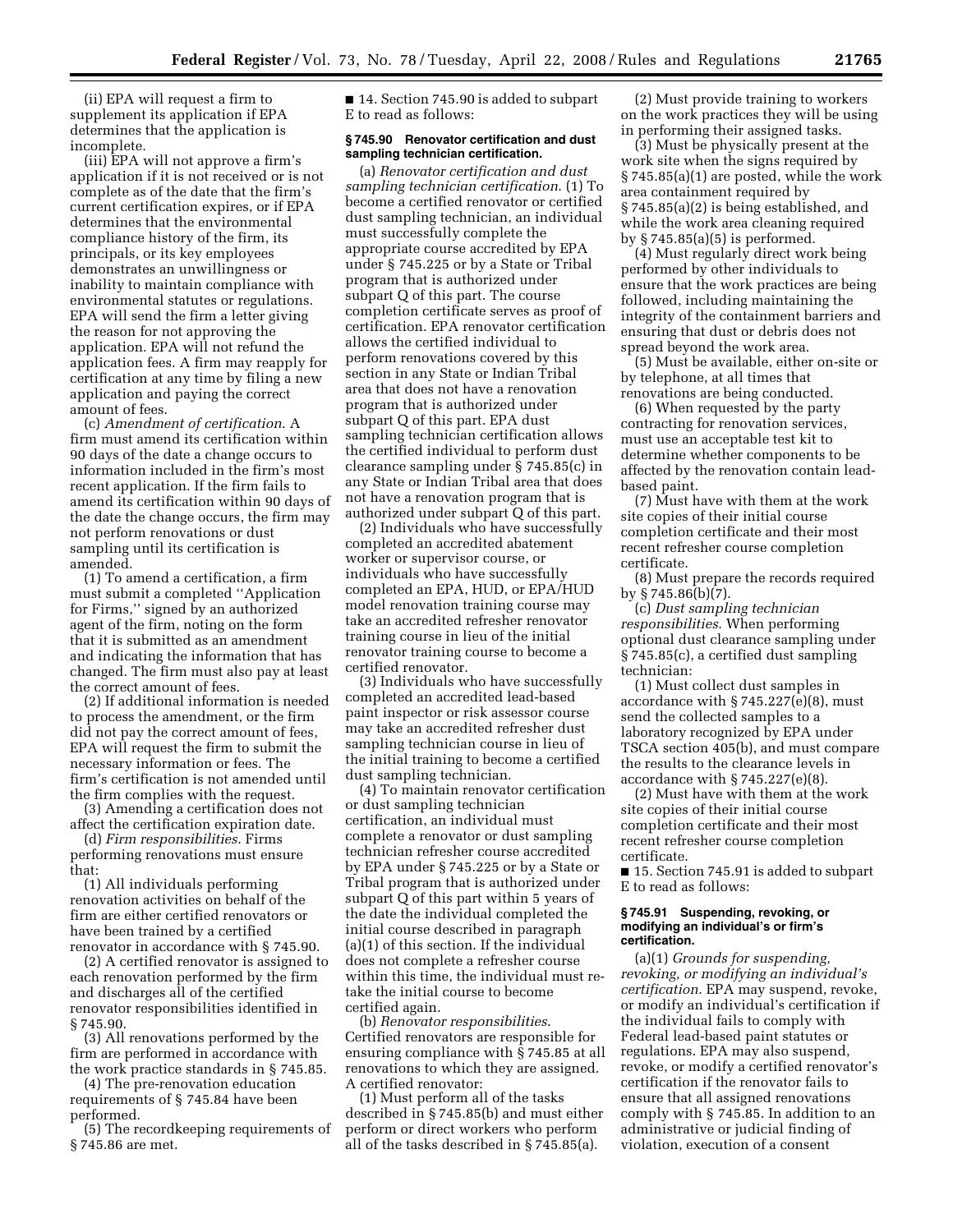agreement in settlement of an enforcement action constitutes, for purposes of this section, evidence of a failure to comply with relevant statutes or regulations.

(2) *Grounds for suspending, revoking, or modifying a firm's certification*. EPA may suspend, revoke, or modify a firm's certification if the firm:

(i) Submits false or misleading information to EPA in its application for certification or re-certification.

(ii) Fails to maintain or falsifies records required in § 745.86.

(iii) Fails to comply, or an individual performing a renovation on behalf of the firm fails to comply, with Federal leadbased paint statutes or regulations. In addition to an administrative or judicial finding of violation, execution of a consent agreement in settlement of an enforcement action constitutes, for purposes of this section, evidence of a failure to comply with relevant statutes or regulations.

(b) *Process for suspending, revoking, or modifying certification*. (1) Prior to taking action to suspend, revoke, or modify an individual's or firm's certification, EPA will notify the affected entity in writing of the following:

(i) The legal and factual basis for the proposed suspension, revocation, or modification.

(ii) The anticipated commencement date and duration of the suspension, revocation, or modification.

(iii) Actions, if any, which the affected entity may take to avoid suspension, revocation, or modification, or to receive certification in the future.

(iv) The opportunity and method for requesting a hearing prior to final suspension, revocation, or modification.

(2) If an individual or firm requests a hearing, EPA will:

(i) Provide the affected entity an opportunity to offer written statements in response to EPA's assertions of the legal and factual basis for its proposed action.

(ii) Appoint an impartial official of EPA as Presiding Officer to conduct the hearing.

(3) The Presiding Officer will:

(i) Conduct a fair, orderly, and impartial hearing within 90 days of the request for a hearing.

(ii) Consider all relevant evidence, explanation, comment, and argument submitted.

(iii) Notify the affected entity in writing within 90 days of completion of the hearing of his or her decision and order. Such an order is a final agency action which may be subject to judicial review. The order must contain the commencement date and duration of the suspension, revocation, or modification.

(4) If EPA determines that the public health, interest, or welfare warrants immediate action to suspend the certification of any individual or firm prior to the opportunity for a hearing, it will:

(i) Notify the affected entity in accordance with paragraph (b)(1)(i) through (b)(1)(iii) of this section, explaining why it is necessary to suspend the entity's certification before an opportunity for a hearing.

(ii) Notify the affected entity of its right to request a hearing on the immediate suspension within 15 days of the suspension taking place and the procedures for the conduct of such a hearing.

(5) Any notice, decision, or order issued by EPA under this section, any transcript or other verbatim record of oral testimony, and any documents filed by a certified individual or firm in a hearing under this section will be available to the public, except as otherwise provided by section 14 of TSCA or by part 2 of this title. Any such hearing at which oral testimony is presented will be open to the public, except that the Presiding Officer may exclude the public to the extent necessary to allow presentation of information which may be entitled to confidential treatment under section 14 of TSCA or part 2 of this title.

(6) EPA will maintain a publicly available list of entities whose certification has been suspended, revoked, modified, or reinstated.

(7) Unless the decision and order issued under paragraph (b)(3)(iii) of this section specify otherwise:

(i) An individual whose certification has been suspended must take a refresher training course (renovator or dust sampling technician) in order to make his or her certification current.

(ii) An individual whose certification has been revoked must take an initial renovator or dust sampling technician course in order to become certified again.

(iii) A firm whose certification has been revoked must reapply for certification after the revocation ends in order to become certified again. If the firm's certification has been suspended and the suspension ends less than 5 years after the firm was initially certified or re-certified, the firm does not need to do anything to re-activate its certification.

■ 16. Section 745.220 is amended by revising paragraph (a) to read as follows:

# **§ 745.220 Scope and applicability.**

(a) This subpart contains procedures and requirements for the accreditation of training programs for lead-based

paint activities and renovations, procedures and requirements for the certification of individuals and firms engaged in lead-based paint activities, and work practice standards for performing such activities. This subpart also requires that, except as discussed below, all lead-based paint activities, as defined in this subpart, be performed by certified individuals and firms.

\* \* \* \* \* ■ 17. Section 745.225 is amended as follows:

■ a. Revise paragraph (a).

■ b. Revise the introductory text of paragraph (b), revise paragraph (b)(1)(ii), and add paragraph  $(b)(1)(iv)(C)$ .

■ c. Revise the introductory text of paragraph (c), add paragraphs (c)(6)(vi),  $(c)(6)(vii)$ ,  $(c)(8)(vi)$ , and  $(c)(8)(vii)$ , and revise paragraphs  $(c)(8)(iv)$  and  $(c)(10)$ . ■ d. Remove the phrase ''lead-based paint activities'' and add in its place the phrase ''renovator, dust sampling technician, or lead-based paint activities'' wherever it appears in paragraph (c)(13).

■ e. Add paragraph (c)(14)(ii)(D)(*6*).

 $\blacksquare$  f. Add paragraphs (d)(6) and (d)(7). ■ g. Revise the introductory text of

paragraph (e).

■ h. Remove the word "activities" wherever it appears in paragraph  $(e)(1)$ . ■ i. Revise paragraph (e)(2).

# **§ 745.225 Accreditation of training programs; target housing and childoccupied facilities.**

(a) *Scope*. (1) A training program may seek accreditation to offer courses in any of the following disciplines: Inspector, risk assessor, supervisor, project designer, abatement worker, renovator, and dust sampling technician. A training program may also seek accreditation to offer refresher courses for each of the above listed disciplines.

(2) Training programs may first apply to EPA for accreditation of their leadbased paint activities courses or refresher courses pursuant to this section on or after August 31, 1998. Training programs may first apply to EPA for accreditation of their renovator or dust sampling technician courses or refresher courses pursuant to this section on or after April 22, 2009.

(3) A training program must not provide, offer, or claim to provide EPAaccredited lead-based paint activities courses without applying for and receiving accreditation from EPA as required under paragraph (b) of this section on or after March 1, 1999. A training program must not provide, offer, or claim to provide EPAaccredited renovator or dust sampling technician courses without applying for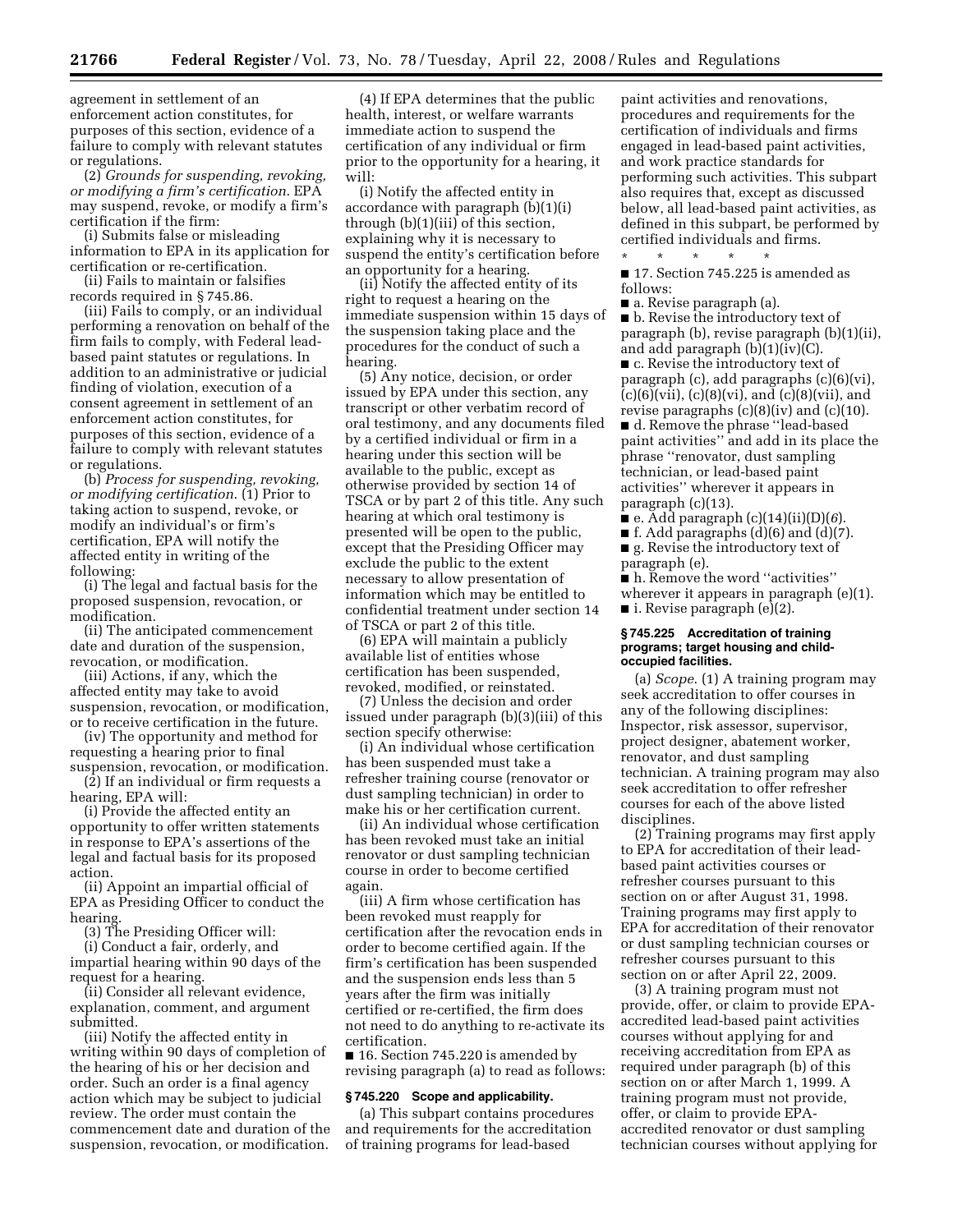and receiving accreditation from EPA as required under paragraph (b) of this section on or after June 23, 2008.

(b) *Application process*. The following are procedures a training program must follow to receive EPA accreditation to offer lead-based paint activities courses, renovator courses, or dust sampling technician courses:

 $(1) * * * *$ 

(ii) A list of courses for which it is applying for accreditation. For the purposes of this section, courses taught in different languages are considered different courses, and each must independently meet the accreditation requirements.

- \* \* \* \* \*
- $(iv) * * * * *$

(C) When applying for accreditation of a course in a language other than English, a signed statement from a qualified, independent translator that they had compared the course to the English language version and found the translation to be accurate.

\* \* \* \* \* (c) *Requirements for the accreditation of training programs*. For a training program to obtain accreditation from EPA to offer lead-based paint activities courses, renovator courses, or dust sampling technician courses, the program must meet the following requirements:

- \* \* \* \* \*
- $(6) * * * * *$

(vi) The renovator course must last a minimum of 8 training hours, with a minimum of 2 hours devoted to handson training activities. The minimum curriculum requirements for the renovator course are contained in paragraph (d)(6) of this section. Handson training activities must cover renovation methods that minimize the creation of dust and lead-based paint hazards, interior and exterior containment and cleanup methods, and post-renovation cleaning verification.

(vii) The dust sampling technician course must last a minimum of 8 training hours, with a minimum of 2 hours devoted to hands-on training activities. The minimum curriculum requirements for the dust sampling technician course are contained in paragraph (d)(7) of this section. Handson training activities must cover dust sampling methodologies.

- \* \* \* \* \*
	- $(8) * * * * *$

(iv) For initial inspector, risk assessor, project designer, supervisor, or abatement worker course completion certificates, the expiration date of

interim certification, which is 6 months from the date of course completion. \* \* \* \* \*

(vi) The language in which the course was taught.

(vii) For renovator and dust sampling technician course completion certificates, a photograph of the individual.

\* \* \* \* \*

(10) Courses offered by the training program must teach the work practice standards contained in § 745.85 or § 745.227, as applicable, in such a manner that trainees are provided with the knowledge needed to perform the renovations or lead-based paint activities they will be responsible for conducting.

- \* \* \* \* \*
	- $(14) * * * *$
	- $(ii)$ <sup>\*</sup> \* \*
	- $(D) * * * * *$

(*6*) A digital photograph of the student.

(d) \* \* \*

(6) *Renovator*. (i) Role and responsibility of a renovator.

(ii) Background information on lead and its adverse health effects.

(iii) Background information on EPA, HUD, OSHA, and other Federal, State, and local regulations and guidance that pertains to lead-based paint and renovation activities.

(iv) Procedures for using acceptable test kits to determine whether paint is lead-based paint.

(v) Renovation methods to minimize the creation of dust and lead-based paint hazards.

(vi) Interior and exterior containment and cleanup methods.

(vii) Methods to ensure that the renovation has been properly completed, including cleaning verification, and clearance testing.

(viii) Waste handling and disposal. (ix) Providing on-the-job training to other workers.

(x) Record preparation.

(7) *Dust sampling technician*. (i) Role and responsibility of a dust sampling technician.

(ii) Background information on lead and its adverse health effects.

(iii) Background information on Federal, State, and local regulations and guidance that pertains to lead-based paint and renovation activities.

(iv) Dust sampling methodologies.

- (v) Clearance standards and testing.
- (vi) Report preparation. \* \* \* \* \*

(e) *Requirements for the accreditation of refresher training programs*. A training program may seek accreditation to offer refresher training courses in any

of the following disciplines: Inspector, risk assessor, supervisor, project designer, abatement worker, renovator, and dust sampling technician. To obtain EPA accreditation to offer refresher training, a training program must meet the following minimum requirements: \* \* \* \* \*

(2) Refresher courses for inspector, risk assessor, supervisor, and abatement worker must last a minimum of 8 training hours. Refresher courses for project designer, renovator, and dust sampling technician must last a minimum of 4 training hours. \* \* \* \* \*

■ 18. Section 745.320 is amended by revising paragraph (c) to read as follows:

# **§ 745.320 Scope and purpose.**

\* \* \* \* \* (c) A State or Indian Tribe may seek authorization to administer and enforce all of the provisions of subpart E of this part, just the pre-renovation education provisions of subpart E of this part, or just the training, certification, accreditation, and work practice provisions of subpart E of this part. The provisions of §§ 745.324 and 745.326 apply for the purposes of such program authorizations.

■ 19. Section 745.324 is amended as follows:

■ a. Revise paragraph (a)(1).

\* \* \* \* \*

■ b. Remove the phrase "lead-based paint training accreditation and certification'' from the second sentence of paragraph (b)(1)(iii).

 $\blacksquare$  c. Revise paragraph (b)(2)(ii). ■ d. Revise paragraphs (e)(2)(i) and  $(e)(4).$ 

 $\blacksquare$  e. Revise paragraph (f)(2). ■ f. Revise paragraph (i)(8).

# **§ 745.324 Authorization of State or Tribal programs.**

(a) *Application content and procedures*. (1) Any State or Indian Tribe that seeks authorization from EPA to administer and enforce the provisions of subpart E or subpart L of this part must submit an application to the Administrator in accordance with this paragraph.

- \* \* \* \* \*
	- (b) \* \* \*
	- $(2) * * *$

(ii) An analysis of the State or Tribal program that compares the program to the Federal program in subpart E or subpart L of this part, or both. This analysis must demonstrate how the program is, in the State's or Indian Tribe's assessment, at least as protective as the elements in the Federal program at subpart E or subpart L of this part, or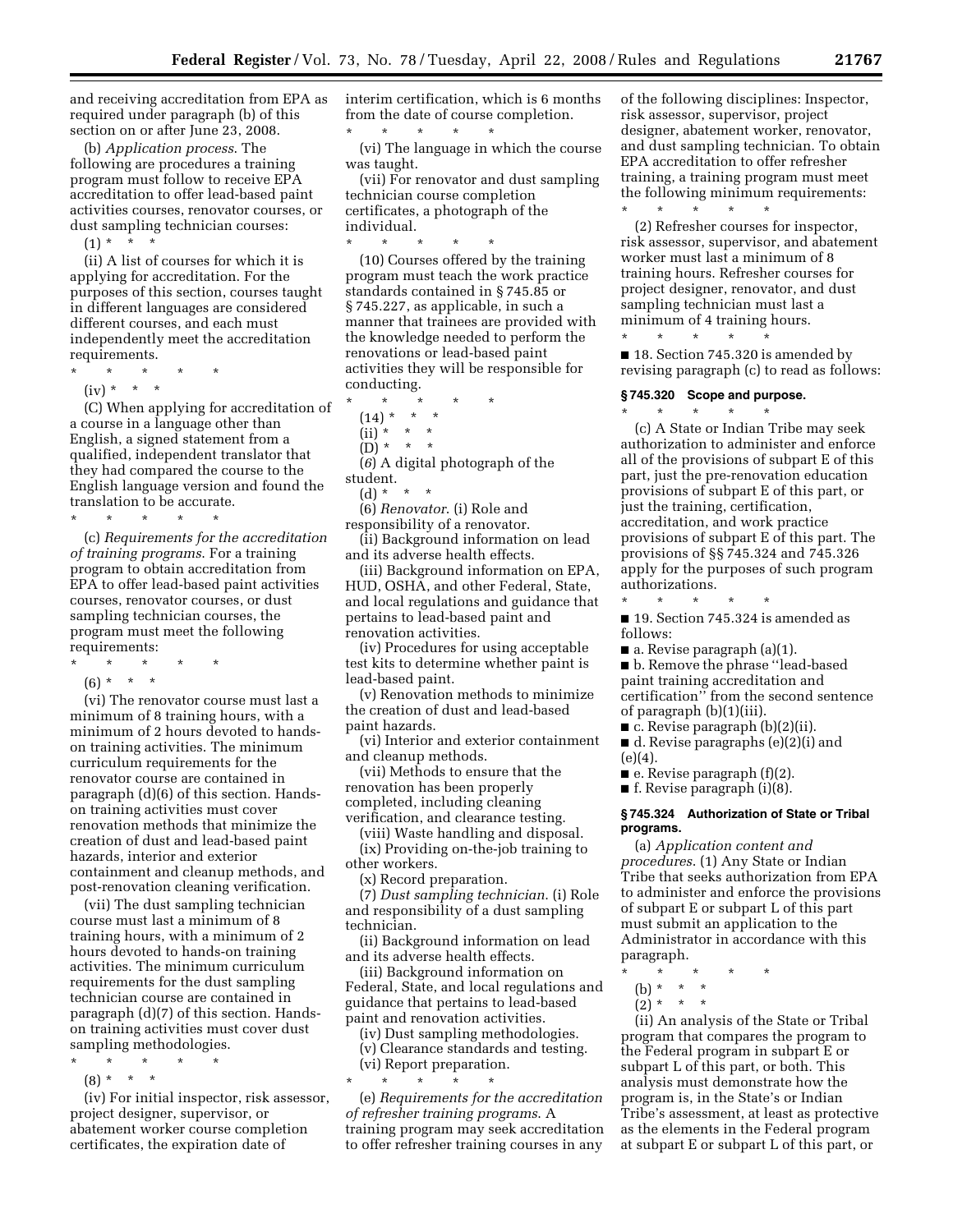both. EPA will use this analysis to evaluate the protectiveness of the State or Tribal program in making its determination pursuant to paragraph (e)(2)(i) of this section.

\* \* \* \* \* (e) \* \* \*  $(2) * * * *$ 

(i) The State or Tribal program is at least as protective of human health and the environment as the corresponding Federal program under subpart E or subpart L of this part, or both; and \* \* \* \* \*

(4) If the State or Indian Tribe applies for authorization of State or Tribal programs under both subpart E and subpart L, EPA may, as appropriate, authorize one program and disapprove the other.

\* \* \* \* \*

(f) \* \* \* (2) If a State or Indian Tribe does not have an authorized program to administer and enforce the prerenovation education requirements of subpart E of this part by August 31, 1998, the Administrator will, by such date, enforce those provisions of subpart E of this part as the Federal program for that State or Indian Country. If a State or Indian Tribe does not have an authorized program to administer and enforce the training, certification and accreditation requirements and work practice standards of subpart E of this part by April 22, 2009, the Administrator will, by such date, enforce those provisions of subpart E of this part as the Federal program for that State or Indian Country.

 $\star$   $\qquad$   $\star$   $\qquad$   $\star$  $(i) * * * * *$ 

(8) By the date of such order, the Administrator will establish and enforce the provisions of subpart E or subpart L of this part, or both, as the Federal program for that State or Indian Country.

■ 20. Section 745.326 is revised to read as follows:

# **§ 745.326 Renovation: State and Tribal program requirements.**

(a) *Program elements*. To receive authorization from EPA, a State or Tribal program must contain the following program elements:

(1) For pre-renovation education programs, procedures and requirements for the distribution of lead hazard information to owners and occupants of target housing and child-occupied facilities before renovations for compensation.

(2) For renovation training, certification, accreditation, and work practice standards programs:

(i) Procedures and requirements for the accreditation of renovation and dust sampling technician training programs.

(ii) Procedures and requirements for the certification of renovators and dust sampling technicians.

(iii) Procedures and requirements for the certification of individuals and/or firms.

(iv) Requirements that all renovations be conducted by appropriately certified individuals and/or firms.

(v) Work practice standards for the conduct of renovations.

(3) For all renovation programs, development of the appropriate infrastructure or government capacity to effectively carry out a State or Tribal program.

(b) *Pre-renovation education*. To be considered at least as protective as the Federal program, the State or Tribal program must:

(1) Establish clear standards for identifying renovation activities that trigger the information distribution requirements.

(2) Establish procedures for distributing the lead hazard information to owners and occupants of housing and child-occupied facilities prior to renovation activities.

(3) Require that the information to be distributed include either the pamphlet titled *Renovate Right: Important Lead Hazard Information for Families, Child Care Providers and Schools,* developed by EPA under section 406(a) of TSCA, or an alternate pamphlet or package of lead hazard information that has been submitted by the State or Tribe, reviewed by EPA, and approved by EPA for that State or Tribe. Such information must contain renovation-specific information similar to that in *Renovate Right: Important Lead Hazard Information for Families, Child Care Providers and Schools,* must meet the content requirements prescribed by section 406(a) of TSCA, and must be in a format that is readable to the diverse audience of housing and child-occupied facility owners and occupants in that State or Tribe.

(i) A State or Tribe with a prerenovation education program approved before June 23, 2008, must demonstrate that it meets the requirements of this section no later than the first report that it submits pursuant to § 745.324(h) on or after April 22, 2009.

(ii) A State or Tribe with an application for approval of a prerenovation education program submitted but not approved before June 23, 2008, must demonstrate that it meets the requirements of this section either by amending its application or in the first report that it submits pursuant

to§ 745.324(h) of this part on or after April 22, 2009.

(iii) A State or Indian Tribe submitting its application for approval of a pre-renovation education program on or after June 23, 2008, must demonstrate in its application that it meets the requirements of this section.

(c) *Accreditation of training programs*. To be considered at least as protective as the Federal program, the State or Tribal program must meet the requirements of either paragraph (c)(1) or (c)(2) of this section:

(1) The State or Tribal program must establish accreditation procedures and requirements, including:

(i) Procedures and requirements for the accreditation of training programs, including, but not limited to:

(A) Training curriculum

requirements.

(B) Training hour requirements.

(C) Hands-on training requirements.

(D) Trainee competency and

proficiency requirements.

(E) Requirements for training program quality control.

(ii) Procedures and requirements for the re-accreditation of training programs.

(iii) Procedures for the oversight of training programs.

(iv) Procedures and standards for the suspension, revocation, or modification of training program accreditations; or

(2) The State or Tribal program must establish procedures and requirements for the acceptance of renovation training offered by training providers accredited by EPA or a State or Tribal program authorized by EPA under this subpart.

(d) *Certification of renovator*s. To be considered at least as protective as the Federal program, the State or Tribal program must:

(1) Establish procedures and requirements for individual certification that ensure that certified renovators are trained by an accredited training program.

(2) Establish procedures and requirements for re-certification.

(3) Establish procedures for the suspension, revocation, or modification of certifications.

(e) *Work practice standards for renovations*. To be considered at least as protective as the Federal program, the State or Tribal program must establish standards that ensure that renovations are conducted reliably, effectively, and safely. At a minimum, the State or Tribal program must contain the following requirements:

(1) Renovations must be conducted only by certified contractors.

(2) Renovations are conducted using lead-safe work practices that are at least